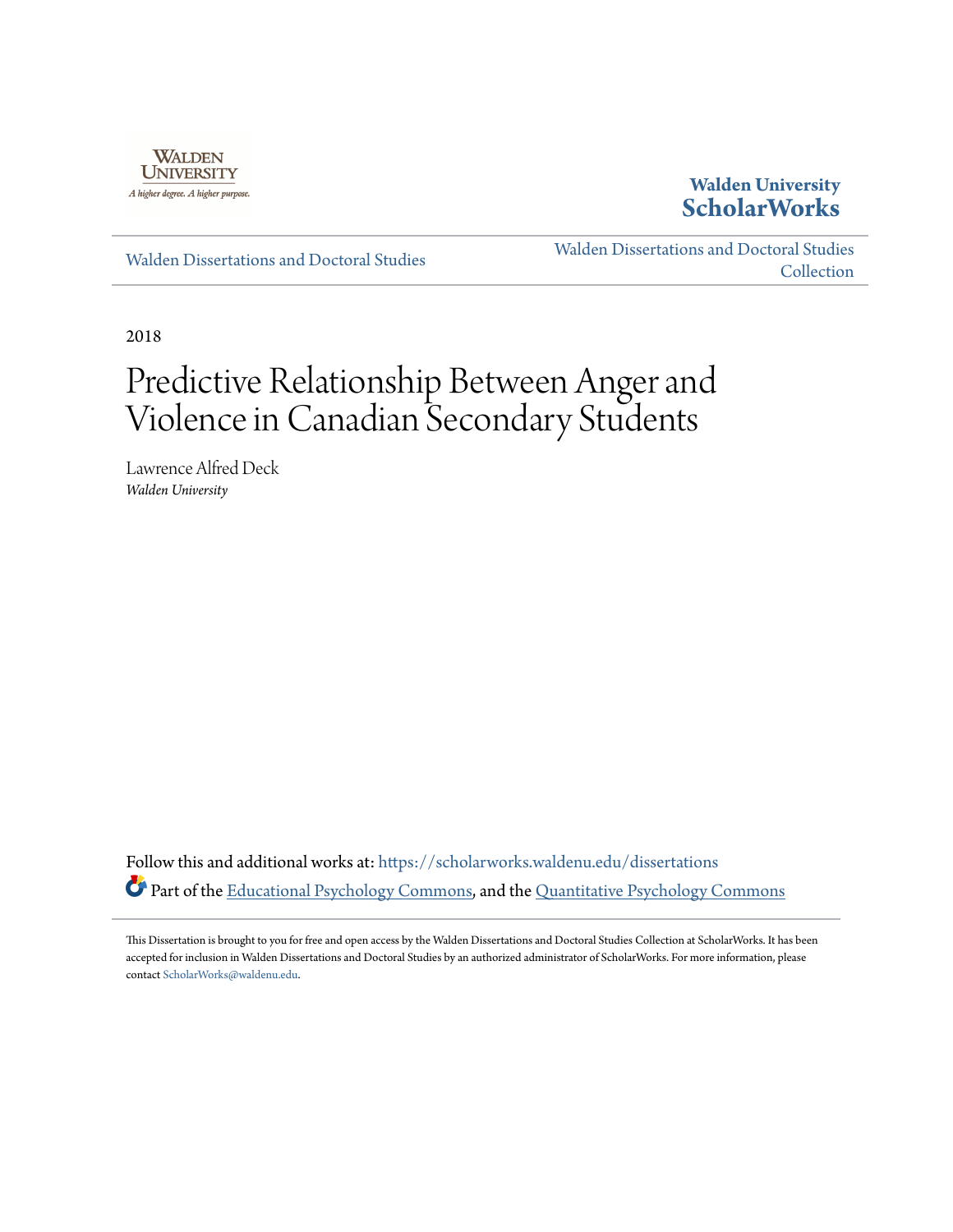## **Walden University**

College of Social and Behavioral Sciences

This is to certify that the doctoral dissertation by

Lawrence A. Deck

has been found to be complete and satisfactory in all respects, and that any and all revisions required by the review committee have been made.

Review Committee Dr. Stephen Hampe, Committee Chairperson, Psychology Faculty Dr. Matthew Geyer, Committee Member, Psychology Faculty Dr. Christopher Bass, University Reviewer, Psychology Faculty

> Chief Academic Officer Eric Riedel, Ph.D.

> > Walden University 2018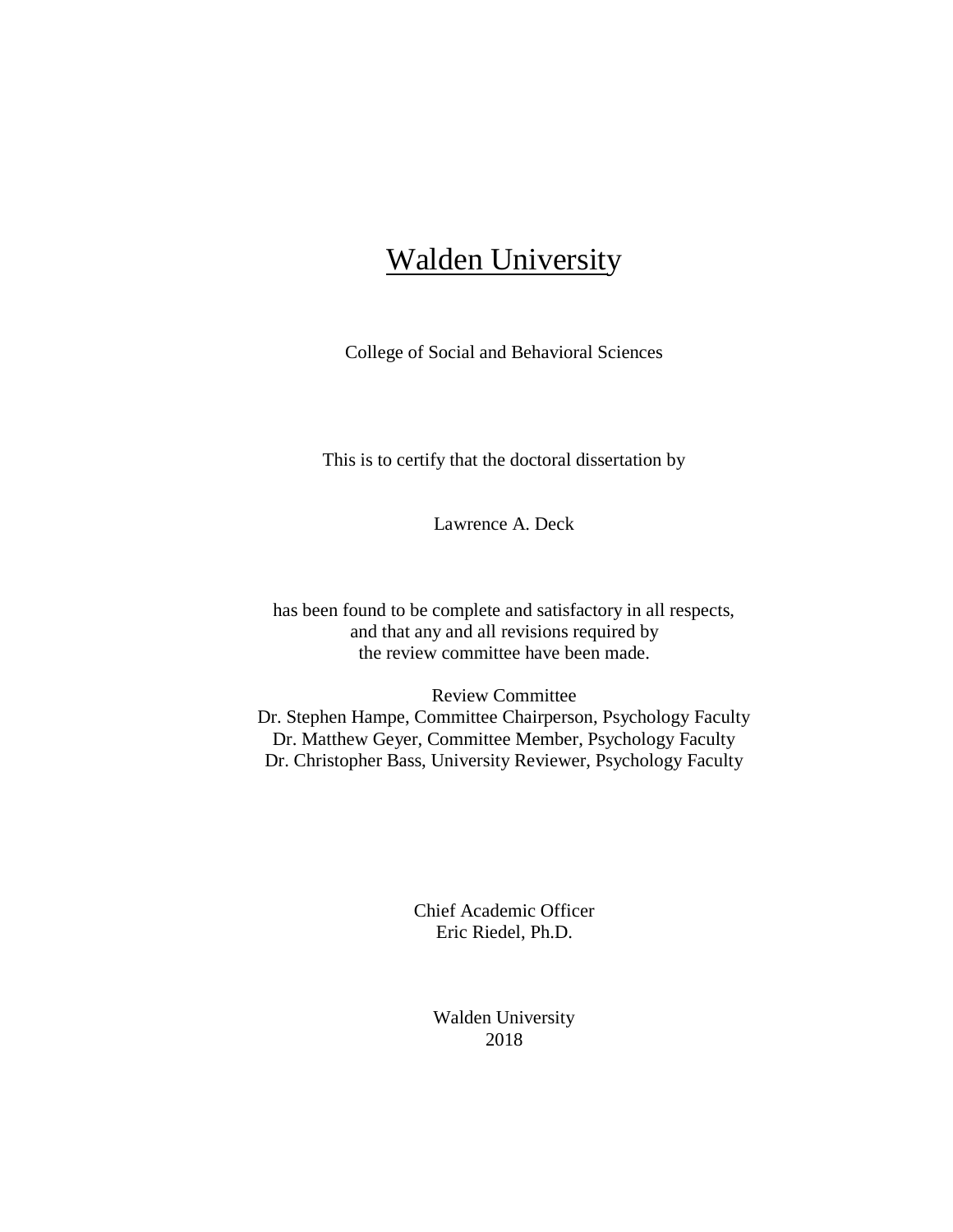### Abstract

Predictive Relationship Between Anger and Violence in Canadian Secondary Students

by

Lawrence A. Deck

MS, California State University, Fresno, 2004

BS, California State University, Fresno, 2001

Dissertation Submitted in Partial Fulfillment

of the Requirements for the Degree of

Doctor of Philosophy

Psychology

Walden University

November 2018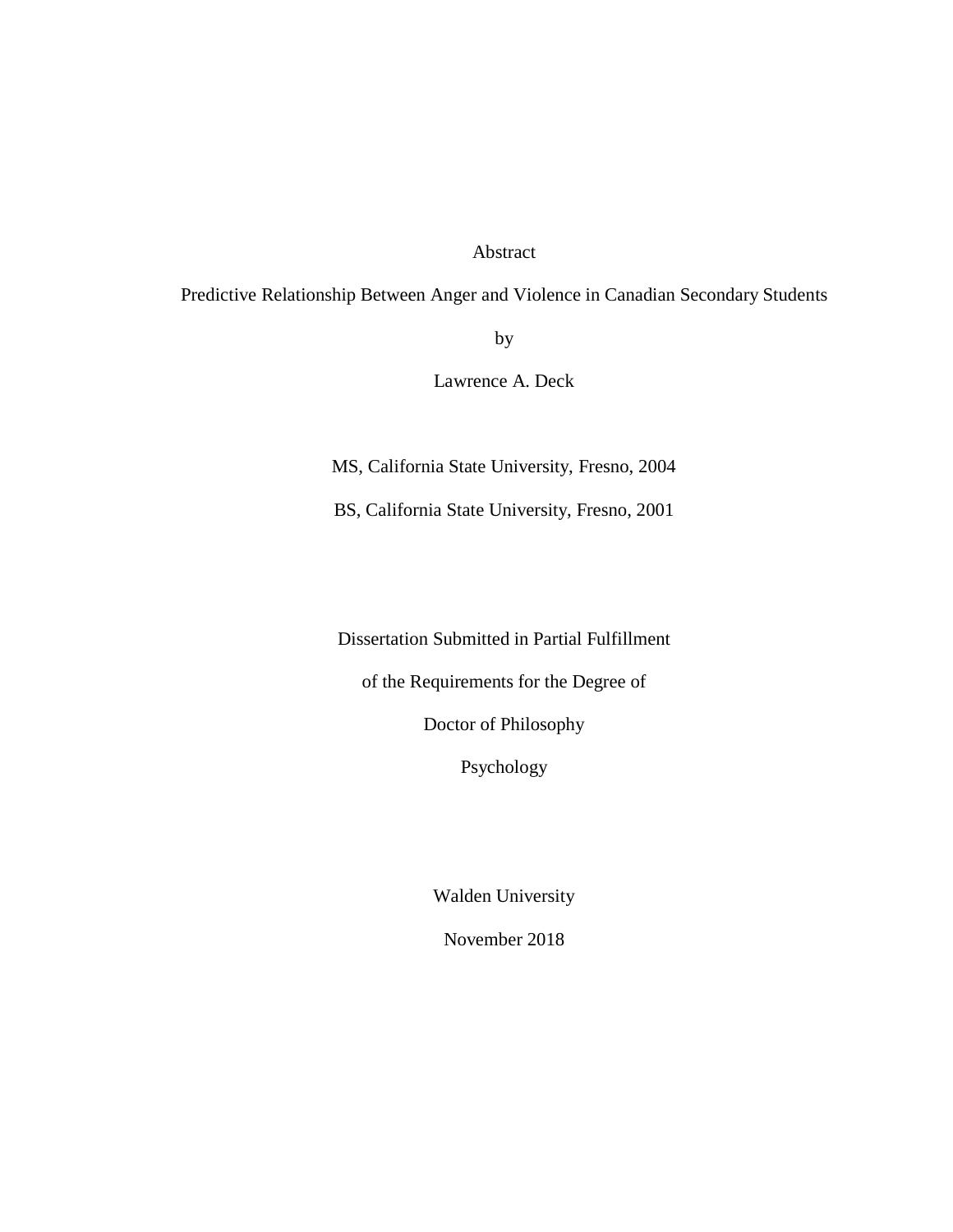#### Abstract

Violence among Canadian secondary students remains a concern for administrators, teachers, community members, and students. The purpose of this retrospective quantitative nonexperimental study was to examine the predictive relationship between anger and violence among secondary students in Canada using the Anger Regulation and Expression Scale (ARES). The general aggression model provided the framework for the study. Survey data were collected from 138 students using the ARES. Demographic data and archival data from students' school files were also collected. Results of receiver operator characteristic analysis and binary logistic regression indicated that the ARES total score provided fair to good predictive ability to differentiate between violent and nonviolent students. Only the externalizing cluster indicated a statistically significant relationship between anger and violence. Results also indicated that female and Asian students had lower odds of perpetrating violence. Results may help educators reduce the risk of violence through early detection of potentially violent youths and the provision of intervention and support.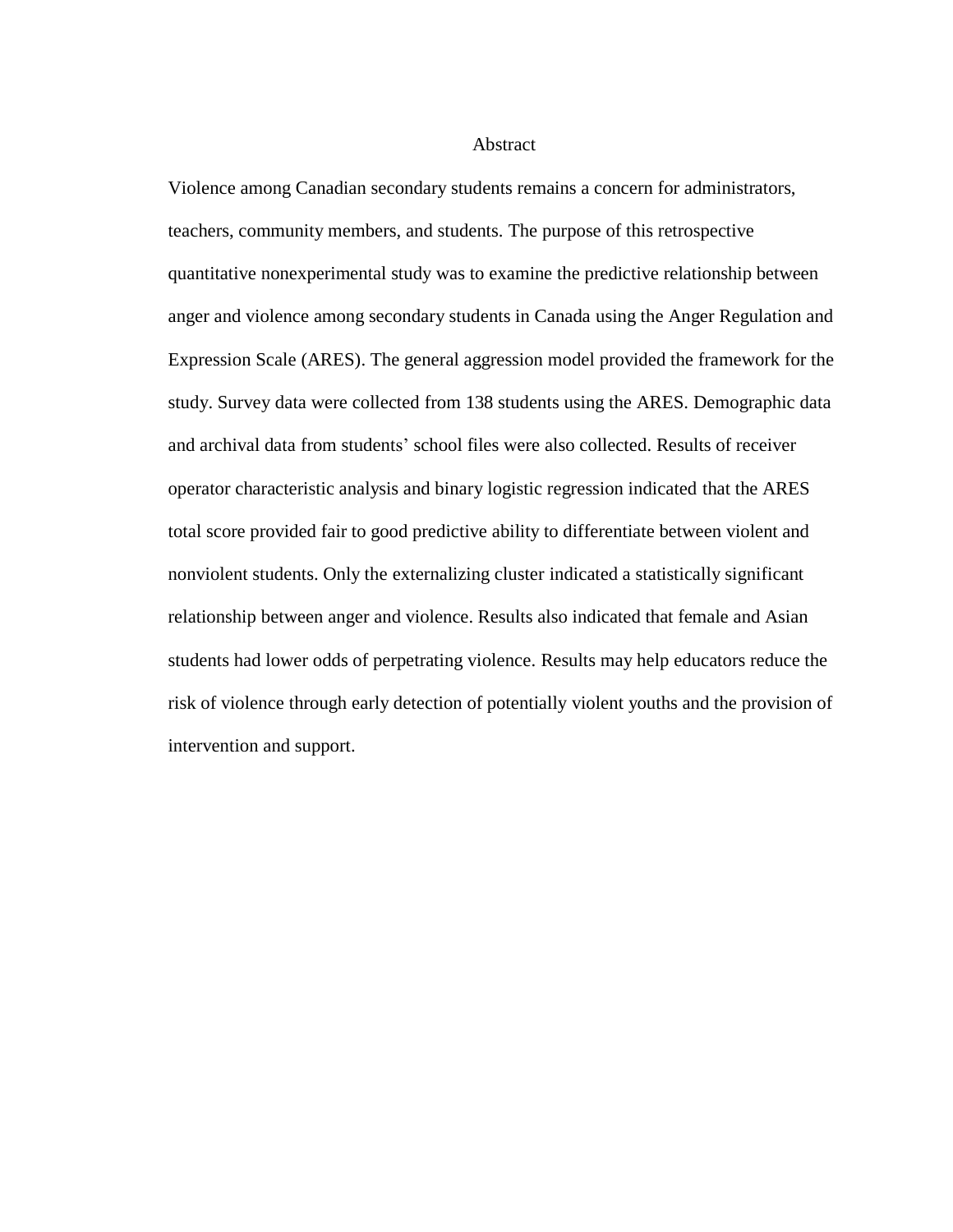### Predictive Relationship Between Anger and Violence in Canadian Secondary Students

by

Lawrence A. Deck

MS, California State University, Fresno, 2004

BS, California State University, Fresno, 2001

Dissertation Submitted in Partial Fulfillment

of the Requirements for the Degree of

Doctor of Philosophy

Psychology

Walden University

November 2018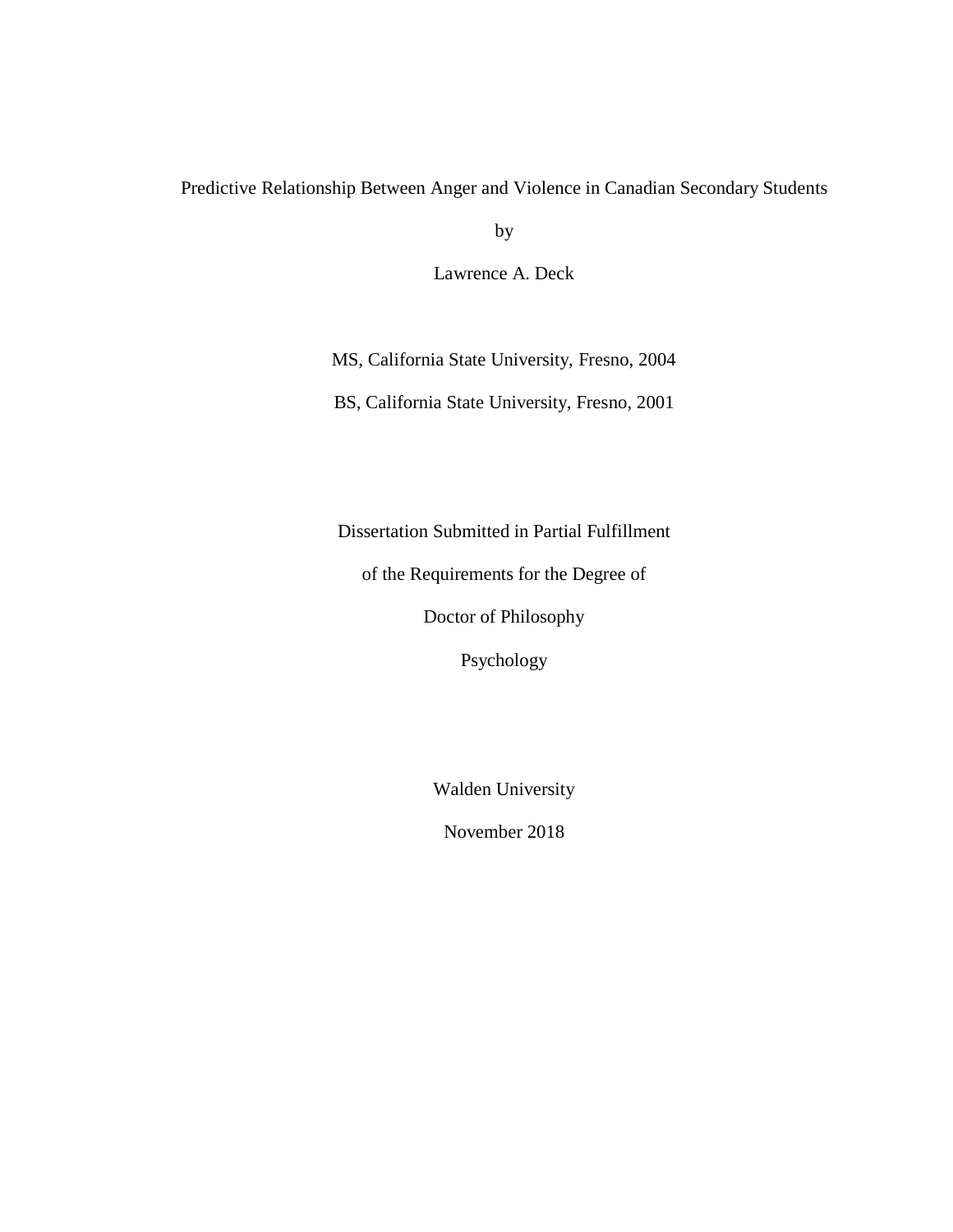## Table of Contents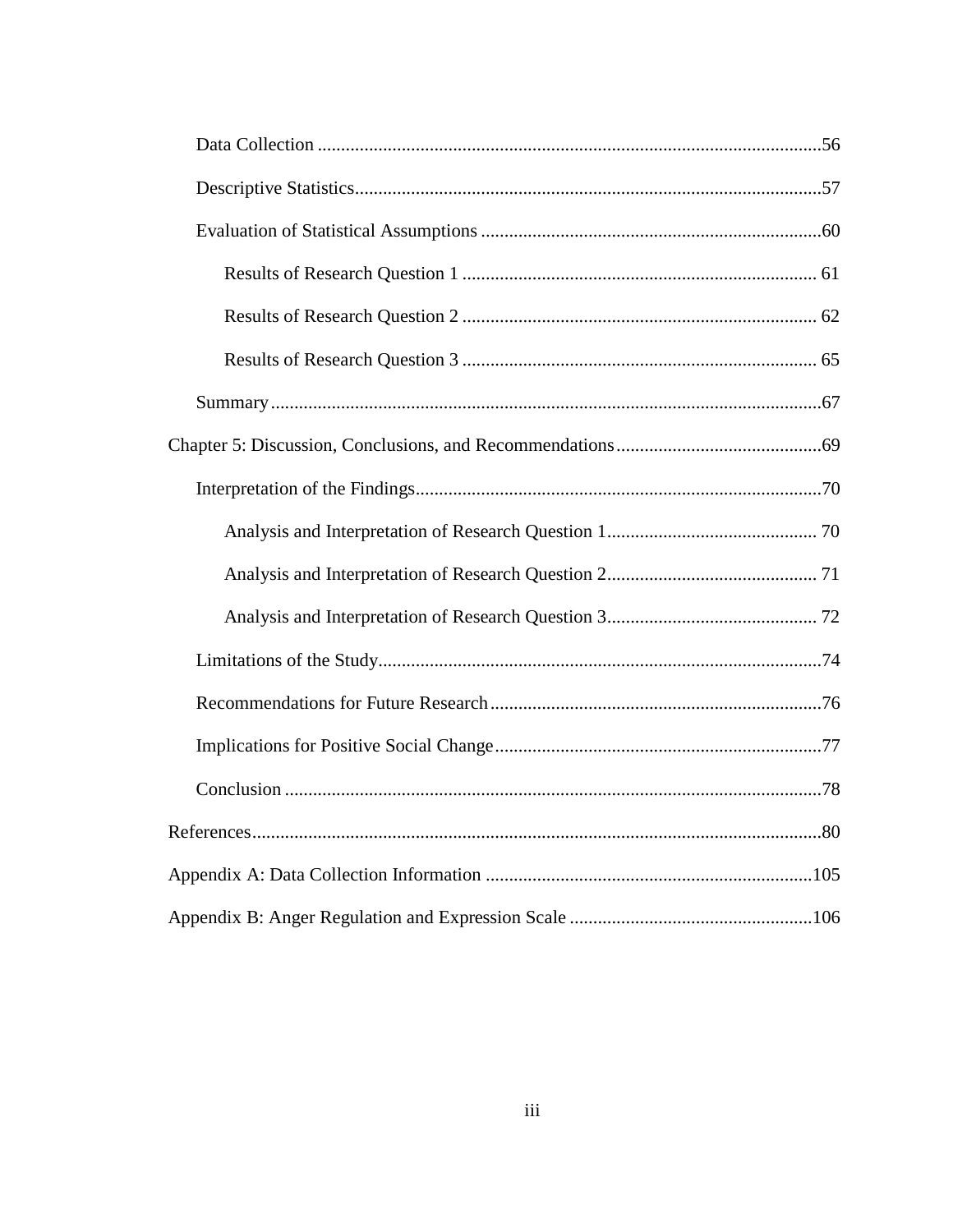## List of Tables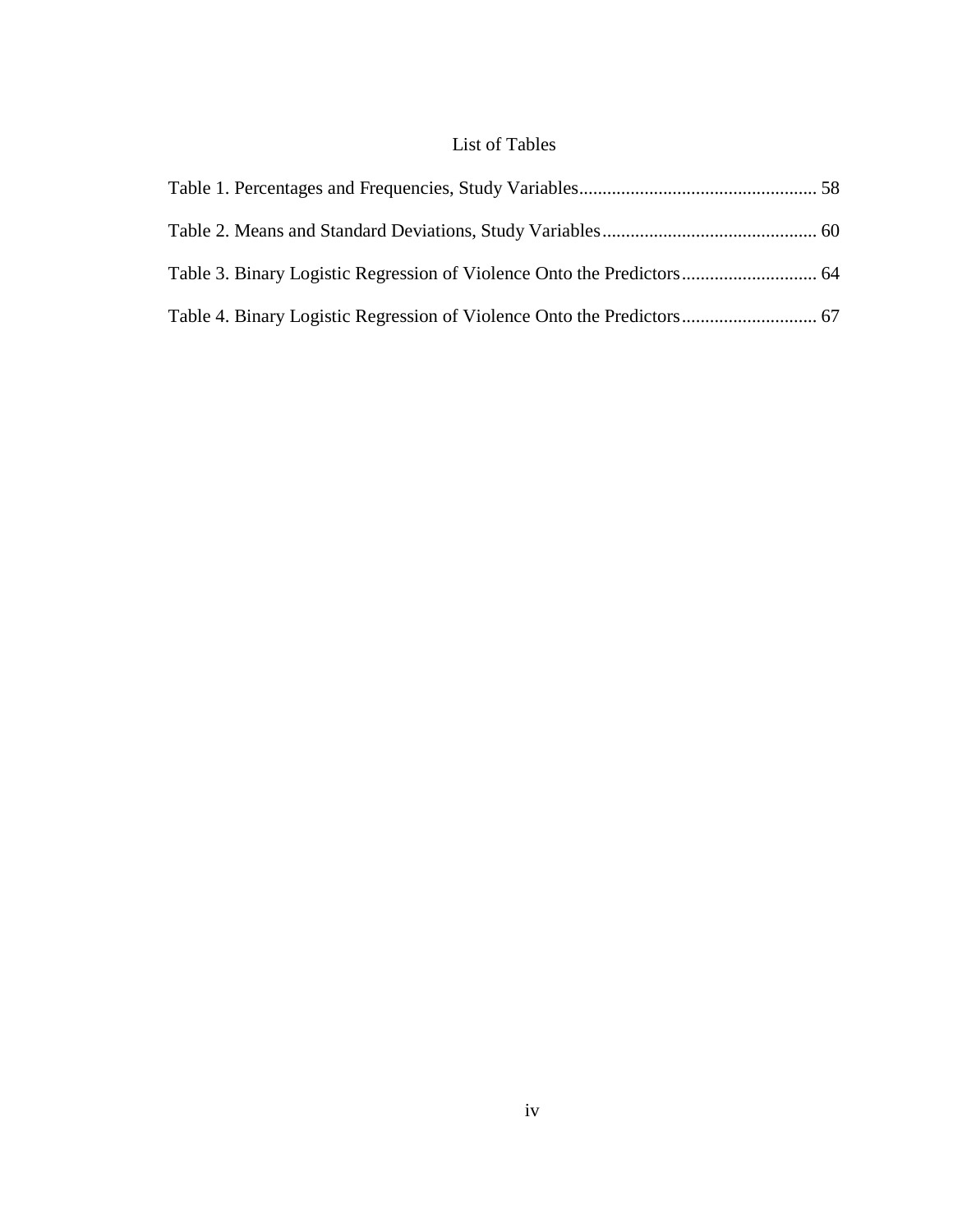## List of Figures

|  |  | Figure 1. Receiver operator characteristic analysis and area under the cure for ARES total |  |  |  |  |  |
|--|--|--------------------------------------------------------------------------------------------|--|--|--|--|--|
|  |  |                                                                                            |  |  |  |  |  |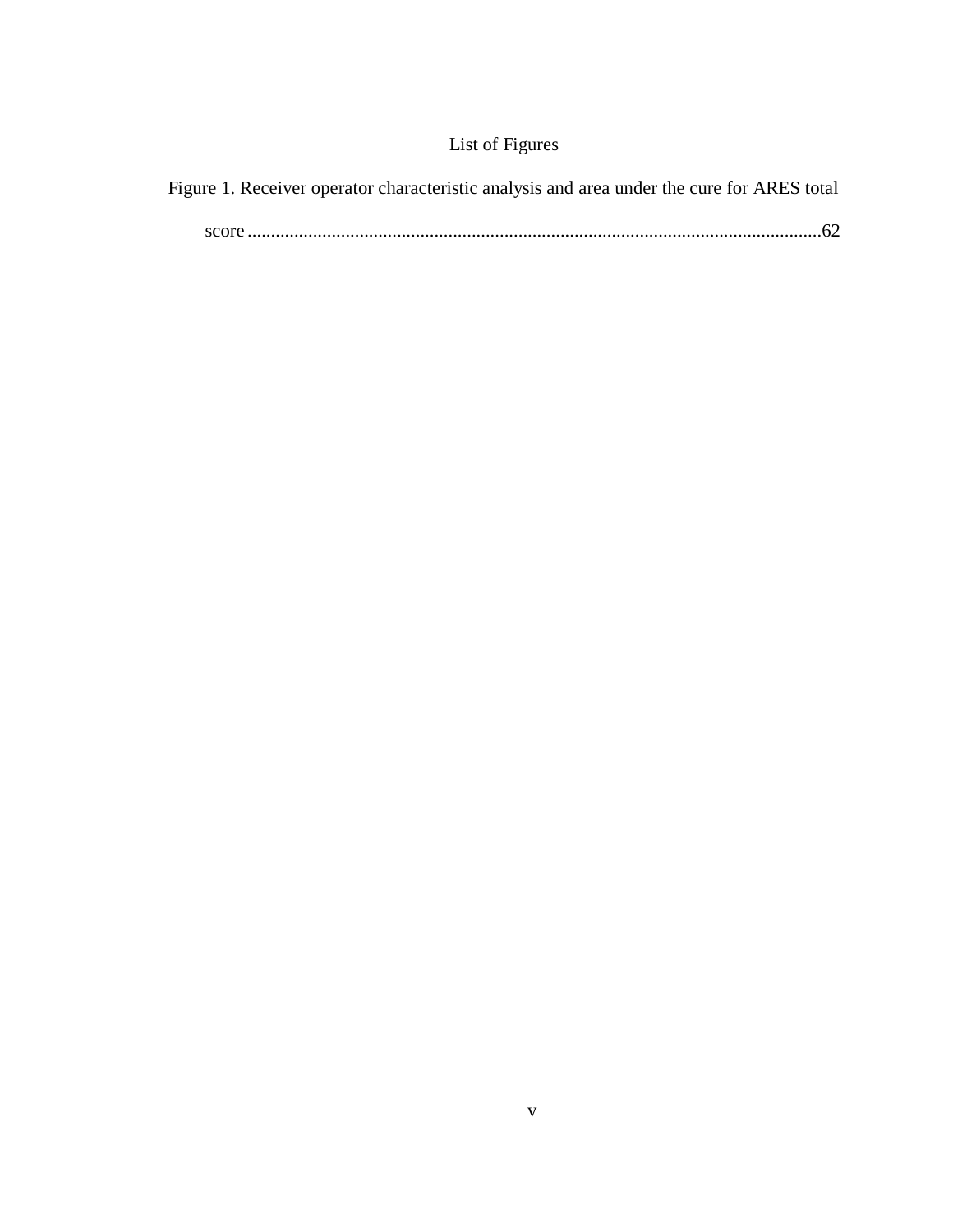#### Chapter 1: Introduction to the Study

#### **Background**

In the United States and Canada, violent behavior perpetrated by adolescents has continued to be a concern as evident by the increased percentage of schools with security staff and law enforcement officers on campuses (Musu-Gillete et al., 2018). Although rates of violence have gone down over the past few decades, mass killings at public schools have perpetuated public uneasiness about the problem (Musu-Gillete et al., 2018). The role of forensic psychologists in the assessment of violent behavior has become a priority as people look to answer questions about youth's risk for future violence. The use of risk assessment increased over 50% from 1990 to 2003 (Schwalbe, 2007). Modern risk assessment measures evaluate factors associated with violent behaviors and provide risk rating based on factors in the individual's profile (Hilterman, Nicholls, & van Nieuwenhuizen, 2014).

This study addressed the predictive relationship between anger and violence in secondary students in Canada. Although correlations between anger and violence have been noted in previous studies (Chereji, Pintea, & David, 2012; Kimonis, Ray, Branch, & Cauffman, 2011; Roberton, Daffern, & Bucks, 2014), little research has been done in the educational setting. Additionally, no literature exists on the Anger Regulation and Expression Scale (ARES) regarding its empirical effectiveness when used for predictive purposes. Findings from this study may be used to increase student and staff safety through early identification of students with a higher propensity for aggression given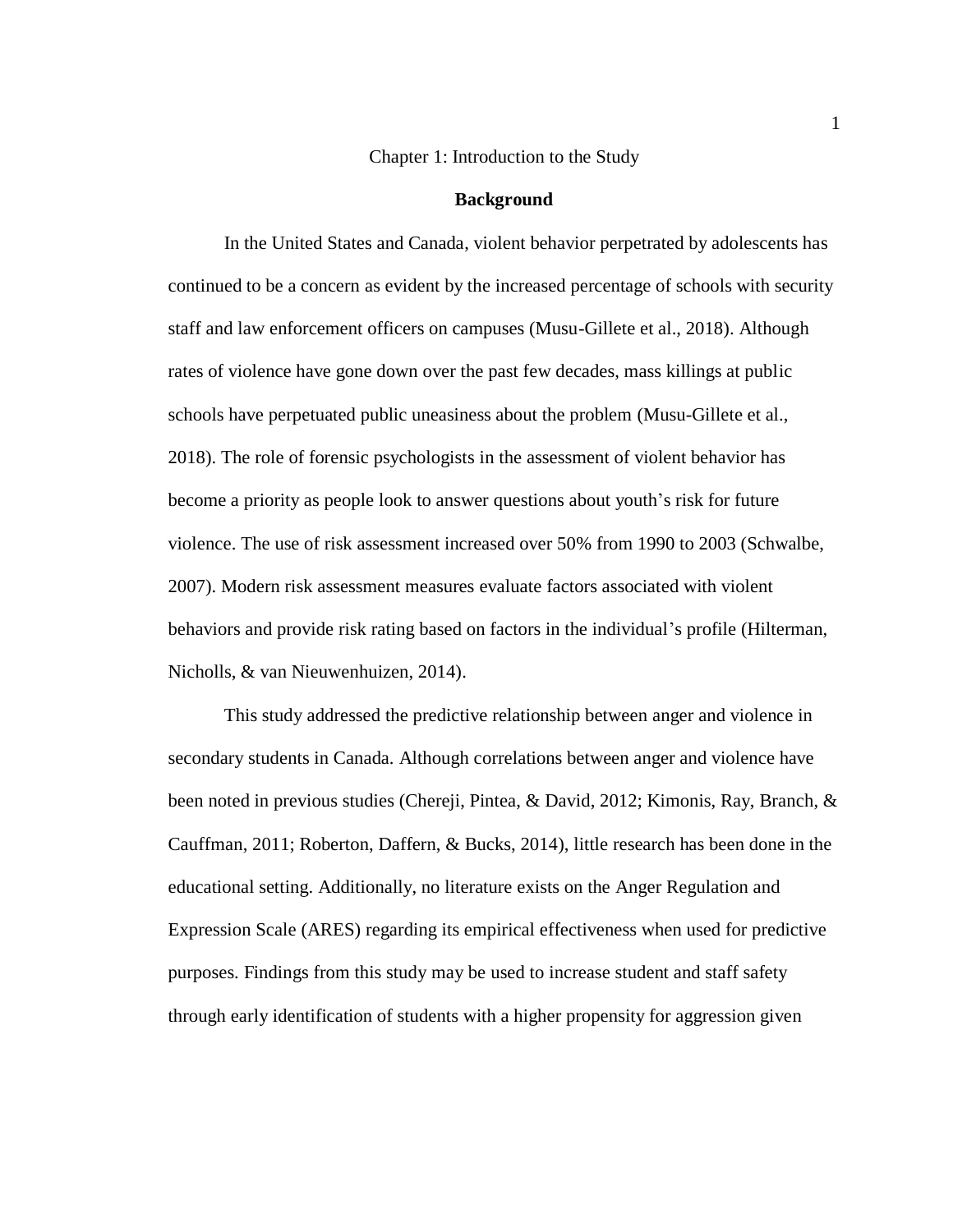their rates of anger. Findings may also be used to provide education and treatment interventions for at-risk youths.

Chapter 1 provides the framework of the study including the background, problem statement, purpose, research questions, hypotheses, and theoretical framework. Chapter 1 also includes the nature of the study and a list of important definitions. Lastly, the chapter presents the assumptions, scope, delimitations, limitations, and significance of the study.

#### **Problem Statement**

Youth violence in American school systems has been an area of increasing concern over the past two decades (Musu-Gillette et al., 2017). According to the Zhang, Musu-Gillette, and Oudekerk, (2016), approximately 966,000 nonfatal violent victimizations took place in the U.S. schools in 2013. The hope that Schools are safe places for kids has been marred not only by the increased media coverage and sensationalized news stories of violent acts in the educational communities, but also by recent school safety statistics that revealed that youth victimization rates were higher at school (55 victimizations per 1000 students) than in the community (30 victimizations per 1000 students) (Zhang et al., 2016). Although there has been a downward trend of aggressive and violent acts in schools in North America over the past two decades (Kann et al.; Zhang et al., 2016), there has been an increase (4.4%-6.7%) in the number of children who reported missing school because of perceived safety concerns from 1993 to 2017 (Kann, 2017); 6.7% is equivalent to roughly 930,000 students. To make parents and students feel safer while decreasing community fear, school administrators have sought to understand the potential risks their students have for behaving violently (Cornell & Allen,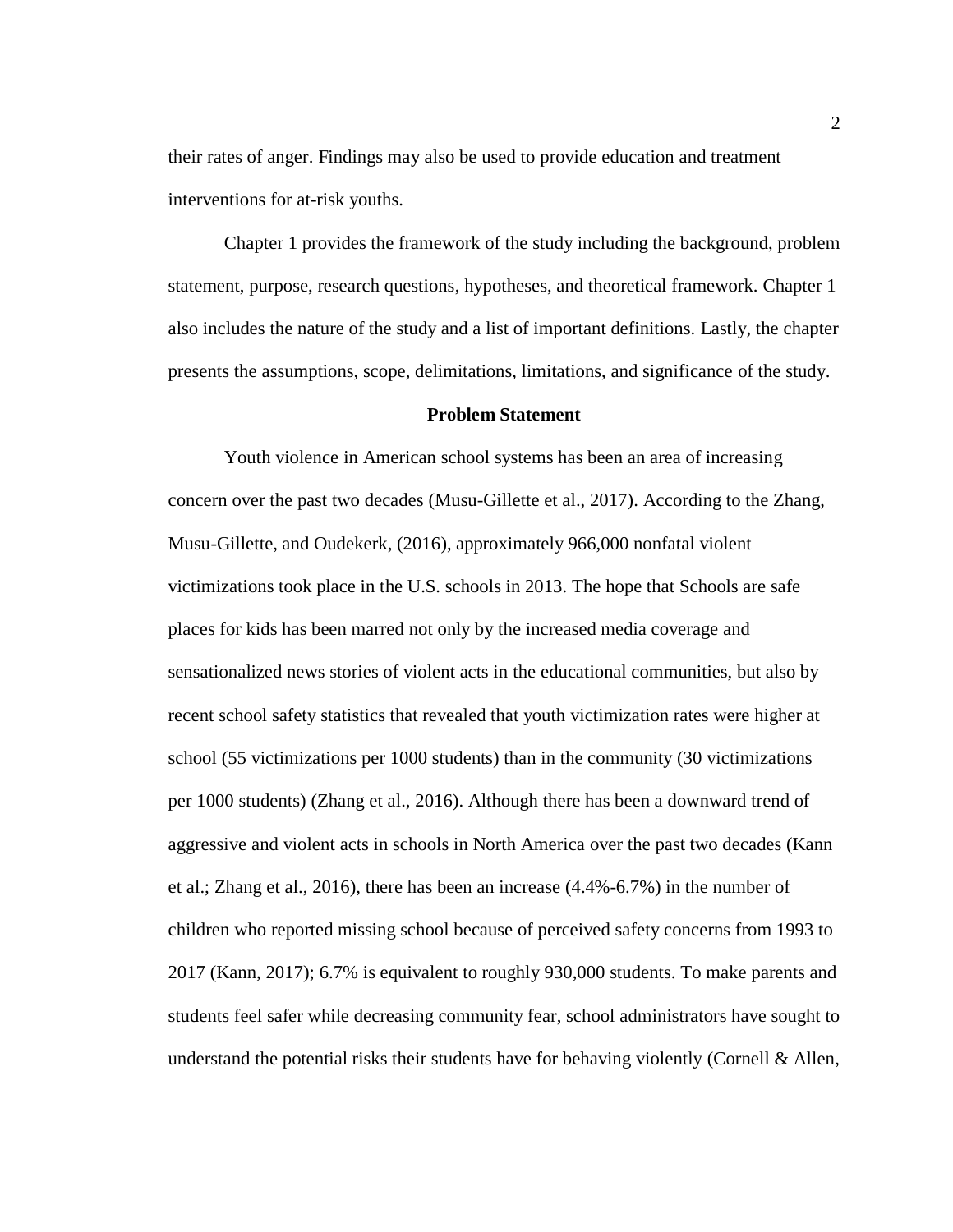2011). The need to mitigate potential risk, the desire to protect students, and the need to limit liability have led to increased assessment of students' risk for future violence (Reddy, Borum, Bergulund, Vossekuil, Fein & Modzeleski, 2001). Given the increased use of assessment, it seems pertinent to continue to understand the psychometric properties of the tools that psychologists are choosing to use to evaluate risk for aggressive and violent behavior in students.

The Structured Assessment of Violent Risk in Youth (SAVRY) is one of the most widely used and effective instruments for assessing risk for violent behavior in adolescence (Childs, Frick, Ryals, Lingonblad, & Villio, 2014; Hilterman, Nicholls, & van Nieuwenhuizen, 2013). However, the SAVRY, like other risk assessment tools, is most often used after a youth has been referred for evaluation following a violent or aggressive act (Burman, Armstrong, Batchelor, NcNeill, Nicholson, 2007) . In other words, the SAVRY is used in a reactive rather than proactive fashion. There has been little research done on the proactive assessment of aggression and violence, particularly within the educational system. One area that has been considered is the assessment of anger in predicting aggression. The construct of anger and its relationship to aggression has been researched in forensic, clinical, and nonclinical populations (Etzler, Rohrmann, Brandt, 2014; Kimonis et al., 2011; Lievaart, Franken, & Hovens, 2016; Roberton et al., 2014). However, much of the literature has focused on anger and aggression in adult populations (Etzler et al., 2014; Hollin, Marsh, & Bloxsom, 2011; Lievaart et al., 2016; Roberton et al., 2014; Swogger, Walsh, Homaifar, Caine, & Conner, 2012). The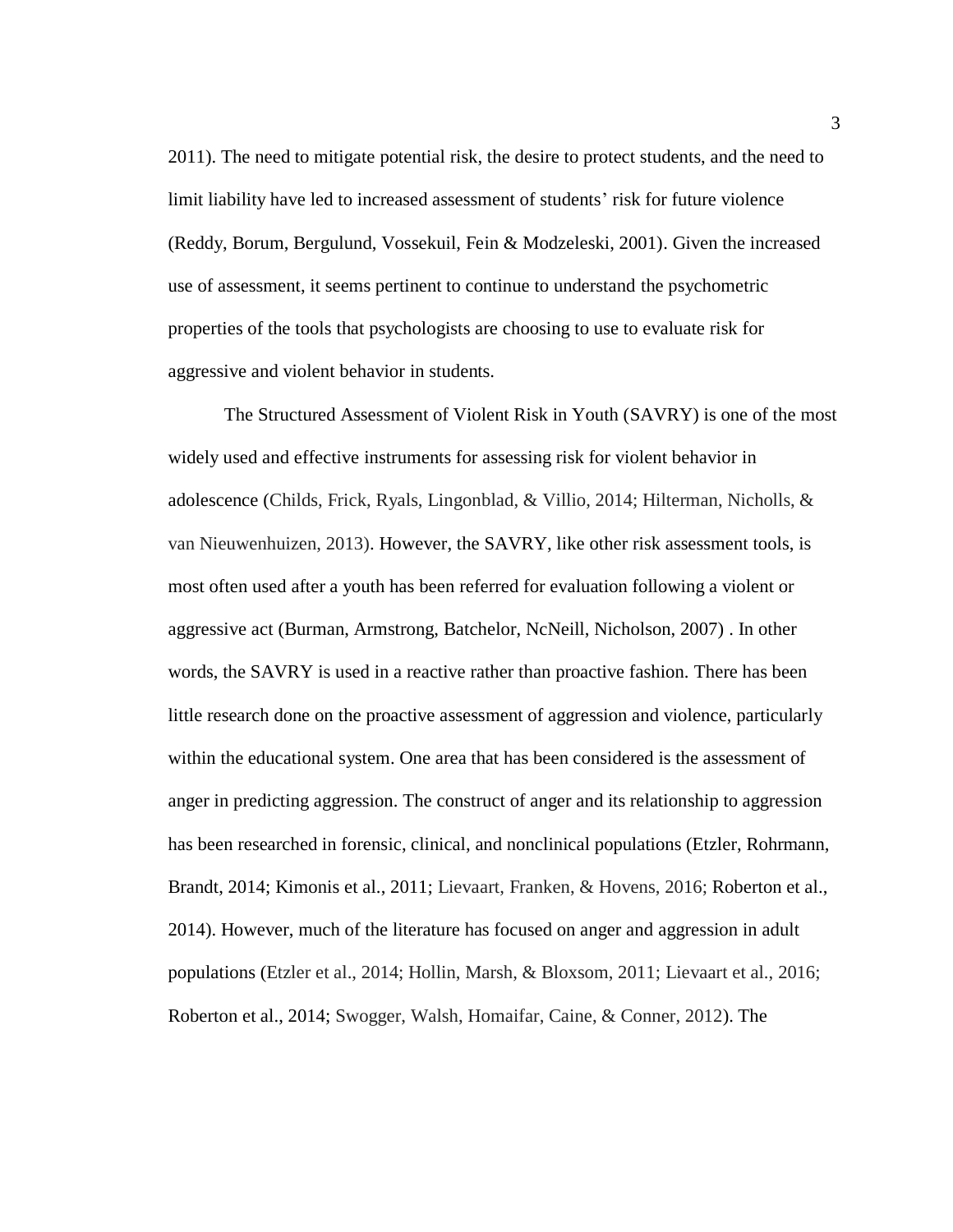predictive relationship between anger and violence in adolescents has not been adequately researched (Blake & Hamrin, 2007; Borum, 2006).

According to Chereji et al. (2012), anger has a strong relationship with violence. However, there has been debate regarding the predictive relationship between anger and violence. According to Vitaco, Van Rybroek, Rogstad, Yahr, and Tomony (2009) and Mela et al. (2008), reactive aggression is predicted by anger. However, Mills and Kroner (2003) suggested that anger does not predict institutional violence and misconduct. Digiuseppe and Tafrate (2011) suggested that anger may have been poorly represented in some of these studies due to an inherent weakness in the measurement ability of the various anger tools. Digiuseppe and Tafrate and Baker, Van Hasselt, and Sellers (2008) added that the measurement instruments may have failed to sample widely enough across the anger domain, may have lacked norms, or may have included normal versus skewed distributions. The ARES was developed with many of these measurement weaknesses in mind and has demonstrated predictive validity in the identification of conduct disorder (Neuhaus, 2014). However, at the time of the current study, researchers had not used the ARES in studying the relationship between anger and disruptive behaviors in the secondary education setting.

#### **Purpose of the Study**

The purpose of this retrospective quantitative nonexperimental study was to examine the predictive relationship between anger and aggressive behavior in secondary students in a major Canadian city. Using the ARES and data from file reviews, I collected data related to incidents of violence over the course of 12 months. The independent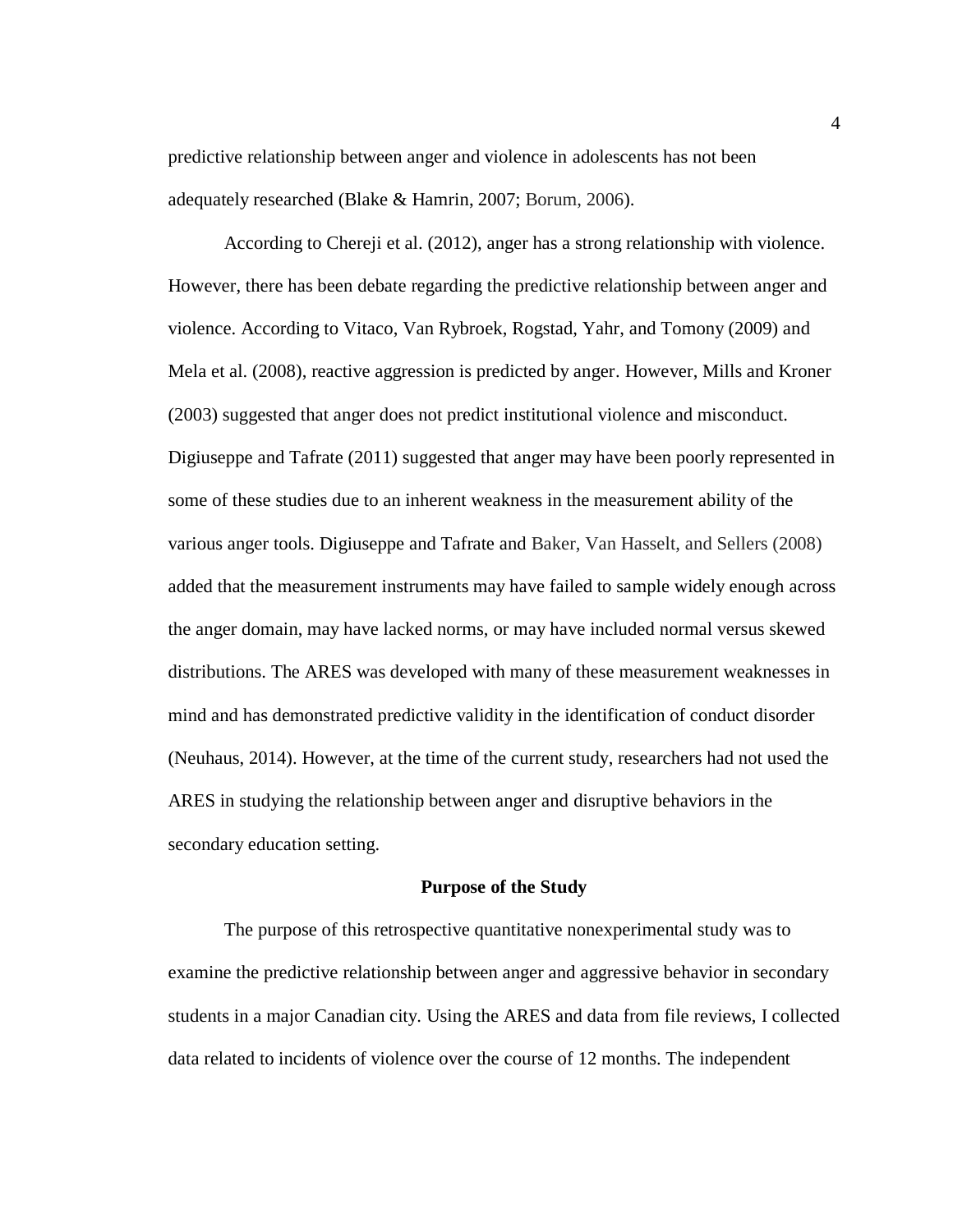variables for this study were the multiple subscores from the ARES tool. The dependent variable was the instances of aggressive/violent behavior among secondary students.

#### **Research Questions and Hypotheses**

The research questions (RQs) and hypotheses for the study were the following:

RQ1: To what extent does the ARES predict aggression and violence in secondary students in Canada?

*H*o1: There is no significant relationship between ARES scores and violence in secondary students in Canada.

*H*<sub>a</sub>1: There is a significant relationship between ARES scores and violence in secondary students in Canada.

RQ2: Which of the three anger subscales identified on the ARES (Internalizing, Externalizing, Extent of anger) discriminate between aggressive/violent adolescents and nonaggressive/nonviolent adolescents in this population?

*H*o2: There is no significant difference between the three anger scales on the ARES in their ability to discriminate between aggressive/violent and nonaggressive/nonviolent adolescents in the population.

*H*a2: There is a significant difference between the three anger scales on the ARES in their ability to discriminate between aggressive/violent and nonaggressive/nonviolent adolescents in the population.

RQ3: Is there a relationship between any of the eight internalizing anger clusters of the ARES and aggression and violence?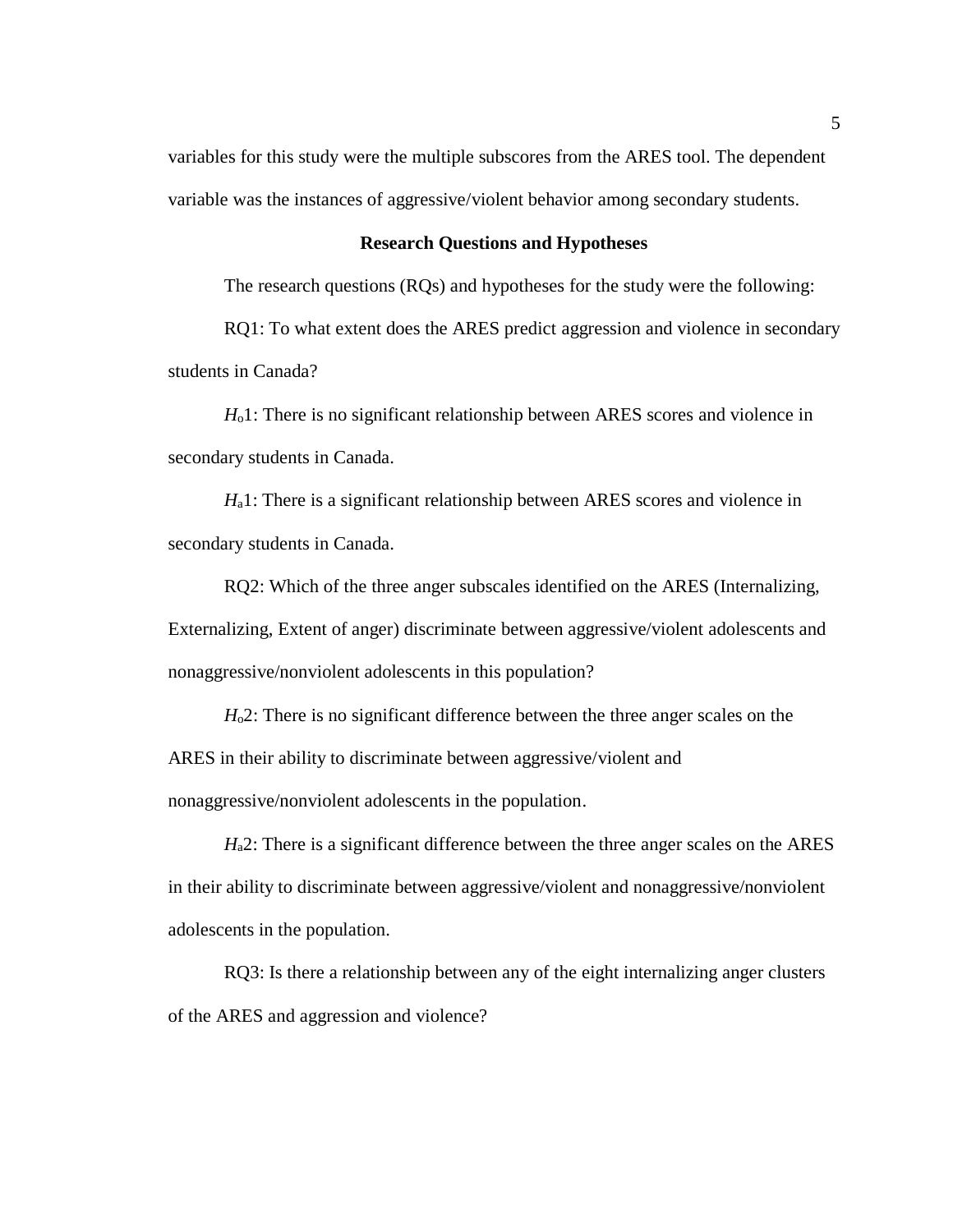*H*o3: There is no significant relationship between any of the eight internalizing anger clusters of the ARES and aggression and violence.

*H*<sub>a</sub>3: There is a significant relationship between any of the eight internalizing anger clusters of the ARES and aggression and violence.

#### **Theoretical Framework**

The conceptual framework for this study was rooted in the general aggression model (GAM). According to Anderson and Bushman (2002), the GAM integrates the ideas of social learning theory, script theory, excitation transfer theory, and social interaction theory, as well as available data of causes and correlates of anger to understand the complicated construct (Dewall, Anderson, & Bushman, 2011; DiGiuseppe & Tafrate, 2007). Anderson and Bushman suggested that three knowledge structures contribute to the output of behavior. The GAM addresses anger, which is believed to play several causal roles in aggression such as reduction of inhibition and interference with cognitive processes (Anderson & Bushman, 2002). Anderson and Bushman also suggested that anger provides fuel to extend potential aggression over time, primes aggressive scripts, and increases arousal that can prime aggression. Anger seems to override normal cognitive processes that might otherwise decrease aggressive tendencies (Gilbert, Daffern, & Anderson, 2015). Additionally, the GAM may serve as a foundation to explain why anger as a standalone variable may be useful in predicting violence in secondary education settings. Over the past several years, the model has been applied to numerous types of violence and aggression such as intimate partner violence, intergroup violence, global climate change effects on violence, and suicide (Dewall et al., 2011). A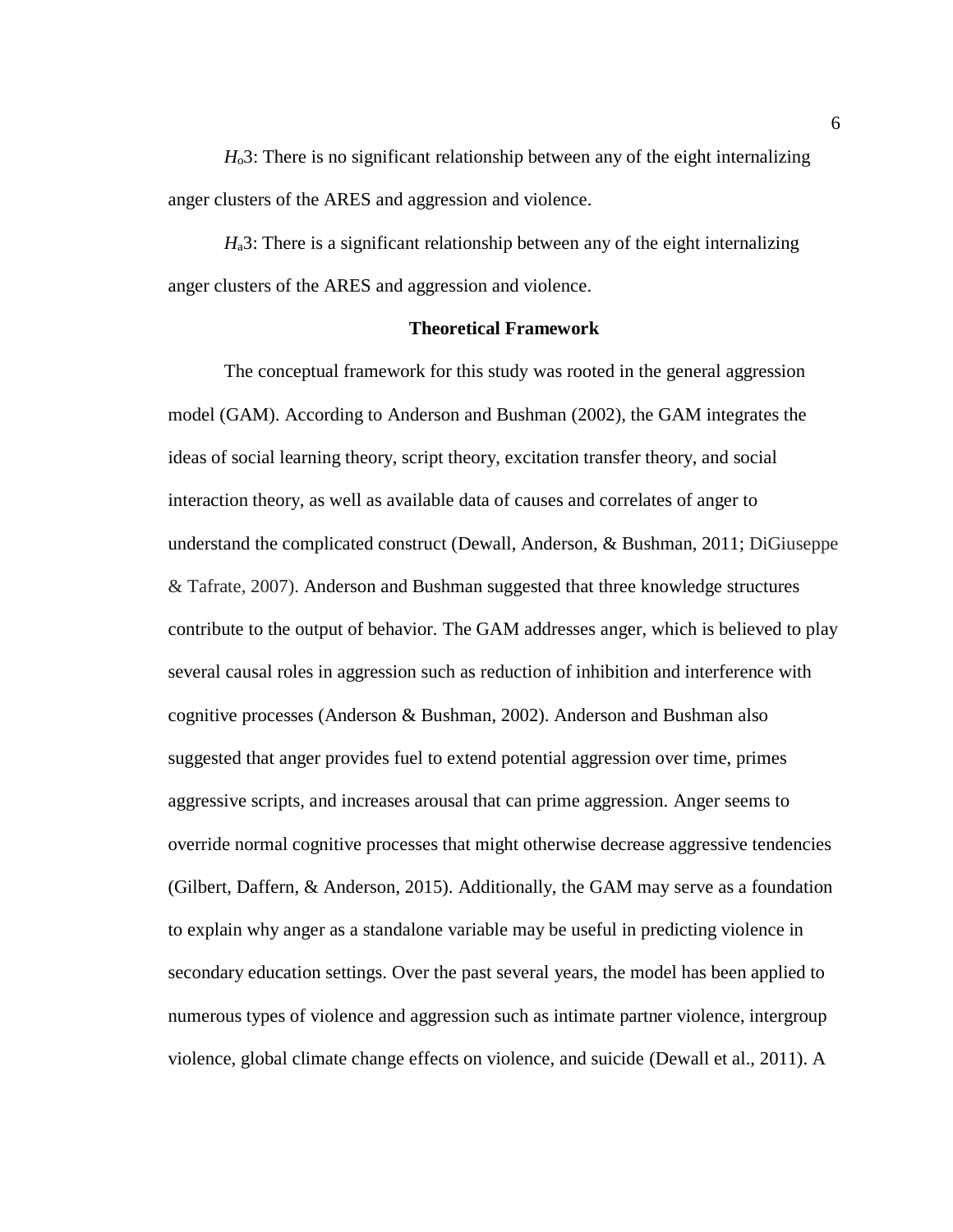more detailed explanation of the GAM and its use in the current study is provided in Chapter 2.

#### **Nature of the Study**

The nature of this study was quantitative. I used a retrospective nonexperimental prediction design to examine the relationship between the various subscales and total score of the ARES and the instances of aggression and violence by secondary students. I sought to examine the predictive relationship between anger, the independent variable, and aggression and violence, the dependent variable. Possible moderating variables in this study included gender, grade level, and ethnicity. The construct of anger was measured using the ARES instrument. DiGiuseppe and Tafrate (2011) reported that the instrument was well normed and exhibited excellent internal consistency reliability, excellent test-retest reliability, good discriminate validity, and strong predictive validity. Incidents of aggression and violence were measured through file review. File review was necessary to identify actual behaviors rather than self-reported behaviors.

#### **Definitions**

The following terms are defined as they were used in this study:

*Adolescent*: A youth who is at least 12 years of age, but not yet 18 years of age.

*Aggression*: "behavior directed towards another individual carried out with the proximate (immediate) intent to cause harm" (Anderson & Bushman, 2002, p. 298).

*ARES total score*: Score derived from the combination of the ARES internalizing cluster, externalizing cluster, and extent of anger cluster.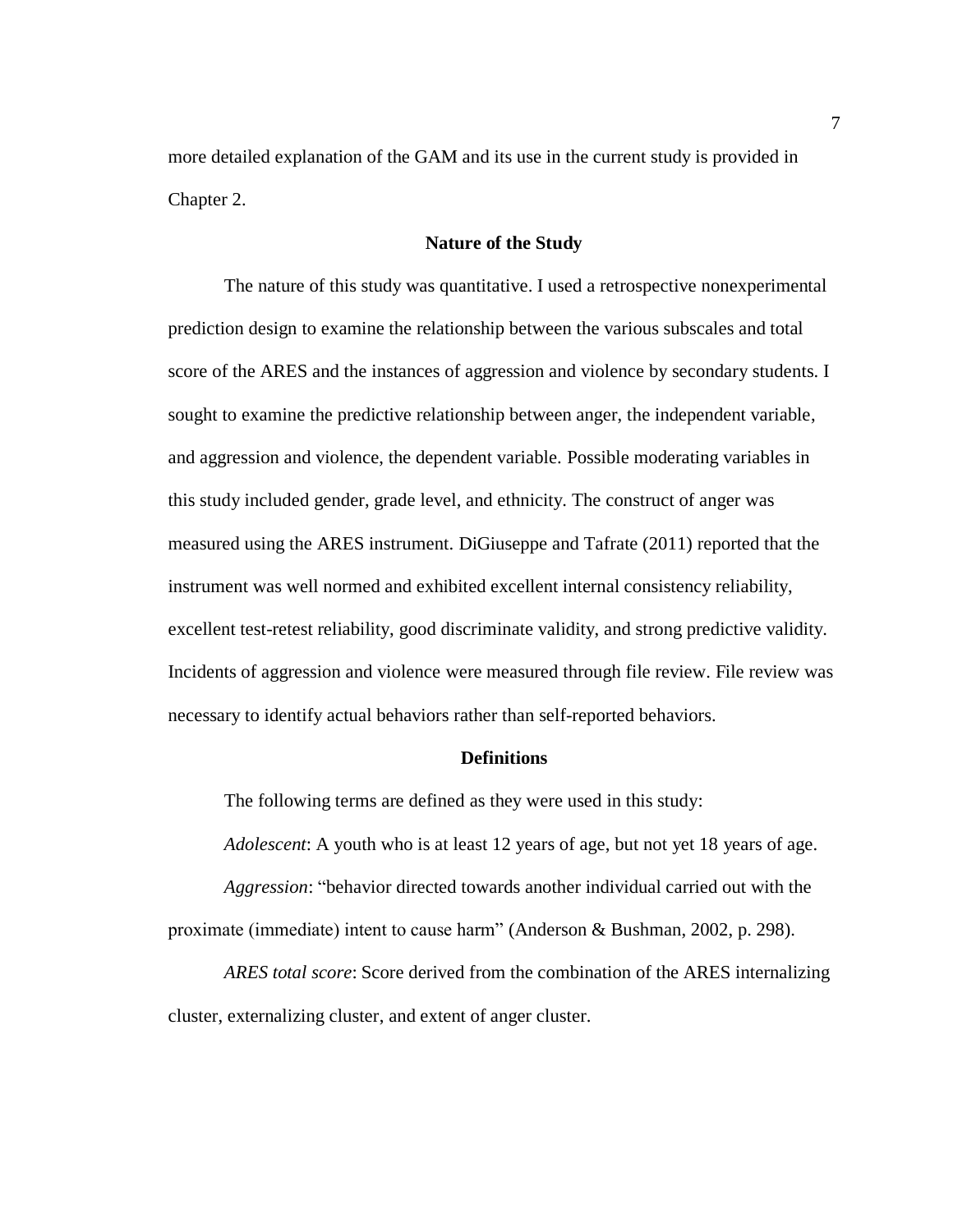*Risk factors*: "Factors that predict a high probability of violence" (Loeber & Farrington, 2000, p. 733).

*Violence*: "An act of battery or physical violence that is sufficiently severe to cause injury to another person or persons (i.e., cuts, bruises, broken bones, death, etc.) regardless of whether injury actually occurred; any act of sexual assault, or a threat made with a weapon in hand" (Borum, Bartel, Forth, 2006, p. 23).

#### **Assumptions**

The following assumptions were made in this study. First, I assumed that all of the youths who completed the ARES understood the questions that were asked, and responded honestly. The second assumption was that the students' scores on the ARES reflected their anger feelings during the year in question. Third, I assumed that all of the archival data on the aggressive and violent behaviors of the students were collected in a consistent way across the various school settings.

#### **Scope and Delimitations**

In this study, I used the general aggression model as a theoretical foundation to better understand the influence of anger in aggressive behavior of youths. I examined the relationship between scores on the ARES and behaviors exhibited by students in secondary education settings. Students were 12 to 17 years of age and located in schools within a major Canadian city. Students in both traditional education settings and alternative education settings were included. Data were collected from students enrolled in the 2017-2018 school year. Exclusionary criteria included students who fell outside of the stated age range, and students with insufficient language skills to read and understand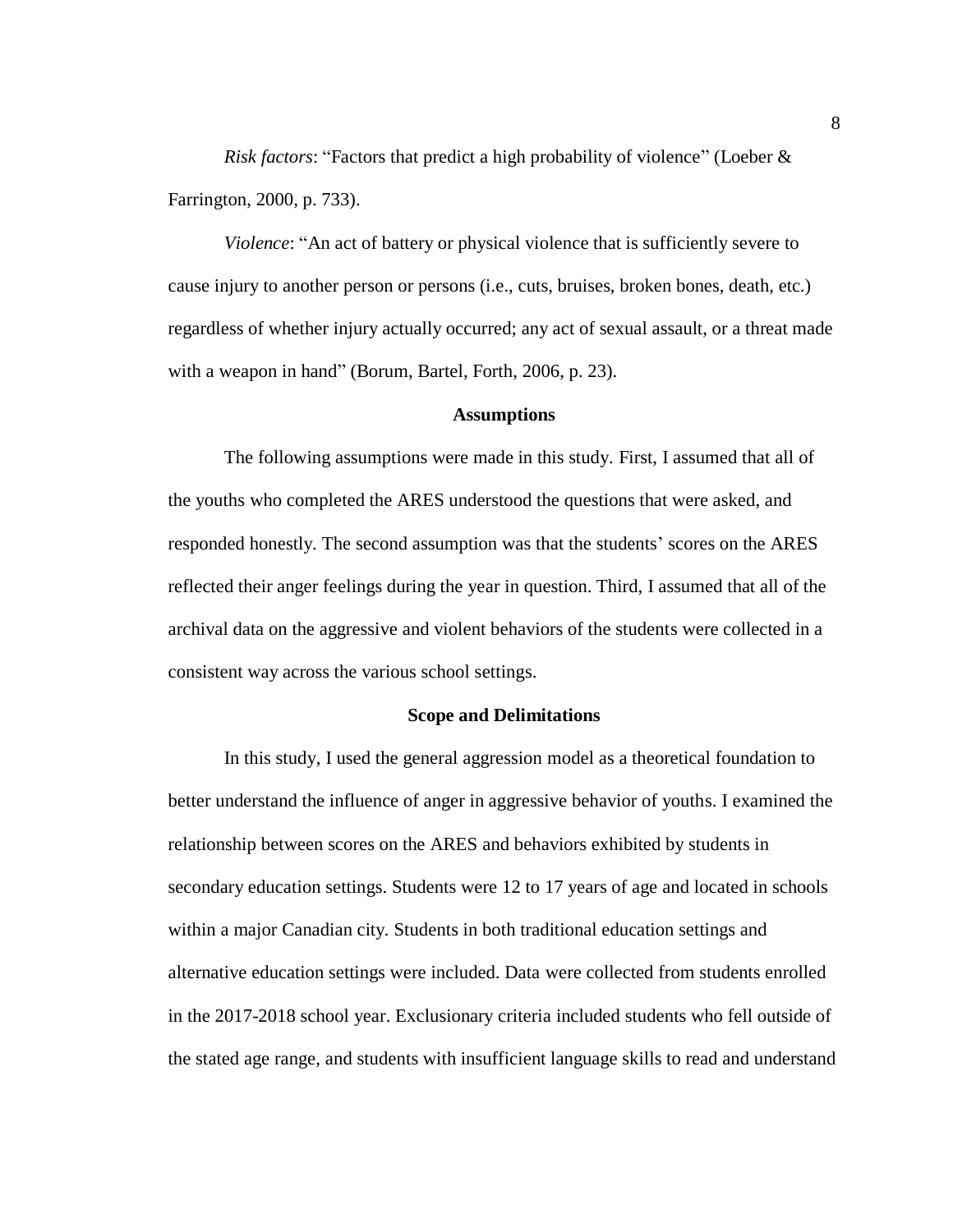the ARES. The study focused on the aggressive behaviors of students within the district as documented by incidents in their school records. Basic demographic data were also collected, such as age, gender, grade level, and ethnicity. Findings should be generalizable to most secondary education students in Calgary and potentially Canada.

#### **Limitations**

There were several potential limitations in the study. The first limitation was that the study included archival behavioral data. The study was limited by the documentation of violent incidents by the school board. A second limitation was that the sample was recruited from the same city. This may have limited generalizability of the data beyond the city. Third, the sample may not have been representative of the population because the sample was limited to students whose parents consented to their participation and provided assent for their involvement. I could not determine potential differences between those whose parents provided consent and agreed to their children participate and those whose parents did not provide consent. This may have influenced generalizability of the results. A fourth limitation was that the cross-sectional design did not permit inferences to be made about the direction of the relationship between angry emotions and violence (see Creswell, 2013). Lastly, several other known risk factors for violence, such as violence history, substance use, or family factors, were not addressed. It is possible that factors other than anger played a role in the aggression.

#### **Significance**

This research adds to the scholarly literature related to the assessment of the risk of violence in secondary schools. This project was the first of its kind to include the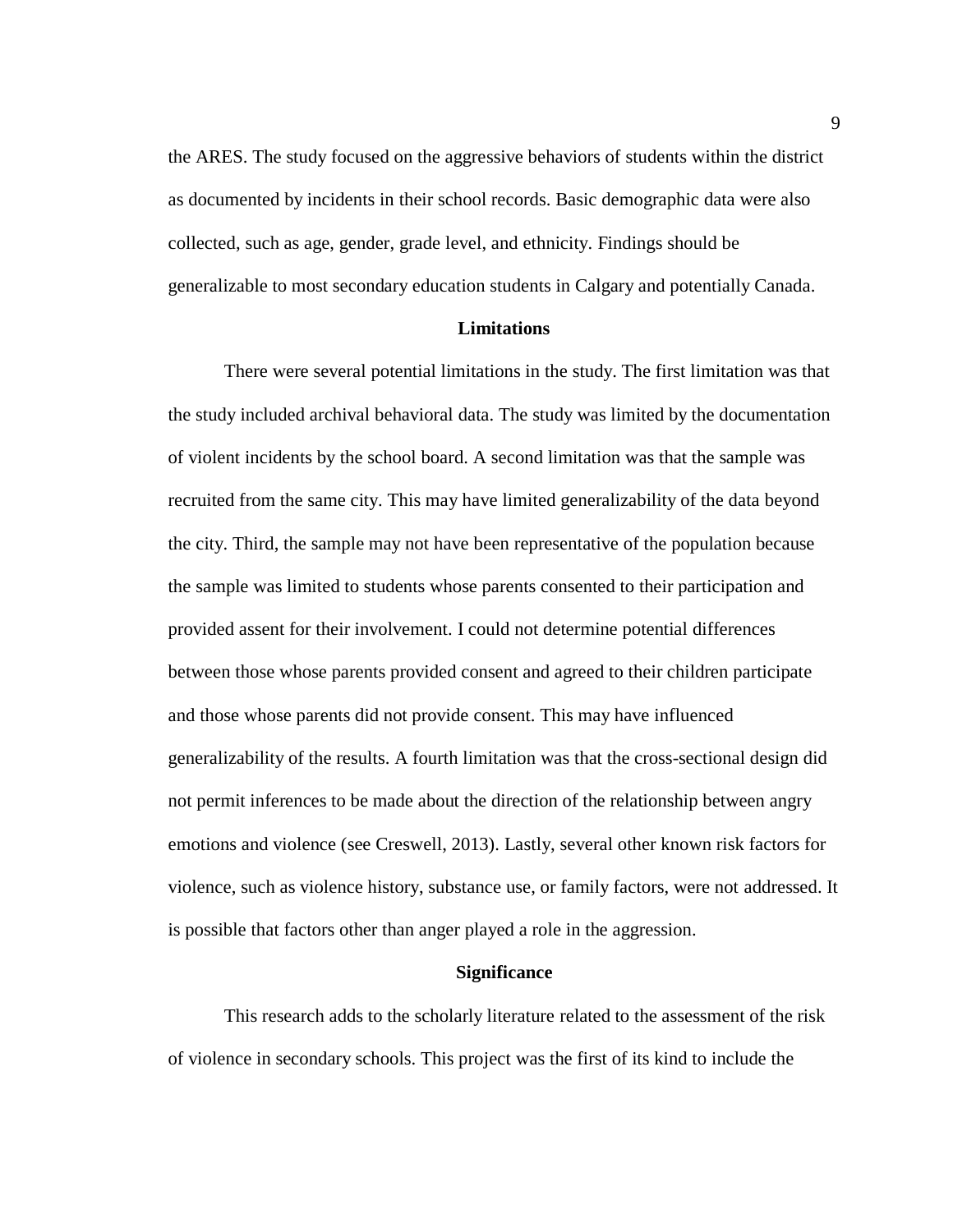ARES instrument to predict aggression and violence in the educational system. Most studies on anger and aggression have been performed with forensic and clinical populations, with most assessment measures being normed on these populations (Bjornebekk & Howard, 2012; Chereji et al., 2012; Kimonis et al., 2011; Mela et al., 2008). Student populations often contain individuals who have less severe problems, and may as such, be more difficult to assess. Additionally, many studies on anger and aggression involving community or educational samples do not include behavioral data but instead relied on self-reported data (Bettencourt & Farrell, 2013; Tsorbatzoudis, Travlos, & Rodafinos, 2013). In the current study, I compared the data from the ARES tools to behavioral data from the student's files. As a result, the findings may be more meaningful and rich as self-report data from the students may be less reliable.

In using the ARES, the hope was not only understanding the predictive validity of ARES but also understanding how the specific anger subdomains were related to aggressive and violent behaviors of adolescents in educational settings. This knowledge may be useful for those working in educational settings. Baker et al. (2008) suggested that using a theory-based and empirically supported instrument may aid clinicians by increasing the clarity of an important risk factor associated with violence. The results of this study may help educators reduce risk of violence by increasing early detection of potentially violent youths. Findings may also lead to better intervention and support, which may contribute to making schools safer places for students.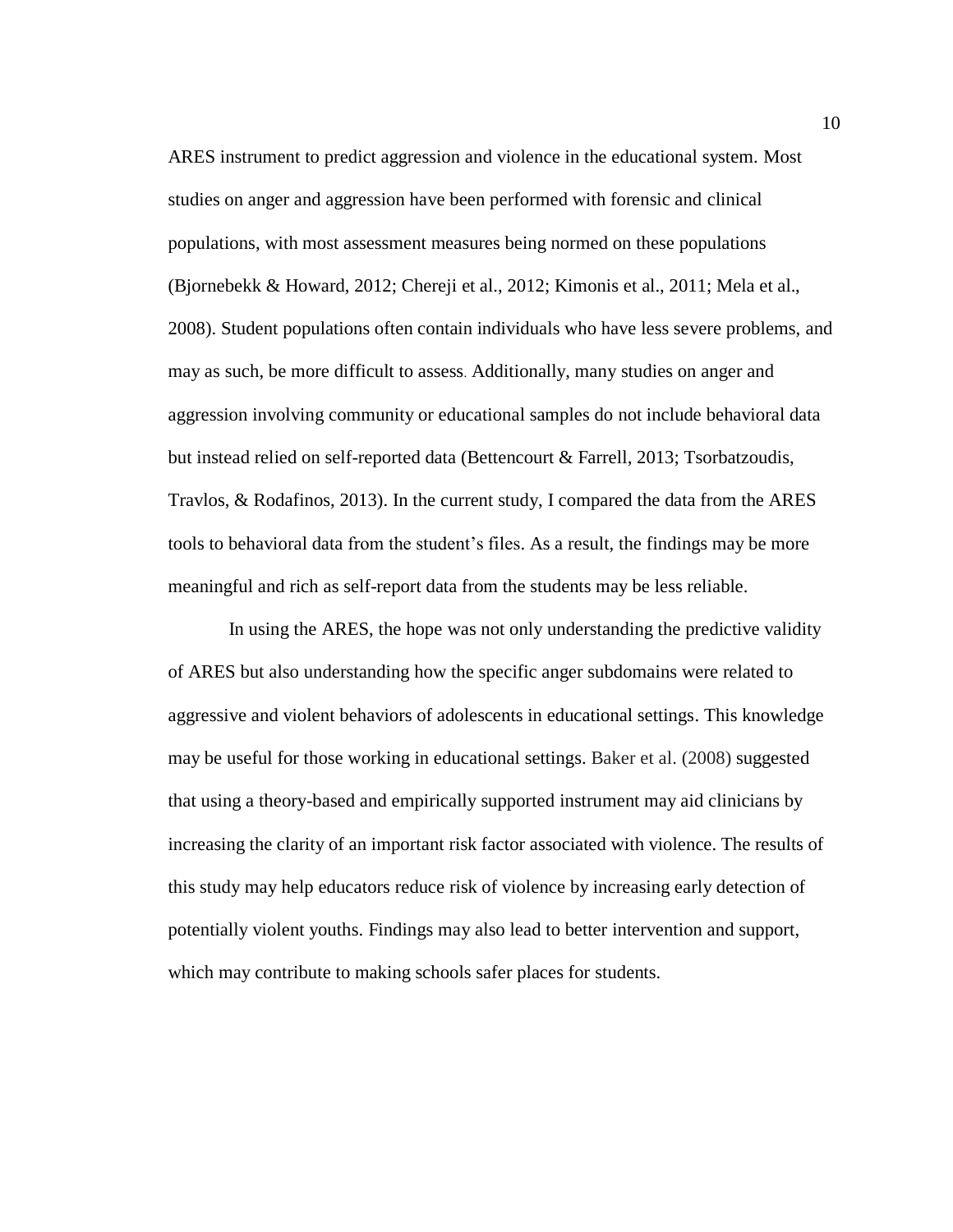#### **Summary**

Researchers have found a relationship between anger and aggression/violence, but less was known about the predictive relationship between anger and violence in educational settings. The purpose of this study was to determine whether the ARES, an anger assessment tool designed for adolescents, predicted violence in a secondary education setting in Canada. Using the general aggression model as a theoretical guide, I sought to answer questions related to the predictive ability of the ARES. Chapter 2 provides a detailed review of the literature related to aggression and violence, developmental considerations, anger, and risk assessment. A review of the ARES and other anger risk assessments is included in Chapter 2.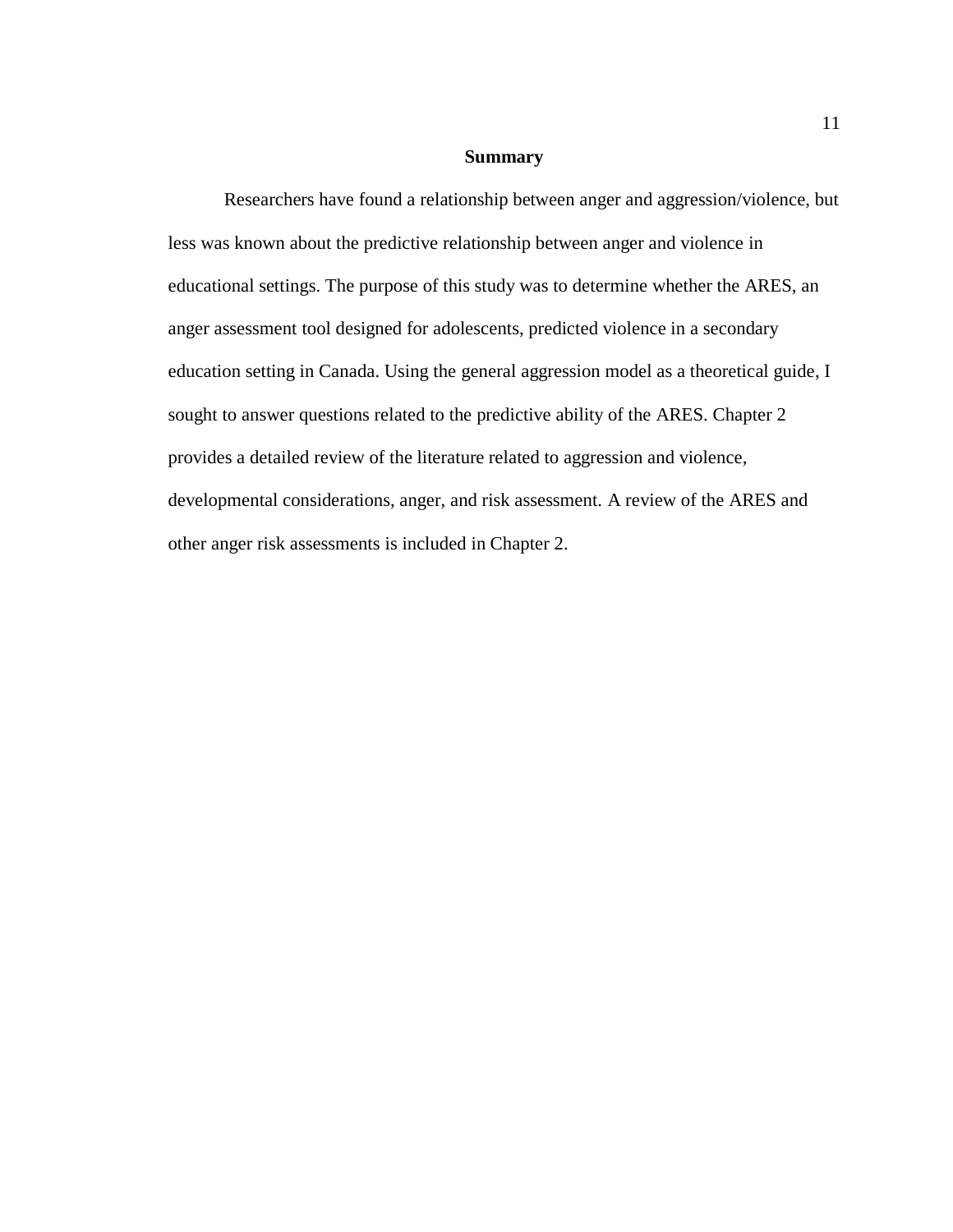#### Chapter 2: Literature Review

Concerns regarding school violence have increased over the past two decades, not necessarily as a result of increases in the rates of violence, but rather because of the availability of information regarding violent acts due to technological advances. Community members are regularly reminded of violent acts occurring within schools across North America as a result of national news, the Internet, and updates that arrive to their phones. Stories of violence include scenes of people fleeing the building, interviews with frightened teachers and students, and a horrific description of the aftermath. School homicides are a relatively rare occurrence in Canada and the U.S., with a reported 44 school shootings in the U.S. and seven in Canada between 1966 to 2008 (Kalesan, Lagast, Villarreal, Pino, Fagan, & Galea, 2017). During 2013 there were about 966,000 violent victimizations reported in secondary schools in the United States (Zhang et al., 2016).

The impact of violence in educational settings has been well documented. Cornell (2014) suggested that violence in the school setting can have a significant impact on student academic functioning, student and teacher emotional well-being, and the school community as a whole. A study by Raz and Astor (2015) on Israeli students indicated that higher levels of violence, as reported by fifth grade and eighth grade students, were negatively correlated with school achievement. Lacey and Cornell (2016); Espelage, Hong, Rao, and Low (2013); and McCoy, Roy, and Sirkman (2013) found that when students have been victimized or have perceptions that schools are not safe places that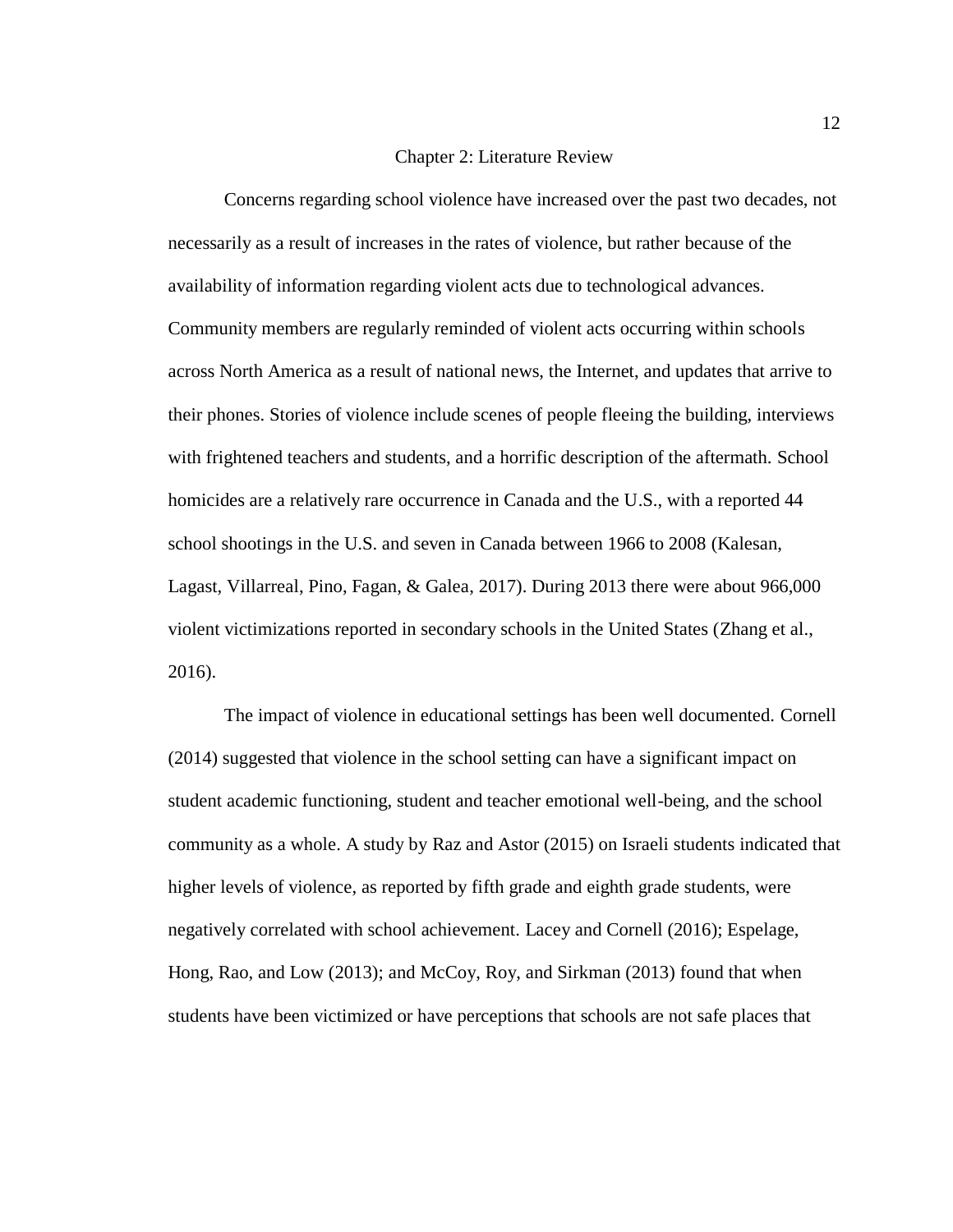foster respect, academic performance is negatively impacted. Studies indicated that when kids feel safe at school, learning and healthy development are improved (Grover, 2015).

Evidence suggests that many children do not feel safe at school (Rajan, Namdar, & Ruggles, 2015; Thapa, Cohen, Guffey, & Higgins-D'Alessandro, 2013; Zhang et al., 2016). In 2013, data from students in the United States showed that around 5% of children (approximately 2.5 million) missed at least one school activity or class due to fear of being attacked or harmed (Zhang et al., 2016). The Youth Risk Behavior Surveillance Survey (Kann et al., 2017) indicated similar rates showing that 6.7% of those surveyed had missed at least one day of school in the 30 days before the survey due to concerns about their safety. Of the states surveyed, perceived safety and the missed school rate ranged from 4.5% to 11.8%. The rate of 6.7% represented a significant linear increase from 1993. One response by policy makers and administrators was an attempt to improve the security of schools by adding or changing locks, installing alarms, increasing police presence, and implementing and practicing school lockdowns (Kann et al., 2017). However, the addition of these safety procedures has not been shown to significantly increase students feeling of safety (Perumean-Chaney & Sutton, 2013). Another strategy is to understand better the factors that might increase the risk for students to behave violently, and then subsequently assess for these factors.

Traditional evaluation to ascertain an individual's risk for future violence in schools is often triggered by a specific threat, repeated verbal aggression, or a violent behavior (Borum, 2006; Stein & Durand, 2016). The request for evaluation is typically submitted by school or district administrators. A comprehensive assessment that includes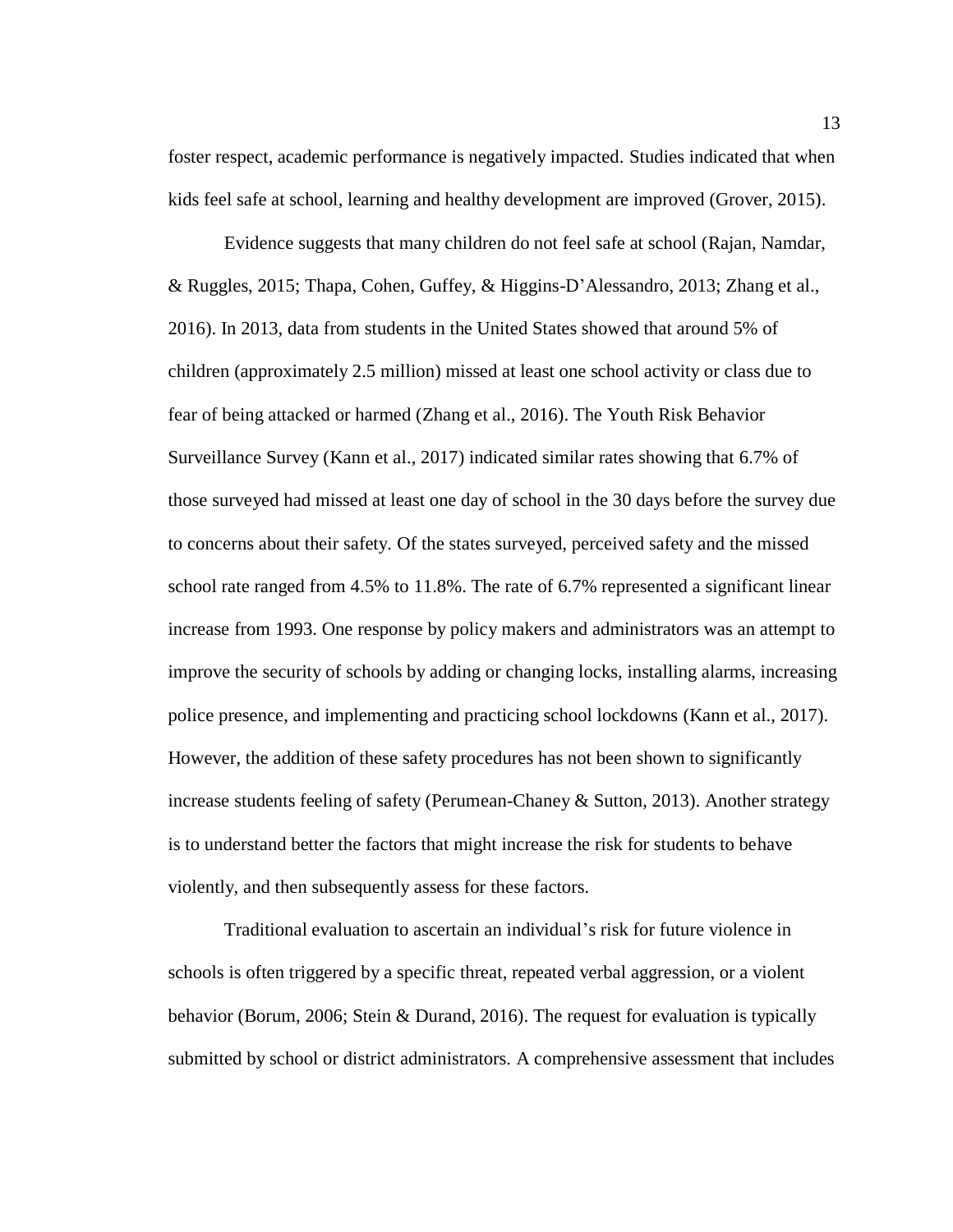a review of all available related information and known risk factors for violent behavior is then completed (Robbé, Vogel, & Douglas, 2013**)**. This approach is considered best practice at this time (Borum, 2006; Robbé et al., 2013**)**; however, this approach requires considerable time and resources to complete. It is not feasible for every student to have a risk appraisal completed (Fazel, Singh, Doll, & Grann, 2012). The traditional approach is typically reactive in fashion rather than proactive. In considering the challenge of mass evaluations, it would be more useful to determine risk factors that could be more quickly and efficiently assessed and could yield high levels of accuracy with relation to violent behavior. One risk factor that has been supported in the scholarly literature as having a strong correlation with violence is anger (Chereji et al., 2012; Kimonis et al., 2011; Roberton et al., 2014).

Although anger does not cause violence and is not required to be present when violence occurs, anger has a strong correlation with violence (Etzler et al., 2014, Kimonis et al., 2011; Lievaart et al., 2016; Roberton et al., 2014). The general aggression model provides a theoretical lens to examine the supposition that anger is correlated with violence (Anderson & Bushman, 2002), and the anger construct has been used to predict aggression. Although there have been mixed results regarding the effectiveness of the anger construct in predicting aggression (Mela et al., 2008; Mills & Kroner, 2003; Vitaco et al., 2009), the variations in results may stem from weaknesses in the instrumentation used to evaluate the anger construct (Digiuseppe  $\&$  Tafrate, 2011). A new tool for evaluating anger in adolescence was needed to address this weakness. The purpose of the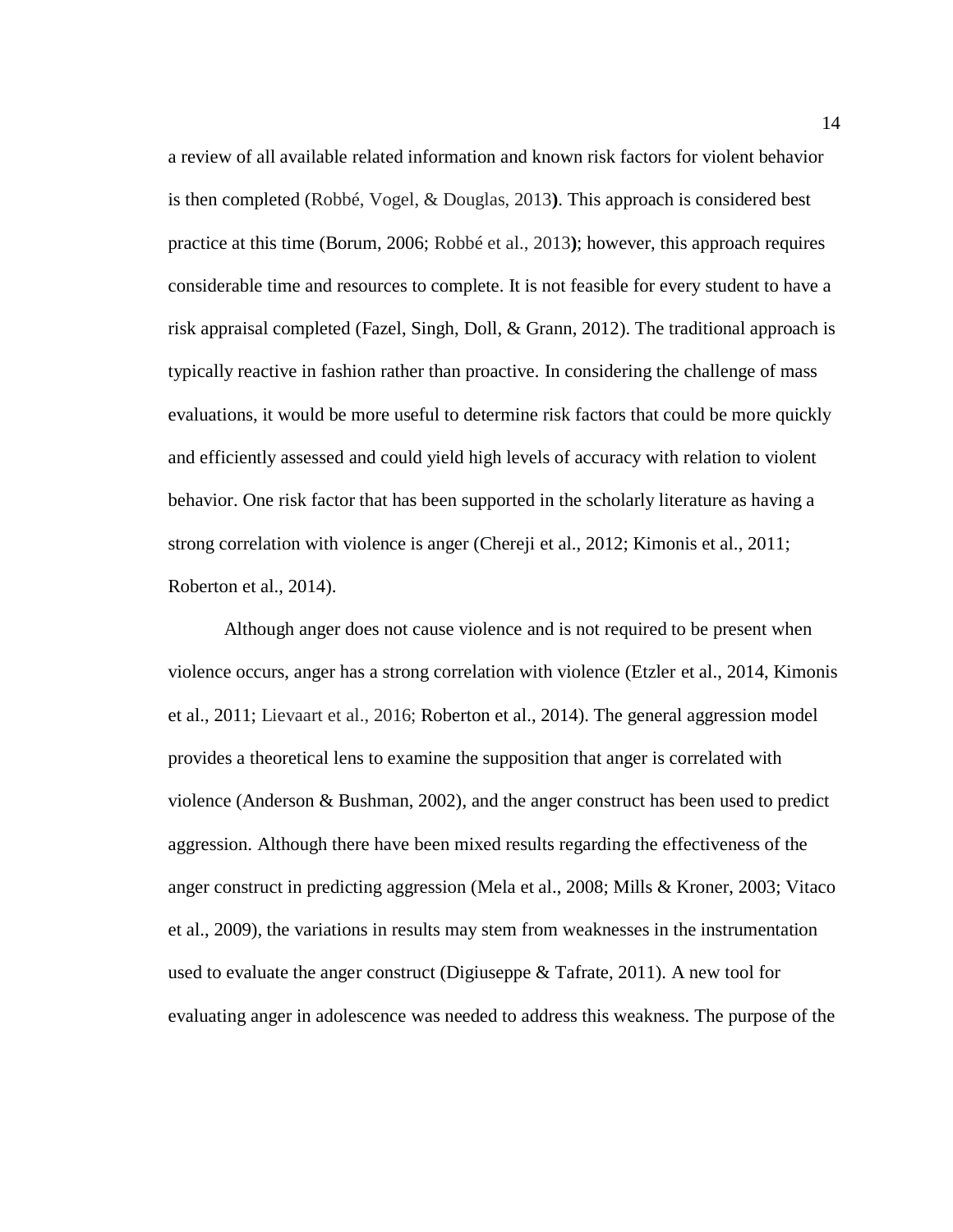current study was to examine the predictive validity of the ARES in the identification of violent and aggressive students in secondary education settings in a major Canadian city.

Chapter 2 provides a detailed review of the literature related to aggression and violence. The chapter provides a comprehensive examination of the theory used to guide the study, and addresses the construct of anger and how it relates to aggression. Because I sought to better understand the likelihood of violence in adolescents, developmental considerations were explored in addition to risk assessment for this population. The scope of youth violence in the community and school settings were also addressed. Finally, a review of the ARES and other anger risk assessments is presented.

#### **Literature Search Strategy**

To identify relevant literature, I searched six different databases: PsychINFO, Education Source, PsychARTICLES, SocINDEX, Criminal Justice Database, and Education Research Complete. The idea of using multiple databases to search for articles was supported by Creswell (2013). Although Betran, Say, Gulmezoglu, and Hampson (2005) suggested that there is a fair amount of overlap between databases, the use of multiple databases provides a more thorough review of the literature. Failure to use multiple databases can lead to a greater possibility to miss valuable articles and may result in distortions in knowledge (Betran et al., 2005). This is particularly true if searches are limited to, for example, psychological databases. In the perusal of the aforementioned databases, the following key words were used: *anger*, *violence*, *aggression*, *assessment*, *adolescents*, *schools*, *development*, and *anger regulation and expression scale*. Key words were combined using Boolean operators. Peer-reviewed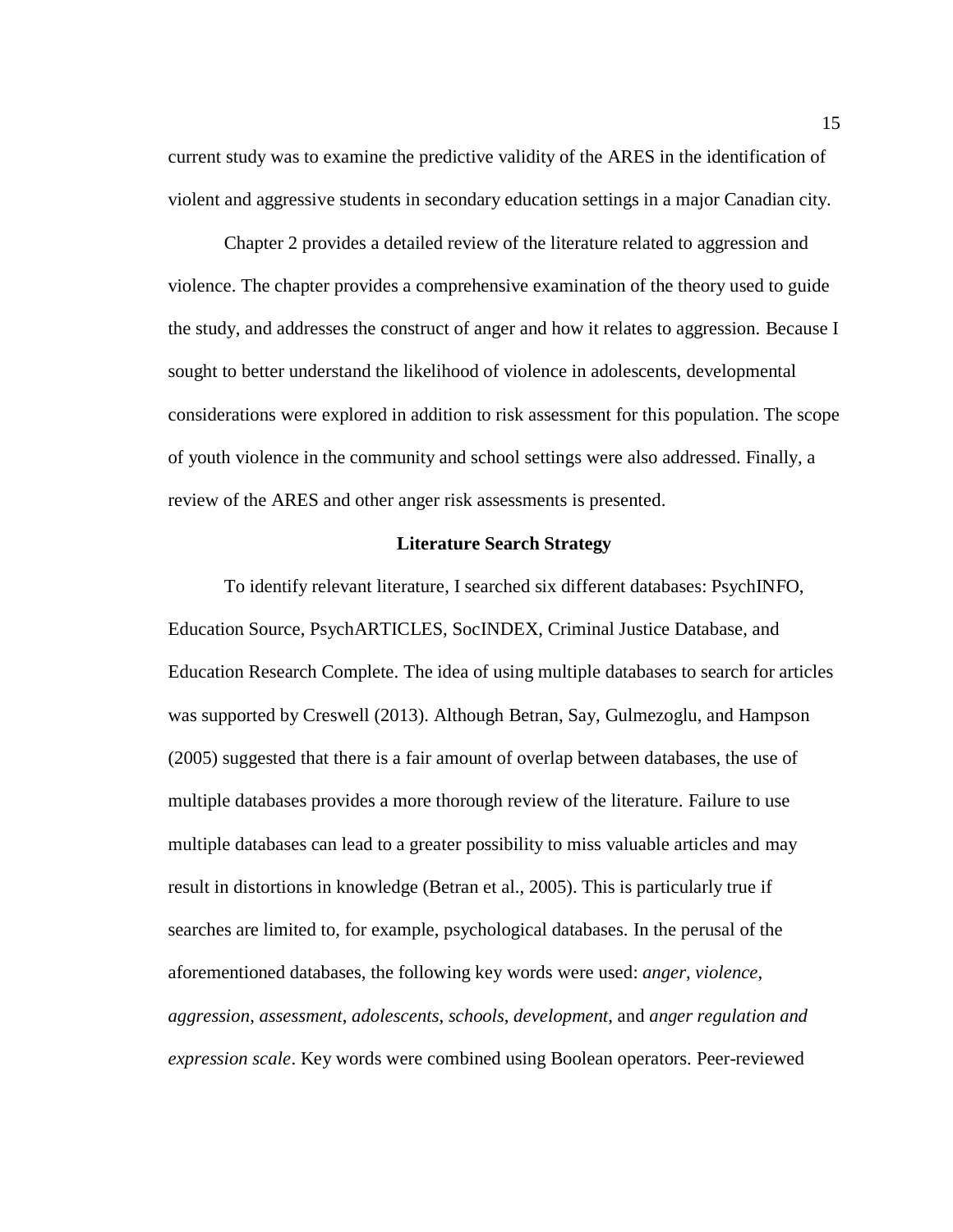scholarly articles published between 2012 and 2018 were included. A secondary search was conducted using the reference lists obtained from the initial articles and books related to the assessment of violence, school violence, and adolescent assessment. Only articles published in English were included. Lastly, seminal articles related to youth violence were included in the literature review.

#### **Theoretical Foundation**

Many theories have been purposed over the years to explain the association between anger and aggression. However, many of these domain-specific theories failed to capture the scope and complexity of human behavior in relation to anger and aggression. The general aggression model (GAM), developed by Anderson and Bushman (2002), integrates the ideas of several empirically supported theories. Theories such as social learning theory, script theory, excitation transfer theory, and social interaction theory are combined, as well as available data on the causes and correlates of anger to understand the construct (Dewall et al., 2011; DiGiuseppe & Tafrate, 2007). The GAM includes theory related to "knowledge structure for perceptions, interpretations, decision making, and action" (Anderson & Bushman, 2002, p. 33). The GAM also provides a more inclusive account of aggression than some of the other theories that fail to explain the multiple motives for aggression, including those that are affective based and instrumentally based.

The GAM explains that three primary processes influence aggressive behavior (Anderson & Bushman, 2002). The first process, inputs, includes personal and situational factors that influence aggression (Anderson & Bushman, 2002). Both personal and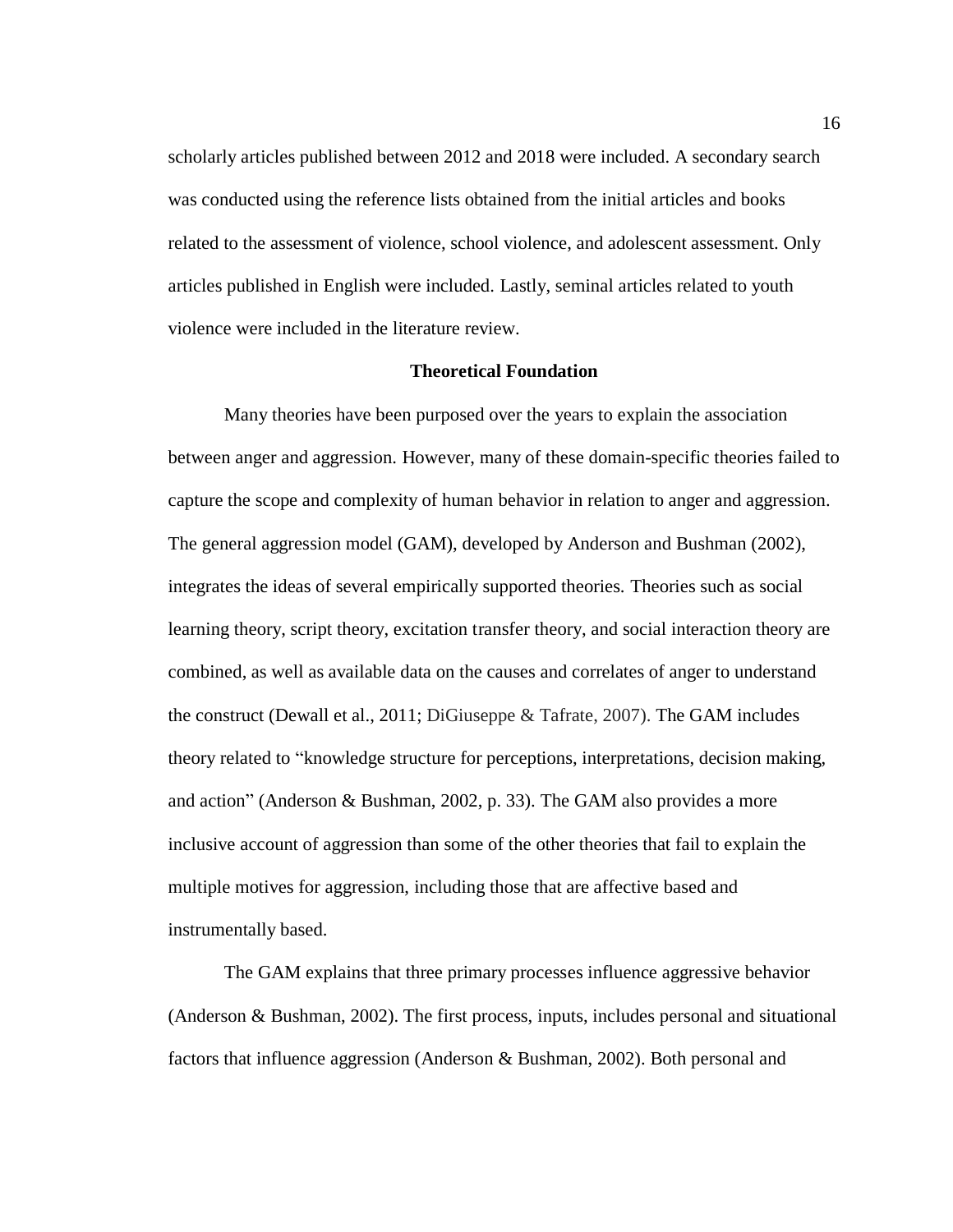situational factors are thought to influence an individual's cognitions, affect, and arousal. The personal factors include (a) personality traits, factors that might predisposition an individual to higher levels of aggression; (b) beliefs in the ability to successfully carry out an aggressive act; (c) gender, with males perpetuating more direct aggression; (d) values about the right and wrong of aggressive behavior; and (e) long-term goals or expectations about the life course (Anderson & Bushman, 2002). The situational factors are the environmental circumstances or situations that can contribute to aggression, including (a) aggressive environmental cues, such as the presence of a weapon; (b) provocation possibly in the form of insults; (c) frustration, possibility in a failure to attain a goal; (d) pain and discomfort, such as being too hot or cold; (e) substances use; or (f) incentives, also described as desires or wants (Anderson & Bushman, 2002).

The second process is the three routes, or the internal processes that take place following the input variables: cognition, affect, and arousal (Anderson & Bushman, 2002). Cognition, includes hostile thoughts and scripts (Anderson & Bushman, 2002). When aggressive thoughts are frequent in an individual's life, they become more readily accessible when the individual is provoked (Anderson & Bushman, 2002). Scripts, on the other hand, are the underlying ways that people view the situation, often in a negative and hostile way (Anderson & Bushman, 2002). The second route is affect, which refers to an individual's mood and emotion (Anderson & Bushman, 2002). In the context of aggression, a general negative affect is manifest (Anderson & Bushman, 2002). The final route is arousal, which is described as energy or physiological activation (Anderson &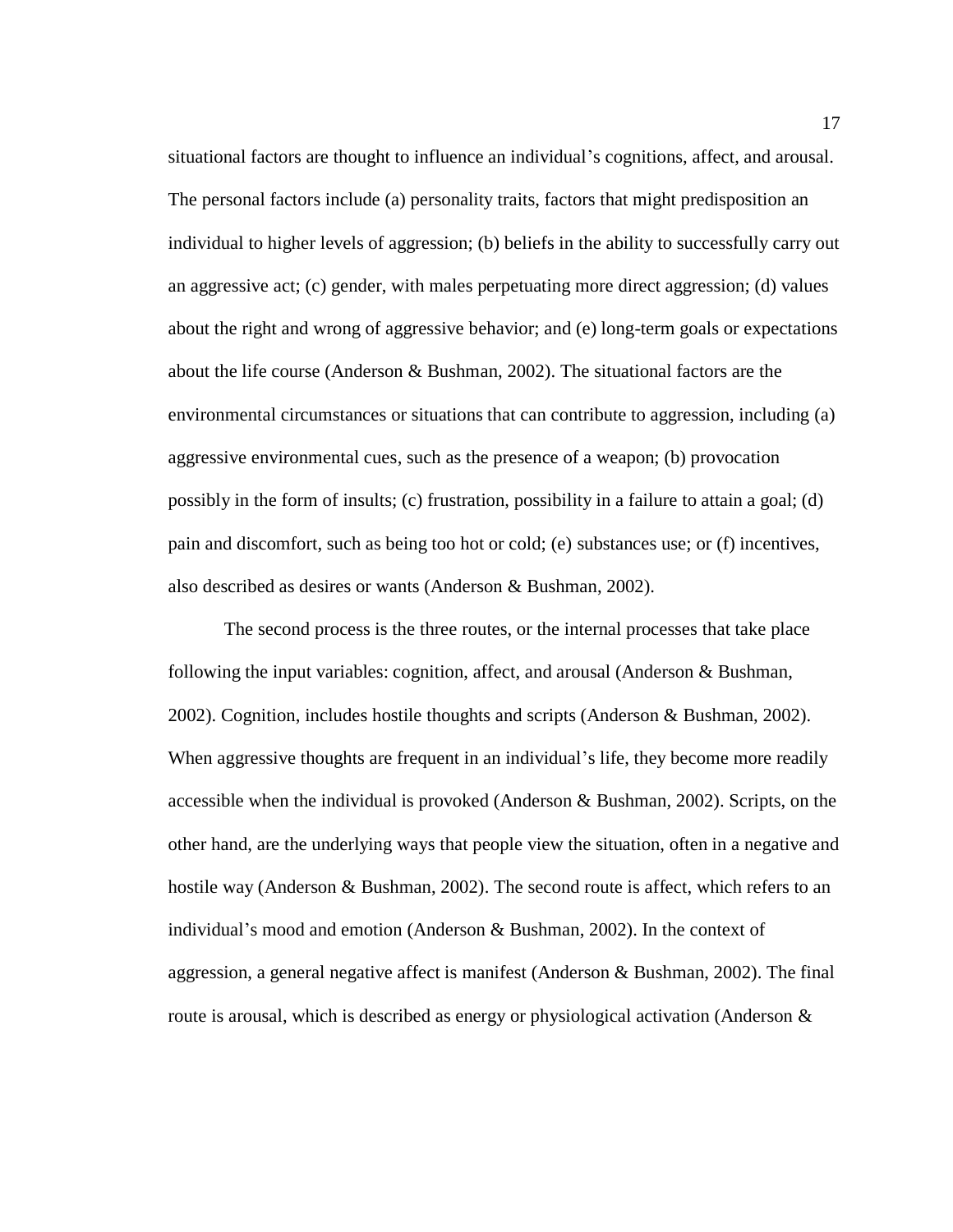Bushman, 2002). For example, if a person is provoked when already activated, aggression is more likely.

The final process in the model is the outcome. Outcomes are influenced by complex information processing or by automatic or impulsive actions (Anderson & Bushman, 2002). Individuals make an initial appraisal of a situation in the context of the inputs and the activation of the routes. Depending on the inputs and the activation of the routes, a person may display more impulsive or immediate aggression (Anderson  $\&$ Bushman, 2002). If individuals have sufficient resources, such as time or cognitive capacity, they may be able to inhibit the aggressive action and reappraise the situation (Anderson & Bushman, 2002).

A strong facet of the GAM is its emphasis on the mediating role anger can play on the process to aggression. Anderson and Bushman (2002) postulated that anger has several causal roles in aggression, including reducing inhibition by providing justification for aggression and interfering with higher order cognitive processes. Anderson and Bushman also suggested that anger contributes to longer psychological activation and elongates the time in which a person might behave aggressively. The activation of anger may also provide clues about how a person should behave in a given situation and may prime aggressive thoughts and scripts.

The GAM has been explored and supported in numerous studies. Coyne (2016) and Martins (2013) found that viewing relational aggression on television was associated with individuals' relational aggression and hostile attributions. These findings supported the underlying principles of the GAM that witnessing violence can contribute to personal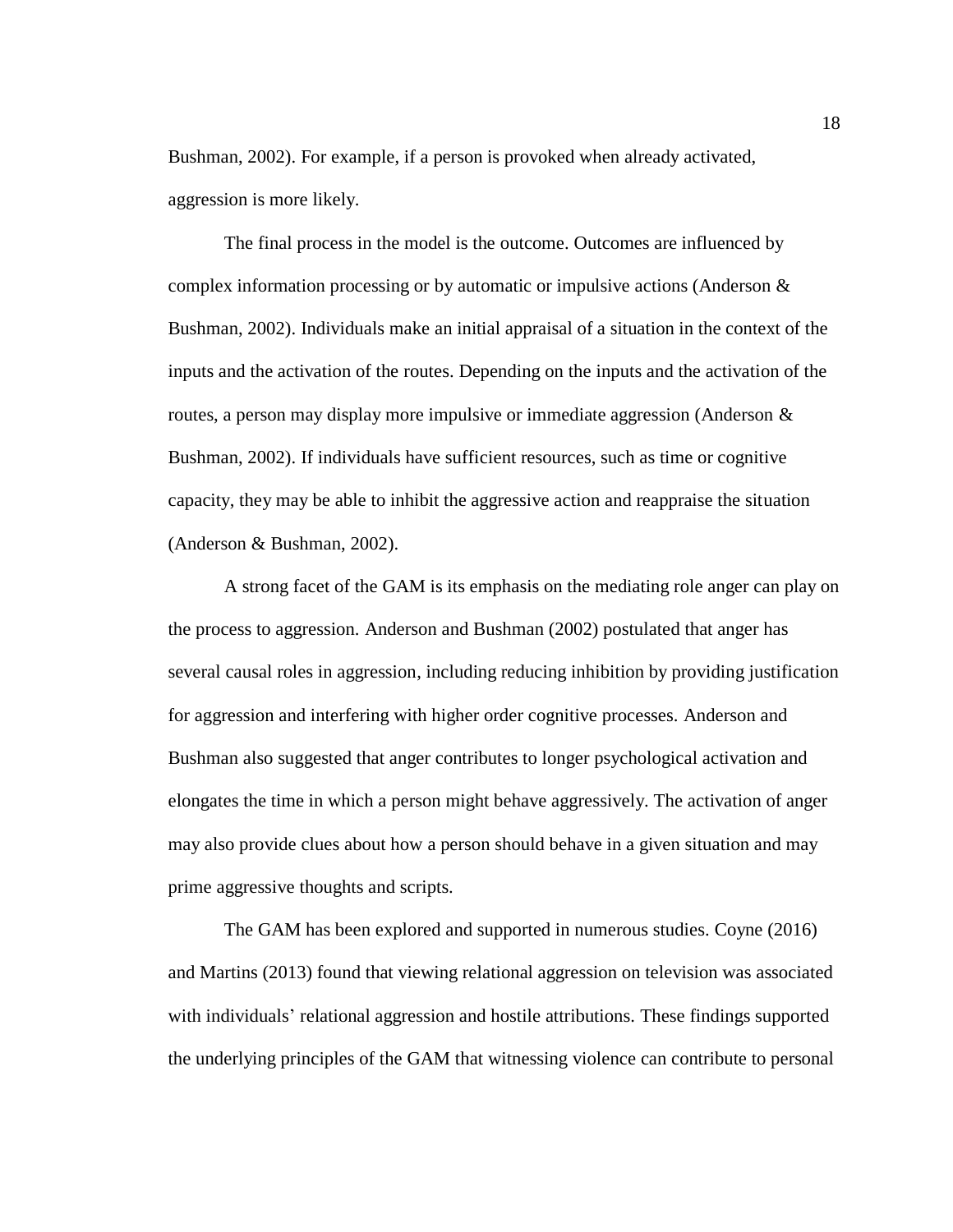factors such as a person's values about violence as well as the development of negative scripts (Coyne, 2016; Martins, 2013). Additionally, the three routes (cognition, arousal, and affect) can also be influenced, priming the individual who is viewing relational aggression in the media to be more aggressive in the same way that viewing aggression on television can prime an individual toward violence (Anderson & Bushman, 2002). This idea was supported by a recent meta-analysis conducted by Benjamin and Bushman (2016). The GAM has also been applied to the playing of violent video games with mixed results (Hollingdale & Greitemeyer, 2013; McCarthy, Coley, Wagner, Zengel, & Basham, 2016)

The utility of the GAM was also related to economic downturn and aggression. Barlett and Anderson (2014) found a significant correlation between economic stress and aggression. Gilbert, Daffern, Talevski, and Ogloff (2013) examined the three knowledge structures highlighted in the GAM and found that normative beliefs and scripts were associated with aggression in addition to trait anger. Interpersonal hostility, aggressive script rehearsal, and positive attitudes toward violence and trait anger were also connected with aggression (Podubinski, Lee, Hollander, & Daffern, 2017).

Based on the literature, it appears that the GAM has various applications and positive utility in framing aggressive behavior. The model seems to effectively combine many theoretical concepts related to biology, personality, development, cognition, and decisional process to capture the complexity of human behavior as it relates to aggression. The GAM also highlights the significant role anger can play in the process of aggression. Perhaps most importantly, the GAM seems to share many of the theoretical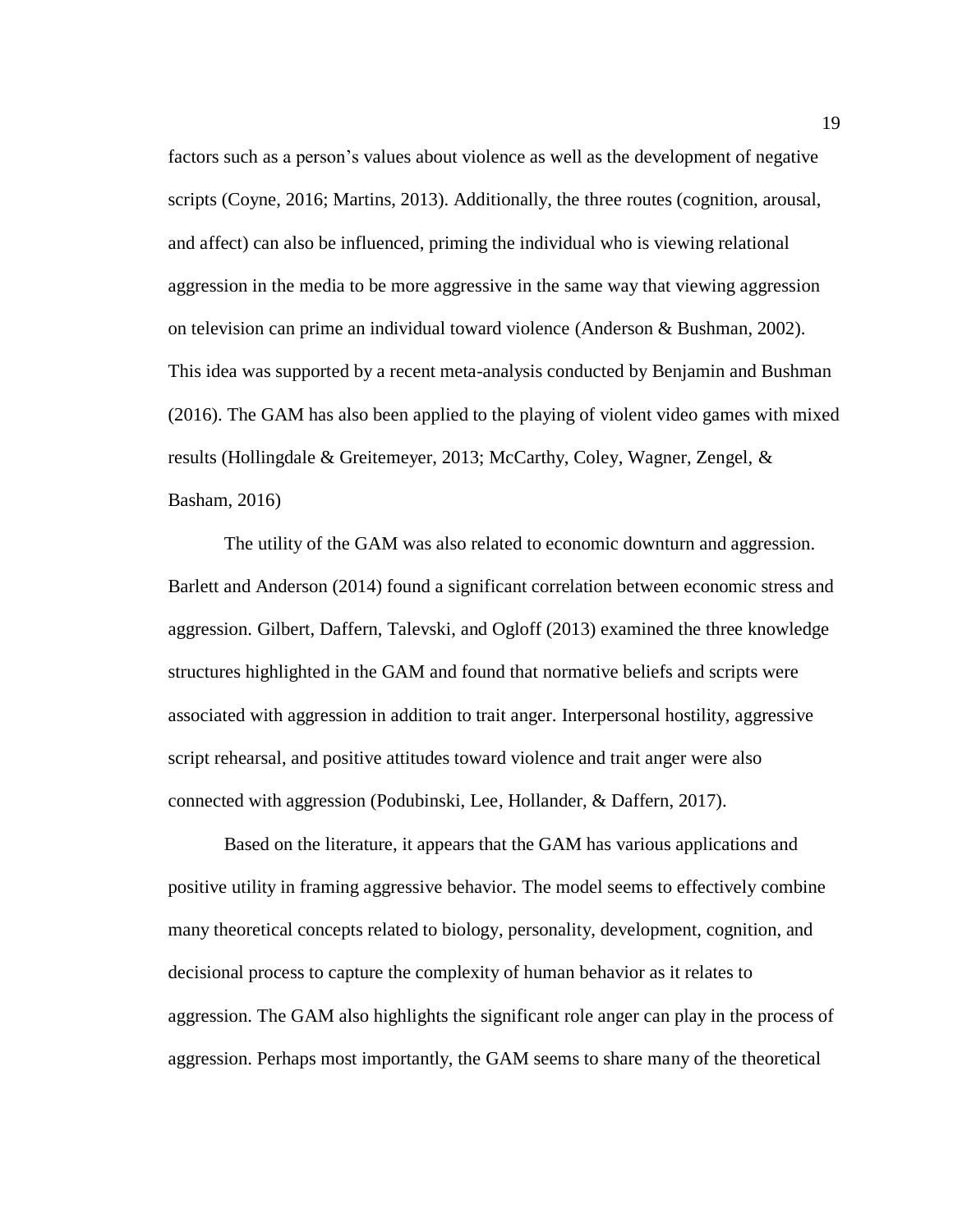constructs and principles that the ARES was based on. More specifically, the ARES is founded in the five domains model of emotion that suggests that anger and subsequent aggression is based on provocation, cognitions, arousal, motives, and behavior (DiGiuseppe & Tafrate, 2011). The structure of the GAM encompasses all five of these processes, yielding a sufficient fit between theory and the tool of investigation.

#### **Violence in Youth Populations**

According to Bushman et al. (2016) violence is defined as "aggression with the goal of extreme physical harm such as injury or death" (p. 18). A popular violence risk assessment tool for adolescents, the Structure Assessment of Violence Risk in Youth (SAVRY) defines violence as "An act of battery or physical violence that is sufficiently severe to cause injury to another person or persons (i.e., cuts, bruises, broken bones, death, etc.) regardless of whether injury actually occurred; any act of sexual assault, or a threat made with a weapon in hand" (Borum, et al., 2006, p. 23). The World Health Organization (n.d.) offer a more general definition describing violence as "the intentional use of physical force or power, threatened or actual, against another person or against a group or community that results in or has a high likelihood of resulting in injury, death, psychological harm, maltreatment, or deprivation". Each distinct definition relates directly to interpersonal aggression towards others aimed at causing harm and distress. Regardless of the utilized definition, in 2012 youth (10 to 24 years of age) in America were responsible for approximately 40% of violent crimes in the country (David-Ferdon, & Simon, 2014); representing a disproportionate amount of violence by that age range (Bushman et al., 2016). The disproportionate rates of violence perpetrated by youth aged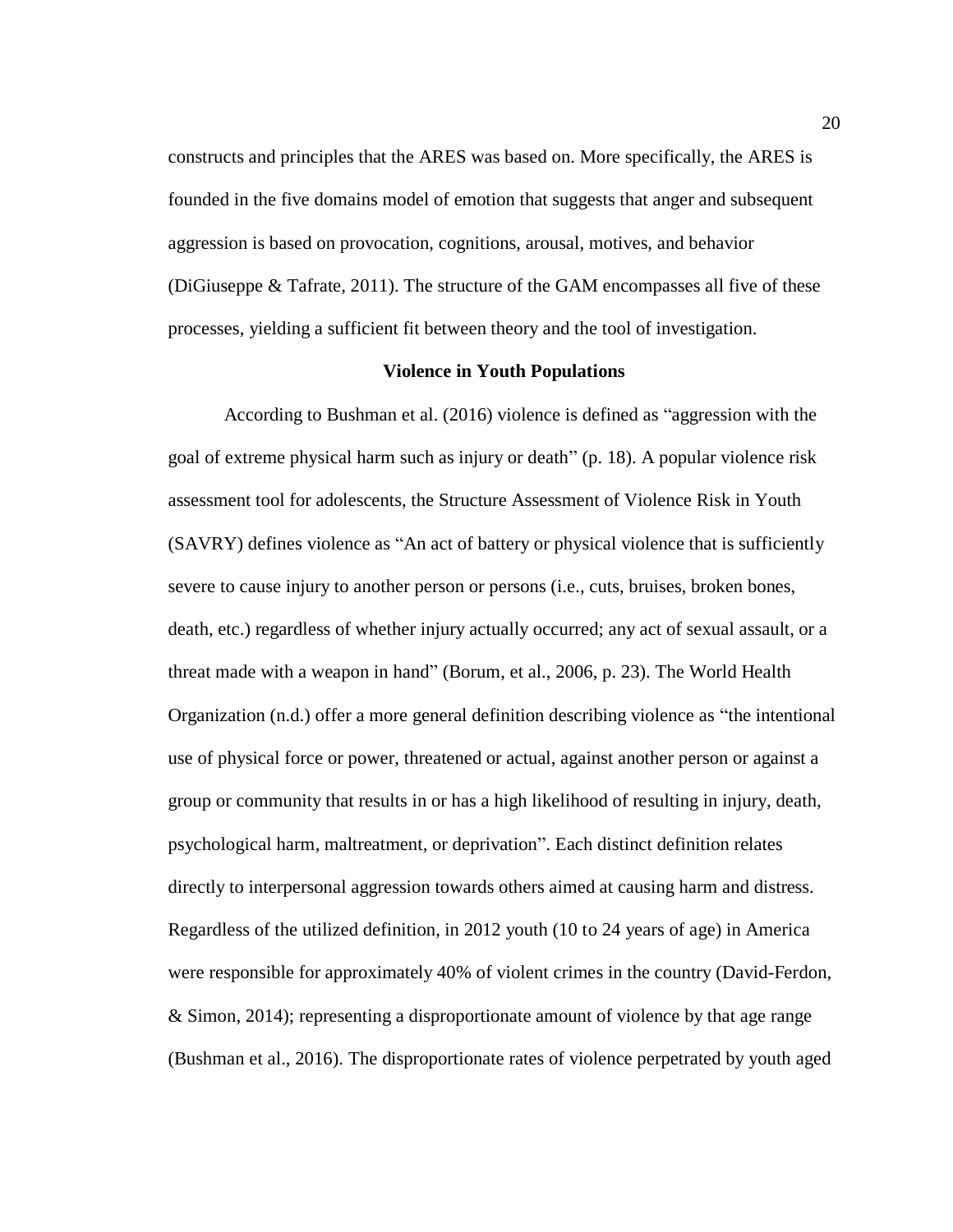12 to 24 also exist in Canada (Statistic Canada, 2016). It is estimated that violent crimes perpetrated by youth aged 10 to 24 cost American's over 16.2 billion annually in lifetime combined medical and work loss costs ((David-Ferdon, & Simon, 2014).

Compared to youth in other industrialized nations, youth in the U.S. perpetrate violence at significantly higher rates (David-Ferdon & Smith, 2014). The rates of youth who reported being involved in aggressive behavior (fighting) in Canada were similar to the rates reported in the U.S. (Pickett et al., 2005). It is reported that every day in the U.S. 13 young people are victims of homicide, most of which are perpetuated by other youth (David-Ferdon & Simon, 2014). An additional 1,642 daily require medical assistance as a result of physical violence. Despite the fact that rates of violence have been on the decline over the past 20 years, data suggested that youth (12-17) still make up about 14 percent of all violence-related arrests (David-Ferdon, & Simon, 2014; Statistic Canada, 2016). The violent crime rate has also decreased in Canada between 2000 to 2014 from 1,944 to 1,281 per 100,000 (Public Safety Canada, 2012; Statistics Canada, 2014), but still remains too high.

The Youth Risk Behavior Surveillance (YRBS) survey tracks a number of behaviors that contribute to unintentional injury and violence. Using the YRBS researchers collected data from over 15,000 students in the U.S. with the results revealing that in at least one day, in the 30 preceding the survey, over 15% of students had carried a weapon (Kann et al., 2017). Of those over 5% had carried a gun in the 30 days before the survey, and almost a quarter of those surveyed reported that they had been in a physical fight one or more times in the preceding 12 months of the survey (Kann et al., 2017).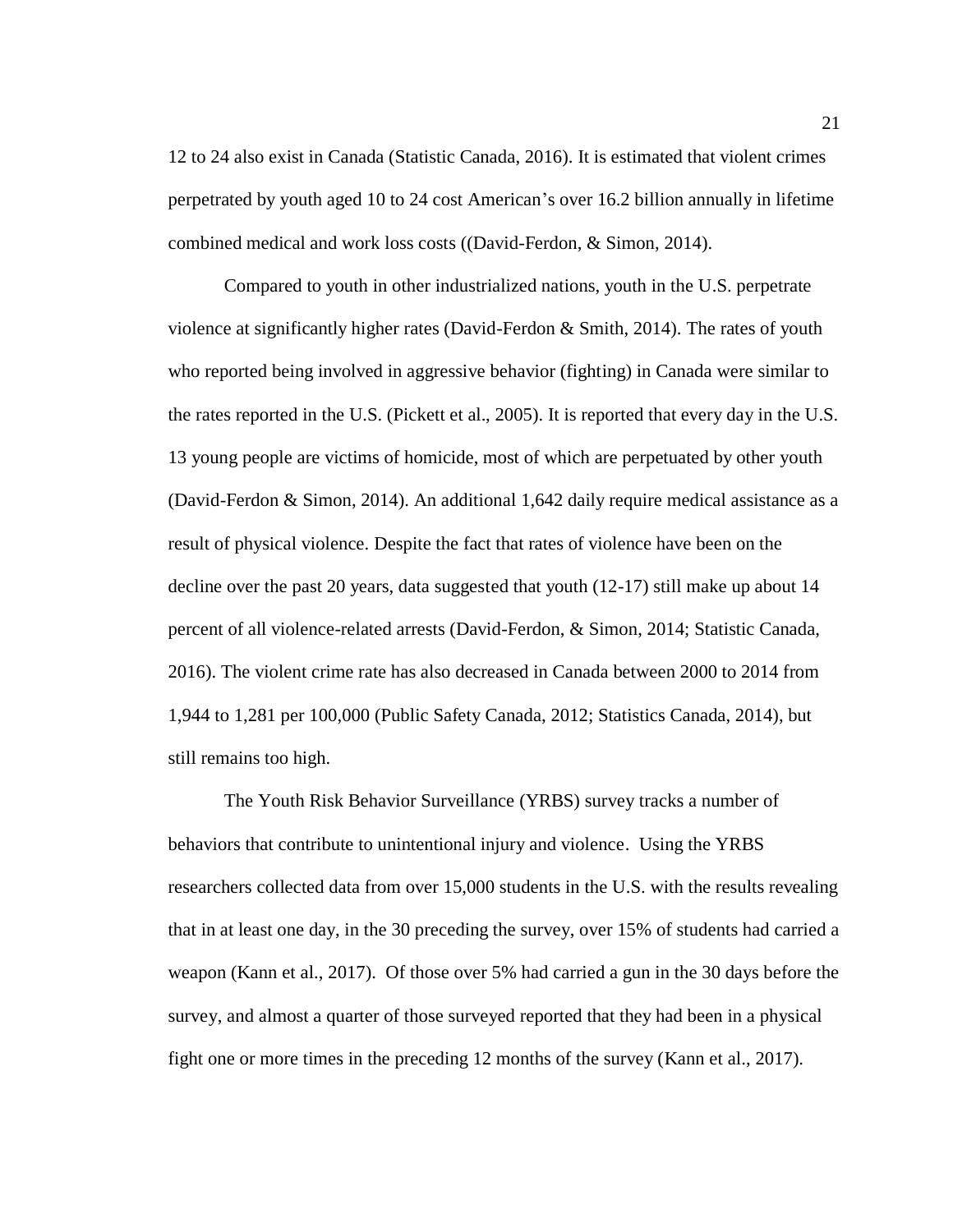Zimmer (2013) reported that there are some distinct similarities and differences between youth and adult violent perpetrators. Zimmer suggested that youth are involved in a higher frequency of assaultive behavior, but the behavior is often less severe (Zimring, 2013). The less severe nature of the violent incidents likely translated to youth being charged for violent crimes about eight times less than their adult counterparts (35,912 arrest verse 296,787) (Federal Bureau of Investigations, 2016). Zimmer further noted that youth violence is much more frequently perpetrated when there is group involvement. Similarly to the adult population, much of youth violence is perpetrated by disadvantaged individuals with males being responsible for the greatest percentage of violent offences (Zimmer 2013).

Youth violence results from an interplay of factors including individual, family, and community. With regards to individual factors, it appears that youth with lower levels of internal locus of control exhibit violence at significantly higher rates than those with high levels of internal locus of control (Ahlin, 2014). This finding was stable even when controlling for family and community factors. There was also a plethora of studies highlighting the impact that exposure to domestic and interpersonal violence has on increasing the probability of violent perpetration by youth (Ebesutani, Kim, & Young, 2014; Izaguirre & Calvete, 2016; Narayan, Englund, Carlson, & Egeland, 2015). Researchers have also provided significant empirical support regarding the influence of exposure to community violence and violent behavior by by youth (Hamner, Latzman, Chan, 2015; McMahon et al., 2013; Mrug, Madan, & Windle, 2016). In a similar vein, Slatter and Meyers (2014) Highlighted that parental monitoring, community violence,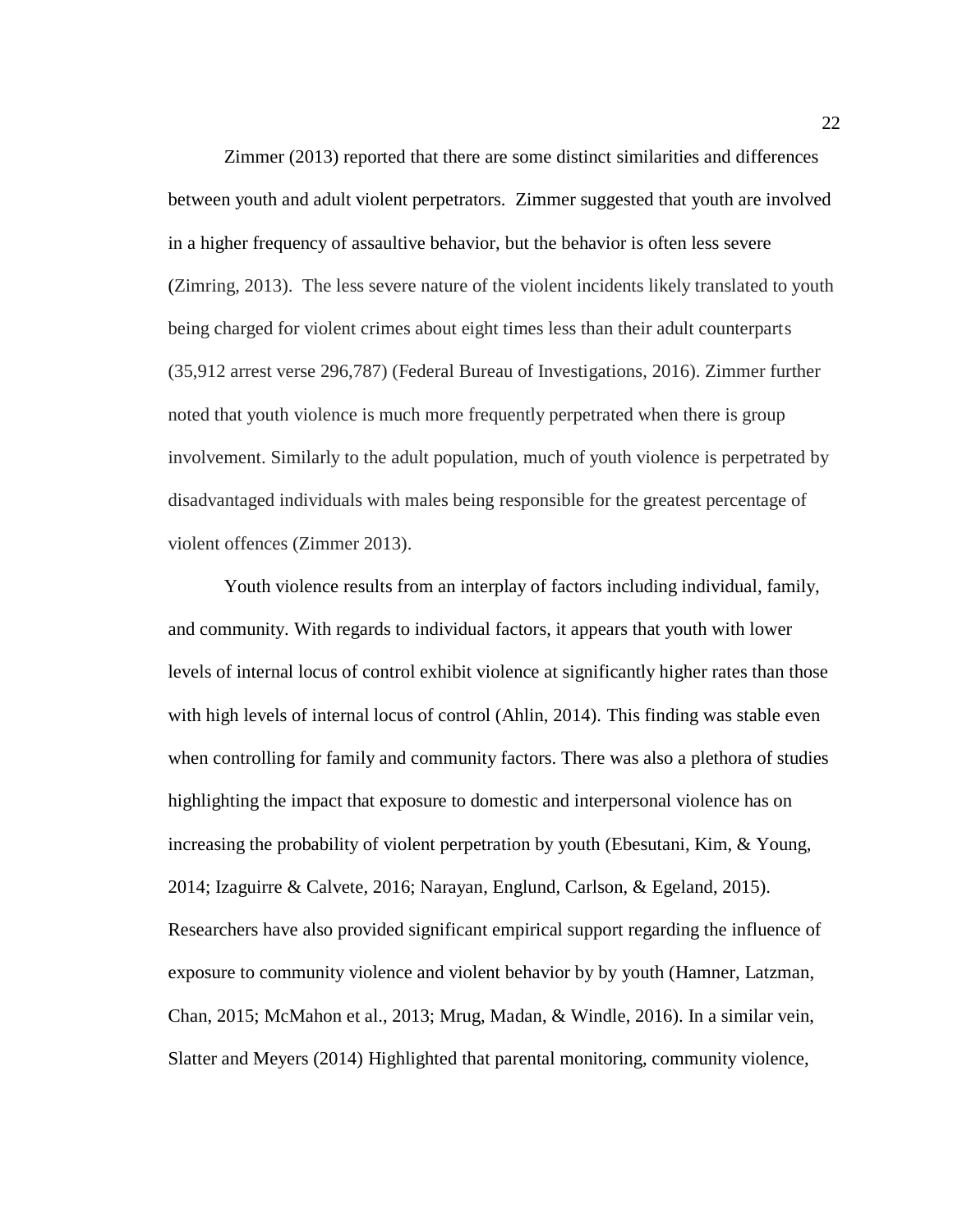and deviant peer interaction were correlated to overt antisocial behavior including violence, although of the three, community violence and deviant peers were the stronger predictors.

The correlation between negative peer association (deviant peer associations) and violent behavior was also documented by Bond and Bushman (2017) who noted that those with friends who behaved violently were 48% more likely to behave violently themselves. Further, an individual's risk of behaving violently increased the more violent peers they associated with (Bond, Bushman, 2017; Schwartz, Hopmeyer, Luo, Ross, Ficher, 2017). Albert, Chein, and Steinberg (2013) also highlighted the impact peer associations have on high-risk behavior noting that when surrounded by a peer group, youth exhibited more neural activation in the pleasure centers of the brain, and subsequently engaged in more risky behavior.

#### **Developmental Considerations**

(Bushman et al. (2016), David-Ferdon and Simon (2014) and Statistics Canada (2014) cited that incidence of violent behavior increase in frequency during adolescence. Delinquent behavior in adolescents takes place in high frequency, despite few young people being arrested. Halikias (2000) and Moffitt (1993) suggested that those described as delinquent are not all that different from the "average" adolescent. Fagan and Catalano (2013) highlighted the upward trend of violence starting in middle adolescence and peaking in late adolescence or early adulthood. David-Ferdon and Simon (2014) and Statistics Canada (2014) noted that by age 18, the rates of delinquent behaviors by youth begins to decrease substantially; this profile also applies to those with violent offenses.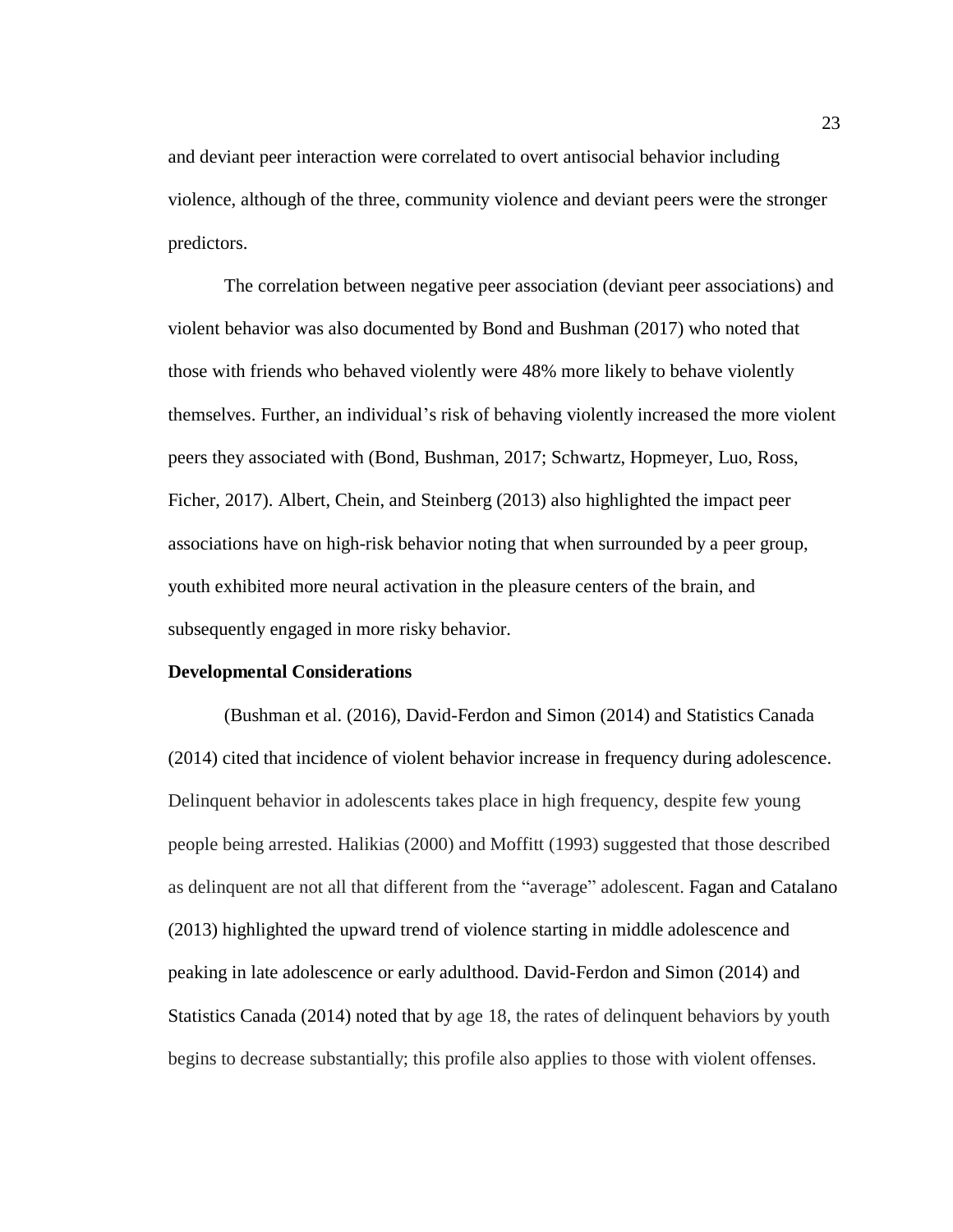Borum (2006), indicated that by 21, approximately 80% of youth who participated in violence would no longer do so. As a result, we cannot conclude that episodic violence in adolescents will result in the development of a serious offender; rather, that episodic violence in adolescences is developmental rather than deviant (Halikias, 2000). Only a very small percentage of young people will go on to be consistent deviant or life-course persistent offenders; although this group makes up over 50% of crimes and 70% of violent crimes (Moffitt, 1993).

Youth develop at different rates physically, cognitively, socially, and emotionally (Halikias, 2000). Those working with youth must take into consideration not only the variability in youth development, but also the instability and inconsistency associated with adolescent development. Moffitt (1993), described the antisocial behavior during this time of fluctuation as "the gap between biological maturity and social maturity" (Moffitt, 1993, p. 14).

Adolescence is also a time of identity formation. Erickson (1966) framed the period as *identity verse role confusion.* During this period of development that Erickson believed to stretches from about 12-18, teens attempt to figure out who they are and who they want to be. It is a time of exploration. A time of instability stability in the adolescents' behavior and personality (Erickson, 1966). The result of this fluctuation is a greater range of behaviors across different contexts (Borum 2006).

During adolescence, significant developmental changes occur in the brain leading to, at times, impulsive, risky, and perplexing behavior (Mayzer, Bradley, Rusinko, Ertelt, 2009). The prefrontal cortex (PFC), the area of the brain that is involved in executive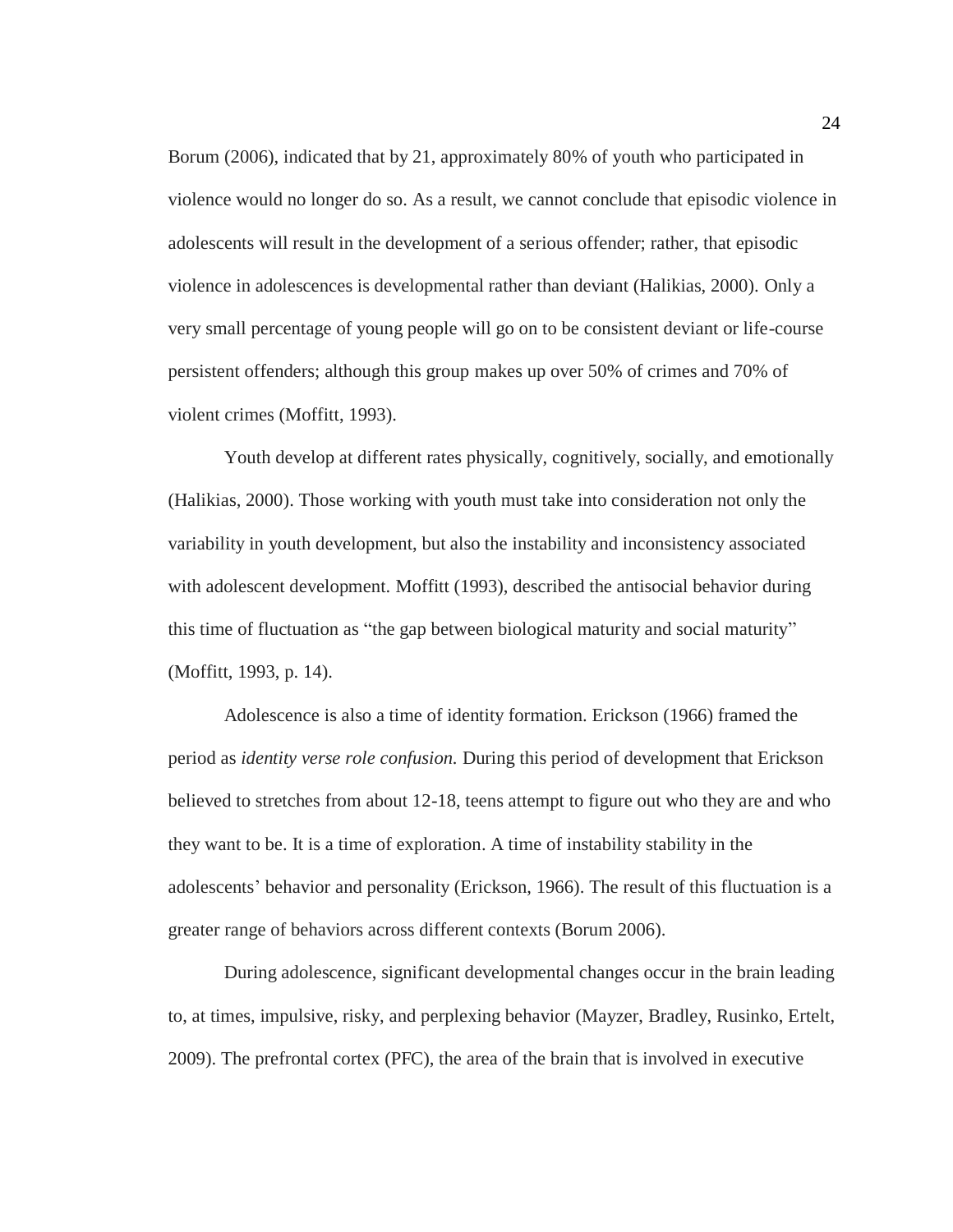function, has been identified as a contributor to risky behavior (Mayzer et al., 2009; Paus, 2005). The PFC aids in cause and effect reasoning, planning, coordinating, organizing, inhibition, and selective attention (Mayzer et al., 2009). Deficits in PFC function, as is evident in most teens as the PFC is the last to develop fully, is believed to contribute to adolescent risk-taking and involvement in delinquent behavior, often as a function of increased susceptibility to negative peer influences (Moffitt, 1993; Scott & Steinberg, 2008). The PFC weakness is also believed to impact the violent behaviors of young people (Mayzer et al., 2009; Scott & Stienberg, 2008). Interestingly, the crime rates seem to decrease substantially along side the development of the PFC in early adulthood (Statistics Canada 2014; Mayzer et al., 2009), making brain functioning an important factor to consider in the context of secondary education students.

#### **Gender Differences in Youth**

In both adolescence and adults most violent behaviors are committed by males (Dinić, Kodžopeljić, Sokolovska, & Milovanović, 2016; Marsee et al., 2014; Statistic Canada 2014; Tsorbatzoudis et al., 2013). At all ages, boys demonstrate more aggressive and violent behaviors than their female counterparts (Dinić et al., 2016; Marsee et al, 2014). Recent data suggests that male youth are twice as likely to engage in violent behavior compared to female youth, 30 percent and 15 percent respectively (Public Safety Canada, 2012). According to the Kann et al. (2017) and Rajan, Namdar, and Ruggles (2015) males were reported to carry weapons more frequently than females and were involved in fights almost twice as often as female on school property. Dinić et al. (2016) revealed a correlation between empathy level and violence, and noted that males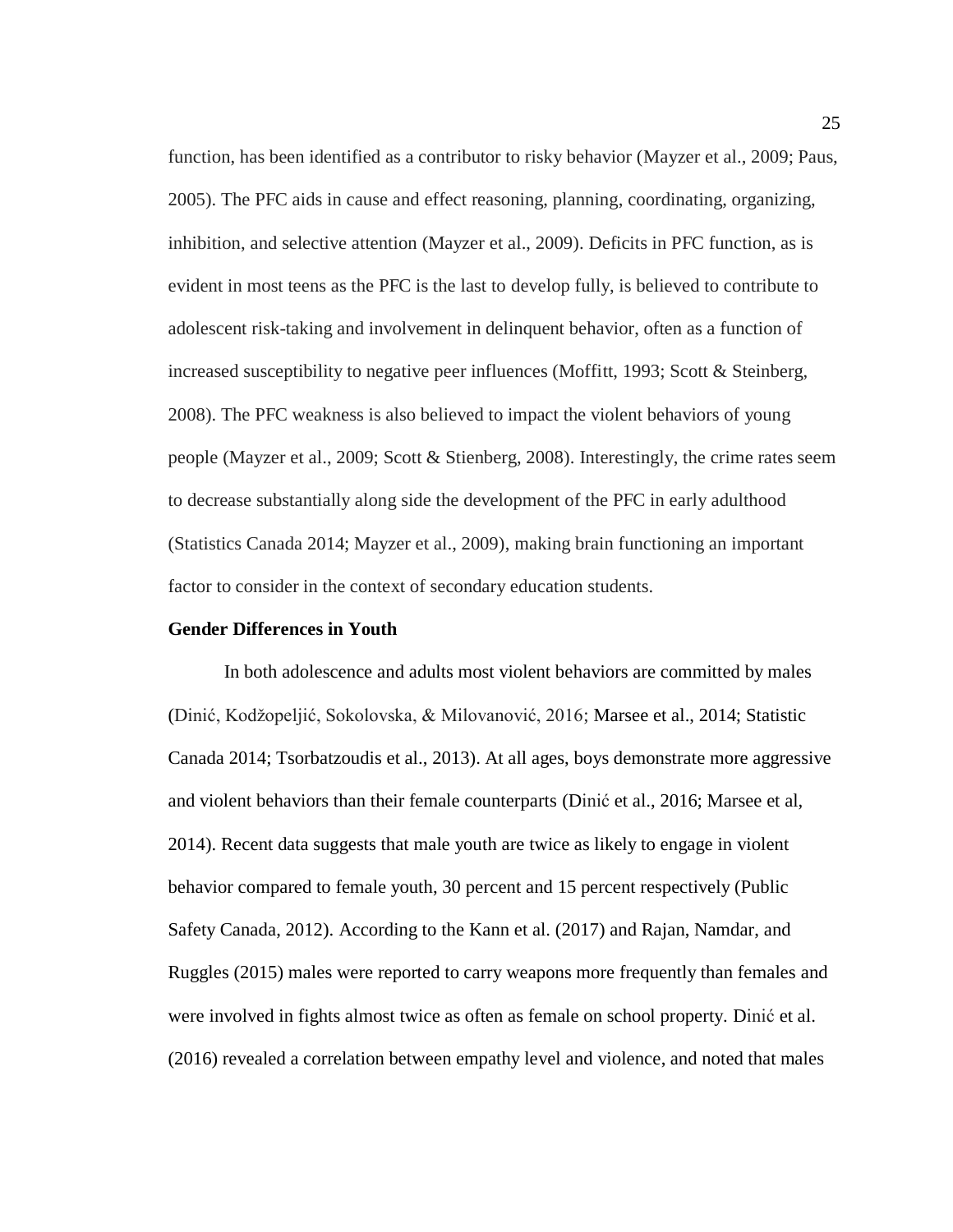were significantly less empathetic than females. Cenkseven-Onder, Avci, and Colakkadioglu (2016) and Marsee et al. (2014) also noted the gender difference in aggression, citing that males were more involved in both reactive and proactive aggression than females, except within detained samples in which the incidents of physical aggression were higher with females.

#### **Type and Severity of Violence and Aggression**

Aggressive behavior is often categorized in terms of a dichotomy, reactive versus proactive. In a recent evaluation of the Reactive Proactive Aggression Questionnaire three categories of youth aggressors were determined; Reactive aggressors, proactive aggressors and those with a combined profile (Colins & Colins, 2016). Reactive aggression is described as behavior that follows some provocation without much thought or planning (Colins & Colins, 2016). It is typically sparked by a perceived threat, perhaps caused by hypersensitivity that increases arousal (Borum, 2006). Reactive aggression is quite impulsive, retaliatory and defensive in nature (Cenkseven-Onder et al., 2016). Proactive aggression, also referred to as instrumental aggression, is premeditated and planned (Colins & Colins, 2016). The underlying cognitive process may be goal attainment or positive expectancy and as such arousal is typically low (Borum, 2006). The aggressive act is deliberate and self-serving (Cenkseven-Onder et al., 2016). Reactive aggression is reported to stem from frustration and anger whereas proactive aggression is thought to derive from reinforced social learning (Colins & Colins, 2016).

Research on proactive and reactive aggression suggests that there is a correlation between both reactive and proactive aggression and psychopathic traits such as callous-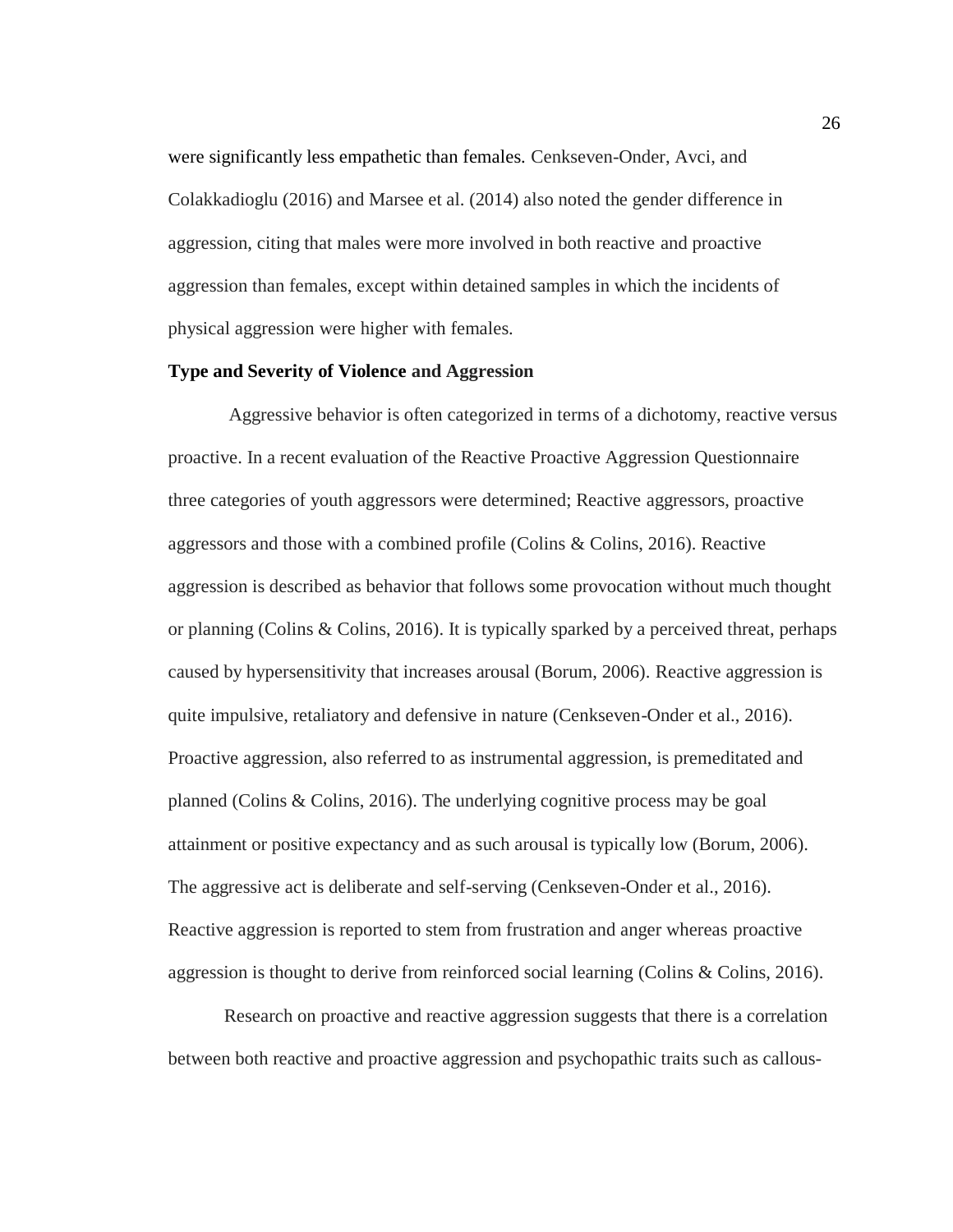unemotional traits, narcissism, and impulsivity (Monoz Certifanti, Kimonis, Frick, & Aucoin, 2013; Perenc & Radochonski, 2014). However, the correlation was stronger for proactive aggression and psychopathic traits than for reactive aggression, except with regards to impulsivity which was higher for those demonstrating reactive aggression (Perenc & Radochonski, 2014). Extending the idea that impulsivity is characteristic of reactive aggression, Munoz Centifanti et al. (2013), noted that those with higher levels of hypervigilance characterized by sympathetic and parasympathetic reactivity were at greater risk. Colicoy, Casas, and Ruiz, (2017) also noted the role of personality features on proactive aggression citing that narcissism was most strongly correlated. For females, insecurity and defensiveness were thought to be contributing factors for aggression (Suter, Urben, Pihet, Bertoni, & De Ridder, 2015).

### **Violence in Schools**

One of the primary goals of school administrators is to provide a safe environment in which their students can learn and grow. This is particularly important because students spend about a half of their time awake at school. In Canada, it was reported that around 10% of police reported crimes occurred at school or just outside of school hours (Statistic Canada, 2014). Data showed that the rates of violent victimization within schools had decreased over the past several decades (David-Ferdon, & Simon, 2014), but still remain high. Over 65% of schools in the U.S. reported one or more violent incidents in the 2013-14 school year (David-Ferdon, & Simon, 2014). The result is a staggering 757,000 violent incidents. Although deaths resulting from violence in schools are quite rare (less than 3% of total number of youth homicides), the huge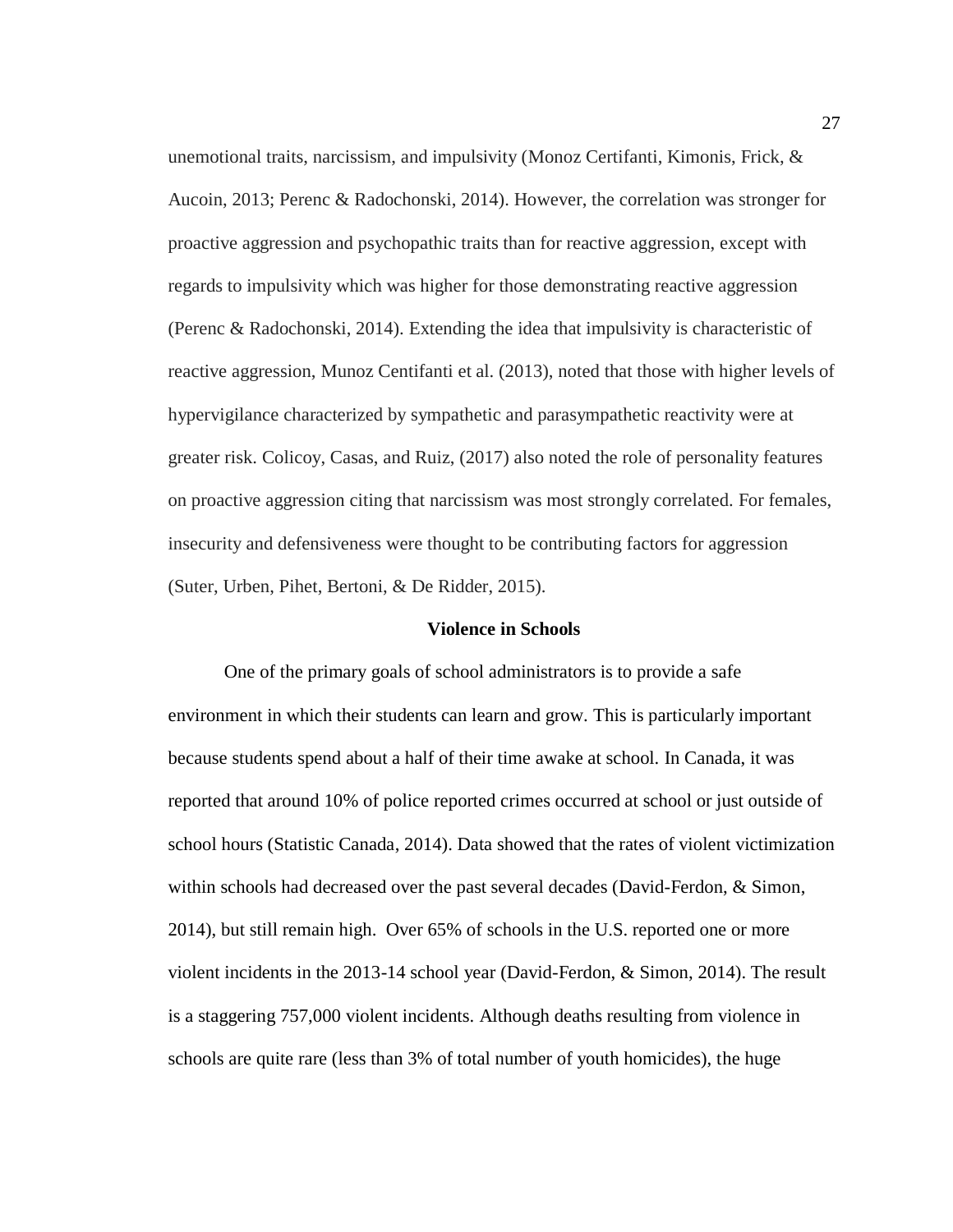number of non-fatal incidents have a toll on school and academics (David-Ferdon, & Simon, 2014; Zhang et al., 2016). Perhaps surprisingly, the rate of nonfatal victimization, 19 per 1,000, was higher in schools than away from schools, 13 per 1,000 (Zhang et al., 2016). With regards to serious violent victimization little difference was reported regardless of location (community versus school).

According to the Kann et al. (2017), one in four high school student's reports being in a physical fight with 8% of students reporting being in a fight on school grounds in 12 months before the survey. Around 5% had brought a weapon on school property despite strenuous rules against doing so (Kann et al., 2017), with males doing so more frequently than females (Rajan, Namdar, & Ruggles, 2014). Six percent of students reported being threatened or injured by a peer with a weapon on school property (Kann et al., 2017). In Canada, a reported one-fifth of violent crime committed by youth takes place on school campuses (Statistic Canada, 2016). Violent crimes as defined by Statistics Canada (2016) include assault, robbery, sexual assault and homicides.

Students are not the only victims of school violence, teachers, support staff and administrators are also impacted. In a survey of school safety, teachers were asked about whether they had been threatened or injured by a student between in the 2011-12 school year. According to the survey results, almost 10% of respondents indicated that they had been threatened or injured by a student during the time frame (Zhang et al., 2016). Additionally, the rate of violent victimization was 5% higher than any other survived year with the number of violent incidents towards teachers being higher in elementary schools, and higher in public schools (Zhang et al., 2016).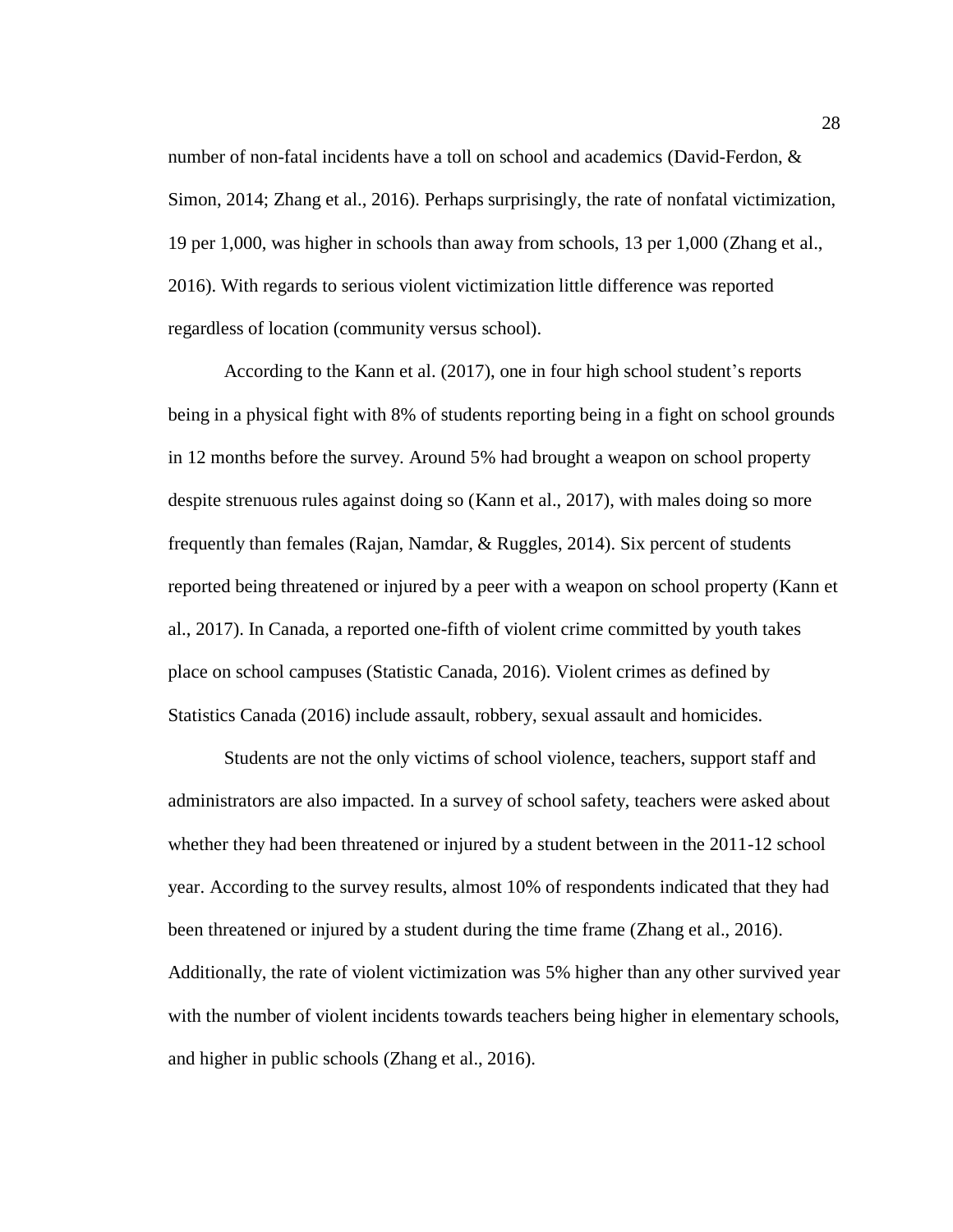### **History of Violence Risk Assessment**

The function of risk assessment instruments is to ascertain the likelihood of future violence (Hanson, 2009). It is challenging as it involves "judgments about uncertainty" (Hanson, 2009, p. 172). Violence assessment is conducted by determining individual's scores on empirically identified factors that are associated with violence (Schwab, 2007). The scores or ratings are never certain, but can limit the range of possibilities. The factors that aid evaluators in determining future likelihood of violence are called risk factors (Rennie & Dolan, 2010). Risk factors often included are offending history, substance abuse, family problems, peer delinquency, and school problems. The selection of the risk factors is critical as well as the method in which they are combined (Hanson, 2009). The sum of the scores on the factors yields a risk rating that is typically described in terms of high, medium, or low (Hanson, 2009).

Risk factors are broken down into three distinct categories, static, dynamic and protective/promotive (Farrington, Ttofi, & Piquero, 2016). Static risk factors are aspects of the offender's history that are fixed or cannot be changed (De Vries Robbe, de Vogel, Douglas, & Nijman, 2015). These include things such as age, number and type of crimes committed, and age of first offence. Dynamic risk factors are those variables that are potentially changeable (De Vries Robbe et al., 2015). They include things such as attitudes, supports, and peer relations. Protective/promotive factors are those variables that when present, reduce the risk of violence (Farrington et al., 2016). The application or use of static factors, dynamic factors, protective factors relates to the type of assessment tool used (i.e. first generation, second generation or third generation) and will be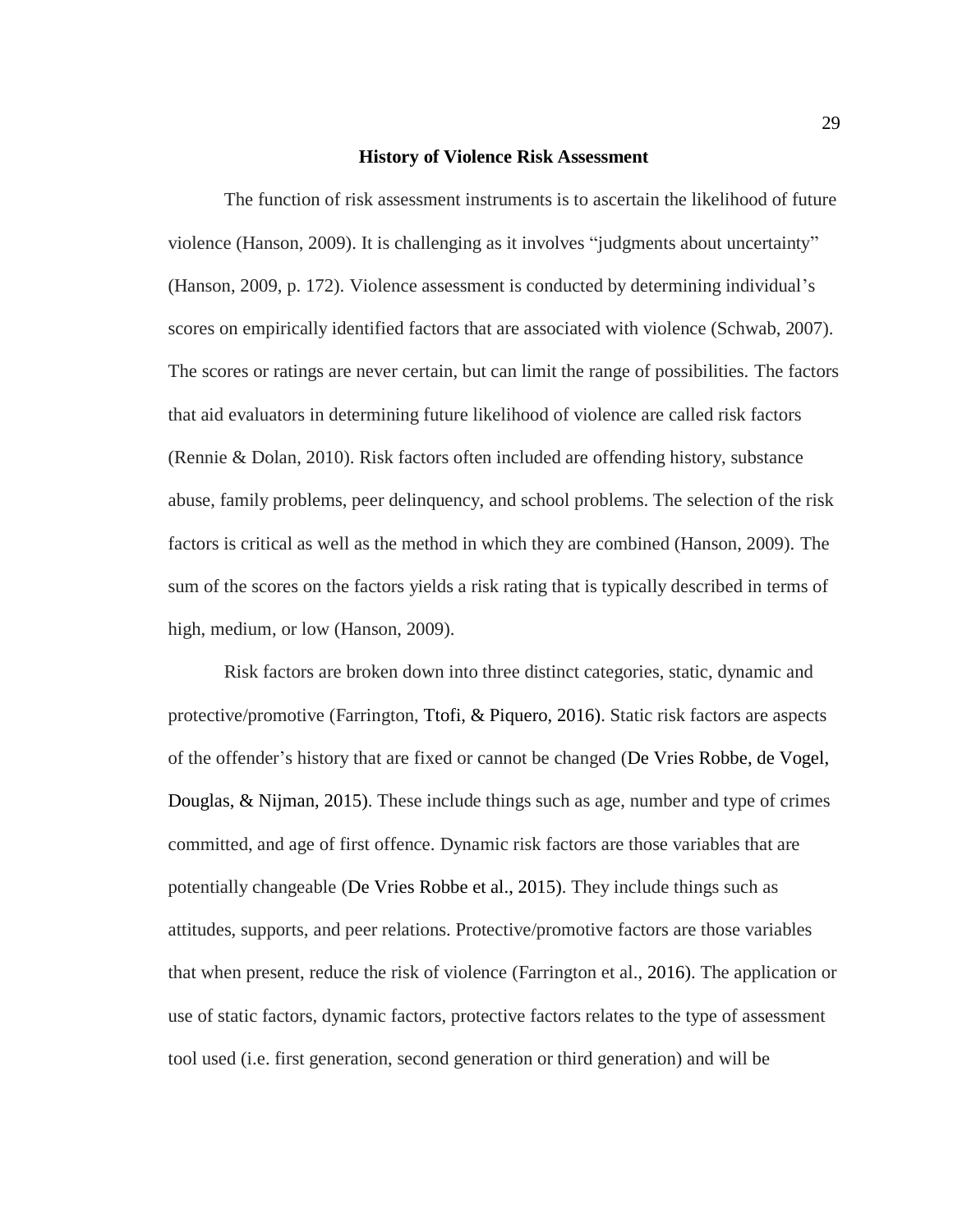discussed shortly. The use of the static and dynamic risk factors in the application to adolescents is critical (Gammelard, Koivisto, Eronen, & Kaltiala-Heino, 2015). However, the effectiveness of protective is in question with some studies suggesting that protective factors add to the predictive accuracy while others suggesting they provide little to the incremental validity (Gammelard et al., 2015; Hilterman, Nicholls, & Nieuwenhuizen, 2014; van der Put & Asscher, 2014). Vincent, Perrault, Guy, & Gershenson (2012) noted that the effect size for age of first offense and time of first contact with the police (static factors), were most predictive of reoffending, but that the next largest effect size was family problems, delinquent peers and conduct problems (dynamic factors). This literature suggests that the dynamic factors play a significant role in our interpretation of risk.

The ideal risk assessment should be valid and reliable (De Bortoli, Ogloff, Coles, & Dolan, 2017). The assessment should take into consideration all relevant factors and provide an estimate of risk, both long-term and short-term (De Bortoli et al., 2017; Hanson, 2009). The assessment should also aid in understanding the nature, origins, and effect of the violent incident (Hanson, 2009). In addition to evaluating the risk factors, the ideal risk assessment should also highlight an adolescents protective/promotive factor (Farrington et al., 2016). Lastly, the assessment should be clear and concisely written with some explanation of any conclusions that might be in opposition to the empirical data (Borum, 2006).

The process of risk assessment has gone through some changes over the years. In the early years of risk assessment, so-called first-generation assessments, also called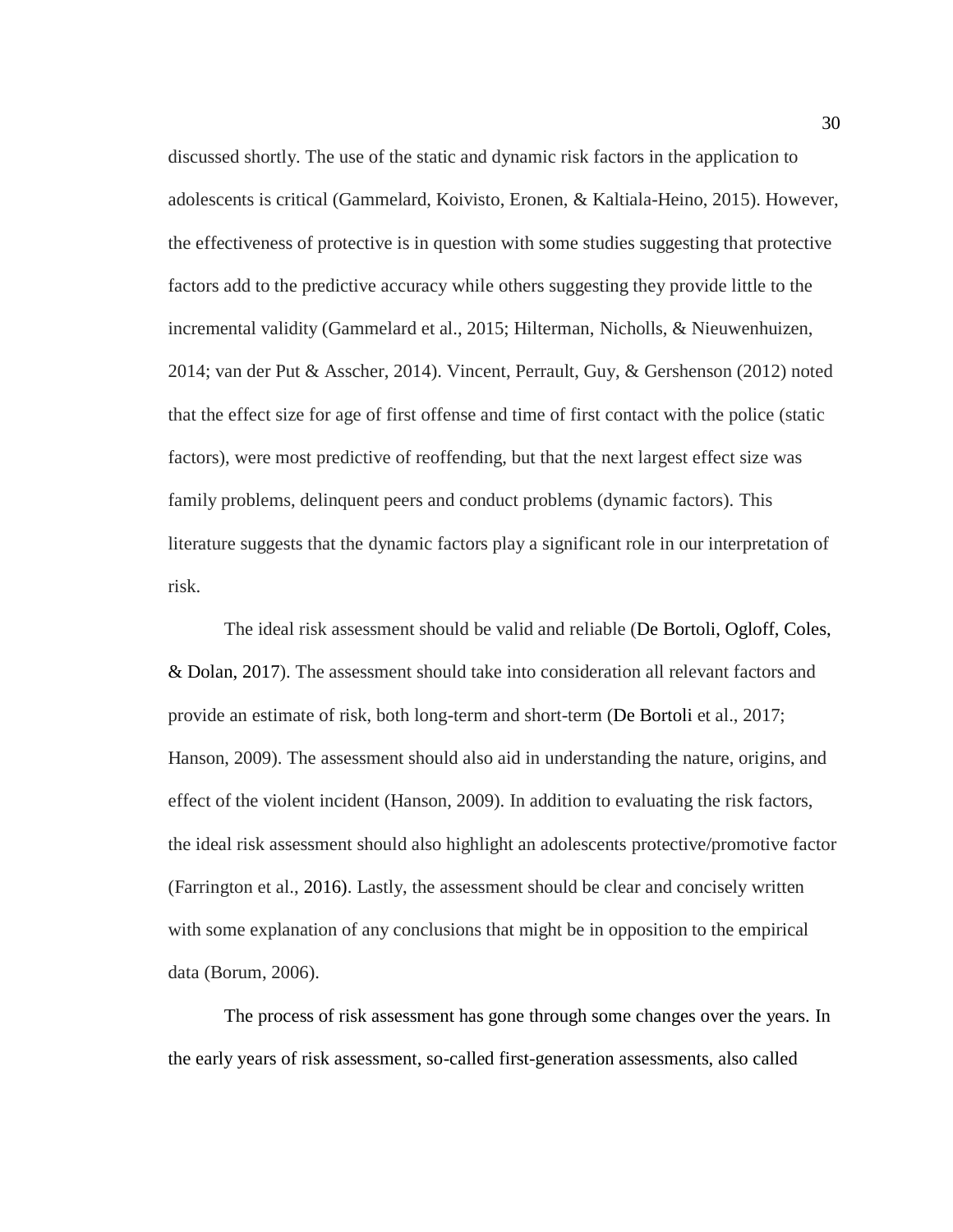unstructured professional opinion, relied solely on the impressions of the clinician (De Bortoli et al., 2017; Hanson, 2009; Schwab, 2007). They were not structured and considered clinically weak (Hilterman, Nicholls, & Nieuwenhuizen, 2014). Borum (2006) and Hanson (2009) suggested that mental health professionals utilizing firstgeneration methodology were classifying individuals incorrectly more than correctly. In a survey of professionals who regularly conduct risk assessment, only two of the 215 psychologists sampled indicated that they still used unstructured clinical judgment (Viljoen, McLachlan, & Vincent, 2010).

Second-generation instruments no longer relied on a clinician's impression but were grounded in statistical weighting of risk factors (actuarial) between the assessment instruments and reported offending (Andrews, Bonta, Wormith, 2006; De Bortoli et al., 2017). The second-generation tools provided substantially better accuracy than that of the first-generation tools (Hanson, 2009). The tools were limited however to prediction and classification as they were solely based on the use of static factors failing to take context into account (De Bortoli et al., 2017; Schwalbe, 2007). Further, concerns were raised regarding the use actuarial instruments on those of varying cultures and ethnicities, and have been impugned by the Canadian Federal Court for use in forensic matters (Sheperd & Lewis-Fernandez, 2016). The rationale for this decision is related to the samples used for validation, that being primarily Caucasian in make-up, and the reduced predictive ability as a result (Shepherd, 2016; Shepherd & Lewis-Fernandez, 2016).

Third-generation tools also referred to as Structured Professional Judgment (SPJ), are based on both static and dynamic factors (De Bortoli et al., 2017). Forensic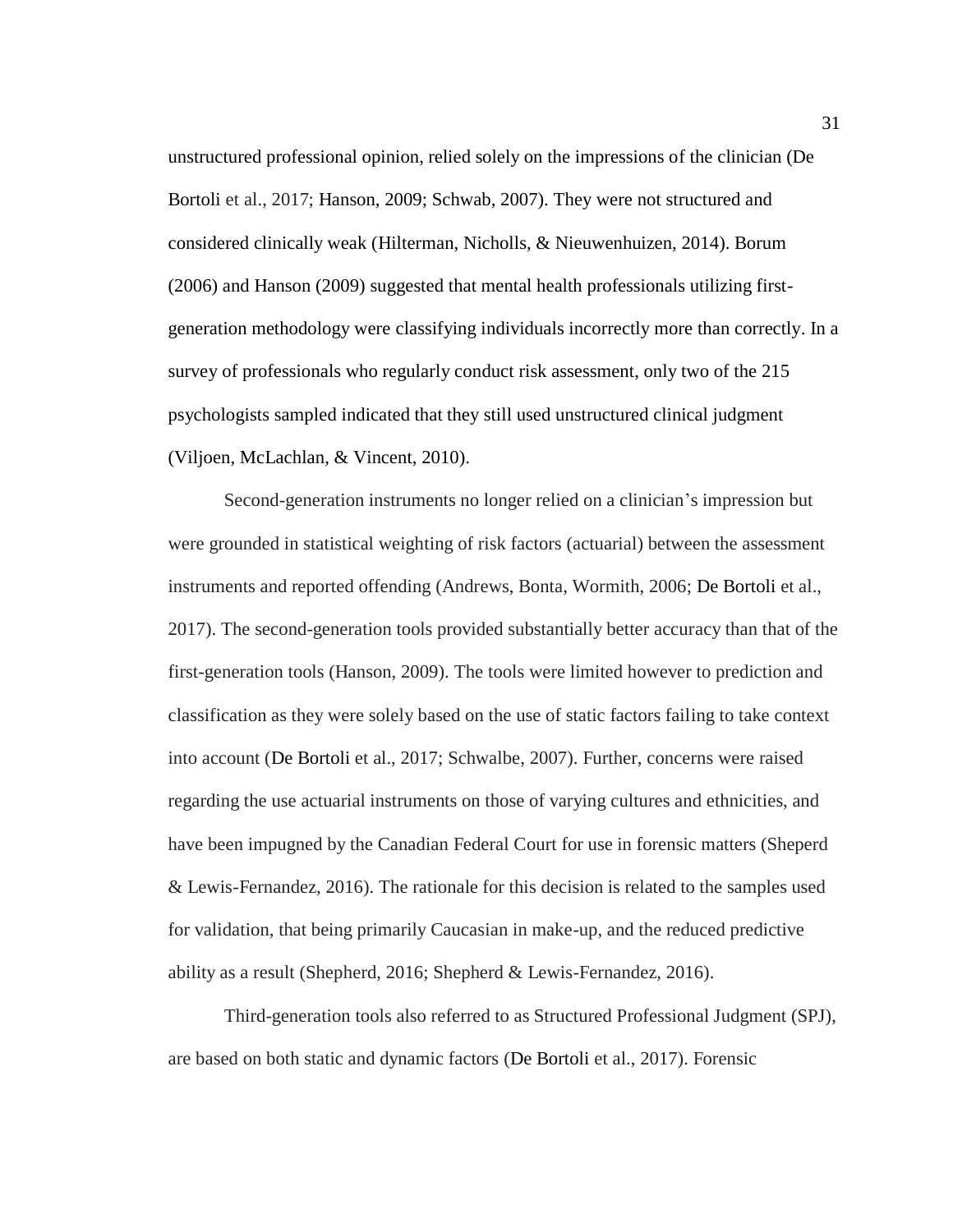psychologists now use the SPJ approach more than any other method (Hanson, 2009). They are structured in nature and provide prediction, classification, and intervention planning information (Andrews et al., 2006; De Bortoli et al., 2017; Schwalbe, 2007). The SPJ approach specifies the risk factors in advance, but the ultimate interpretation is left up to the clinician. According to a recent meta-analysis, third-generation instruments performed slightly better than second-generation tools in predictions of risk to re-offend (AUC 6.46 for  $3<sup>rd</sup>$  gen. and 6.35 for  $2<sup>nd</sup>$  gen.) (Schwalbe, 2007). Those classified as high risk by SPJ tools had a 25% higher odd of committing a violent act compared to those classified high risk by actuarial tools (Singh, Frazel, Guerhuieva, & Buchanan, 2014). Contradictory results were noted by Hanson (2009) and McCafferty (2017) who reported that pure actuarial or second-generation tools provided superior predictive ability. Despite the debate, a larger proportion of clinicians favored the SPJ approach when assessing Juveniles (Viljoen et al., 2010).

It is suggested that the development of research-based tools for predicting youth violence has progressed more slowly than for adults with many of the tools utilized on adolescents stemming from a downward extension of the adult tools (Schwalbe, 2007). The current studies "show that most well developed instruments predict recidivism well above chance (Schwalbe, 2007, p. 451). The Youth Level of Service/Case Management Inventory (YLS/CMI) demonstrated good predictive ability with AUC values from 0.66 to 0.77 (Hilterman et al., 2014; Oliver, Stockdale, & Wong, 2012). The Structured Assessment of Violence Risk in Youth, has also demonstrated solid predictive validity (Childs, Ryals, Frick, Lawing, Phillippi & Deprato, 2013; McGowan Horn, & Mellot,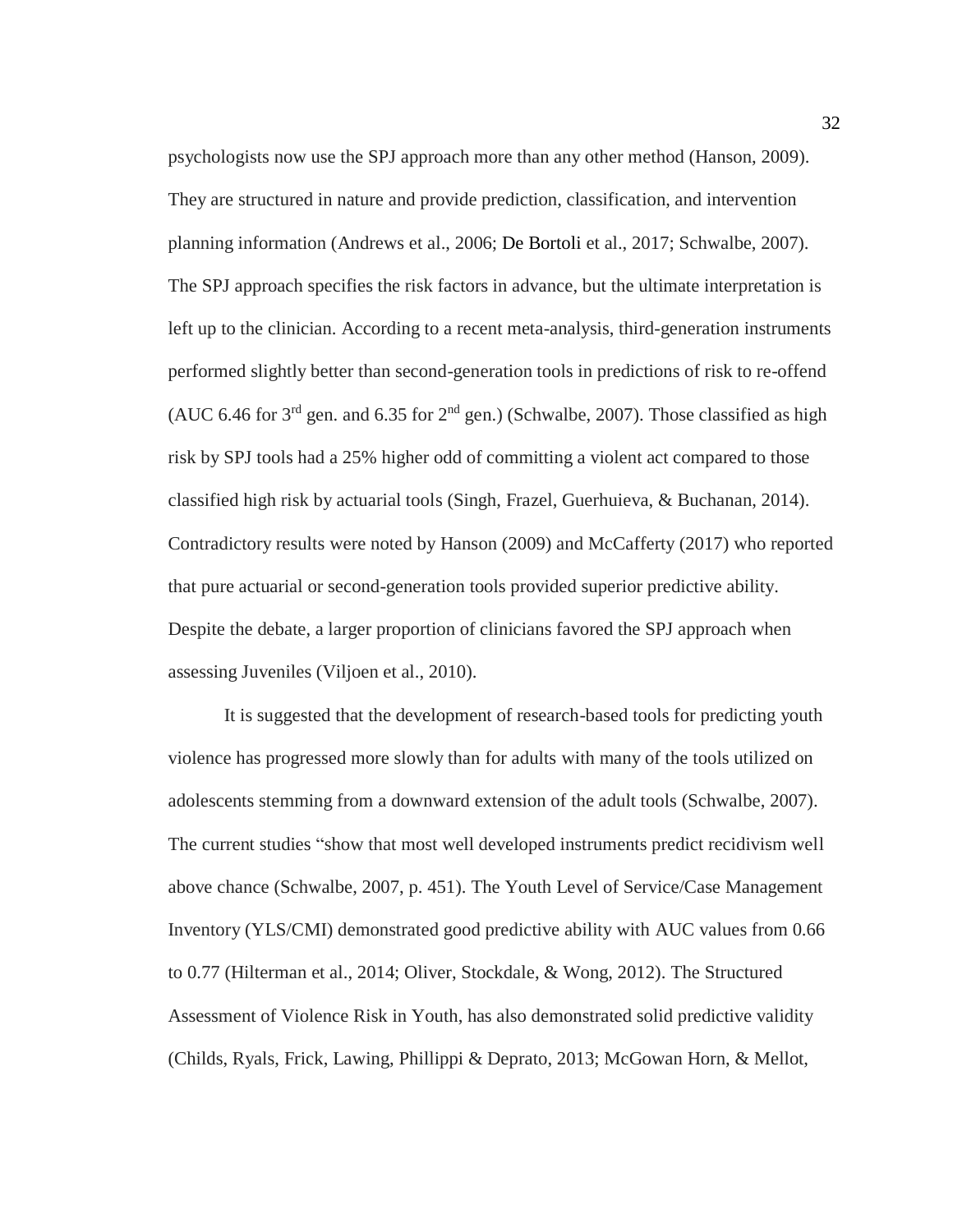2011). Oliver, Stockdale, and Wormith (2009) reported that of the three main violence risk assessments used for adolescents (YLS/CMI, Psychopathy Checklist and the Structured Assessment of Violence Risk in Youth), all demonstrated strong predictive ability and performed commensurate with one another. These results were supported by Shepherd (2016) as well as Hilterman et al. (2014).

# **Anger and Aggression**

Many terms such as aggression, hostility, irritability, and frustration have been used, often interchangeably to describe the construct of anger (DiGiuseppe & Tafrate, 2007). DiGiuseppe and Tafrate (2007) noted that it was this such ambiguity that has led to a lag in scholars creating a clear definition of anger, one that can be a solid base for empirical study. At its core, anger is a basic emotion present in all humans. Anger, which is subjective in nature, has been described as a psychosocially adaptive emotion involving, cognitions, arousal, and with a behavioral dimension (Blake & Hamrin, 2007). Varying in range and severity from normal to psychopathological, anger can be adaptively necessary yet potentially problematic when reactions are disproportionate with the situation, happen too frequently, and are exhibited in antisocial ways (Decuyper, De Bolle, De Fruyt, 2011). Although anger has the potential to activate aggression, all aggressive behavior is not necessarily related to anger (DiGiuseppe & Tafrate, 2007).

Anger is a variable that many researchers have linked to the development of aggression (Chereji et al., 2012; Kimonis et al., 2011; Roberton et al., 2014). Anger has been correlated to both productions of direct and indirect aggression (Fives, Kong, Fuller, & DiGiuseppe, 2011). One of the ways that anger influences aggressive behaviors is by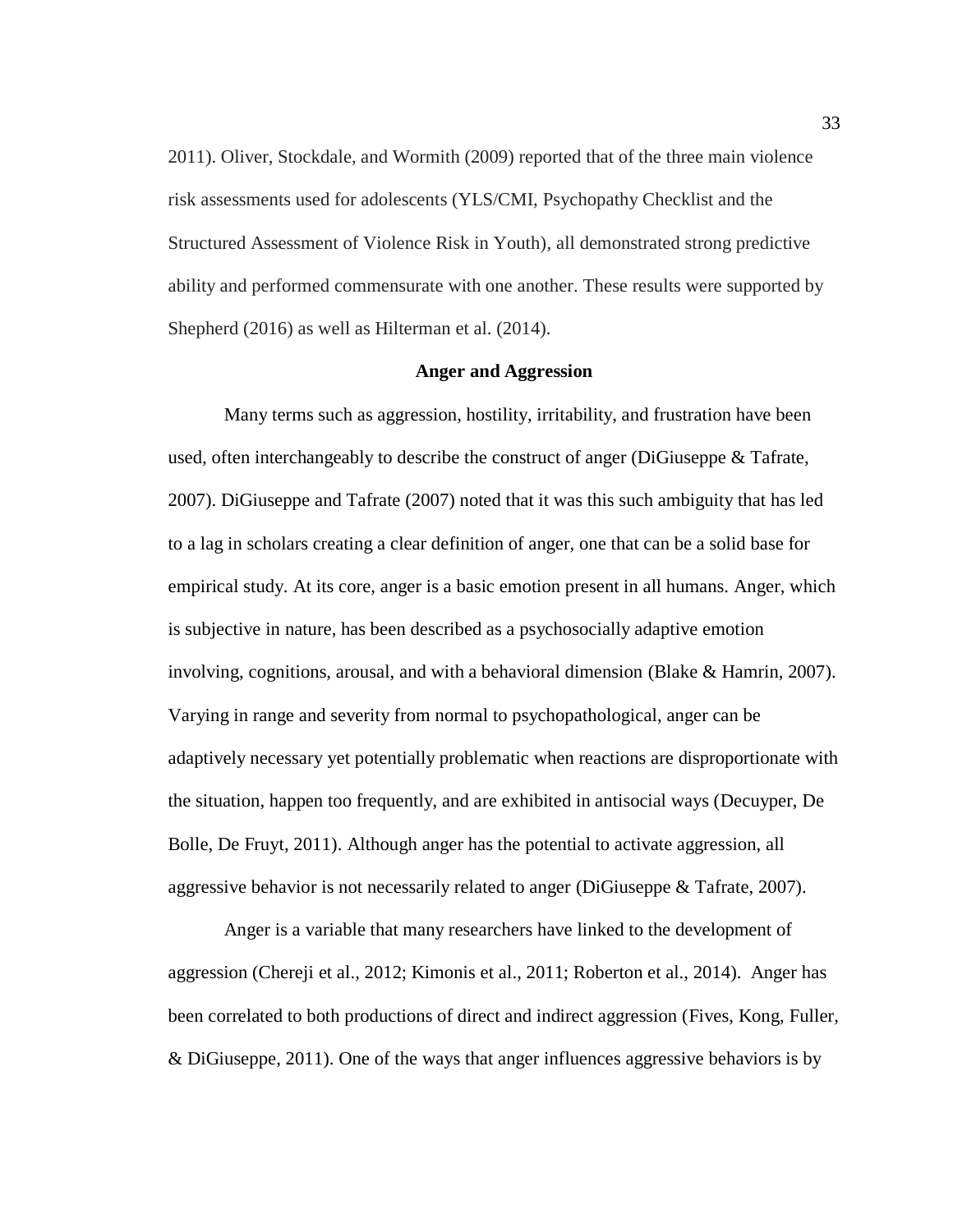causing individuals to misinterpret social or environmental cues (Fives et al., 2010). As anger increases arousal, cognitive processes related to focus, attention, and concentration can all be hampered (Fives et al., 2010). Moon and Jang (2014) revealed that strain and negative emotions such as anger had a positive correlation with verbal aggression and bullying. Higher levels of trait anger also seemed to be linked to lower anger control and more importantly higher levels of aggression for both males and females (Roberton et al., 2014). A similar study on 413 high school students yielded similar results showing that individuals with lower levels of emotional control demonstrated poorer anger control and subsequently higher levels of aggression (Kuzucu, 2016). These studies suggest that anger and anger control are important constructs to understand when discussing aggressive behavior.

Anger's influence on other cognitive processes believed to be connected with aggressive behaviors have also been investigated. White and Turner (2013) noted that anger ruminations, the unintentionally dwelling and mentally ruminating on provocative situations, was positively correlated with reactive aggression and proactive aggression (Peters et al., 2015; White & Turner, 2013). White and Turner's (2013) study showed that males with anger rumination use proactive aggression more than females, no difference was found related to reactive aggression (White and Turner, 2013). A similar study also showed that anger rumination interacts with contingent self-esteem (self-esteem that is dependent on external factors) to predict reactive aggression for males (Turner & White, 2015).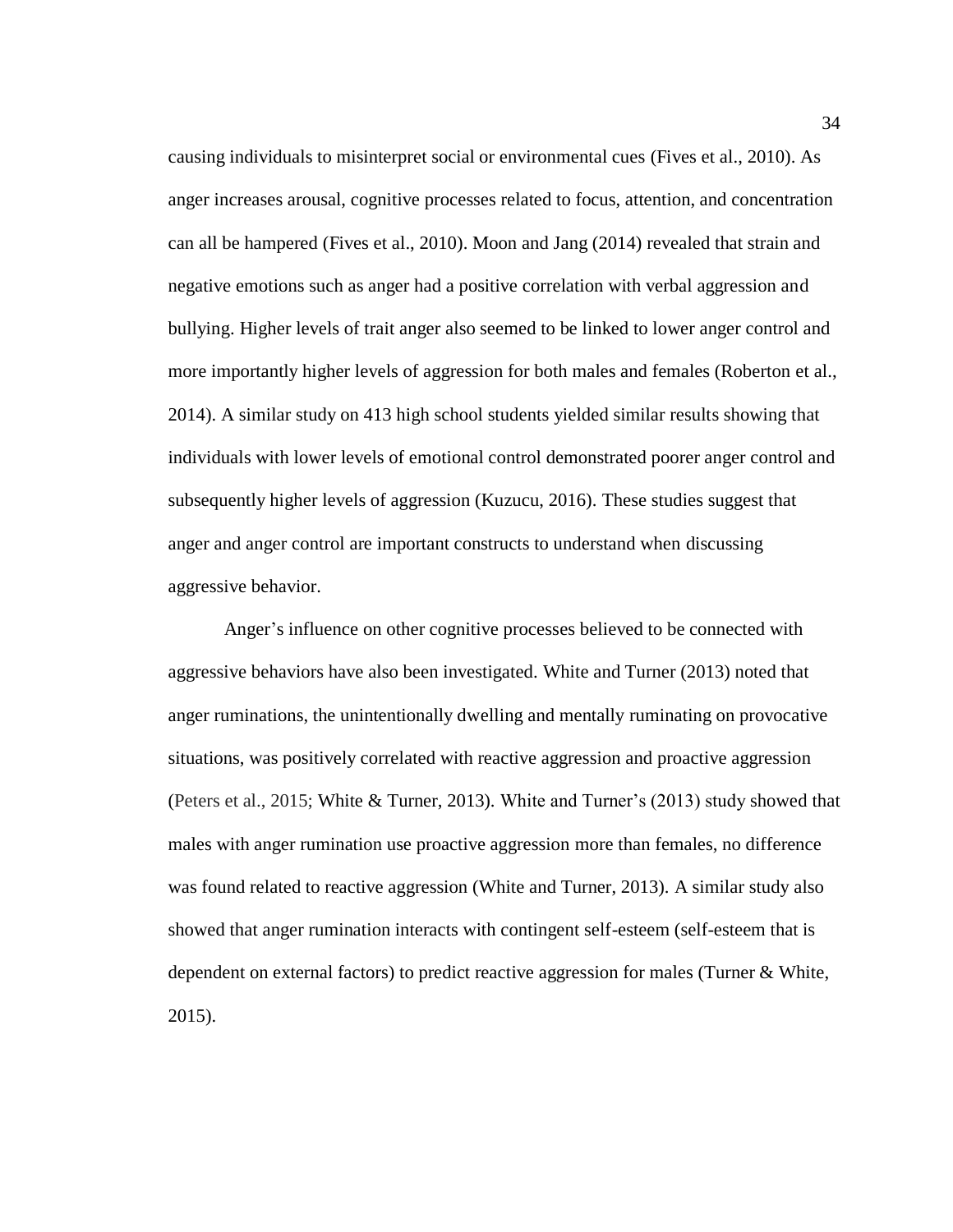In children and adolescents, anger experience and hostility are also positively related to risk-taking (Gambetti & Giusberti, 2016). This is important as it seems there is a link between anger and decision making. Colins and Colins (2016) utilized the Reactive Proactive Questionnaire, a 25-item measure on reactive and proactive aggression, and highlighted the correlation between anger and aggression. Investigation of the literature, revealed few studies to refute the connection between the two variables.

The link between anger and aggression is furthered when investigating aggression reductions strategies. Many of these strategies aimed at decreasing aggression specifically target anger. When anger is decreased, reductions in aggression appear to follow. Taylor, Navaco, and Brown (2016) noted a 34.5 % reduction in aggressive incidents following cognitive behavioral anger treatment in which sample of clients with intellectual deficits. And anger reduction techniques such as mindfulness and DBT have also been noted to produced positive results in the reduction of anger and aggressive behaviors (Frazier & Vela, 2014; Shorey, Seavey, Quinn, & Cornelius, 2014; Takebe, Takahashi, & Sato, 2015).

#### **Assessing Anger to Predict Aggression**

The construct of anger has been utilized in the past to predict future acts of aggression. Mela et al. (2008) tested the predictive utility of the State-Trait Anger Expression Inventory (STAXI), a measure designed to capture the various components of trait anger, to assess institutional acts of aggression in 285 male offenders. The results showed that a reduction in STAXI scores following a treatment group for anger translated into a reduction in institutional acts of aggression.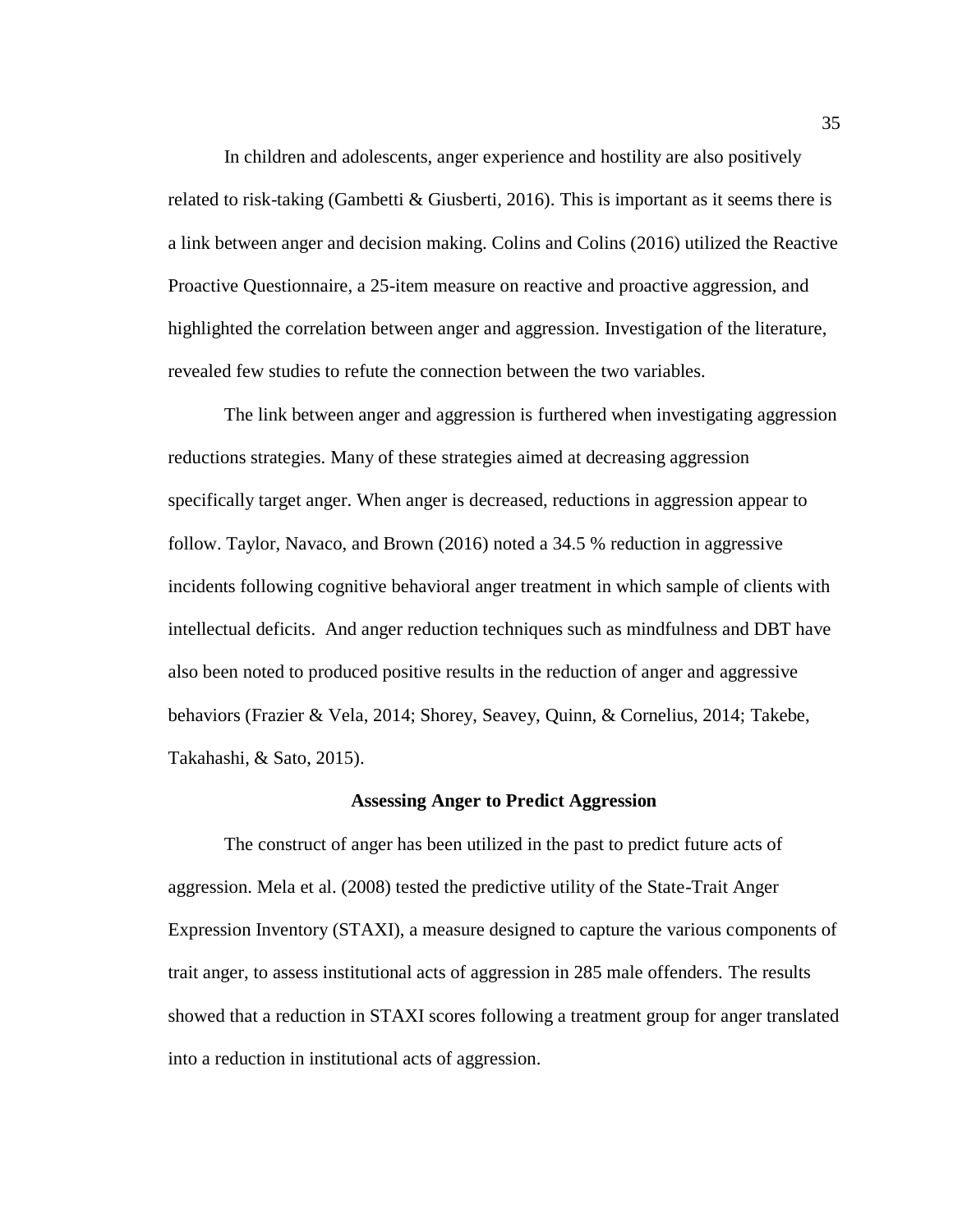Several years later the construct of anger was again used to compare incidents of aggression with scores on the Novaco Anger Scale and Provocation Inventory (NAS-PI), a self-report measure of anger disposition and anger intensity. The measure was administered to a sample of 477 non-clinical, 250 clinical, 167 male prisoners, and 64 male forensic participants (Moeller, Novaco, Heinola-Nielsen, and Hougaard, 2016). The results showed that for both past and future acts of aggression, higher scores on the NAS yielded an increase in the number of aggressive incidents (Moeller et al., 2016). As such, understanding, and measuring, the construct of anger may prove to be useful in understanding the probability of aggressive behaviors in others.

Anger tools also appear to have utility for predicting aggression outside of institutional facilities. When administered to psychiatric patients prior to release, upon follow-up in the community, anger was positively correlated with self-directed violence, other-directed violence, and co-occurring violence. Scores on the NAS were shown to effectively differentiate individual with psychiatric conditions who were violent from those who were nonviolent (Doyle & Dolan, 2006; Swogger, Walsh, Homaifar, Caine & Conner, 2012). Ullrich, Keers, and Coid (2013) suggested that those psychiatric patients with higher levels of violent behavior displayed delusional thought content that sparked anger (i.e. being followed, plotted against, and controlled).

#### **Anger Assessment Tools for Adolescence**

Several tools exist for the assessment of anger in Adolescents. A few of the more studied tools include the State-Trait Anger Expression Inventory -2 Child and Adolescents (STAXI-2 C/A), the Novaco Anger Scale and Provocation Inventory (NAS-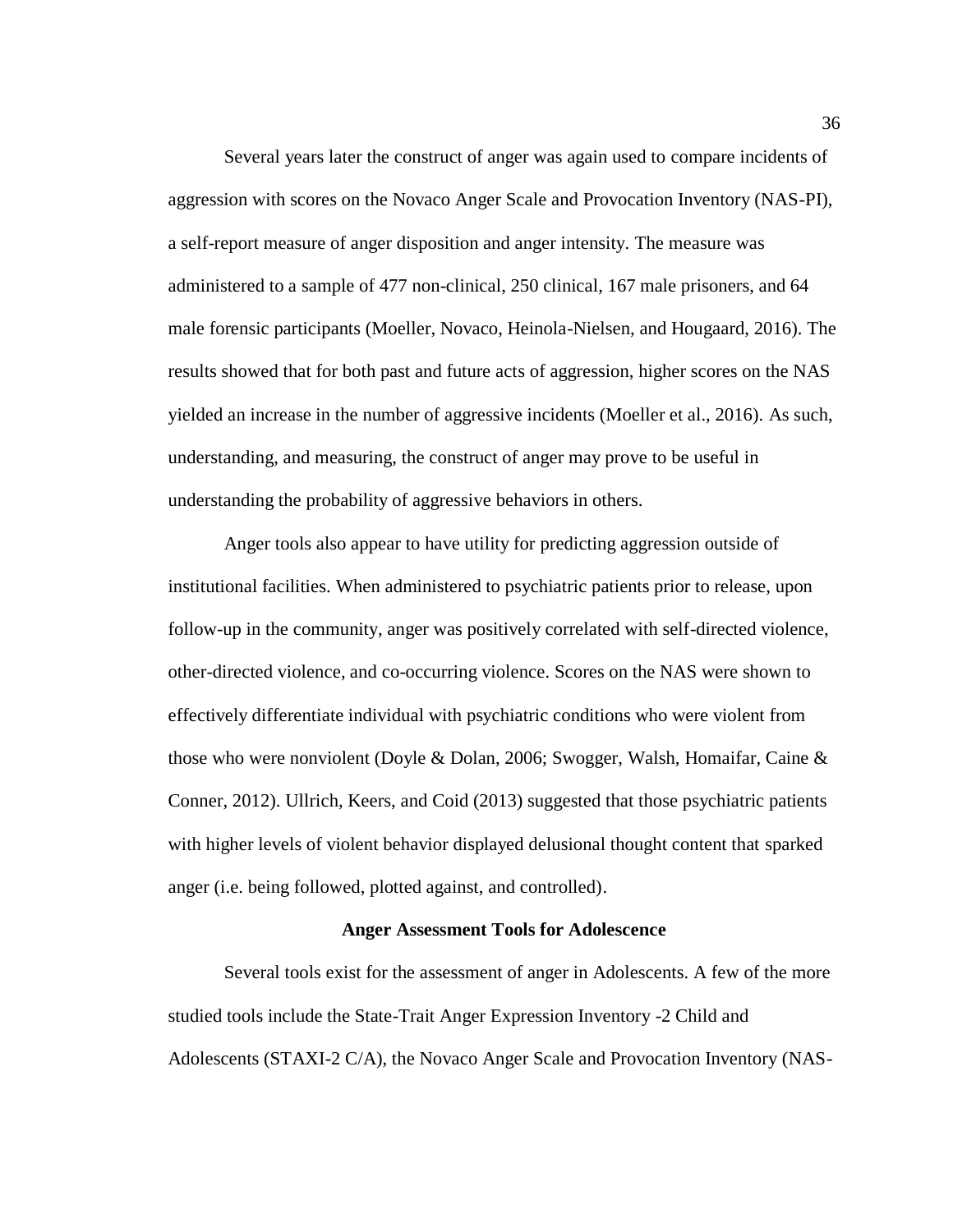PI), and the Adolescent Anger Rating Scale (AARS). The STAXI-2 C/A is a 35 item selfreport inventory intended for youth aged 9 to18 (Stein, 2009). Stein (2009) reported the STAXI-2C/A is a downward extension of the adult version or the measure with language adapted to a fourth-grade reading level. The measure is intended to assess the youths experience, expression, and anger control while accounting for state and trait (Stein, 2009). Stein (2009) indicated that the measure founded on the framework of one of the most widely researched measures, but noted the lack of test-retest reliability in the manual was a weakness of the measure given the assumption of trait anger stability over time (Stein, 2009). Also, the normative sample not well-defined so generalization of results was weakened (Stein, 2009). Lastly, Stein noted that the measure lacked the ability to discriminate between the clinical and normative population on the internalized anger index.

The NAS-PI is two-part self-report measure of anger intended for individuals between ages 9 to 84. The NAS is a 60-item measure and the is a PI 25-item measure. It was based on an age stratified sample of over 1,500 individuals and separate norms exist for children, teens, adults (Bugaj, 2003). The measure demonstrated high levels of internal validity and strong concurrent validity with other anger measure (Bugaj, 2003). It was also noted to have moderate predictive validity for violent crimes. Some questions regarding suitability of measure with minority populations was present, as African Americans in general scored higher than the normative sample (Bugaj, 2003). Additionally, no examination of readability of items was provided so the measure may not be appropriate for younger or less educated individuals. One finial weakness of the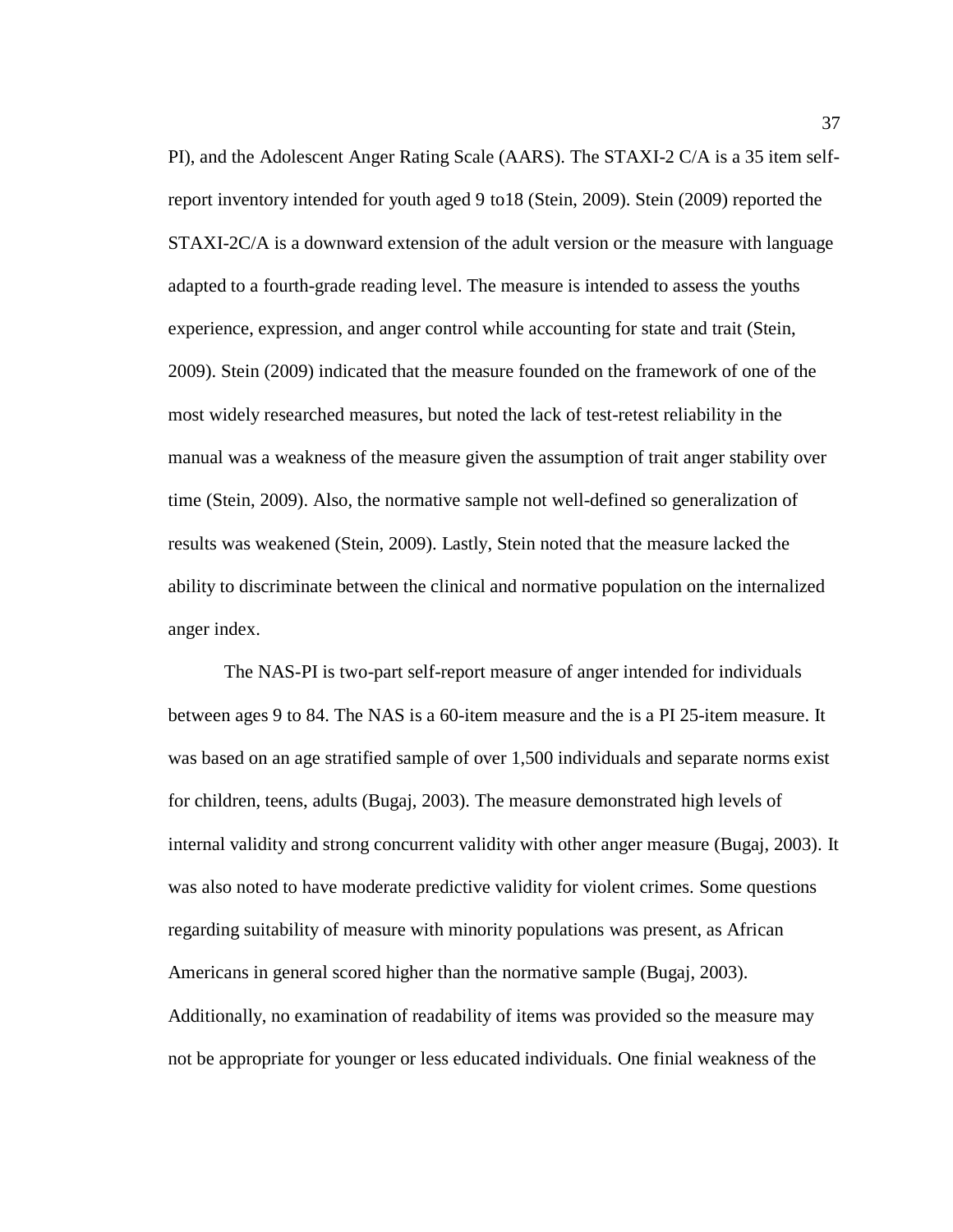measure was that no validity scales were provided so the measure may be susceptible to social desirable responding (Bugaj, 2003)

The AARS is a 41-item self-report measure intended for use with adolescents 11 to 19 years of age. The instrument was intended to assess for instrumental anger, reactive anger, and anger control, in addition to providing a total anger score (Henington, 2001). The measure is theoretically based in cognitive-behavioral ideals (antecedent, belief/thoughts, behavior). Henington (2001) reported that the measure was normed on a sample of over 4,100 from across the U.S. with items are designed for youth with a minimum of a fourth-grade reading level. Similar to the NAS-PI there are no validity or lie scales meaning the measure will not be able to detect social desirability in responses (Henington, 2001). Additionally, Henington (2001) suggested that the instrument may lack sensitivity to changes in anger over time.

The Anger Regulation and Expression Scale (ARES) is also a self-report measure consisting of 75 items. The instrument measures expression and regulation of anger in adolescents. The items break down to create three clusters, Internalized Anger, Externalized Anger and Extent of Anger (Cavlazoglu, Erdogan, Paine, & Jones, M. (2013; Hazel, 2011). An anger total score is also provided. The anger clusters directly reflect various types of anger disorders purposed by the authors; Anger Disorder, predominately subjective types, predominately expressive types, and combined type. Within these three clusters, 18 total subscales emerged (DiGiuseppe, & Tafrate, 2011). DiGiuseppe and Tafrate (2011) provided a clear definition for anger and explanation of each of the clusters and the 18 subscales.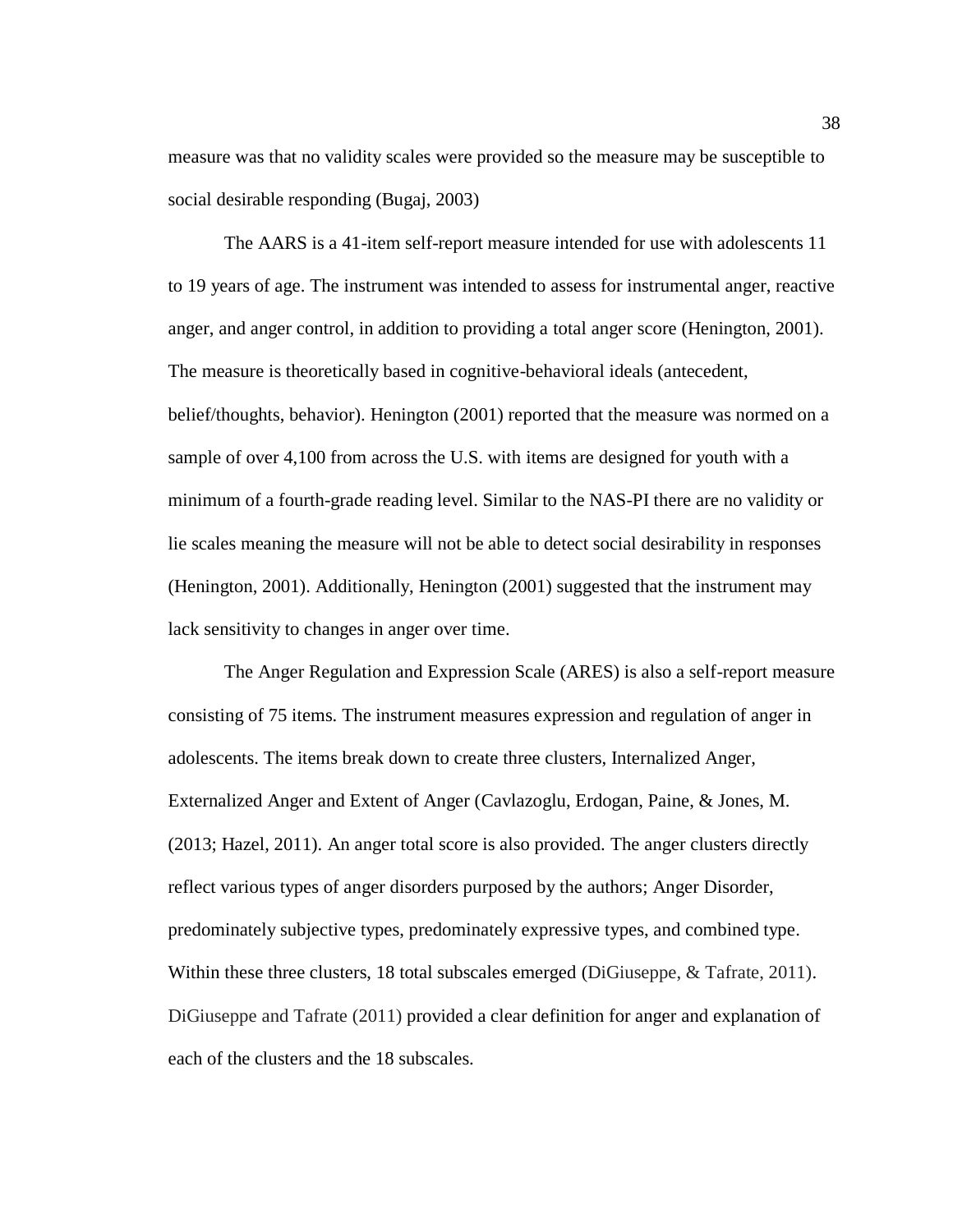The measure appeared to have a strong theoretical foundation. The five-domain model is, in part, derived from Power and Galgeish's work on emotions, more specifically the cognitive theory of emotion referred to as Schematic Propositional Associative Analogue Representation System (SPAARS) (DiGiuseppe, & Tafrate, 2007). The SPAARS model, considered a dual-pathway approach, consisting of the perception of a threat followed by a number of cognitive processes was supported in the literature in several contexts (Carolan & Power, 2011; Coyle, Karatzias, Summers, & Power, 2014; DiGiuseppe & Tafrate, 2007; Harrison, Genders, Davies, Treasure, & Tchanturia, 2011). The SPAARS model utilizes the dual-pathway approach breaking the process into five separate domains (DiGiuseppe, & Tafrate, 2011). The domains include: provocation, cognition, arousal, motive, and behavior. Each of the five domains had been shown by empirical literature to be involved in eliciting anger in children, adolescents, and adults (DiGiuseppe & Tafrate, 2011; DiGiuseppe & Tafrate, 2007). The 18 subscales of the ARES were designed to fit within the framework of the five domains.

The authors suggested that many previous tools used to capture anger focused primarily on the expression of anger (physical and verbal displays) and mostly ignored the internal symptoms, had limited clinical utility, and lacked validity indexes (DiGiuseppe & Tafrate, 2011). In the creation of the ARES, DiGiuseppe and Tafrate attempted to make up for narrow assessment of other major anger tools, by sampling more widely across the domains of the anger experience and providing validity indexes.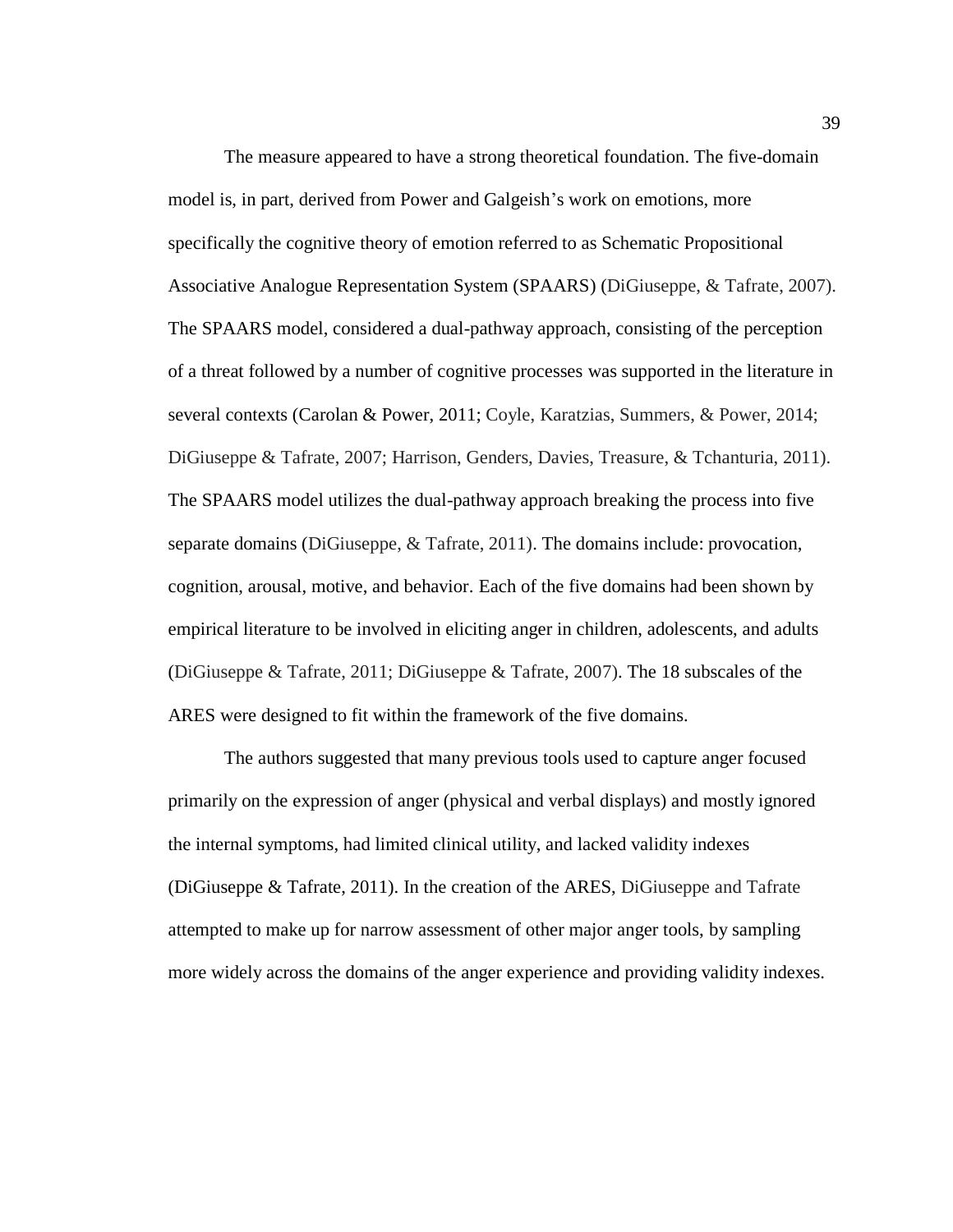### **Summary**

Youth violence continues to be a concern both in the community and educational settings. Due to public desires to ensure schools offer safe environments for children, administrators are using the services of psychologists and mental health professionals more frequently to ascertain student's level of risk. Instruments that professionals are using to measure risk in adolescence are now more accurate and provide good predictions of future violence (De Bortoli et al., 2017). Despite this, the literature supports the notion that there is still much to learn regarding assessments of violence in youth (Cornell, 2014). One construct that appears to be understudied within educational settings is anger. Although the data shows a strong correlation between anger and aggression, few studies have been conducted in the area (Chereji et al., 2012; Kimonis et al., 2011; Roberton et al., 2014). A relatively new tool, the ARES shows promise in elevating this gap. The present study seeks to add to the empirical literature related to violence assessment by investigating the predictive validity of the ARES on secondary school students.

The next chapter will describe the research design and rationale for the study design in exploring the research question. Chapter 3 will detail the variables for the study, the population, and the sampling strategy including a power analysis and justification for the effect size, alpha level, and power level. Chapter 3 will outline the procedures I used for participant recruitment, data collection strategies, and include an explanation of how I obtained data for analysis. Potential threats to validity will be examined and discussed.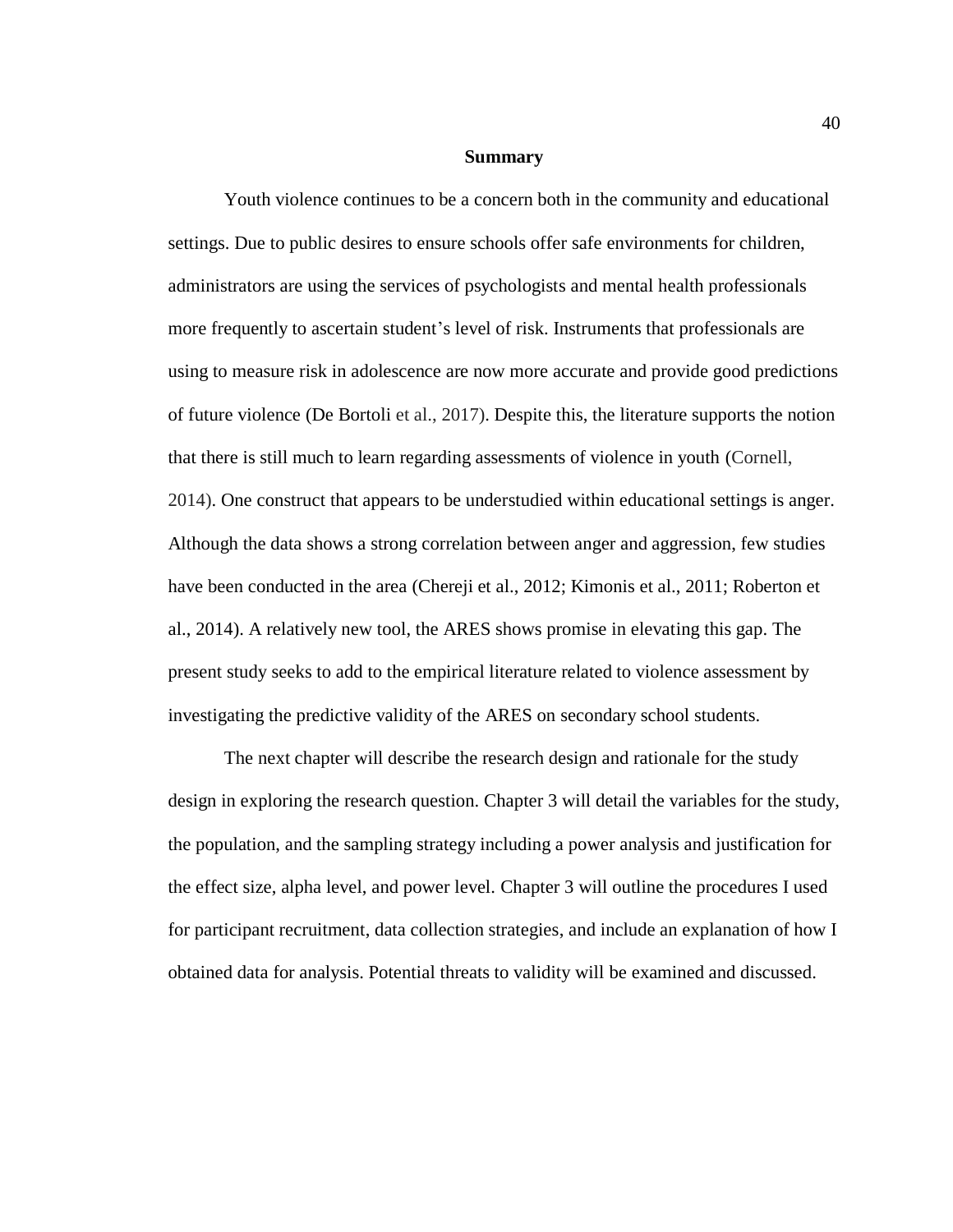# Chapter 3: Research Method

This chapter includes the methodology and design of the present study. The purpose of the study was to add to the available literature regarding the assessment and identification of potential aggressive and violent youth within the secondary education settings. To accomplish this goal, I used the ARES to identify individuals with higher levels of internalized anger, externalize anger, and total anger to determine whether this stand-alone measure could discriminate between students who are aggressive and those who are not. The remainder of this chapter presents the population, sample size, sampling strategy, recruitment procedures, and data collection method. I also discuss how each variable was operationalized, the instrumentation used for the study, and how the data were analyzed.

### **Research Design and Rationale**

I used a retrospective nonexperimental prediction design to gather data on a group of middle and high school students. More specifically, I compared assessment data from completed ARES measures with behavioral data from each student's cumulative school file. I used the students' scores on the ARES measures to determine whether correlations with aggression were observable. Retrospective data from cumulative files have been used in many studies and have been demonstrated to be an appropriate for making predictions about behaviors (Chu, Goh, & Chong, 2016; McGowan et al., 2011; Stockdale, Oliver, & Wong, 2014). Archival data allow for collection of data at different periods (Frankfort-Nachmias, Nachmias, & DeWaard, 2015).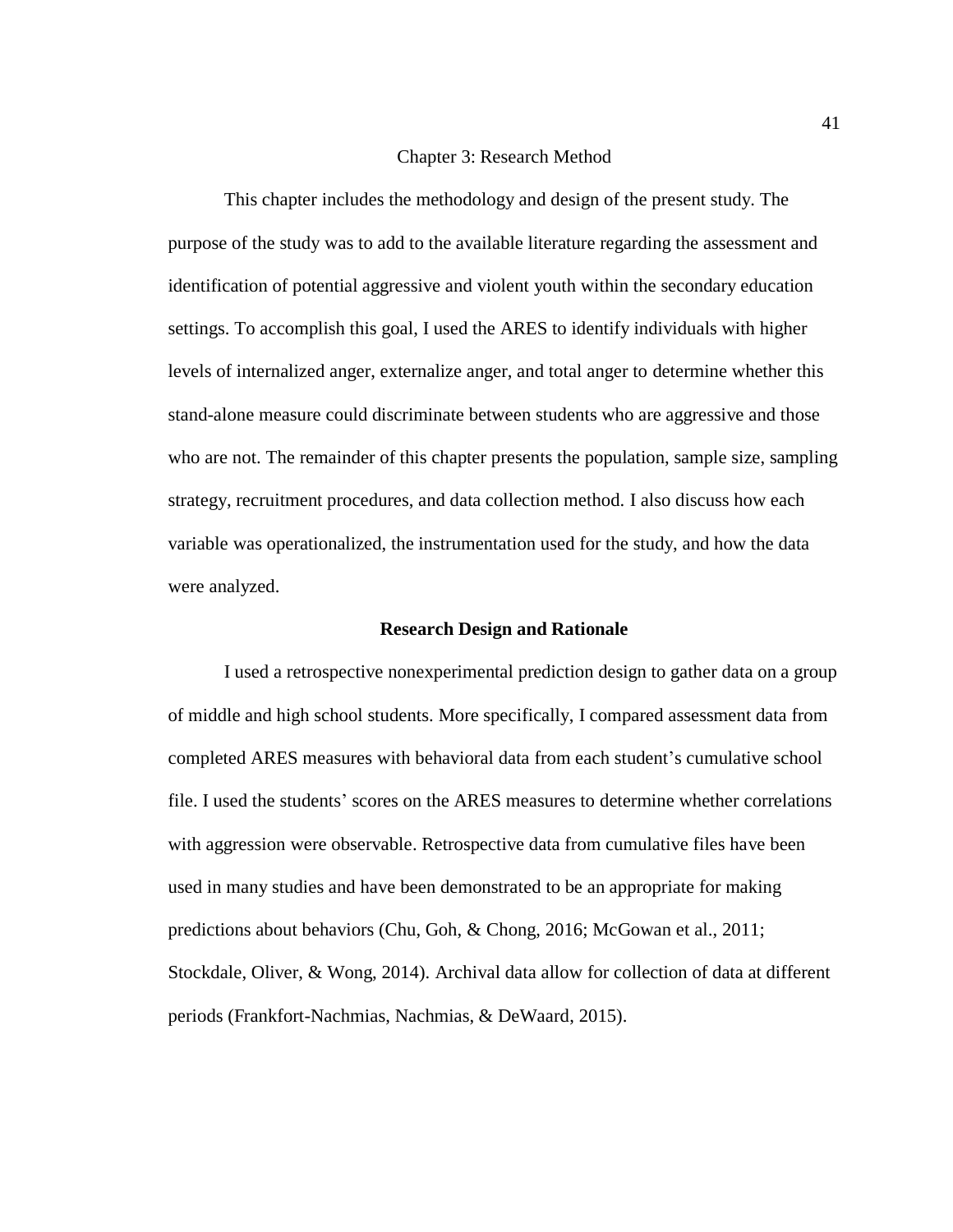The independent variables were the various scores on the ARES. These included the total score, Internalizing Cluster score, Externalizing Cluster score, and the Extent of Anger score. All of the independent variables were interval in nature. The dependent variable for this study was the aggressive behaviors exhibited by the students. The dependent variable was nominal. Possible mediating variables included age, gender, grade level, and ethnicity.

The initial data were gathered through a group administration of the ARES with completion taking less than 30 minutes. Time constraint was not a factor as the reminder of data were collected through archival data from each student's cumulative files. The use of archival data allowed for the collection of 1 year of behavioral data in a relatively short period.

# **Population**

The target population for this study was Canadian students ages 12 to 17 years enrolled in general education and special education classes. In 2012, over five million students were enrolled in elementary and secondary public-school programs in Canada (Statistics Canada, 2014). Using these numbers as an estimate of school enrolment, I concluded that there were approximately 2.5 to 3 million students enrolled in secondary education programs at that time.

#### **Sampling and Sampling Procedures**

The sample for this study was drawn from four schools in a district of 112 schools located in a major Canadian city. Three of the four schools classified as traditional educational settings were selected randomly from a list of all schools in the district. The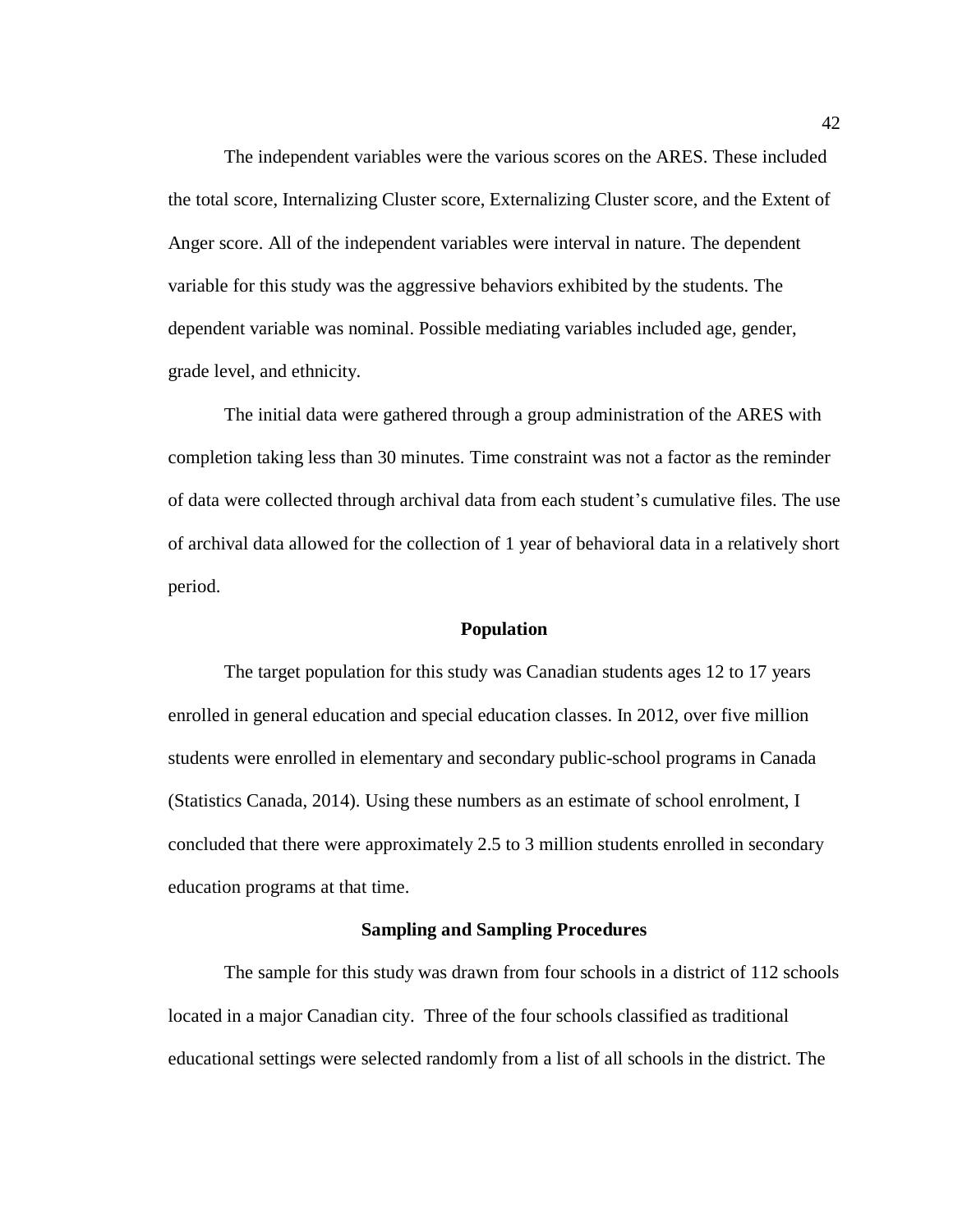fourth school, contained alternative/special education classes intended to meet the needs of students with emotional and behavioral challenges, was selected because of the higher rates of externalizing types of behaviors. Students placed in secondary settings often display higher levels of aggression, poor emotional regulation, and higher rates of impulsivity behavior. The alternative education site was also selected at random from a list of two possible alternatives schools.

Students selected for this study were between the ages of 12 and 17 years and were enrolled between 2017 and 2018. All students and their parents or guardians received information about the study and were asked to participate with a stipulation that only 100 students from each site would be selected. All students with parental approval were pooled and selected randomly. A combination of random sampling and purposeful sampling was used. The heterogeneity of the sample from the traditional schools combined with the homogeneity of students from the alternative school enhanced generalizability of findings to students as a whole and ensured sufficient data given the relatively low base rate of violence within schools.

I estimated that a sample size of 242 would be required to satisfy the purpose of the study when using the receiver operator characteristic (ROC) and binary logistic regression. Previous studies on assessing youth propensity for violence using the ROC included sample sizes between 87 and 674 (Hilterman et al., 2014; McGowan et al., 2011; Vincent et al., 2012). A ROC analysis is often used when attempting to test the performance and accuracy of an assessment tool (MedCalc, n.d). MedCalc, a statistical software product, was used for the power analysis. I used a power of .80, a value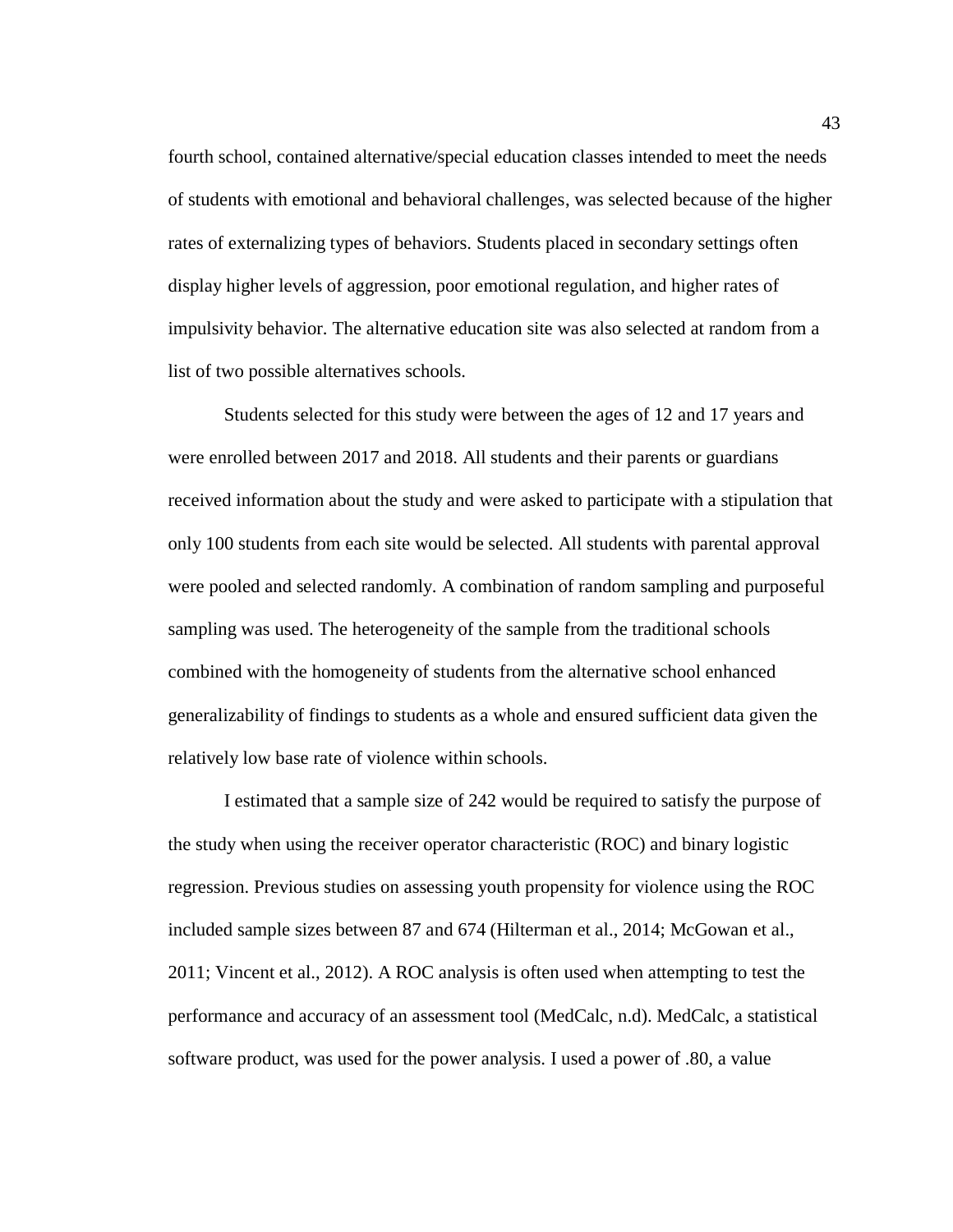considered adequate in most social science research. I used an alpha of .05 and my area under the ROC curve to .725 indicating good predictive ability. I then set my null hypothesis value to 0.5 indicating no discriminating power (chance). Lastly, I set my ratio of negative to positive groups to 1/20. This meant that for every 20 individuals classified as nonviolent, one individual would be expected to be violent. This value was obtained from data in the Indicators of School Crime and Safety, which indicated that the violent victimization and threat rate was around 3.7% to 7% (Zhang et al., 2016). Although a minimum sample size of 242 was indicated, I planned to use a slightly larger sample size of roughly 400 to account for potential base rate challenges that might arise.

# **Data Collection**

To recruit students for this study, I sent letters to all parents and guardians in the four selected schools outlining the intentions of the study. The letter included a description of the research project and provided a space for the parents and guardians to allow their student to participate in the study or decline participation in the study. The parents and guardians who did not return a signed letter received a follow-up letter to ensure they had the initial information regarding the study and the consent form. From the list of students with parental approval, 100 students from each site were selected. Selected students were informed of the study and were asked to provide their assent. All students in the study and those who were not involved in the study were treated respect and dignity.

Each participant was asked to complete the ARES assessment measure. Additionally, each participant was asked to complete a demographic information sheet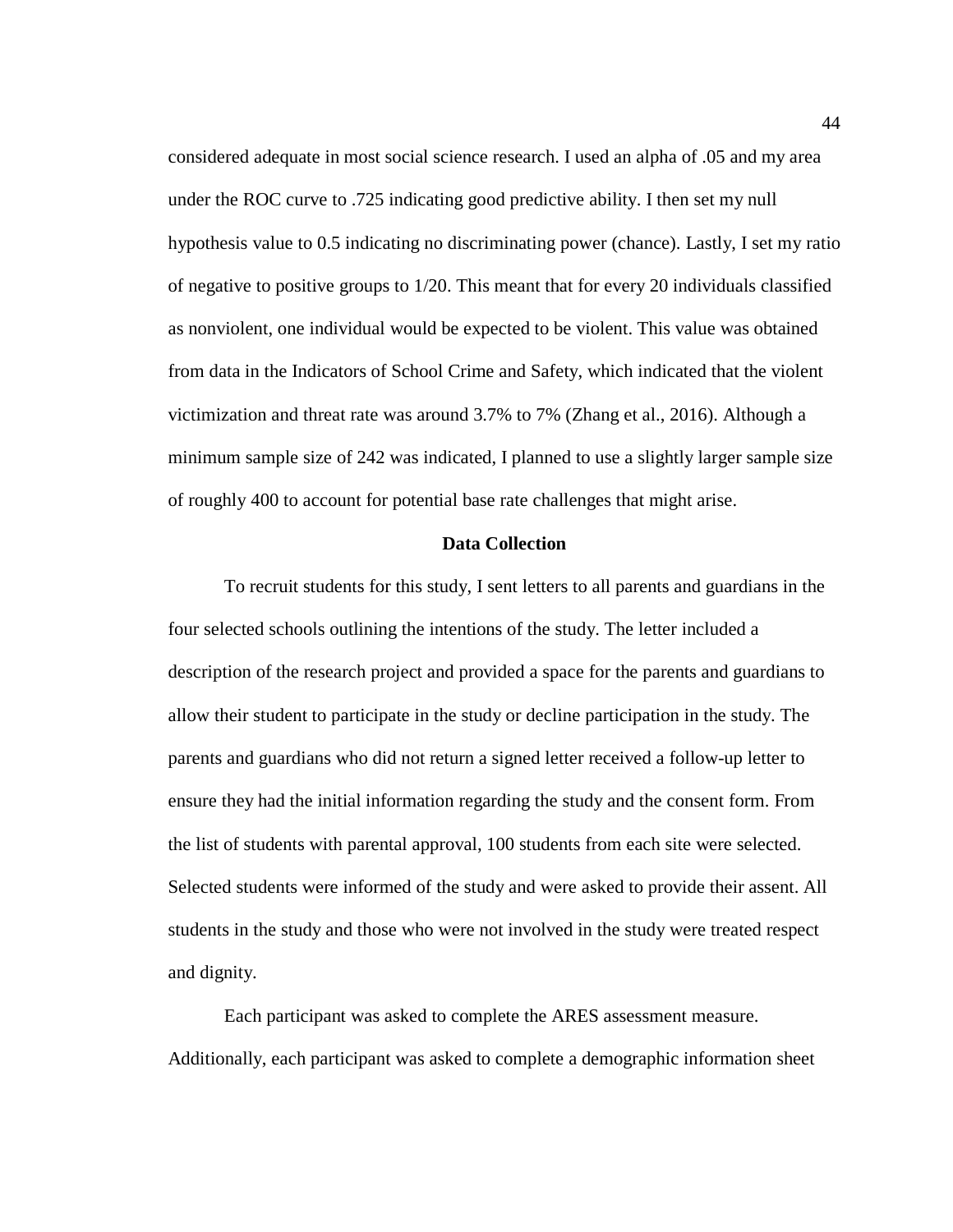(see Appendix C). Both the ARES measure and demographic sheet were completed during school hours at a time specified and permitted by each participating school site, most often during the lunch break. Students were invited to bring their lunches with them. Data were then collected from each participant's cumulative school file dating back 1 year. The files were reviewed for documented incidents of aggression. These included teacher write-ups, administration involvement, formal suspensions for aggression (both in school and out of school), and formal expulsions due to aggression. To gain access to student files, I completed an agreement form for access to personal information in addition to the parental consent forms. Study results were made available to any parents who wished to review them. Students and parents were informed that they could withdraw from the study at any time without consequence.

### **Instrumentation**

The ARES is a self-report measure of anger developed for adolescents ages 10 through 17 (DiGiuseppe & Tafrate, 2011). The tool, which was based on the Anger Disorder Scale for adults, was developed in 2011 by DiGiuseppe & Tafrate with wording commensurate with the intended age. The measure was designed to assess clinical anger, not anger as a personality trait*.* The ARES is composed of 75 items that are broken down to create three domains or cluster. The clusters include Internalizing Anger, Externalizing Anger, and Scope of Anger. A Total Anger score is also provided.

The ARES has validity scales built in to detect those who attempt to minimize, distort, or hide their anger. Both a positive impression scale and negative impression scale are provided. These scales were developed from the normative sample and clinical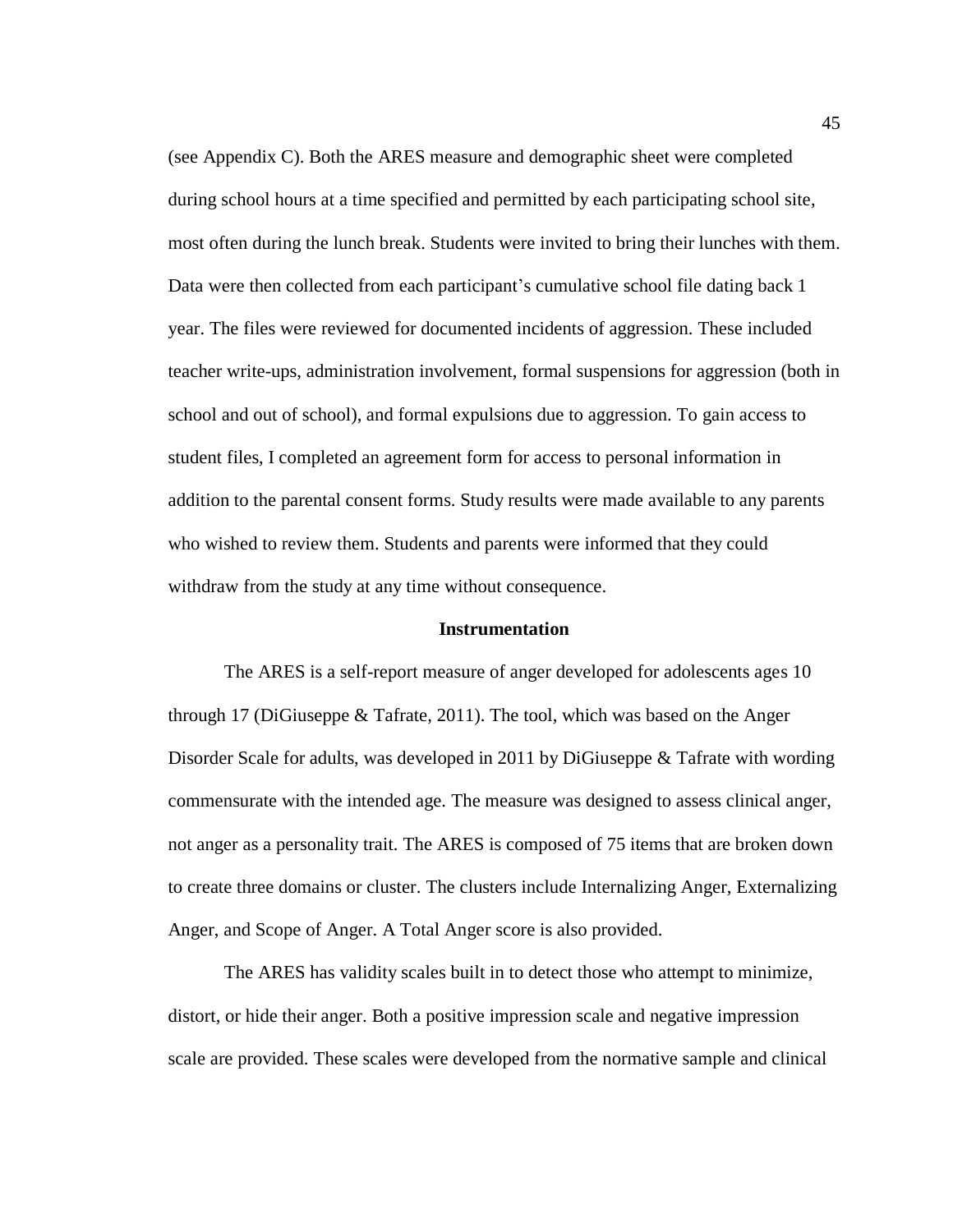sample and represent rarely endorsed items or items that if endorsed are unlikely to be true (DiGiuseppe & Tafrate, 2011). The cutoff for the two impression scales is set at the 97.5 percentile indicating that endorsement of items on the impression scales is less than 2.5% based on the normative and clinical samples (DiGiuseppe & Tafrate, 2011). To test the effectiveness of the positive and negative impression scales, Lampert (2013) administered the ARES to 50 students in the seventh and eighth grade. Twenty-five students were assigned to the faking-good condition, and the other students were assigned to the faking-bad condition. Each of the students completed the measure twice, once answering honestly, and a second time answering based on their assigned designation (faking good or faking bad). The results indicated that the two impression scales were effective in distinguishing participants who were attempting to fake good or fake bad (Lampert, 2013).

The tool was normed on 800 self-report ratings. The sample contained 50 males and 50 females from each age group from 10 to 17 years of age, indicating that the sample was evenly distributed (DiGiuseppe & Tafrate, 2011). The sample was reported to be a close match to U.S. census data in terms of race and ethnicity. The norming data showed that males scored significantly higher than females in regard to Externalizing Anger, although the size of significance was small (DiGiuseppe & Tafrate, 2011). Age was also found to have an effect on Total Anger, Internalized Anger, Externalizing Anger, and Extent of Anger, with the 13 to 15-year-old group showing the highest totals (DiGiuseppe & Tafrate, 2011).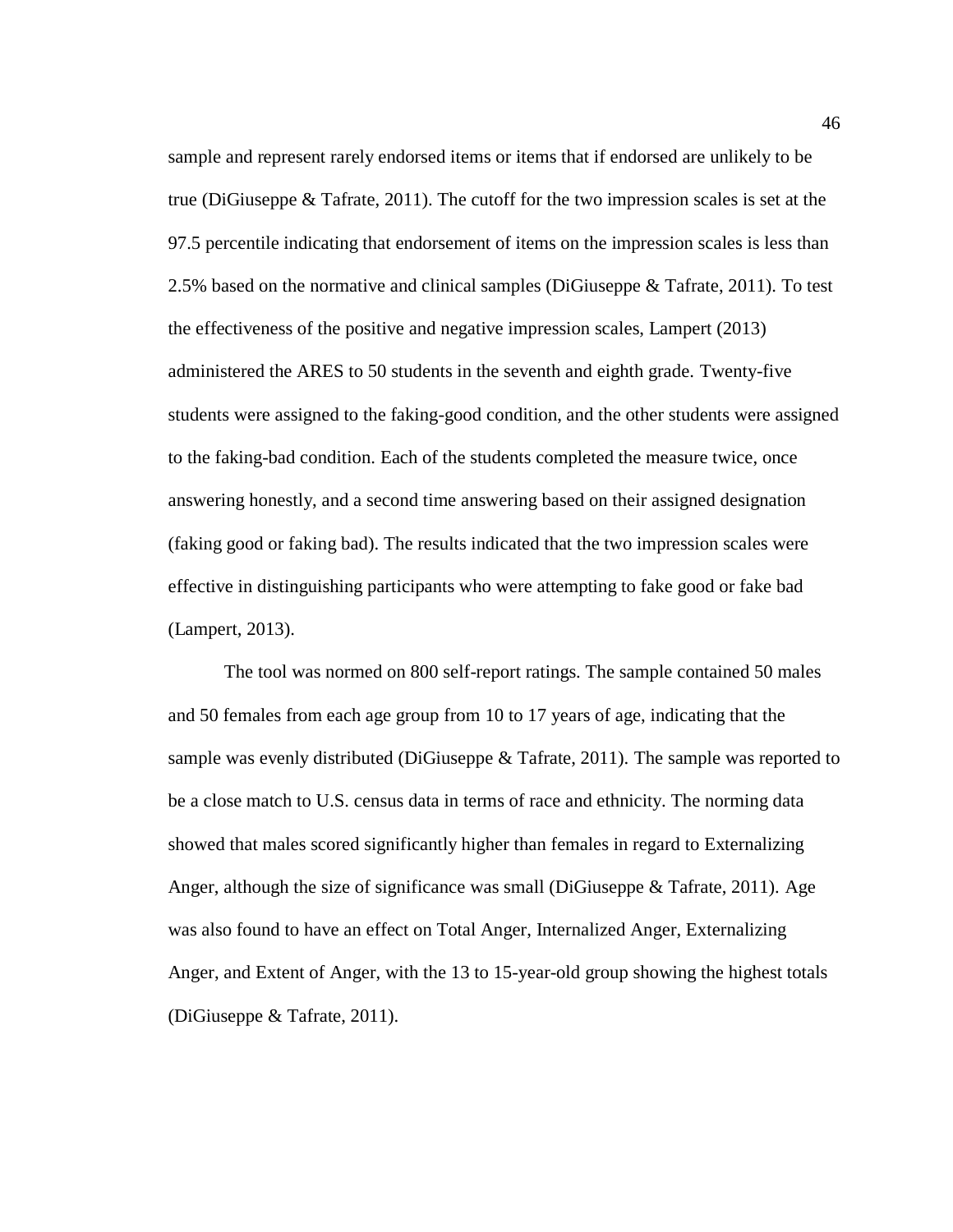Reliability and validity research can be found within the manual and suggested that the test has excellent levels of internal consistency. Internal consistency for Total Anger ranged from .97 to .99, with the three clusters ranging from .87 to .97 (DiGiuseppe & Tafrate, 2011). DiGiuseppe and Tafrate (2011) also reported that the measure demonstrated high levels of discriminate validity with correct classification ranges from 86.8% to 90.8% for Conduct Disorder. DiGiuseppe and Tafrate reported that the measure showed a high degree of convergent validity with other measures that tested similar constructs (Conners Comprehensive Behavioral Scale and Jenson Inventory-Revised). Lastly, test-retest reliability for the ARES was between .58 and .92 (DiGiuseppe & Tafrate, 2011).

Research on the ARES has more recently been conducted related to various aspects of the tool. Neuhaus (2014) completed an item response theory analysis of the instrument using the data from the normative sample that DiGiuseppe and Tafrate (2011) used. Using a unidimensional graded response model on each of the subscales, Neuhaus found a reasonable goodness-of-fit. The data from the item response theory also suggested that when it comes to differentiating among various traits, each of the ARES items is effective, particularly when it comes to moderate and high levels of a trait.

Avigliano (2015) investigated 37 tools, both broadband and narrow band, used in the assessment of anger in adolescents and found that the ARES contained the most anger- and aggression-related items at 75. Avigliano placed the ARES tool in the excellent range with regard to norming. Additionally, the ARES received a rating of excellent with regards to internal consistency with a value of greater than .90. The ARES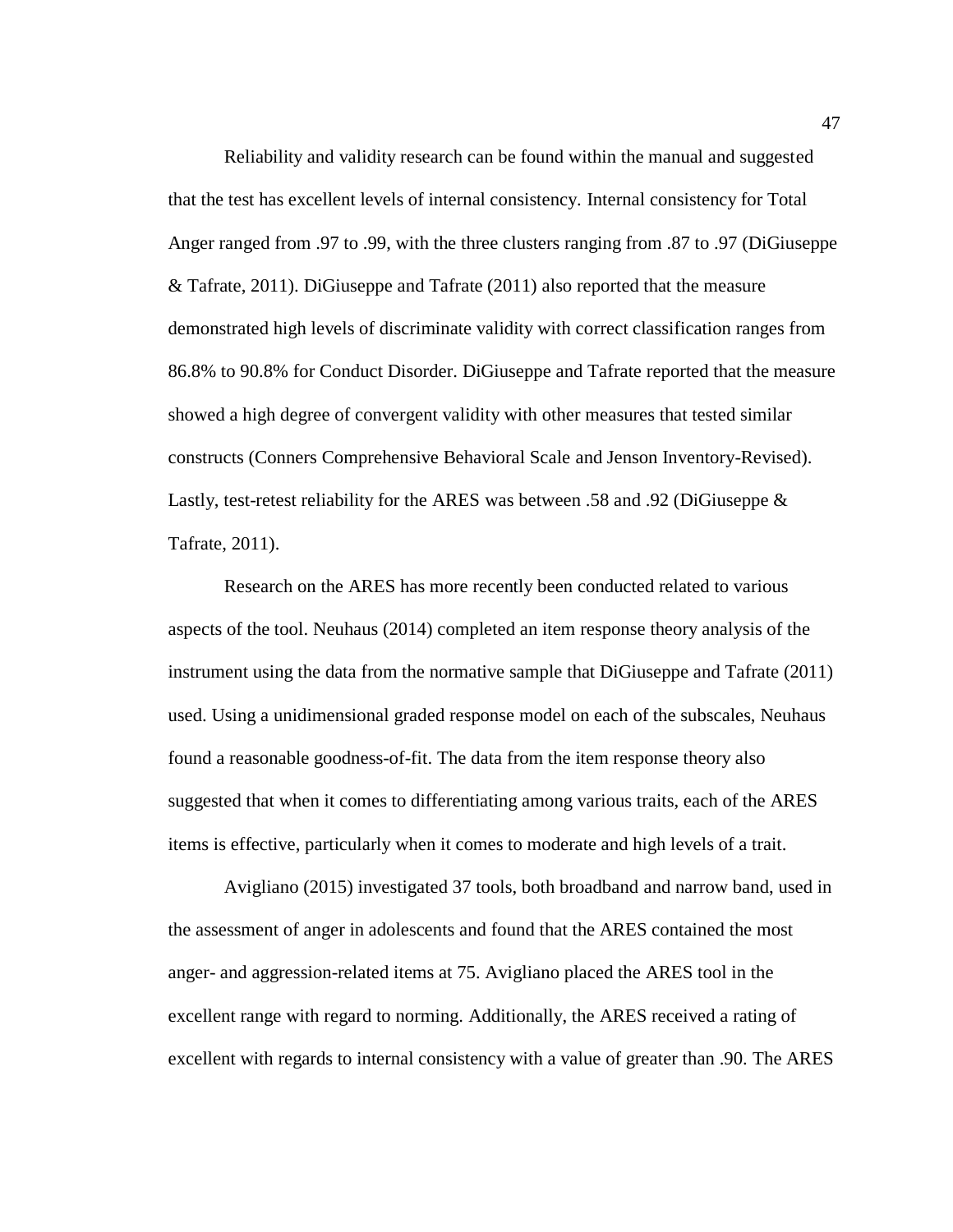was also rated as excellent regarding content and construct validity, indicating the test has clearly defined constructs with items that represent the construct being assessed (Avigliano, 2015). Avigilano also noted that the tools discriminate validity or validity generalization was also rated as excellent. Avigilano furthered that the ARES tool provided excellent detection of change over the course of treatment and good clinical utility. Avigilano reported that the ARES as a highly recommended tool for the assessment of anger and aggression in school-age populations.

# **Operationalization of Variables**

### **Anger**

For the purpose of this study, anger was operationalized in accordance with the ARES manuals T-Score breakdown of anger. More specifically, scores of 70+ were considered Very Elevated, scores of 65 to 69 were considered Elevated, scores of 60 to 64 were considered Slightly Elevated, and scores of 40 to 59 were considered Average. The described breakdown was used for the three cluster scores of the ARES (Internalizing, Externalizing, and Extent of Anger), as well as the Anger Total score. **Aggression**

Aggression was defined as "behavior directed towards another individual carried out with the proximate (immediate) intent to cause harm" (Anderson & Bushman, 2002, p. 298). This included, but was not limited to, physical assaults, fights (with or without weapons), sexual assaults, and threats to cause bodily harm. A coded of "0" indicated that the youth displayed no aggression over the time period. A code of "1" indicated that the youth displayed one or more acts of aggression over the time period.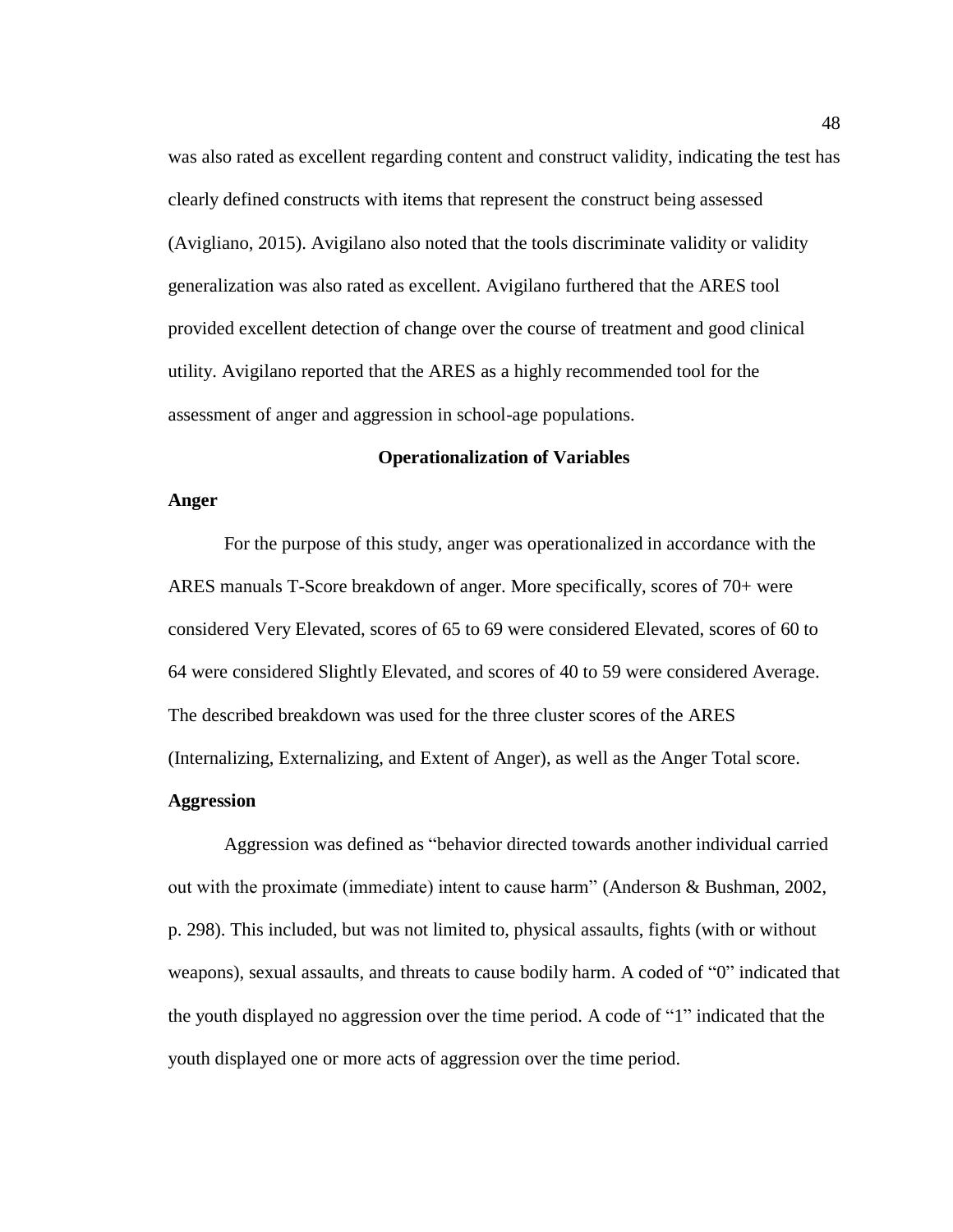# **Data Analysis Plan**

All demographic data, data from the ARES, and data from the student file review was organized and analyzed by this writer. The data was entered into the Statistical Package for Social Sciences (SPSS version 21.0). SPSS 21.0 has the functionality to conduct both Receiver Operator Characteristics and Binary Logistic Regression analysis. Both descriptive statistics and inferential statistics were run to answer the following research questions:

The central research questions (RQ) for my study are:

RQ1: To what extent does the ARES predict aggression and violence in secondary students in Canada?

*H*o1: There is no significant relationship between ARES scores and violence in secondary students in Canada.

*H*<sub>a</sub>1: There is a significant relationship between ARES scores and violence in secondary students in Canada.

RQ2: Which of the three anger subscales identified on the ARES (Internalizing, Externalizing, Extent of anger) discriminate between aggressive/violent adolescents and nonaggressive/nonviolent adolescents in this population?

*H*o2: There is no significant difference between the three anger scales on the ARES in their ability to discriminate between aggressive/violent and nonaggressive/nonviolent adolescents in the population.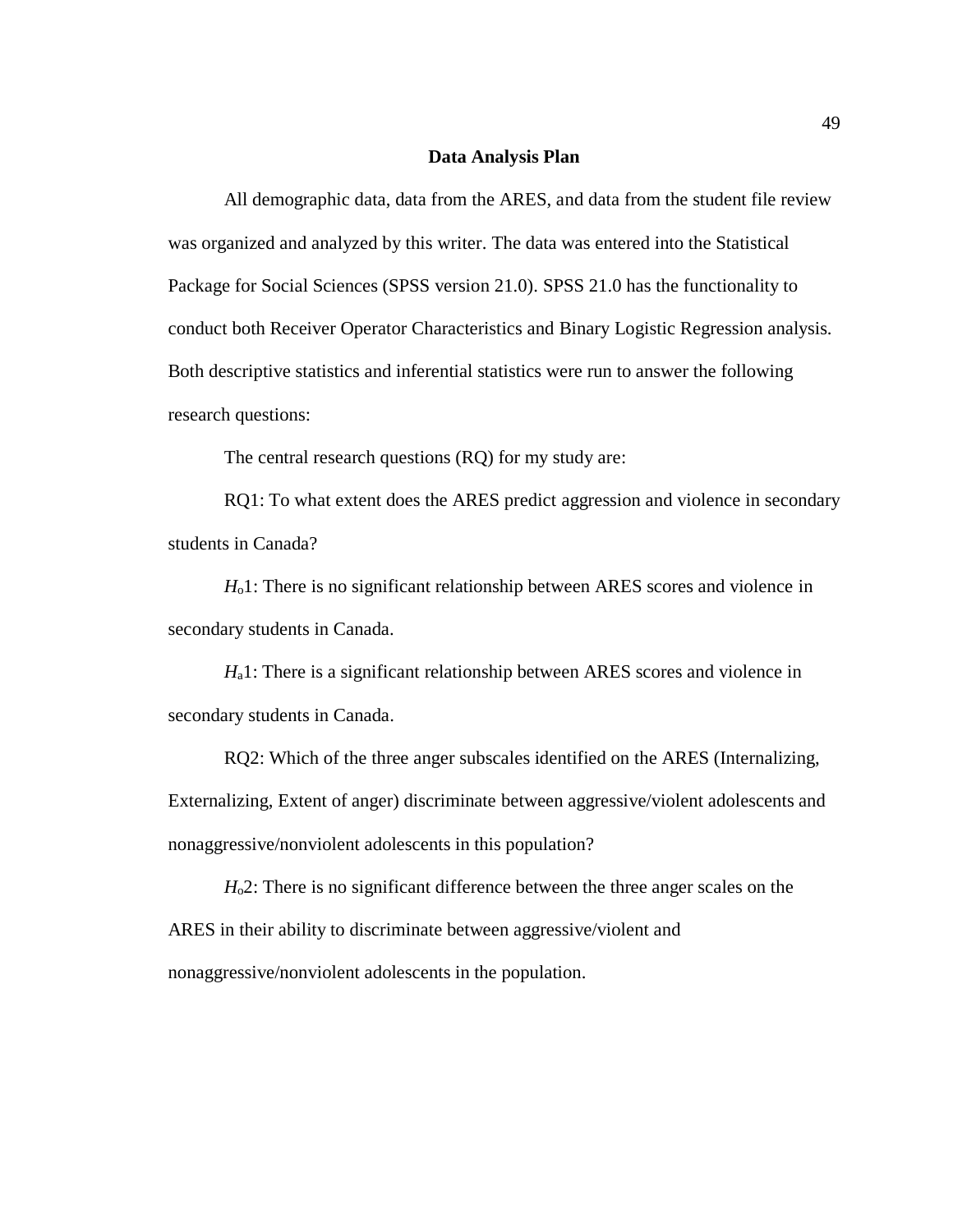*H*a2: There is a significant difference between the three anger scales on the ARES in their ability to discriminate between aggressive/violent and nonaggressive/nonviolent adolescents in the population.

RQ3: Is there a relationship between any of the eight internalizing anger clusters of the ARES and aggression and violence?

*H*o3: There is no significant relationship between any of the eight internalizing anger clusters of the ARES and aggression and violence.

*H*<sub>a</sub>3: There is a significant relationship between any of the eight internalizing anger clusters of the ARES and aggression and violence.

The first research hypothesis was that the ARES total score aids in distinguishing aggressive and violent students from nonaggressive and nonviolent students. The data analytical strategy used to address the first research hypothesis was a receiver operating characteristic (ROC). A ROC analysis measures the predictive accuracy of an instrument (Hart, 2015). The ROC analysis yields an area under the curve (AUC) from which the predictive strength of an instrument can be estimated. The AUC is created by plotting the true positives proportion (sensitivity) against the false positive proportion (specificity) based on a predetermined cut-off score (Mossman, 2013; Singh, Desmarais, Van Dorn, 2013). Scores of .5 represent chance level predictive ability whereas scores of 1.0 represent perfect predictive performance. AUC scores between .7 to .89 indicate fair to good predictive power, and any score over .9 reveals excellent predictive power (McGrowan et al., 2011). ROC analysis are intended to be used with data that have a continues predictor variable (eg. Total ARES score) and dichotomous criterion measures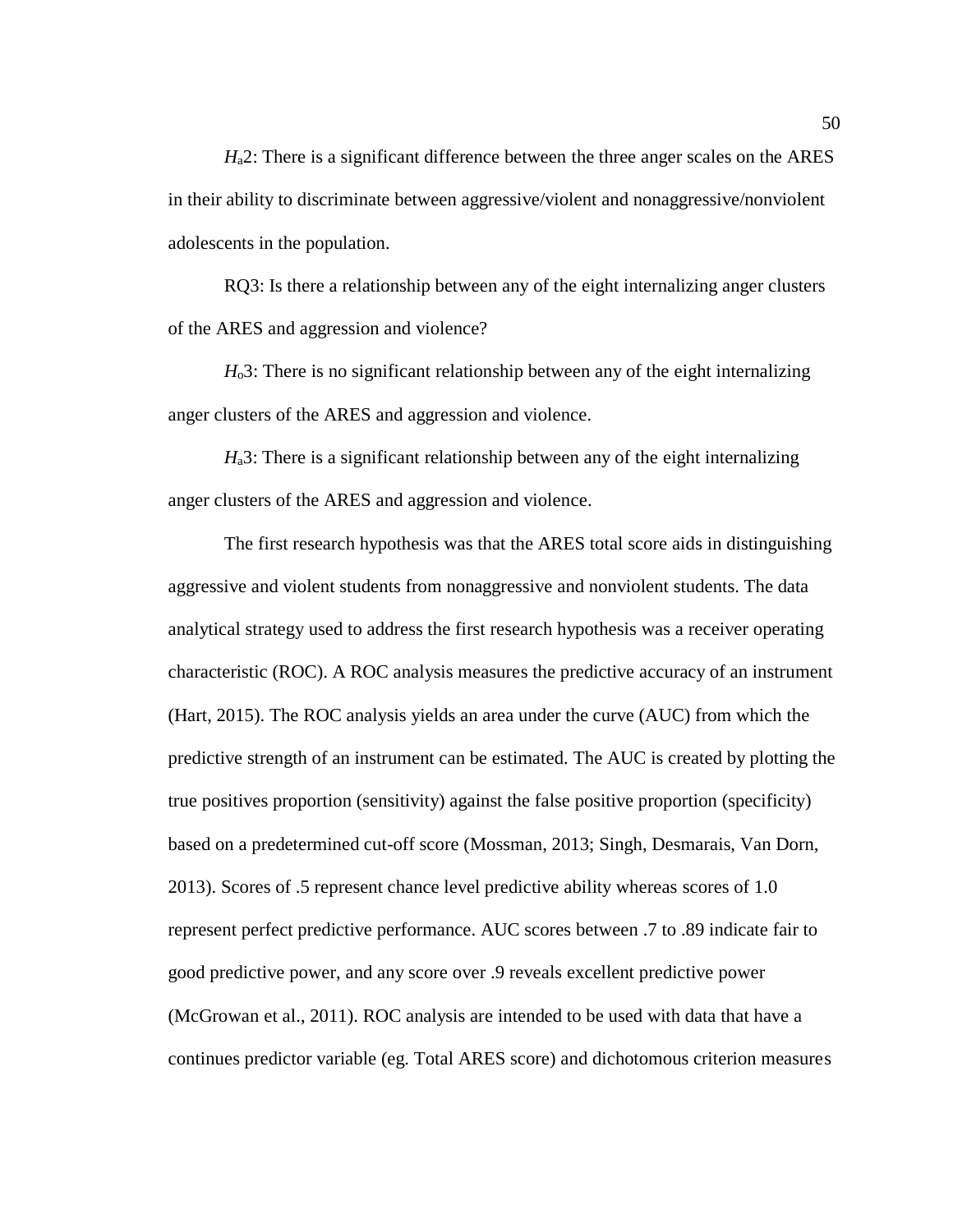(aggressive or nonaggressive). ROC analysis is frequently used in the assessment of risk (Singh, Desmarais, & Van Dorn, 2013). One reason for its frequent use is because it is less influenced by base rate and lacks reliance on a cut-off threshold (Mossman, 2013; Singh et al., 2013). One significant limitation of the ROC analysis is that samples with low base rates of violence could create and exaggeration of the area under the curve (Singh et al., 2013). All results were presented in AUC.

The second and third hypothesis were evaluated using a binary logistic regression. Binary logistic regression is an analysis that is used to determine the probability of an event occurring given the values of several independent variables (Fields, 2013). The independent variables in logistic regression can be categorical or numerical; however, the dependent variable must be binary (Fields, 2013). The independent variables in the current study were the total score and subscale scores on the ARES. Whether a student is aggressive/violent or not is the outcome or dependent variable. Results were interpreted using probability values and odds ratios.

### **Demographic Information**

Demographic information that was collected for the current study included age, gender, grade, and ethnicity.

### **Threats to Validity**

Internal validity is only relevant to studies that look to establish a causal relationship. In other words that evidence is produced that the changes in the independent variable have a direct impact on the dependent variable. There are several potential threats to internal validity in this study. The first threat is that all the data gathered from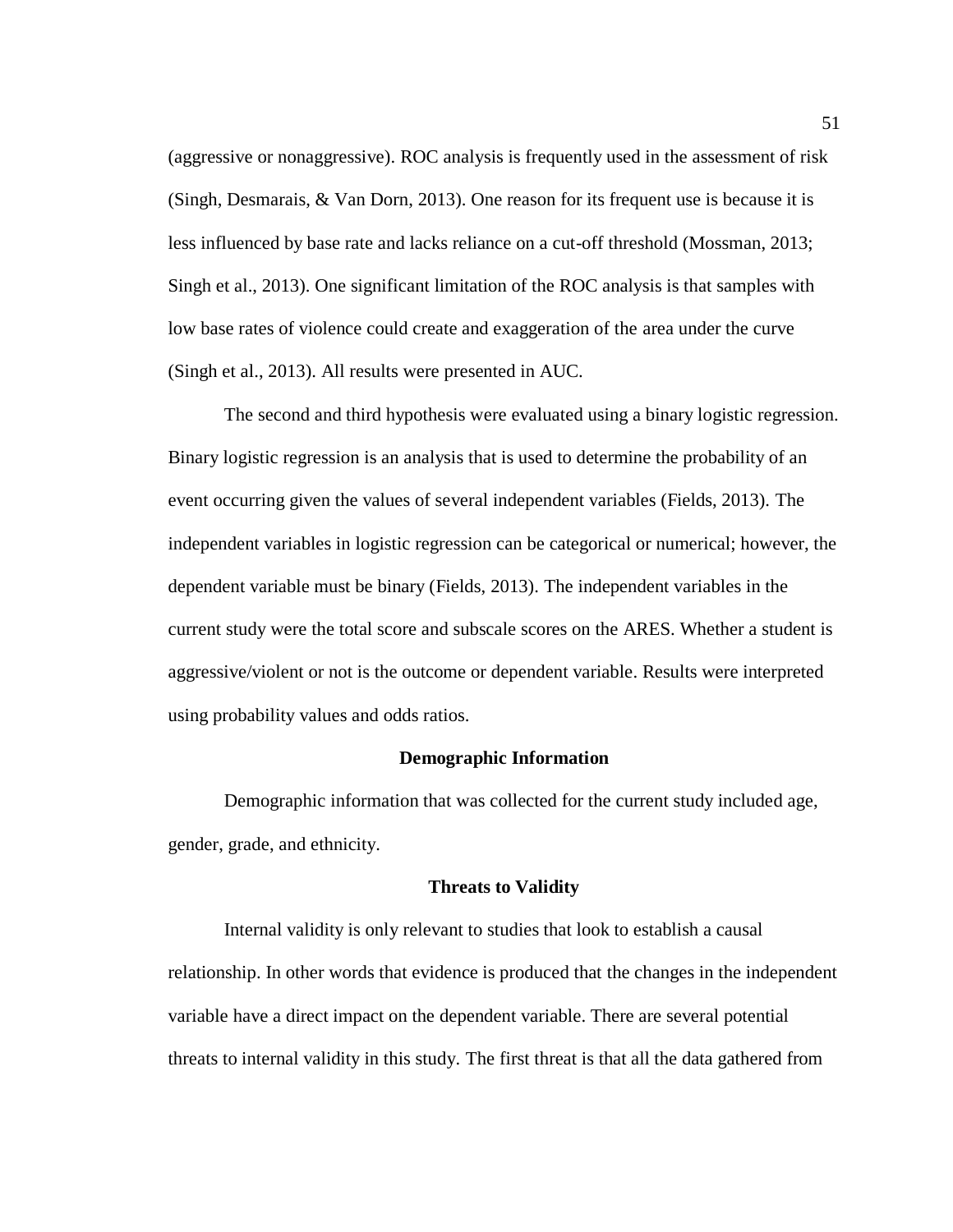the students is based on self-report. Despite assurances that data will be confidential, some students may have felt hesitant to respond honestly. This threat is believed to be minimized by the ARES validity scales. A second threat to internal validity is the accuracy of which each test site documented incidents of aggression. Some schools may formally document all incidence of aggression while other may choose to process less serious incidents more informally. Any such informal processing may have impacted the validity of the results. The last threat to internal validity was related to confounding variable. Confounding variables are factors or variables other than the independent variable that could have an influence on changes in the dependent variable. The presence of confounding variables could provide alternative explanations for the outcome (Frankfort-Nachmias et al., 2015).

External validity is concerned with the generalizability of the results. In other words, how will the results of the study hold true for other people in different locations or times (Frankfort-Nachmias et al., 2015). The major threat to external validity in the current study is the selected sample. Because a true random sampling procedure was not utilized, it is possible that the sample is not truly represented of all secondary students. Additionally, it was not possible to determine if there were inherent difference between parent and students who consent to participate in the study verse those who did not consent to do so.

### **Ethical Procedures**

A detailed description of my study was provided to a major metropolitan school board including the nature of the study, the necessity of contact with students, the amount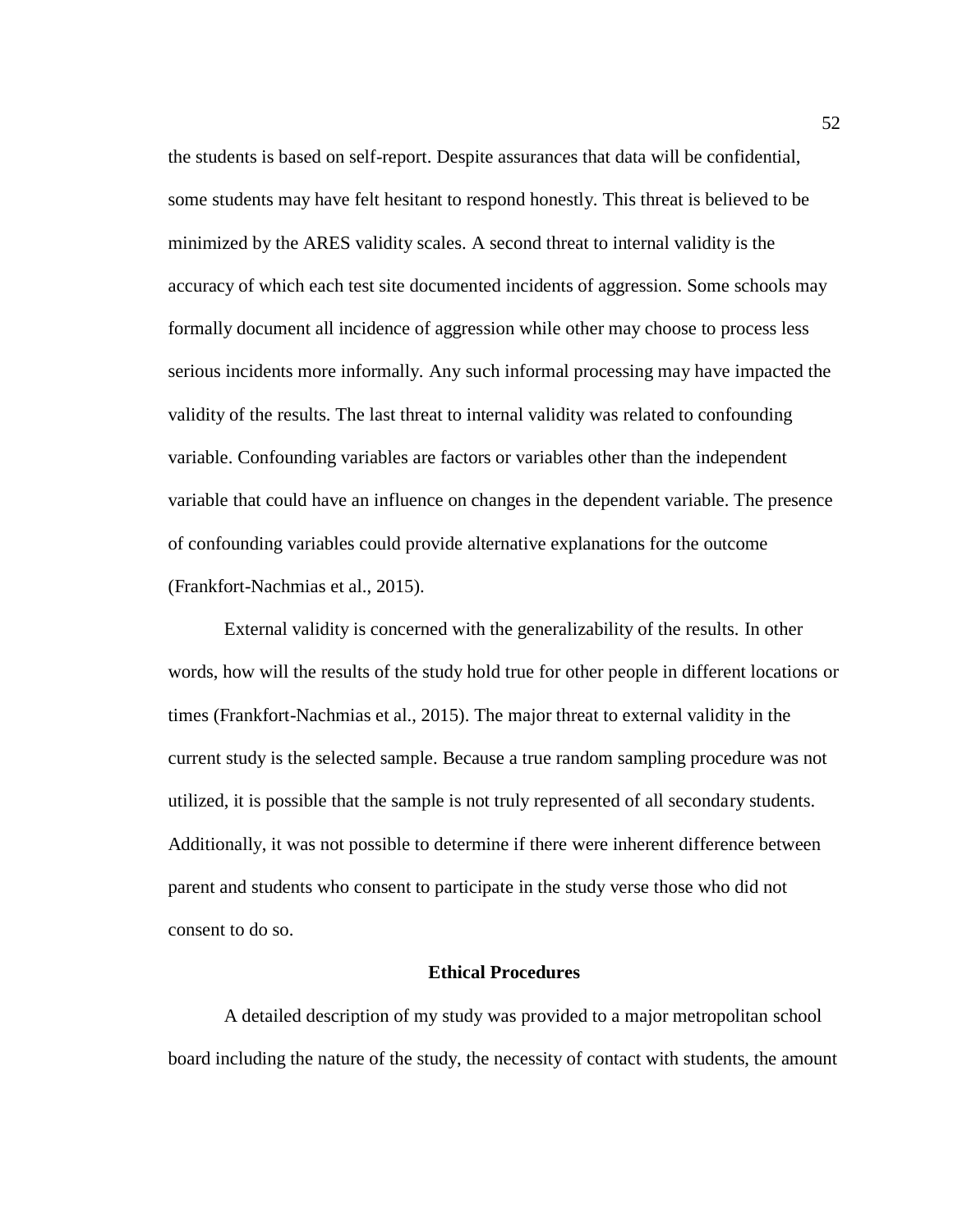of contact with students, and the need to access each students' cumulative file on the second phase of data collection. After I obtained written approval by the school Board and Institutional Review Board (IRB) through Walden University data collection began. The study design required contact with students, all of whom were under the age of 18, written consent was sought from the parents of each potential participant in line with the outlined requirements of the school district. The consent form were sent home to all the students in the four test sites outlining the study objectives, data collection methods, duration of the study, subsequent use of the data, the right to decline and withdraw, the potential risks and benefits, and incentives. Contact information was provided for parents if they had additional questions. Once consent had been granted, the assent of the students was sought. Information regarding the nature of the research was communicated to them in age appropriate language.

The nature of the study did not permit anonymity due to the need to link student ARES results with behavioral outputs during the school year. As such, to protect the privacy and confidentiality of the research participants each instrument was coded with a number, and each number correspond to a study participant. The document that links the code with the identifying information of the subject could only be accessed by this writer and was stored in a secure location separate from the completed assessment tools (Virginia Tech, n.d.). As an additional safety measure, once the ARES instruments were completed by the students, they were placed into an envelope that was sealed until the time of the second phase of data collection. All information was transported in a secure container and once coded electronically, all questionaries' were shredded.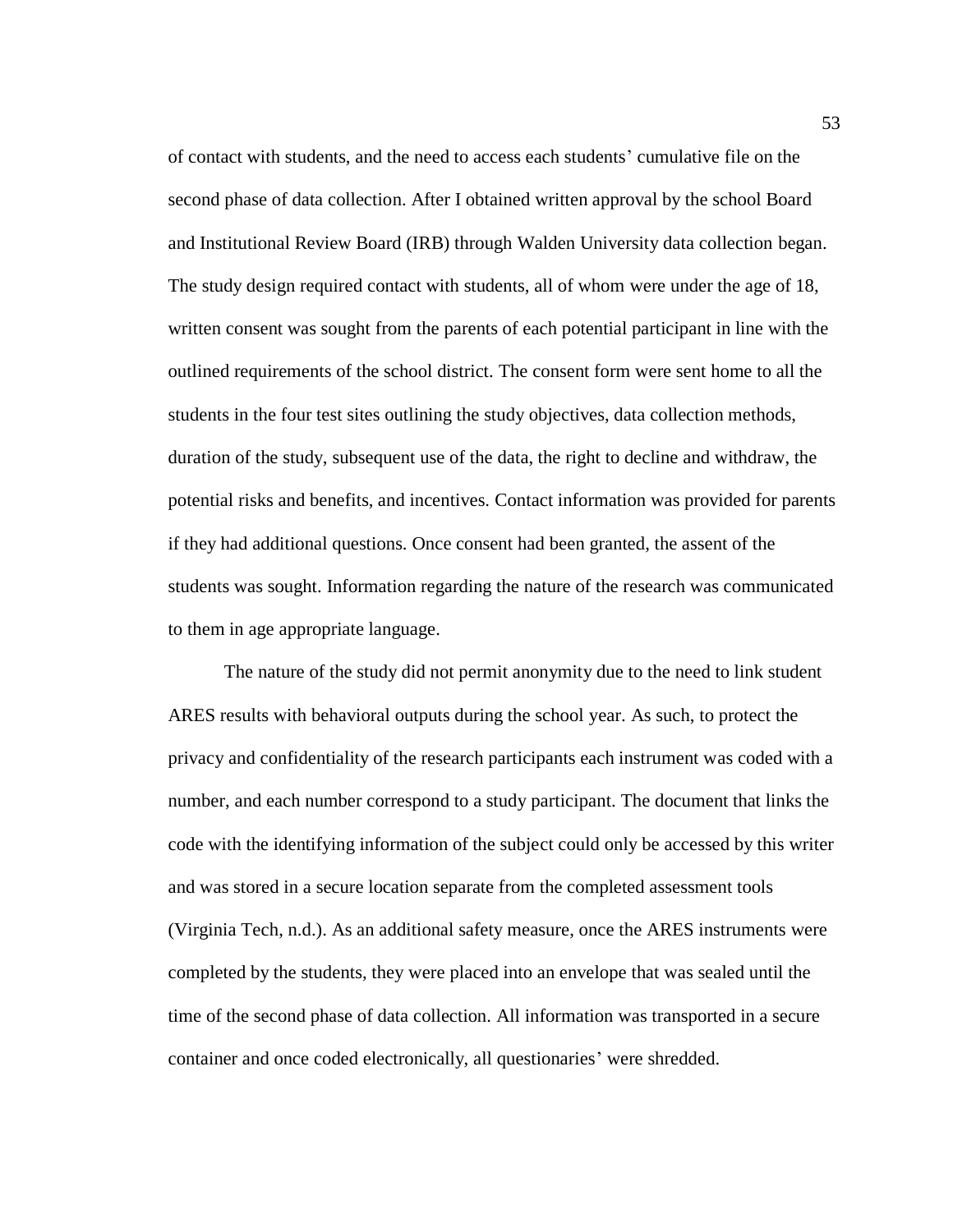It was expected that this study would present little to no risk to any of the study participants. None the less, any student bothered by questions found on the ARES instrument they were permitted to withdraw from the study without repercussions. Appropriate referrals to school personnel were planned for any student who requested or required support.

# **Summary**

Chapter 3 detailed methodology for this retrospective quantitative nonexperimental study. I provide details on the population, sampling procedure, and data collection method. A comprehensive breakdown of the instrumentation, including the reliability and validity of the measure was included. In Chapter 3 the variables to be studied were operationalized and the data analysis plan was outlined. Threats to internal and external validity also were highlighted. Lastly, the ethical consideration for the study were presented. Chapter 4 provides a more thorough examination of the various analysis and the results of the study.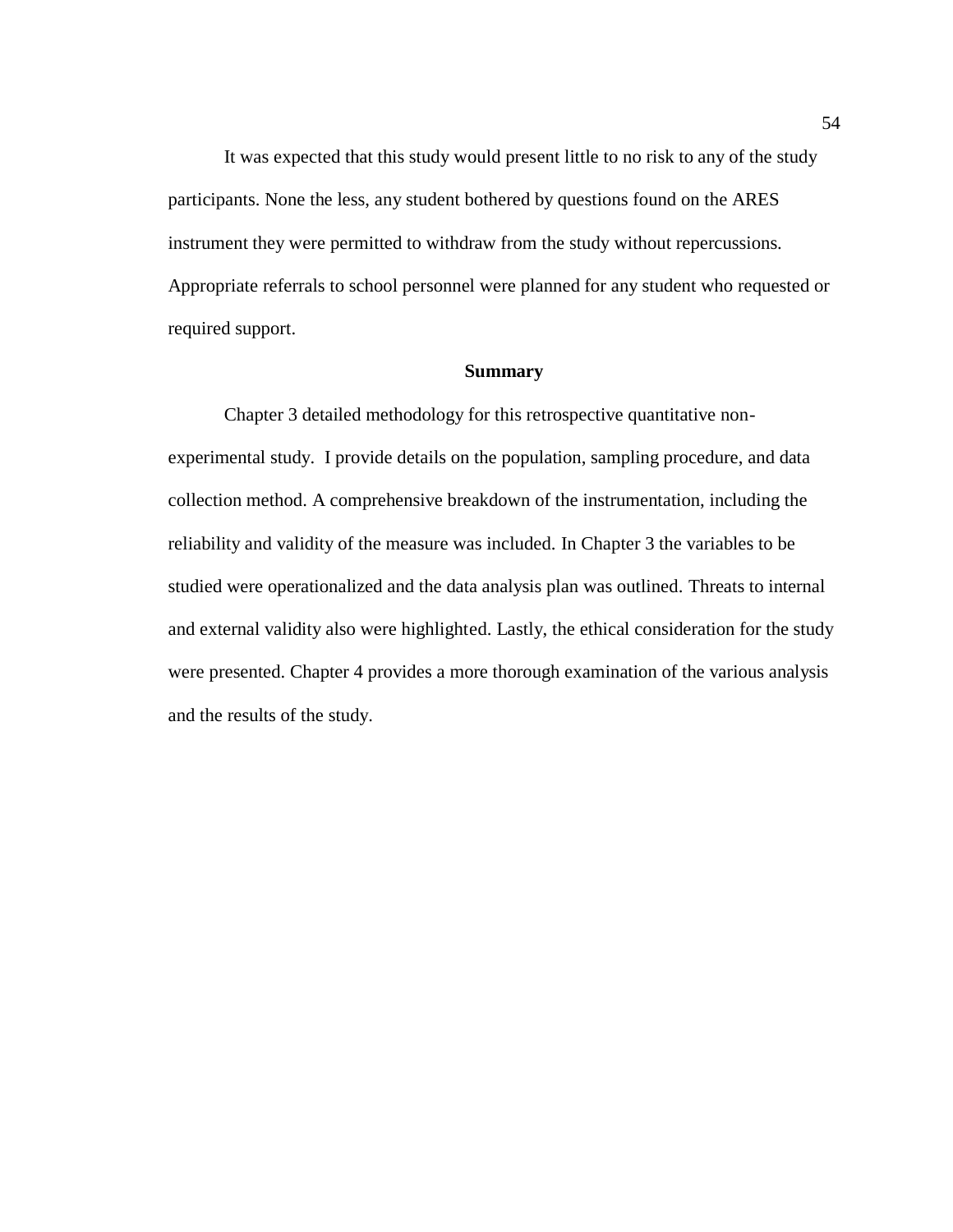## Chapter 4: Results

The purpose of this retrospective quantitative nonexperimental study was to examine the predictive validity of the ARES in the identification of violent and aggressive behavior in a sample of secondary education students 12 to 17 years of age in a major Canadian city. I compared the ARES scores from students with aggressive and violent behaviors to those students without violent and aggressive behaviors. Violent behaviors were identified through a comprehensive file review.

Both the receiver operator characteristic (ROC) and binary logistic regression were used to examine the effectiveness of the ARES in identifying students who may pose a greater risk to behave in an aggressive and violent manner. All three research questions were selected to not only better understand the effectiveness of the total ARES score, but also to examine which of the three ARES clusters most effectively discriminates between aggressive/violent students and nonaggressive/nonviolent students in the population. Lastly, I sought to determine whether any of the eight Internalizing Cluster scores exhibited clinically significant predictive ability in identifying violent students.

Chapter 4 presents the results of the study. I also provide a detailed explanation of the data collection and data analysis procedures. The findings are organized by research question, with the corresponding data analysis technique described. I conclude with a brief summary of the results.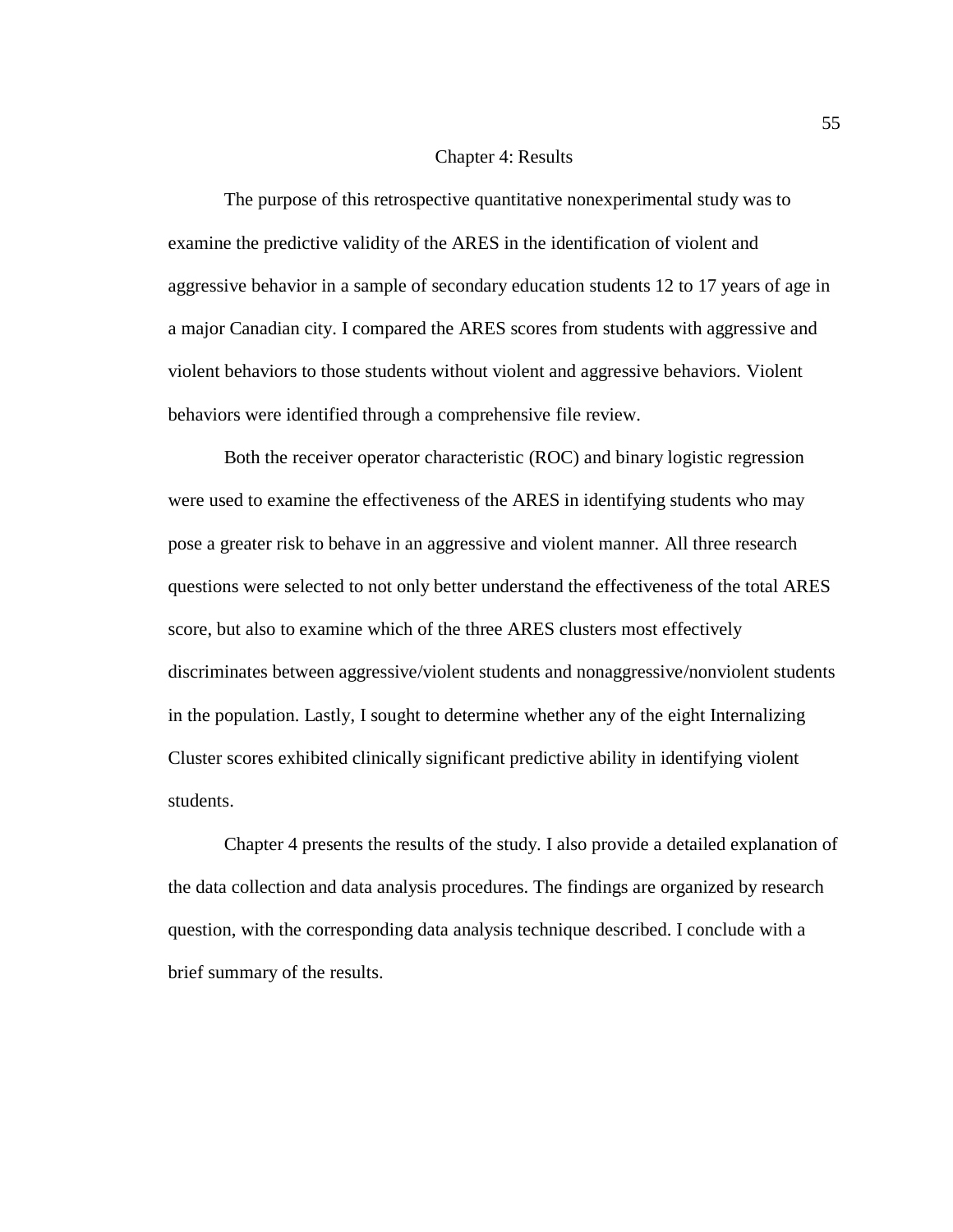### **Data Collection**

All of the schools in the School District were listed in an Excel document. Using random selection, I chose four schools. Although the study received district approval, each school principal had the final say as to whether the study could be conducted at his or her site. One principal declined to participate, and another principal felt the site would not be appropriate due to population and size. Therefore, I selected two additional schools, and their principals agreed to participate. Each school was provided with hard copies of the parent letter (see Appendix D) and the parental consent form. The forms were sent home with students to be reviewed and signed by their parents. Next, each of the four schools sent group e-mails to the parents containing electronic copies of the parent letter and parental consent form. A total of 4,400 parent letters and consent forms were sent out. At the time of data collection, 156 parent consent forms were returned. This represented a 3.5% return rate, which was substantially lower than expected*.* Of the 156 parent consent forms that were returned, 149 students provided assent to participate, but one student was excluded due to a low reading level.

Data collection at the four sites began on May 2, 2018, and concluded on June 14, 2018. Students were assessed in rooms made available by the school's administration. The students completed the surveys in a group setting on six different occasions (one test date for the first school, one test date for the second school, and two test dates for the third and fourth schools due to the number of participants) with students taking approximately 15 to 20 minutes to complete the ARES surveys. Student demographic information was gathered on the ARES survey. Following the students' completion of the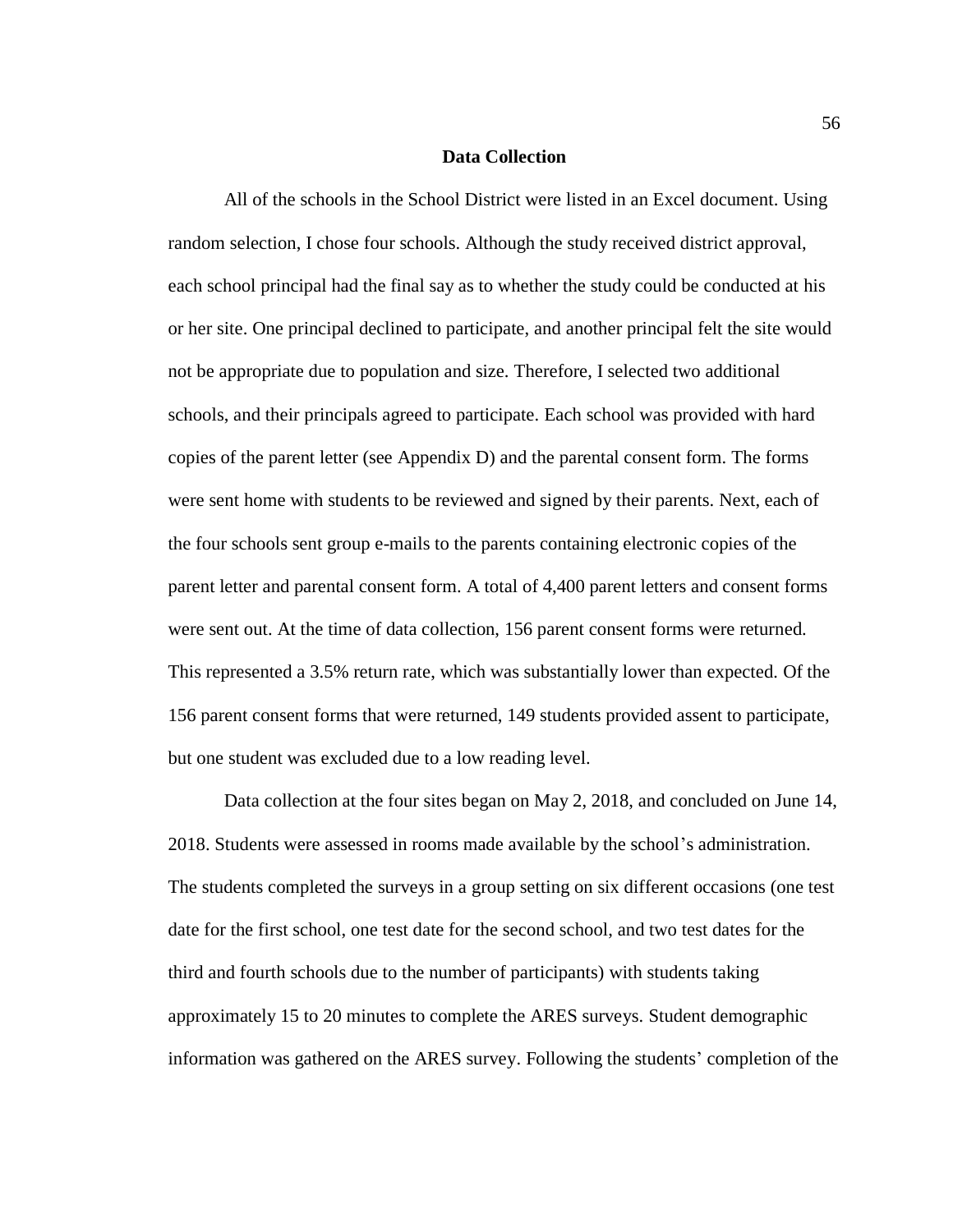ARES surveys, I reviewed the cumulative files for each student to determine documented incidents of violence within the year.

All data collection was completed in accordance with the research plan presented in Chapter 3; however, due to an unexpectedly low response rate, the required sample size of 246 participants was not achieved. Although the 148-participant sample obtained for the study failed to reach the documented power analysis*,* it was close to the documented median sample size determined by Singh et al. (2013). Singh et al. (2013) examined 47 studies looking at the predictive ability of various violence instruments and found a median sample size of 164.

Before the analysis, the data were cleaned. Missing data were observed in several of the respondent's data including grade level, ethnicity, and total ARES scores. In addition, the variable Ethnicity had one miscoded case (i.e., a case coded as '0'). These cases were removed via casewise deletion. This resulted in a final data set of 138 valid cases. The removal of the 10 cases from the original data set of 148 cases via casewise deletion represented a 6.8% attrition of cases from the original data set.

#### **Descriptive Statistics**

The data for this study were obtained from surveys completed by students from the School District and a subsequent review of each student's cumulative school file. All students were between the ages of 12 and 17 and at the time of data collection were enrolled in one of the four test sites. Table 1 presents the frequencies and percentages for the sample with respect to sex, ethnicity, and violence. The total sample included 138 students. Of the 138 students used in the data set, 91 (65.9%) were male, and 47 (34.1%)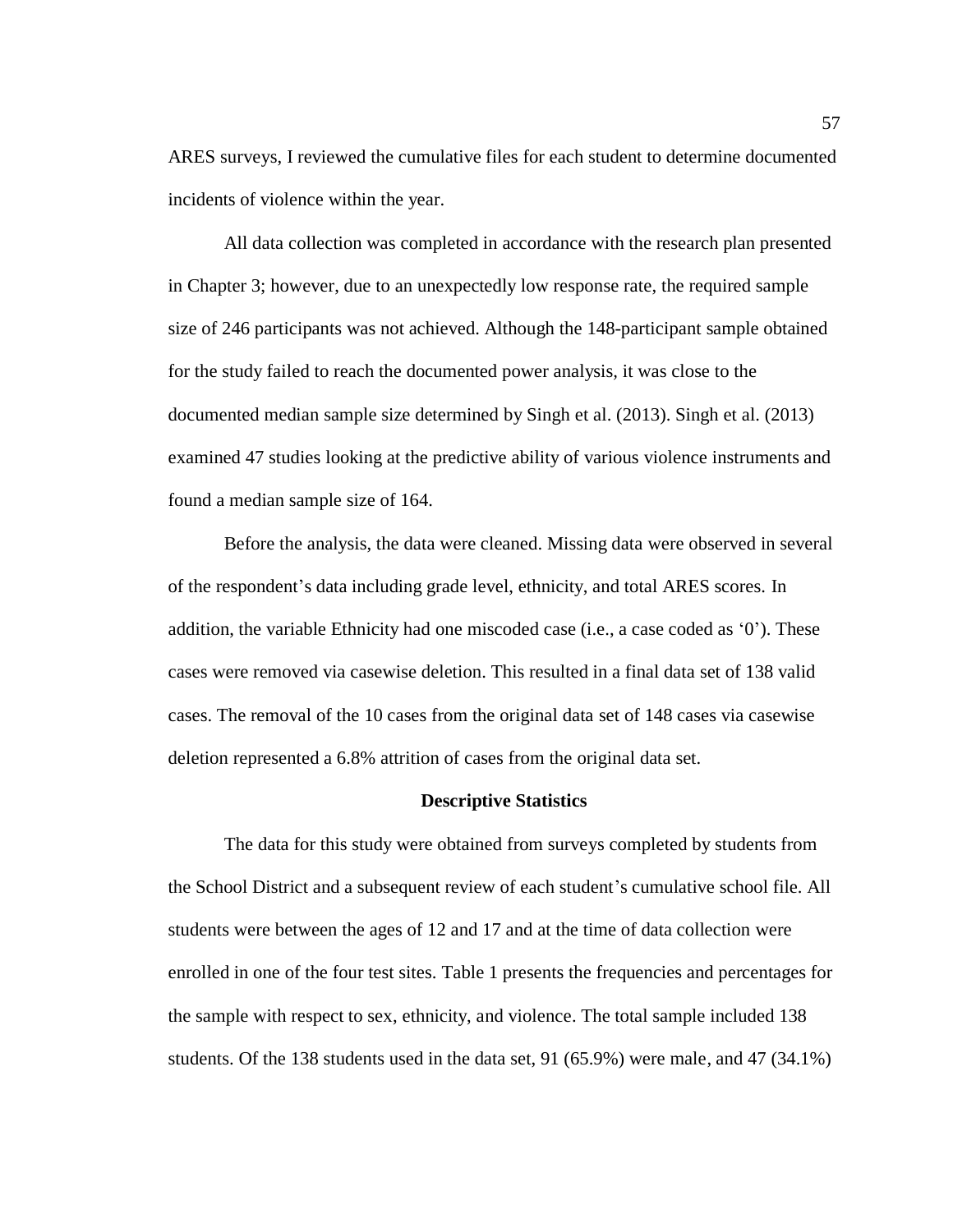were female. Race/ethnicity was broken down as follows: 85 White respondents (61.6%), 17 Black respondents (12.3%), 26 Asian respondents (18.8%), five Hispanic respondents (3.6%), and five respondents coded as other (3.6%). Concerning violence, 23 (16.7%) or around 1 in every 7 students had violent incidents reported on their file. The ethnic breakdown of the sample was slightly different from the national averages (ages 15 to 24) in which the White population makes up 72.7% of the population, Blacks make up 4.7% of the population, and Asians make up approximately 11% of the population (Statistics Canada, 2016).

Table 1

*Percentages and Frequencies, Study Variables*

|                              | Frequency | Percent |
|------------------------------|-----------|---------|
| Sex of respondent            |           |         |
| Male                         | 91        | 65.9%   |
| Female                       | 47        | 34.1%   |
| Race/Ethnicity of respondent |           |         |
| White                        | 85        | 61.6%   |
| <b>Black</b>                 | 17        | 12.3%   |
| Asian                        | 26        | 18.8%   |
| Hispanic                     | 5         | 3.6%    |
| Other                        | 5         | 3.6%    |
| Was respondent violent?      |           |         |
| Yes                          | 23        | 16.7%   |
| N <sub>o</sub>               | 115       | 83.3%   |
|                              | 138       | 100.0%  |

Table 2 presents the descriptive statistics for the sample with respect to age, grade level, ARES total scores, ARES Cluster scores (Internalizing, Externalizing, and Extent of Anger), as well as the eight subscores that constitute the Internalizing Cluster. The average age of respondents was 14 years and 3 months, and the average grade level of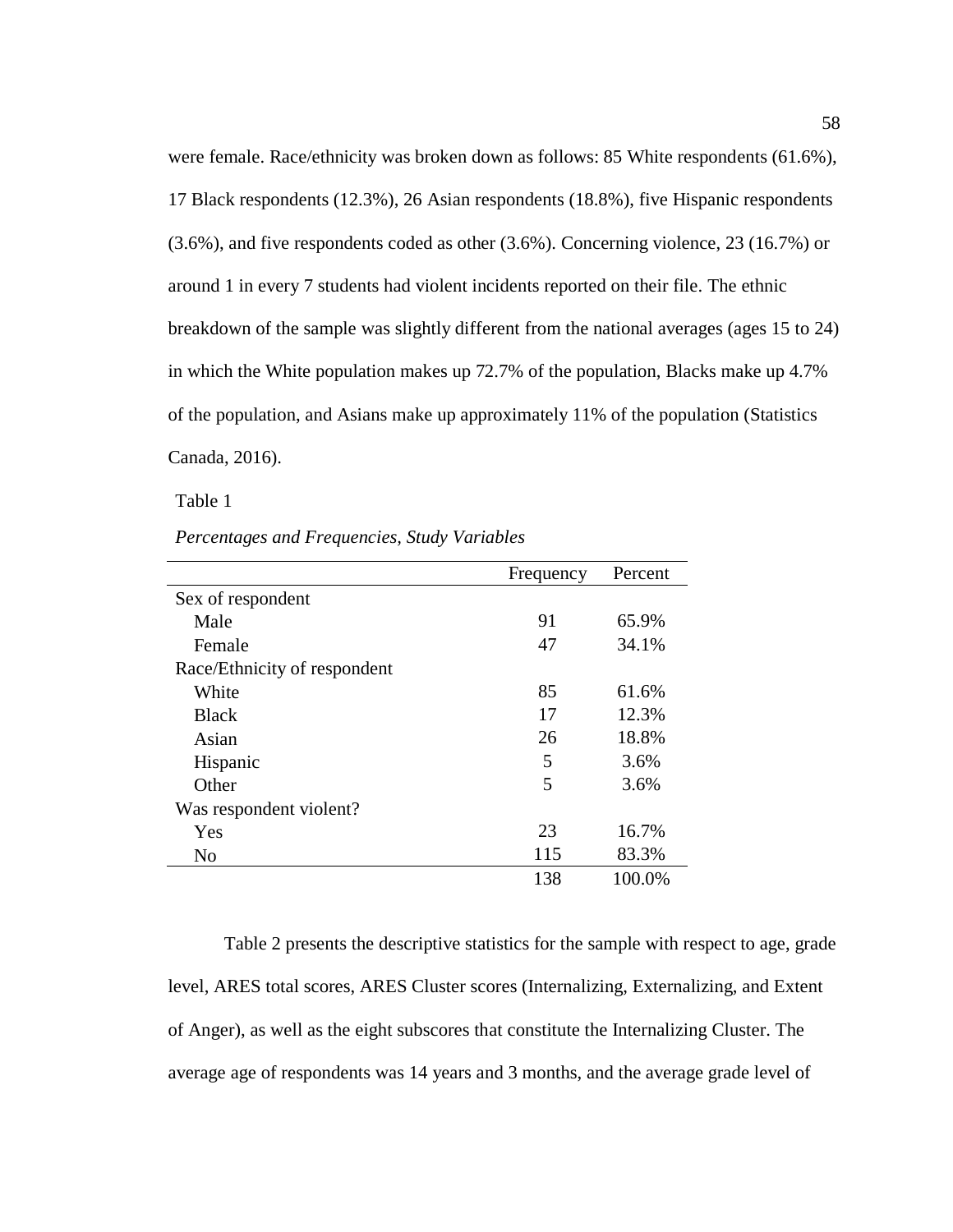respondents was 8.83. The average ARES total score was 53.20 (*SD* =8.84), indicating that the mean scores for the group fell within the average or typical level of concern for their age. The average ARES Internalizing Cluster score was  $55.78$  ( $SD = 10.18$ ) falling within the average range. The average ARES Externalizing Cluster score was 51.59 (*SD*  $= 8.13$ ), which also fell within the average range. The last of the cluster scores, the ARES Extent of Anger Cluster, had an average of  $51.75$  ( $SD = 9.77$ ) falling in the average range.

Each of the eight Internalizing Cluster subscales fell within the average range based on the score guidelines established by the test authors. Each of the eight Internalizing Cluster are located in Table 2.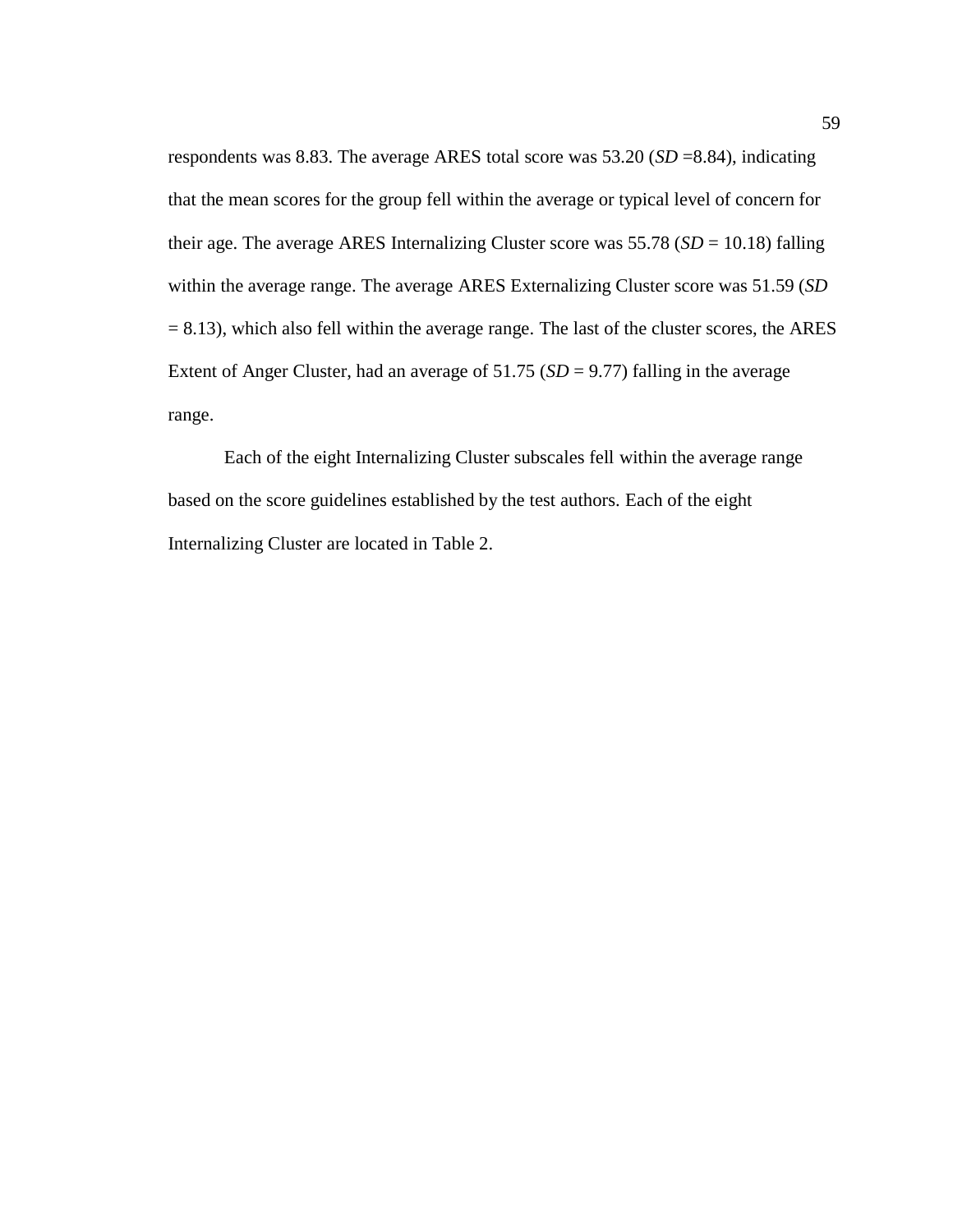# Table 2

*Means and Standard Deviations, Study Variables*

| Variable                                   | M     | <b>SD</b> |
|--------------------------------------------|-------|-----------|
| Age of respondent                          | 14.25 | 1.53      |
| Grade level of respondent                  | 8.83  | 1.54      |
| <b>ARES</b> total score                    | 53.20 | 8.84      |
| <b>ARES</b> Internalizing score            | 55.78 | 10.18     |
| <b>ARES</b> Externalizing score            | 51.59 | 8.13      |
| <b>ARES</b> Extent of Anger score          | 51.75 | 9.77      |
| <b>ARES</b> Arousal score                  | 52.28 | 8.91      |
| <b>ARES</b> Physiological Aggression score | 51.55 | 8.86      |
| <b>ARES</b> Cognitive Aggression score     | 52.93 | 9.83      |
| <b>ARES</b> Rejection score                | 51.54 | 8.88      |
| <b>ARES</b> Anger score                    | 58.98 | 12.20     |
| <b>ARES Bitterness score</b>               | 56.44 | 10.97     |
| <b>ARES</b> Resentment score               | 55.88 | 11.11     |
| <b>ARES</b> Suspicious score               | 55.77 | 11.22     |
| <i>Note</i> : $n=138$ .                    |       |           |

Cronbach's alpha is a measure of internal consistency to evaluate a scales level of reliability. The Cronbach's alpha range is 0 to 1, with scores closer to 1 indicating better reliability. The alpha score on the ARES (total score) was 0.921, suggesting an excellent level of reliability. This level was similar to the alpha reported by the test developers in the ARES administration manual.

### **Evaluation of Statistical Assumptions**

All of the statistical assumptions for the ROC analysis and binary logistic regression were met. The sole assumption for the ROC analysis was that the dependent variable was dichotomous, which was also the first assumption for the binary logistic regression. The remaining assumptions related to the binary logistic regression. The second assumption in the binary logistic regression was that there was independence of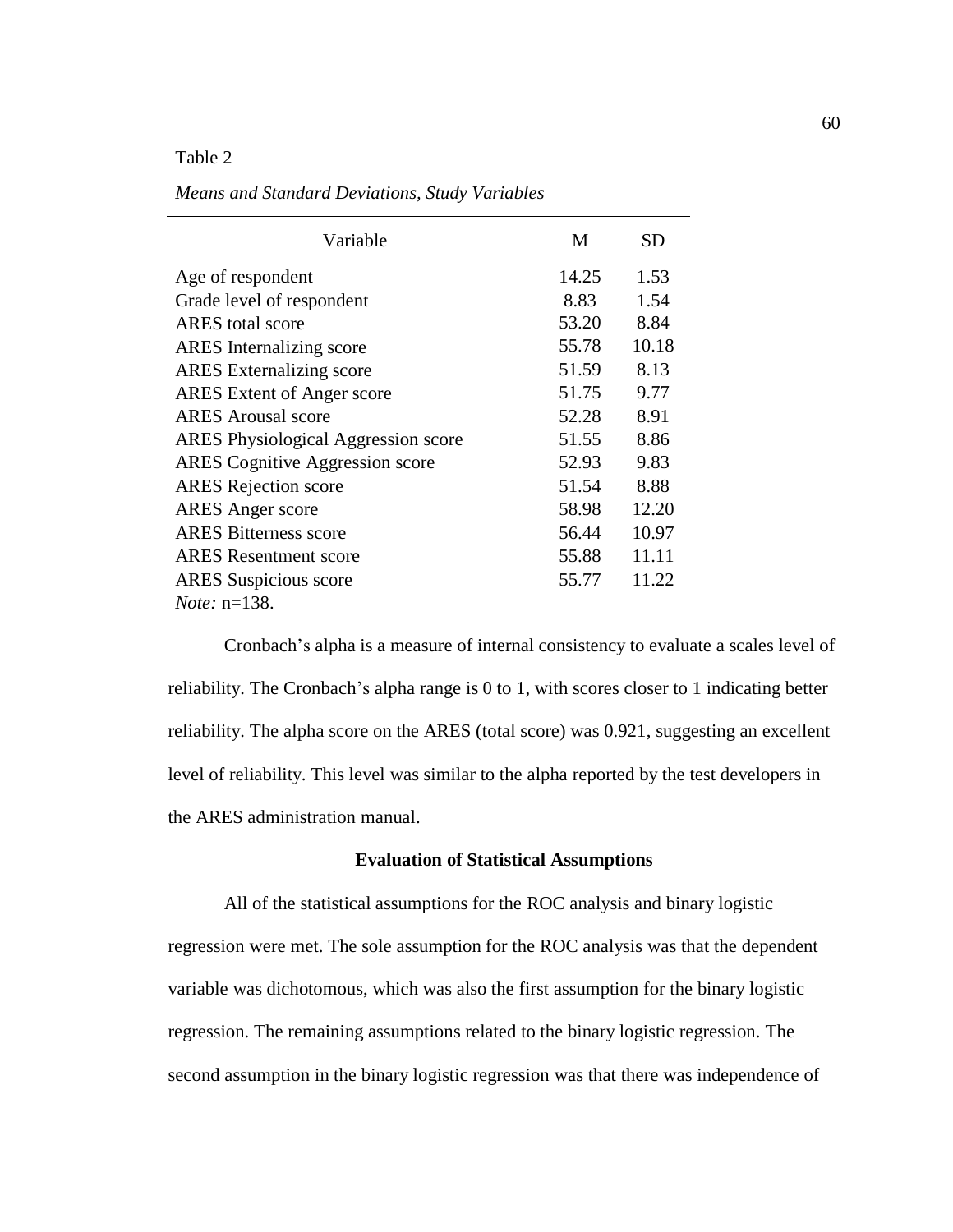observation, meaning that a respondent could not exist in both dichotomous fields at the same time (i.e. a person could not be violent and nonviolent at the same time). The third assumption in the binary logistic regression was that there must be two or more independent variables, which was satisfied. The fourth assumption stated that there could be no multicollinearity. In binary logistic regression, multicollinearity is observed when the chi-square results suggest the results are highly significant; however, the *p* value for all the independent variables is nonsignificant. This was not the case. Finally, binary logistic regression requires linearity of the independent variable and log odds. Linearity was achieved by creating a series of dummy variables for the Ethnicity variable.

# **Results of Research Question 1**

RQ1: To what extent does the ARES predict aggression and violence in secondary students in Canada?

*H*<sub>o</sub>1: There is no significant relationship between ARES scores and violence in secondary students in Canada.

*H*<sub>a</sub>1: There is a significant relationship between ARES scores and violence in secondary students in Canada.

To test Hypothesis 1, I conducted a receiver operator characteristic (ROC) analysis to test the relationship between the ARES total score and violence with regard to secondary students. The ROC analysis yields an area under the curve (AUC) statistic, with AUC scores between .7 to .89 indicating fair to good predictive power, and any score over .9 indicating excellent predictive power (McGowan et al., 2011).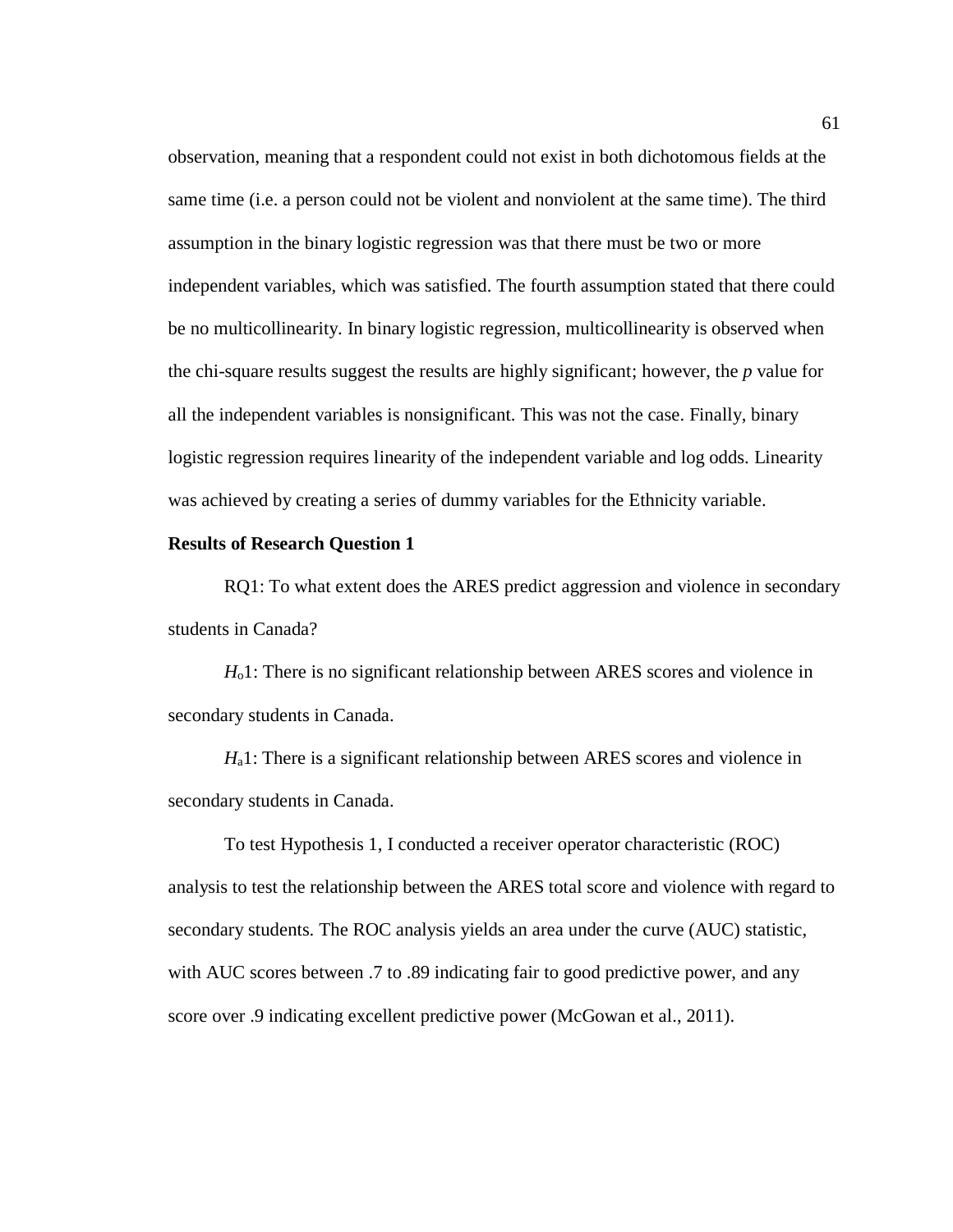The ARES Total Score produced an AUC of .712 with a 95% confidence interval of .59 to .83. The AUC value was statistically significant ( $p = .001$ ), indicating that the ARES provided fair to good predictive ability to differentiate between violent and nonviolent students. The ROC curve for the ARES Total score can be seen in Figure 1.



Diagonal segments are produced by ties.

*Figure 1.* The receiver operator characteristic analysis and area under the cure for ARES total score.

### **Results of Research Question 2**

RQ2: Which of the three anger subscales identified on the ARES (Internalizing,

Externalizing, Extent of anger) discriminate between aggressive/violent adolescents and

nonaggressive/nonviolent adolescents in this population?

*H*o2: There is no significant difference between the three anger scales on the

ARES in their ability to discriminate between aggressive/violent and

nonaggressive/nonviolent adolescents in the population.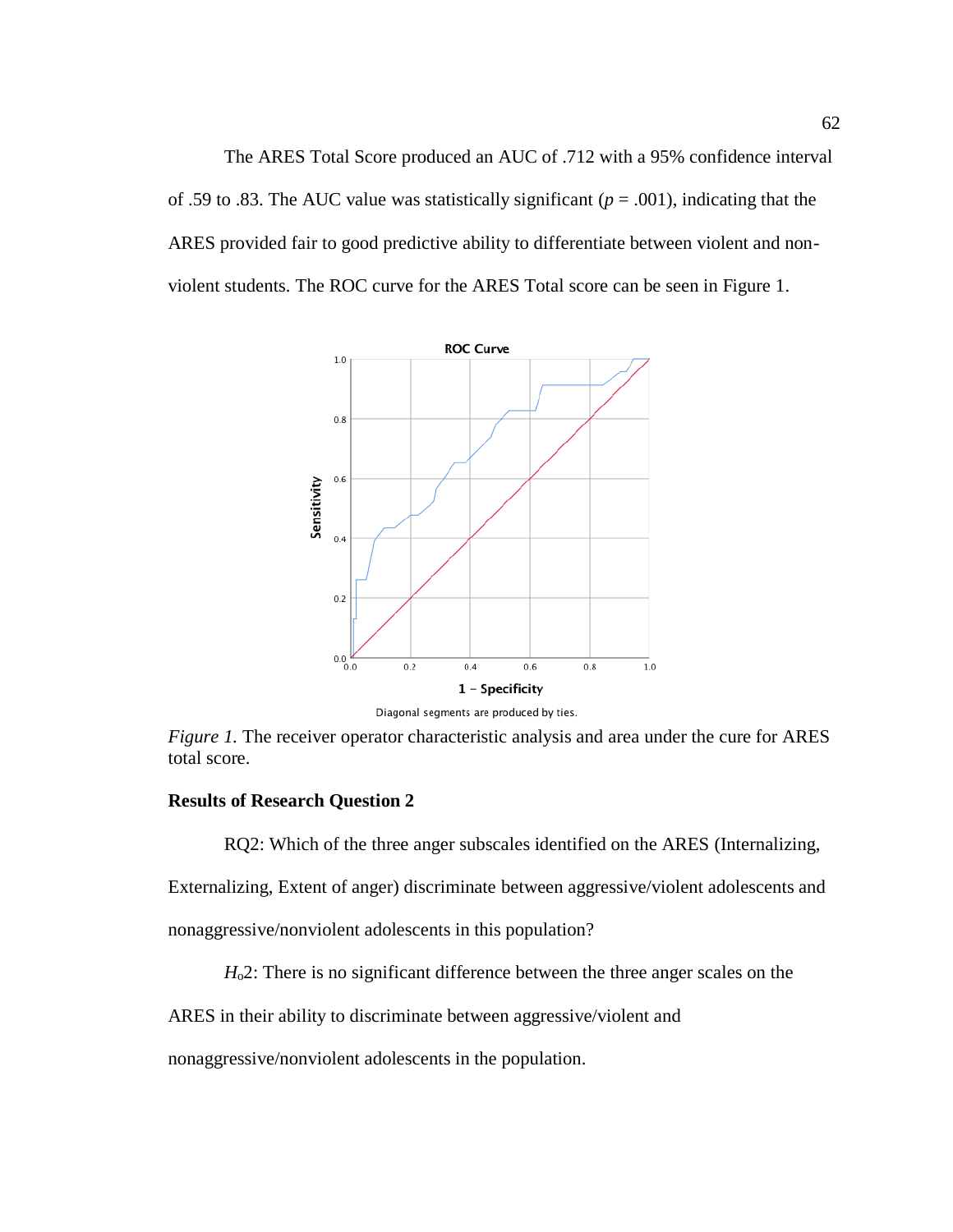*H*a2: There is a significant difference between the three anger scales on the ARES in their ability to discriminate between aggressive/violent and nonaggressive/nonviolent adolescents in the population.

To test Hypothesis 2, I used a binary logistic regression to identify whether any of the three anger scales (Internalizing Cluster, Externalizing Cluster, Extent of Anger Cluster) discriminated between violent and nonviolent students. The first parameter of interest was the Chi-Square Goodness of Fit omnibus test of model coefficients. As shown in Table 3, the omnibus test of model coefficients is statistically significant  $(X^2 =$ 46.948 df = 10,  $p < 0.001$ ). Decomposition of effects within the regression model could proceed. The proportion of change when all the independent variables were considered together, as evident by the Nagelkerke  $\mathbb{R}^2$ , suggested that 48.6% the change in the dependent variable was the result of the independent variables. This suggests a relatively good model fit (Agresti, 2002).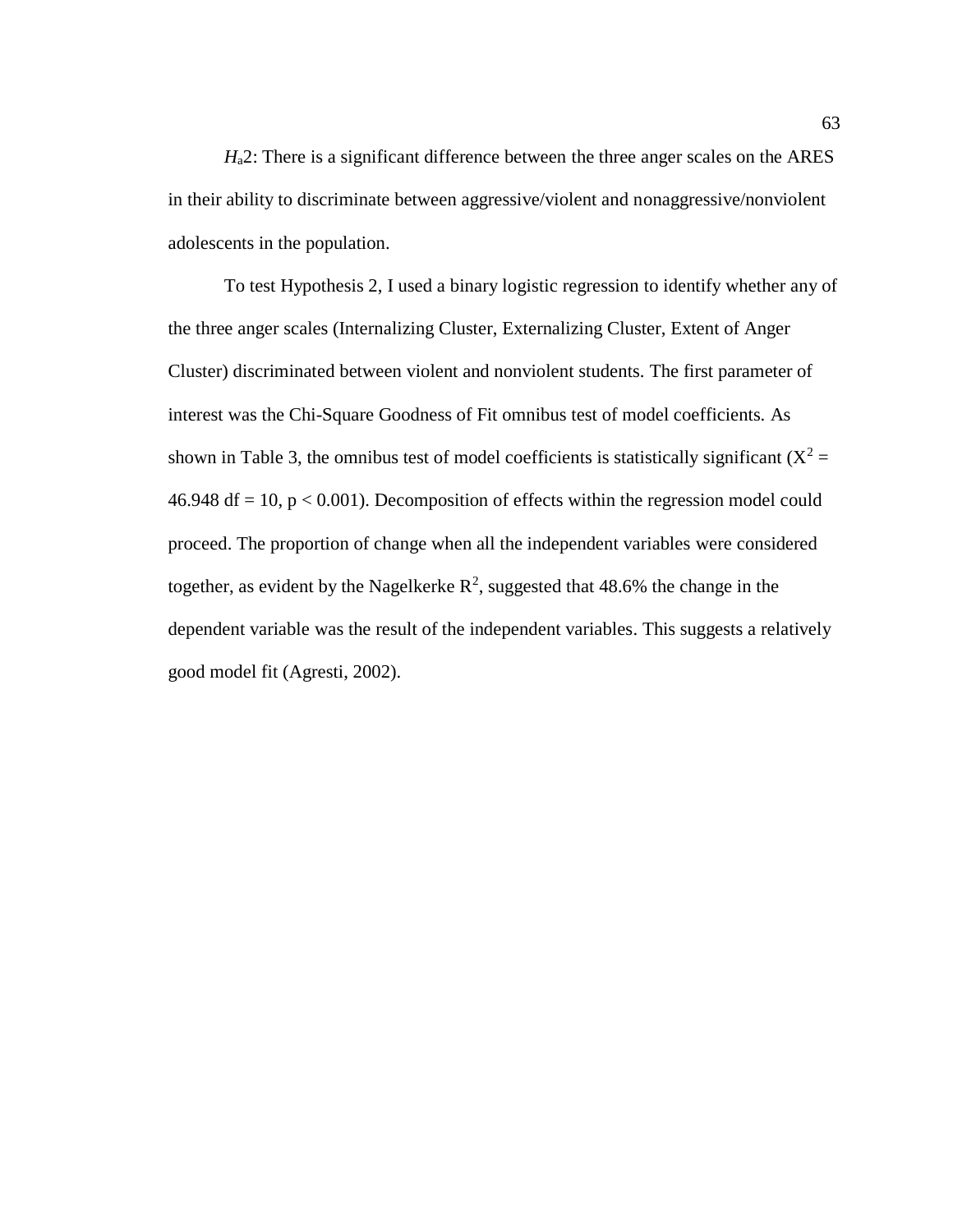# Table 3

| Variable                               | h        | Exp(B) |       |
|----------------------------------------|----------|--------|-------|
| Age of respondent                      | $-0.978$ | 0.376  | 0.138 |
| Gender of respondent                   | $-3.861$ | 0.021  | 0.005 |
| Grade level of respondent              | 1.205    | 3.338  | 0.077 |
| Race/Ethnicity of respondent: White    | $-1.928$ | 0.145  | 0.129 |
| Race/Ethnicity of respondent: Black    | $-2.011$ | 0.134  | 0.196 |
| Race/Ethnicity of respondent: Asian    | $-2.949$ | 0.052  | 0.041 |
| Race/Ethnicity of respondent: Hispanic | $-1.131$ | 0.323  | 0.517 |
| <b>ARES</b> Internalizing score        | $-0.038$ | 0.963  | 0.394 |
| <b>ARES</b> Externalizing score        | 0.136    | 1.146  | 0.023 |
| ARES Extent of anger score             | 0.058    | 1.060  | 0.164 |
| Constant                               | $-4.098$ | 0.017  | 0.397 |
| Chi-Square Goodness of Fit             | 46.948   |        | 0.000 |
| Nagelkerke $R^2$                       | 0.486    |        |       |

*Binary Logistic Regression of Violence Onto the Predictors*

*Note:* n=138.

Of the independent variables utilized in Model 1, three emerged as significant predictors of whether a student will behave violently or not. First, a negative and statistically significant relationship ( $p < 0.01$ ) exists between a respondent's gender and whether or not the respondent was violent. For the variable gender, 0 was coded as male and 1 was coded as female. The results suggested that being female lowered the odds of being violent. Specifically, being female lowered the odds of being violent by 97.9%. The formula to derive this effect was  $(e^{-3.861} - 1)(100) = -97.9\%$ . Second, a negative and statistically significant relationship ( $p < 0.05$ ) existed between whether or not a respondent was Asian and whether or not the respondent was violent. For the variable Asian, 0 was coded as not being Asian and 1 was coded as being Asian. The results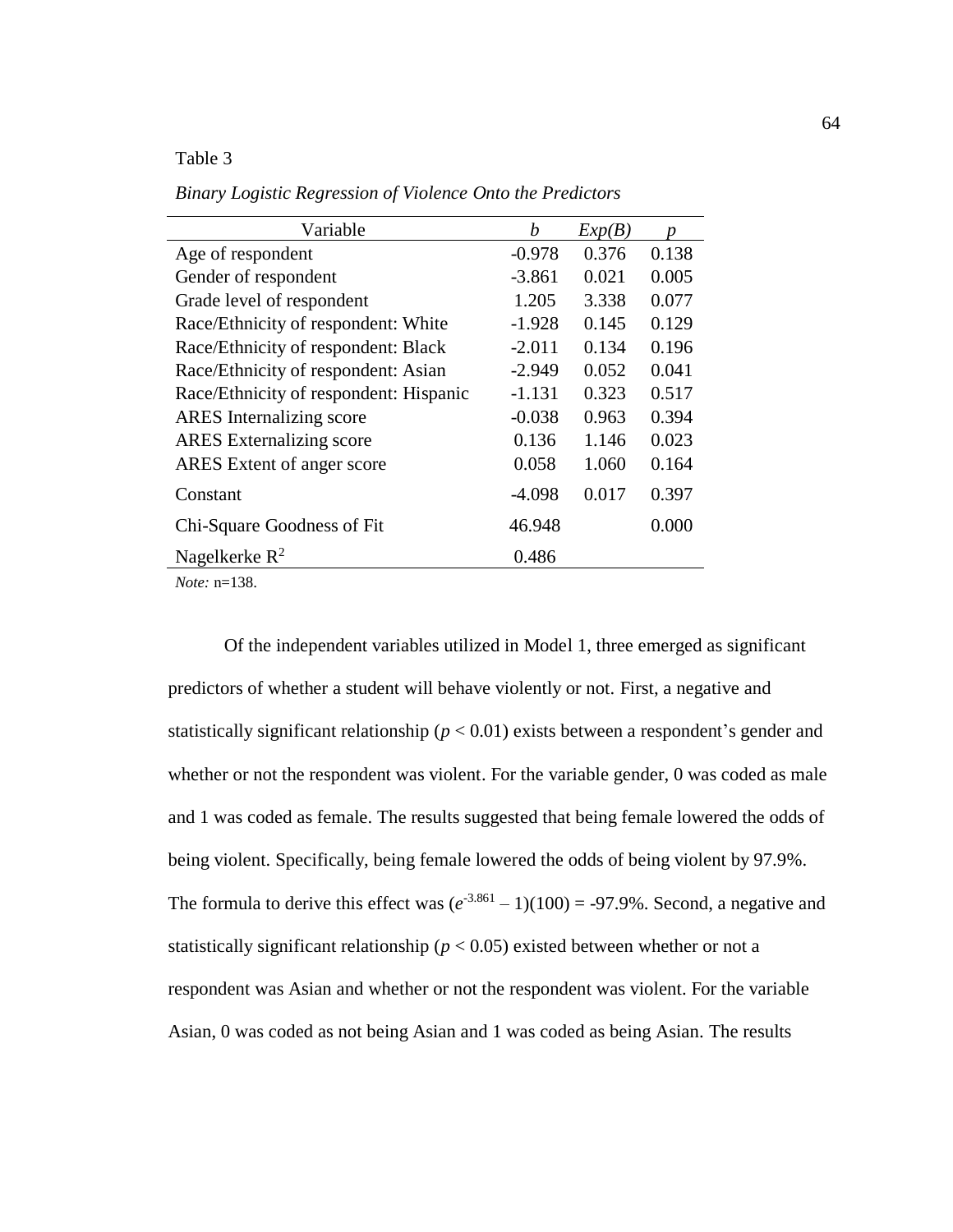suggested that being Asian lowered the odds of being violent by 94.8%. The formula to derive this effect is  $(e^{-2.949} - 1)(100) = -94.8\%$ .

A positive and statistically significant relationship ( $p < 0.05$ ) existed between ARES externalizing scores and whether or not the respondent was violent. The results suggested that higher ARES externalizing scores increased the odds of being violent by 14.6%. The formula to derive this effect was  $(e^{0.136} - 1)(100) = 14.6\%$ . Given the results, there was evidence to reject the Null hypothesis, as scores on the Externalizing Cluster appeared to have the ability to discriminate between aggressive/violent and nonaggressive/nonviolent students in the population.

## **Results of Research Question 3**

RQ3: Is there a relationship between any of the eight internalizing anger clusters of the ARES and aggression and violence?

*H*<sub>o</sub>3: There is no significant relationship between any of the eight internalizing anger clusters of the ARES and aggression and violence.

*H*<sub>a</sub>3: There is a significant relationship between any of the eight internalizing anger clusters of the ARES and aggression and violence.

To test Hypothesis 3, I conducted a binary logistic regression to identify if any of the eight Internalizing sub-scales (arousal, physiological aggression, cognitive aggression, rejection, anger-in, bitterness, resentment, or suspiciousness) aided in discriminating between violent and non-violent students. The first parameter of interest was the Chi-Square Goodness of Fit omnibus test of model coefficients. As shown in *Table 6, the omnibus test of model coefficients is statistically significant (* $X^2 = 46.872$  *<i>df*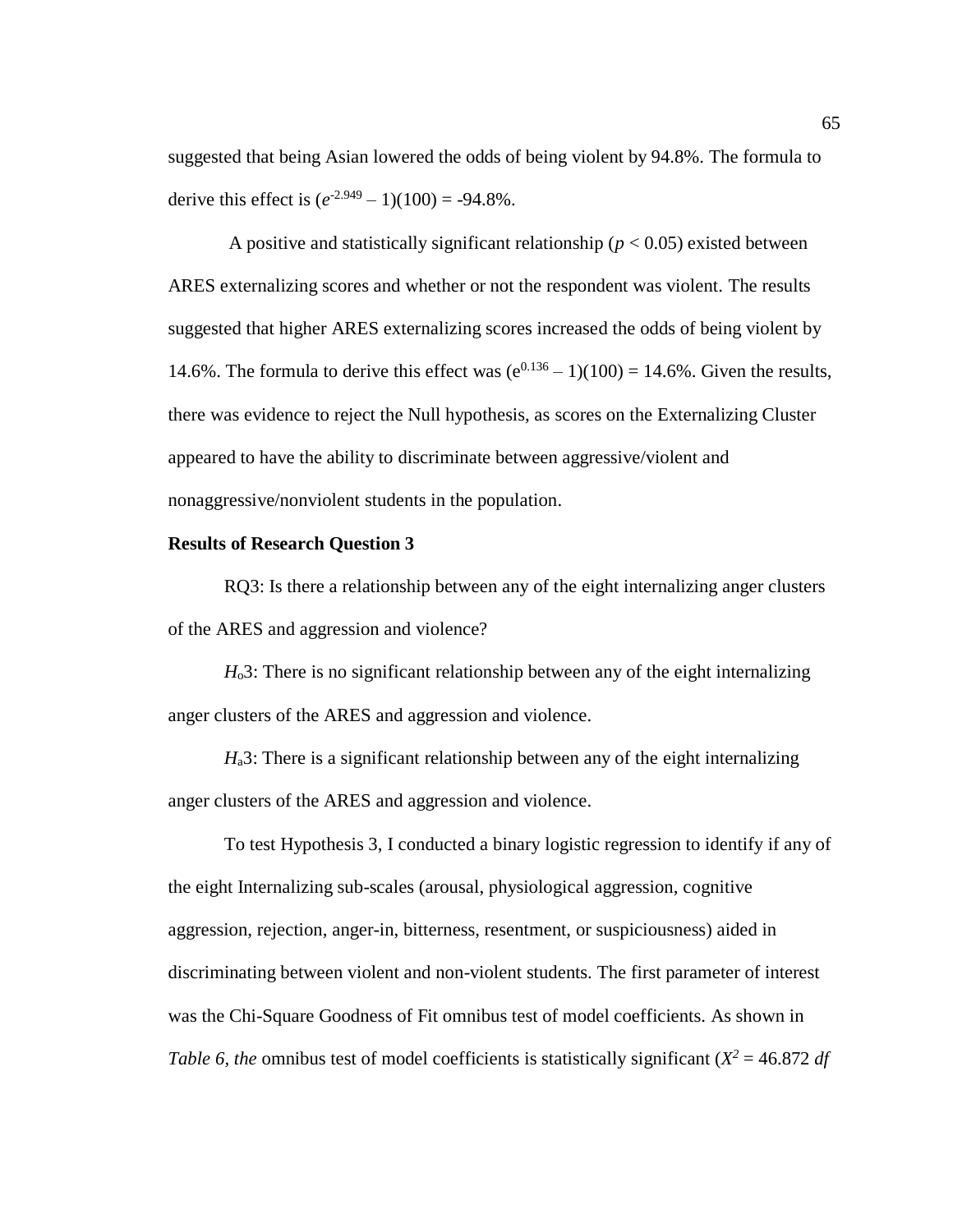$= 15$ ,  $p < 0.001$ ). As such, decomposition of effects within the regression model can proceed*.* The proportion of change when all the independent variables are considered together, as evident by the Nagelkerke  $\mathbb{R}^2$ , suggest that they make up 48.5% the change in the dependent variable. This suggests a relatively good model fit (Agresti, 2002).

As shown in Table 4, among the several independent variables in Model 2, only two emerged as significant predictors of whether or not someone was violent. First, a negative and statistically significant relationship  $(p < 0.01)$  existed between the respondent's gender and whether or not the respondent behaved violently. For the variable gender, 0 was coded as male and 1 was coded as female. The results suggested that being female lowered the odds of being violent by 99.3%. The formula to derive this effect is  $(e^{-4.957} - 1)(100) = -99.3\%$ . Secondly, a negative and statistically significant relationship ( $p < 0.05$ ) existed between being Asian and behaving violently. For the variable Asian, 0 was coded as not being Asian and 1 was coded as being Asian. The results suggested that being Asian lowered the odds of being violent by 98.7%. The formula to derive this effect is  $(e^{4.372} - 1)(100) = -98.7\%$ .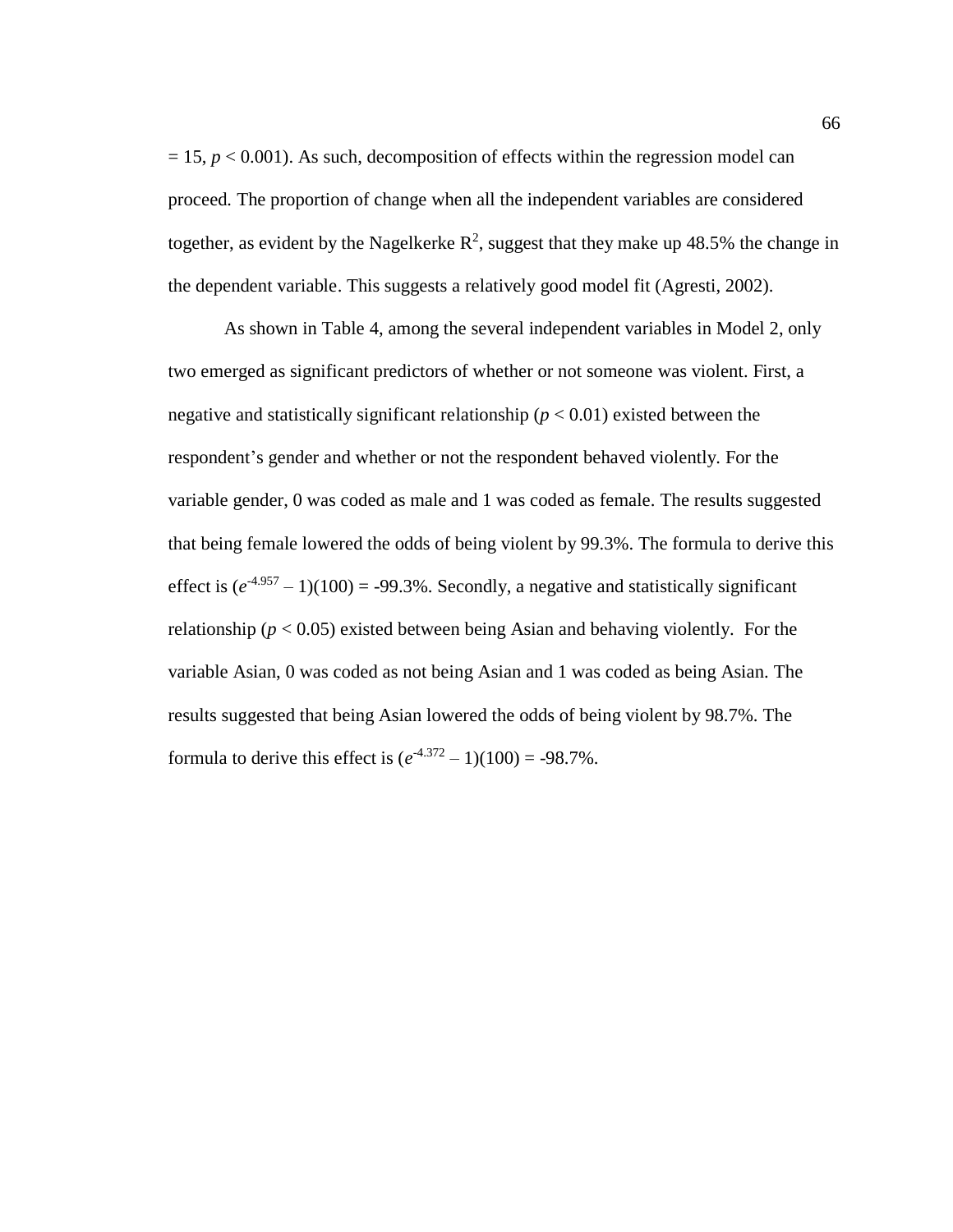# Table 4

| Variable                                   | b         | Exp(B) | Ŋ     |
|--------------------------------------------|-----------|--------|-------|
| Age of respondent                          | $-0.320$  | 0.726  | 0.652 |
| Gender of respondent                       | $-4.957$  | 0.007  | 0.007 |
| Grade level of respondent                  | 0.787     | 2.197  | 0.266 |
| Race/Ethnicity of respondent: White        | $-2.881$  | 0.056  | 0.059 |
| Race/Ethnicity of respondent: Black        | $-2.344$  | 0.096  | 0.177 |
| Race/Ethnicity of respondent: Asian        | $-4.372$  | 0.013  | 0.014 |
| Race/Ethnicity of respondent: Hispanic     | $-3.033$  | 0.048  | 0.209 |
| <b>ARES Arousal Score</b>                  | $-0.695$  | 0.499  | 0.351 |
| <b>ARES Physiological Aggression Score</b> | 0.401     | 1.493  | 0.361 |
| <b>ARES</b> Cognitive Aggression Score     | 0.328     | 1.388  | 0.337 |
| <b>ARES Rejection Score</b>                | 0.031     | 1.031  | 0.534 |
| <b>ARES</b> Anger Score                    | $-0.061$  | 0.941  | 0.099 |
| <b>ARES Bitterness Score</b>               | $-0.523$  | 0.592  | 0.191 |
| <b>ARES</b> Resentment Score               | 0.377     | 1.458  | 0.092 |
| <b>ARES Suspicious Score</b>               | 0.349     | 1.060  | 0.111 |
| Constant                                   | $-11.471$ | 0.000  | 0.082 |
| Chi-Square Goodness of Fit                 | 46.872    |        | 0.000 |
| Nagelkerke $R^2$                           | 0.485     |        |       |

*Binary Logistic Regression of Violence Onto the Predictors*

*Note:* n=138.

The results indicated that there was no significant relationship between any of the eight internalizing anger clusters of the ARES with aggression and violence. As such, the null hypothesis was retained.

## **Summary**

Chapter 4 provided a brief summary of the purpose of the current study. Chapter 4 also provided an explanation of the data collection, data analysis, and a detailed account of the study results, including the descriptive statistics, ROC analysis, and binary logistic regression. Significant results were found for the first and second research questions, but not for the third. Research Question 1 showed that the ARES Total score demonstrated a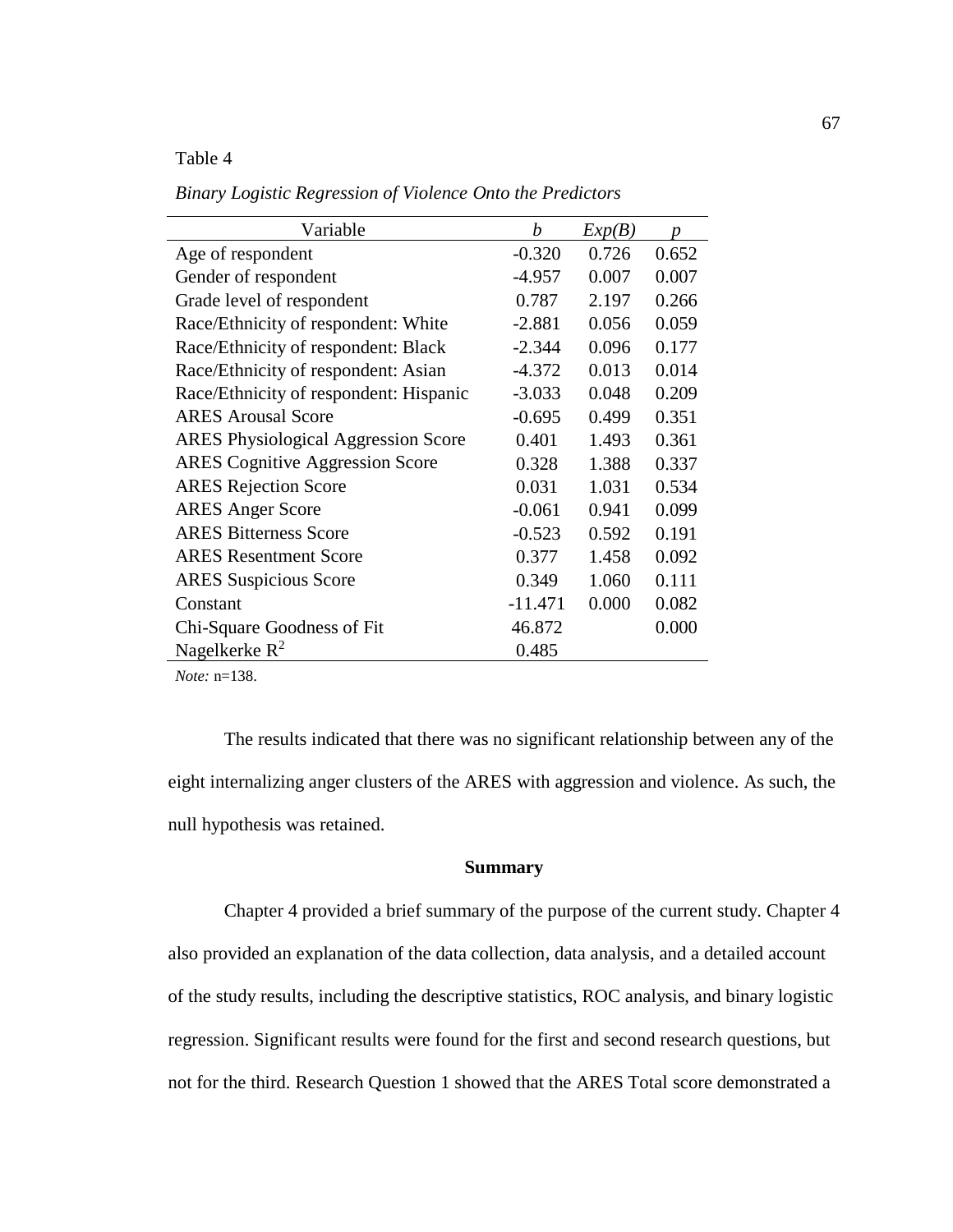moderate level of predictive validity with regards to distinguishing between violent and nonviolent secondary students. This suggests that using the ARES provides a significantly better than chance opportunity to correctly classify youth who have a higher propensity for violent behavior.

Research Question 2 revealed that of the three clusters that comprises the ARES, the Externalizing cluster was the only one the produced a significant correlation to the dependent variable (violence). The fact that the Externalizing cluster was significant is not all the surprising given that Externalized Cluster is intended to capture an individual's outward expression of anger. Finally, the results suggest that although they may be clinically useful, the eight subscales that constitute the Internalizing Cluster (Research Question 3) failed to reach significance. The following chapter will examine the implications of the current study's findings in more detail.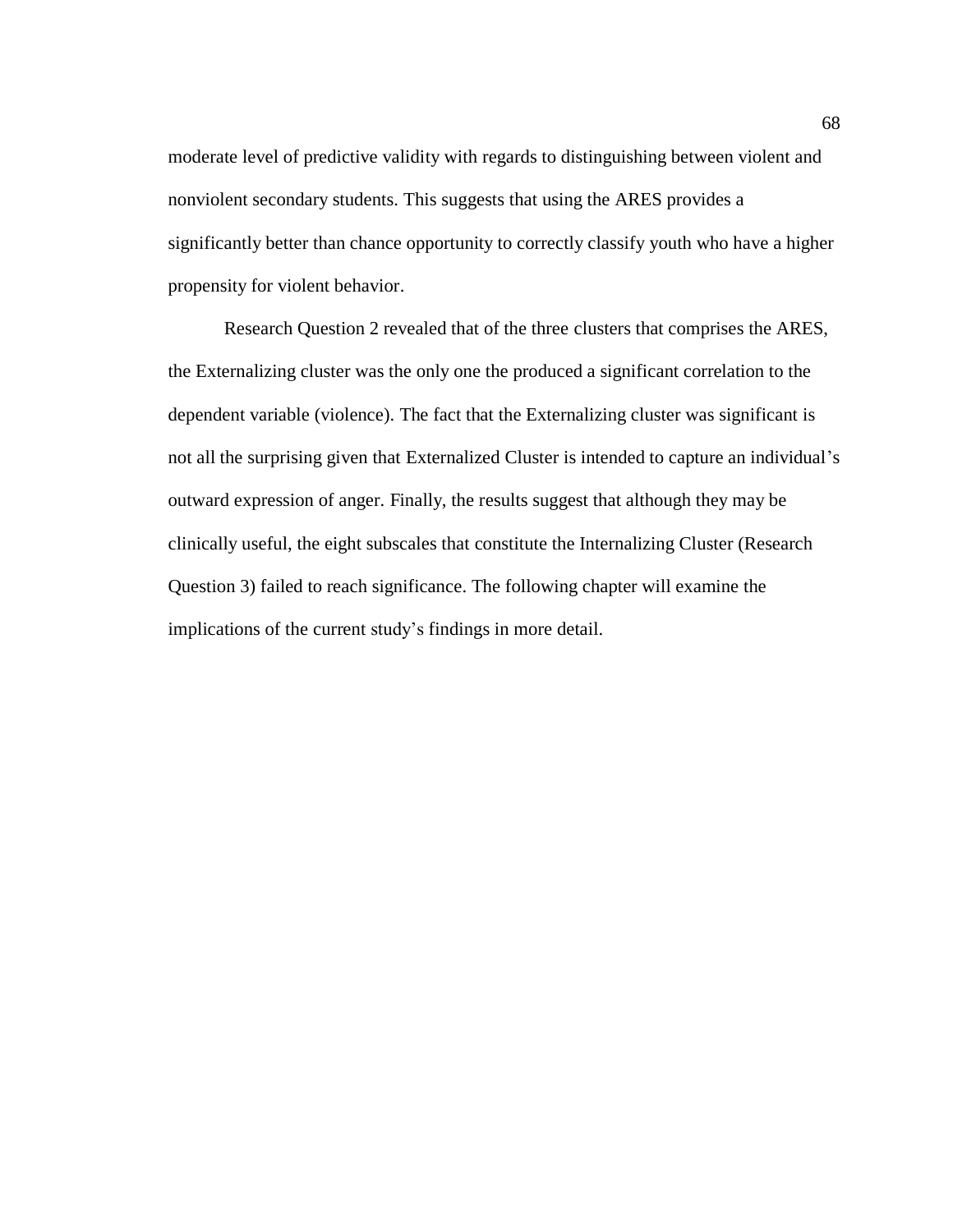Chapter 5: Discussion, Conclusions, and Recommendations

The incidents of school violence, although on the decline over the last two decades, has continued to be a significant concern (Musu-Gillette et al., 2017). With over 966,000 nonviolent victimizations taking place in the United States in 2013, a decrease from prior years, an increasing number of students has expressed concerns about their safety at school (Kann et al., 2017). Previous research indicated a correlation between anger and aggression (Chereji et al., 2012; Kimonis et al., 2011; Roberton et al., 2014), but little research had been done to address these factors in the educational domain. The purpose of this retrospective quantitative nonexperimental study was to examine the predictive validity of the ARES in the identification of violent and aggressive students in secondary education settings in a major Canadian city. Better understanding the utility and applicability of the ARES tool in the secondary education school system regarding violence prediction was the aim of the study.

The results of this study indicated that the ARES Total score provided fair to good predictive ability to differentiate between violent and nonviolent students. Of the three anger clusters that constitute the ARES Total score, only the Externalizing Cluster indicated a statistically significant relationship ( $p < 0.05$ ). Results also indicated that female and Asian students had lower odds of perpetrating violence. Lastly, none of the eight subscales that constitute the Internalizing Cluster were found to have a significant relationship with differentiating violent from nonviolent students.

69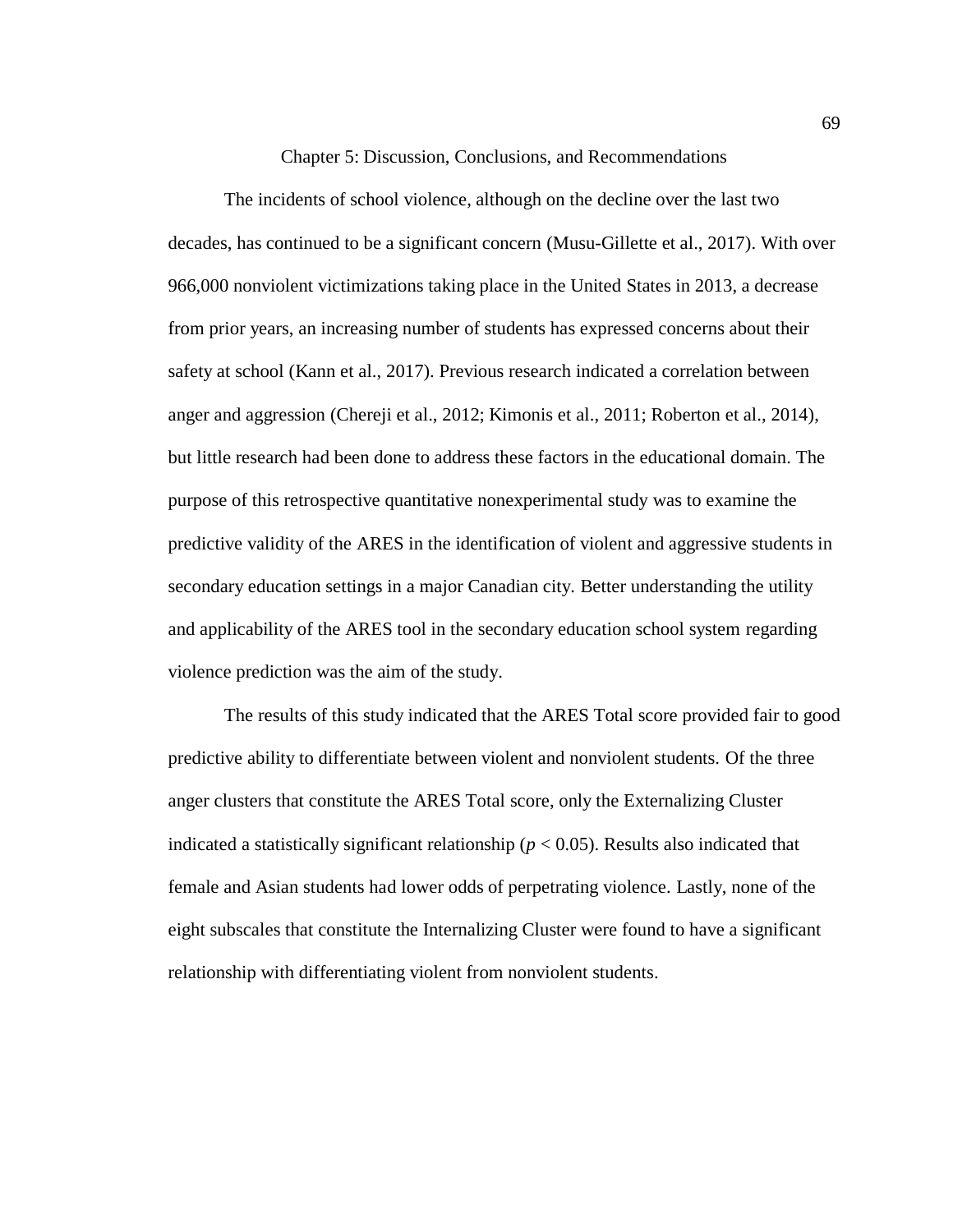### **Interpretation of the Findings**

## **Analysis and Interpretation of Research Question 1**

The first research question addressed the extent to which the ARES predicts aggression and violence in secondary education students in Canada. The ARES Total scores indicated that the ARES was able to distinguish between violent and nonviolent students at a rate significantly better than chance. These results were consistent with those from prior studies addressing the correlation between anger and violence. Moeller et al. (2016) noted that higher scores on the Novaco Anger Scale and Provocation Inventory (NAS-PI) correlated to an increased number of aggressive acts perpetrated by the sample, which included non-clinical and clinical male prisoners and forensic patients. The NAS tool also showed an application with adult psychiatric patients by effectively differentiating between patients who were violent and those who were not (Doyle  $\&$ Dolan; 2006; Swogger et al., 2012). Cornell, Peterson, and Herbert (1999) reported that self-report anger measures such as the Trait Anger scale had moderate predictive ability (AUC= .72) in identifying institutional aggression in juvenile offenders.

A comparison of findings between the present study and previous research on the effectiveness of commonly used violence risk assessment tools for youth showed similarities. The current study indicated an AUC of .72 (95% confidence) when using the ARES Total score to predict violence. This AUC was almost identical to the AUC documented in similar studies using widely accepted violence risk assessment tools such as the SAVRY, YLS/CMI, and Psychopathy Checklist: Youth Version PCL:YV. In a 2016 study by Chu et al., the SAVRY was found to produce an AUC of .65, and the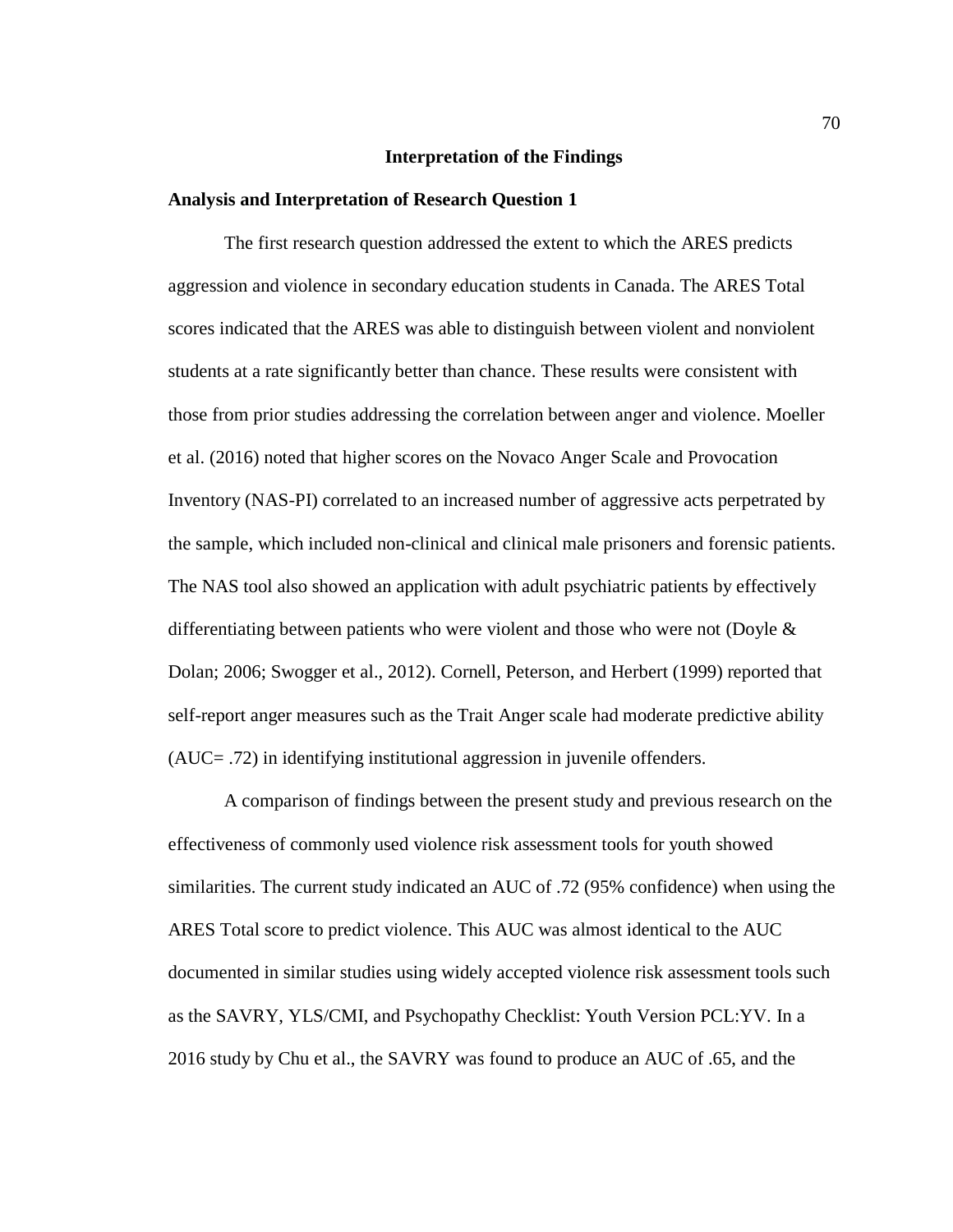YLS/CMI produced an AUC of .69 when looking at a sample of 165 young male offenders with a mean 4.5-year follow-up. Another study conducted by Hilterman et al. (2014) demonstrated an AUC with moderate effect size for the SAVRY (.75), the Psychopathy Checklist: Youth Version PCL:YV (.72), and the YLS/CMI (.73). These results suggest that when looking at the domain of anger, as captured by the ARES, even in isolation of other known risk factors, the tool is able to generate relatively strong violence risk appraisals. This supports prior findings of the positive correlation between anger and aggression (Chereji et al., 2012; Fives et al., 2011; Kimonis et al., 2011; Roberton et al., 2014). Taken as a whole, it appears that the construct of anger has substantial application in the prediction of violence in a variety of settings, which highlights the importance of better understanding the construct of anger and how it may relate to the production of violent behavior.

### **Analysis and Interpretation of Research Question 2**

The second research question addressed which of the three anger subscales identified on the ARES (Internalizing, Externalizing, Extent of Anger) discriminate between aggressive/violent and nonaggressive/nonviolent adolescents in this population. The results of the current study indicated that only the Externalizing cluster provided a statically significant result related to differentiating between violent and nonviolent students. DiGiuseppe and Tafrate (2011) discussed the ability of the ARES to capture the outward expression of anger, including acts of violence such as the physical aggression domain. Some of the other domains captured in the ARES Externalizing Cluster may also be linked to acts of violence such as revenge, impulsivity, and bullying. Kivivuori,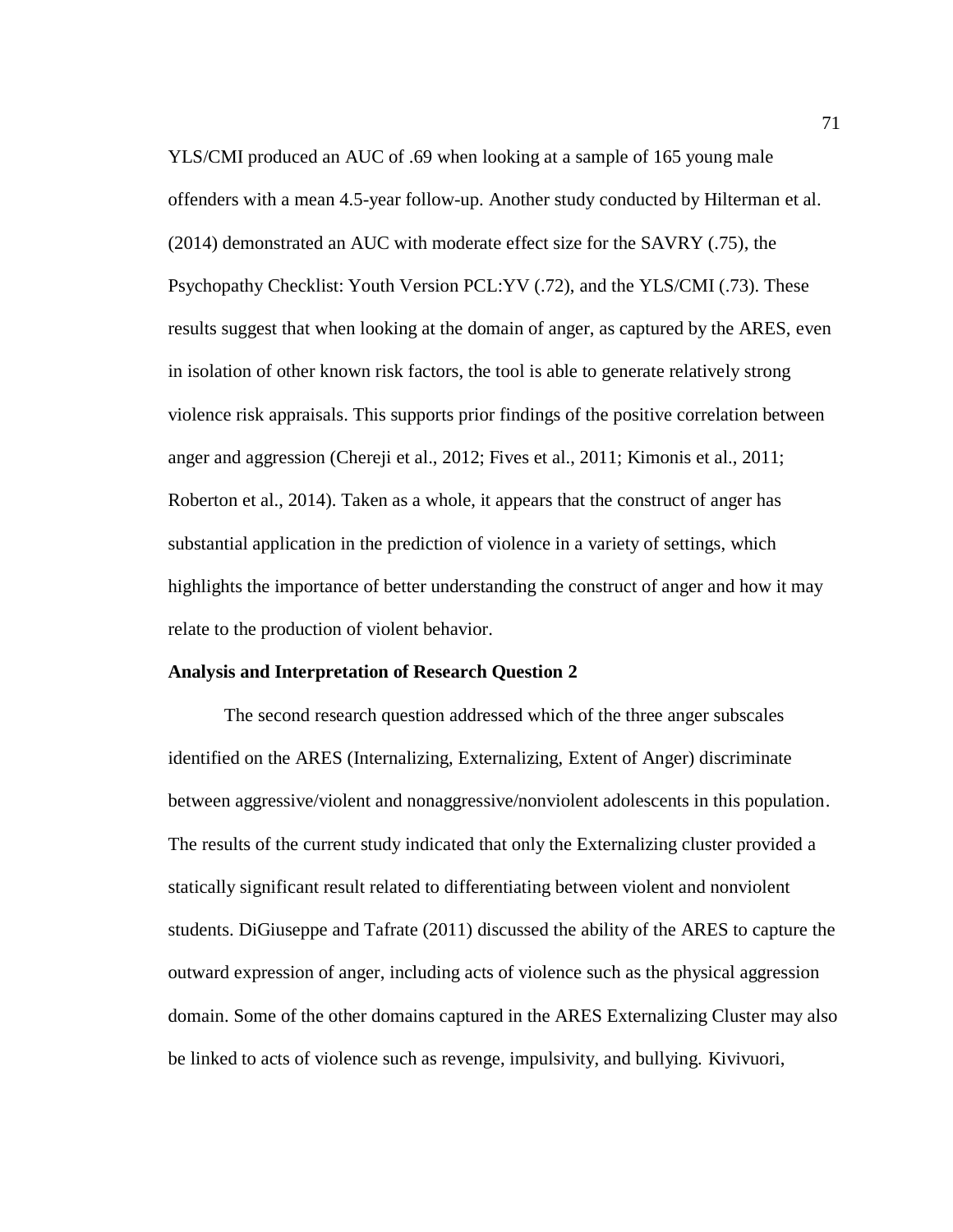Savolainen, and Aaltonen (2015) suggested that the desire for revenge accounted for over one half of interpersonal assaults in a sample of 5,373 youths. Closely related to revenge is bullying, which Fluck (2017) suggested is primarily motivated by revenge and can take on both verbal and physical forms of aggression. Lastly, impulsivity has repeatedly been identified in the research as a strong correlate to anger (Ammerman, Kleiman, Uyeji, Knorr, & McCloskey, 2015; Bousardt, Hoogendoorn, Noorthoorn, Hummelen, & Nijman, 2016; Duran-Bonavila, Morales-Vives, Cosi, & Vigil-Colet, 2017). The findings from the current study are consistent with previous findings, suggesting that violence can be predicted by externalized anger.

### **Analysis and Interpretation of Research Question 3**

The third research question addressed whether there was a significant relationship between any of the eight internalizing anger subscales of the ARES and aggression and violence. The results indicated no statistically significant differences. This result was surprising given the evidence in the literature related to the impact that anger has on cognitive processes and the associated correlation with aggression (Peters et al., 2015; White & Turner, 2013). Previous research on the topic suggested that anger can lead to rumination, deficits in the ability to attend to emotions (Roberton et al., 2014), and changes in an individual's perceptions and decision-making (Pivetti, Camodeca, & Rapino, 2015), factors that have been connected to aggressive behavior. Moreover, Anderson and Bushman (2002) noted the influence that anger can have on priming hostile thoughts and scripts and extending an individual's level of physiological arousal or activation, potentially making a person more susceptible to provocation.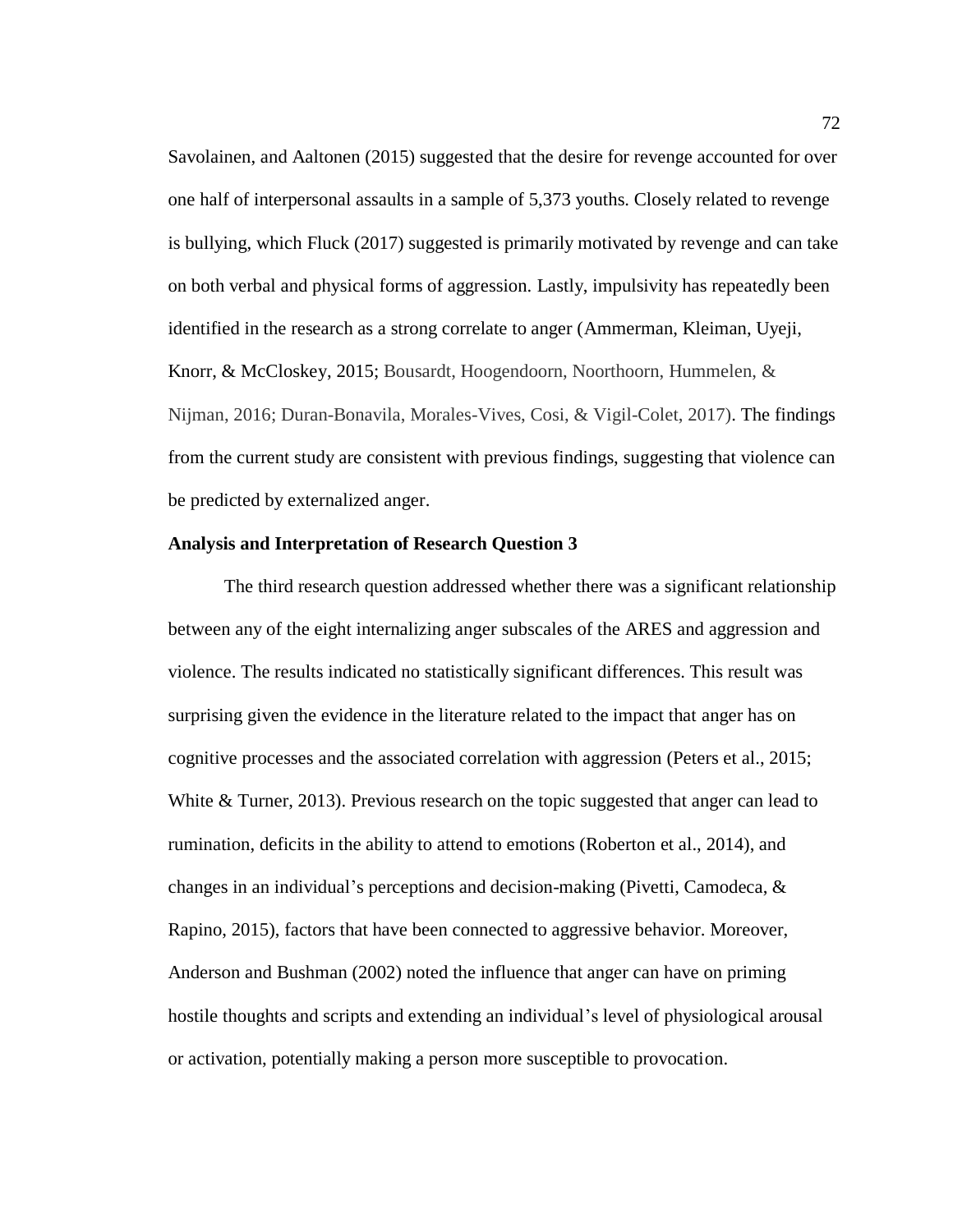With reference to the internalizing subscales that compose the ARES, many appear to have an empirical relationship to aggression when considered separately. Ayduk, Gyurak, and Luerssen (2008) noted that participants who received peer rejection were more likely to behave aggressively. The link between rejection and aggression was hypothesized to be related to an individual's desire to return to homeostasis from being emotionally hurt to expelling that hurt by hurting others (Chester & DeWall, 2017). Chen, Drabick, and Burgers (2015) presented a slightly different explanation for the role that rejection plays in youths, noting that those who feel rejected have fewer opportunities for positive social interaction and consequently have deficits in social skills. Additionally, these individuals may have less opportunity to develop social empathy and may be more likely to behave aggressively.

Novaco (2017) suggested that an individual's likelihood of aggressive behavior is impacted by his or her level of arousal. Higher levels of arousal are believed to override inhibitory control and impair cognitive processes that would normally decrease aggression (Novaco, 2017). Novaco also noted that higher anger arousal contributes to cognitive distortions, such as individuals seeing relatively benign cues as attributions of hostile intent by others, which increases the likelihood of aggression. Using this same logic, higher levels of physiological and cognitive arousal, as captured by the ARES, would lead to increased levels of aggression, although the current study results did not support this conclusion.

Other factors captured in the Internalized cluster of the ARES, such as suspiciousness and resentment, also have reported correlations with aggression. Wong,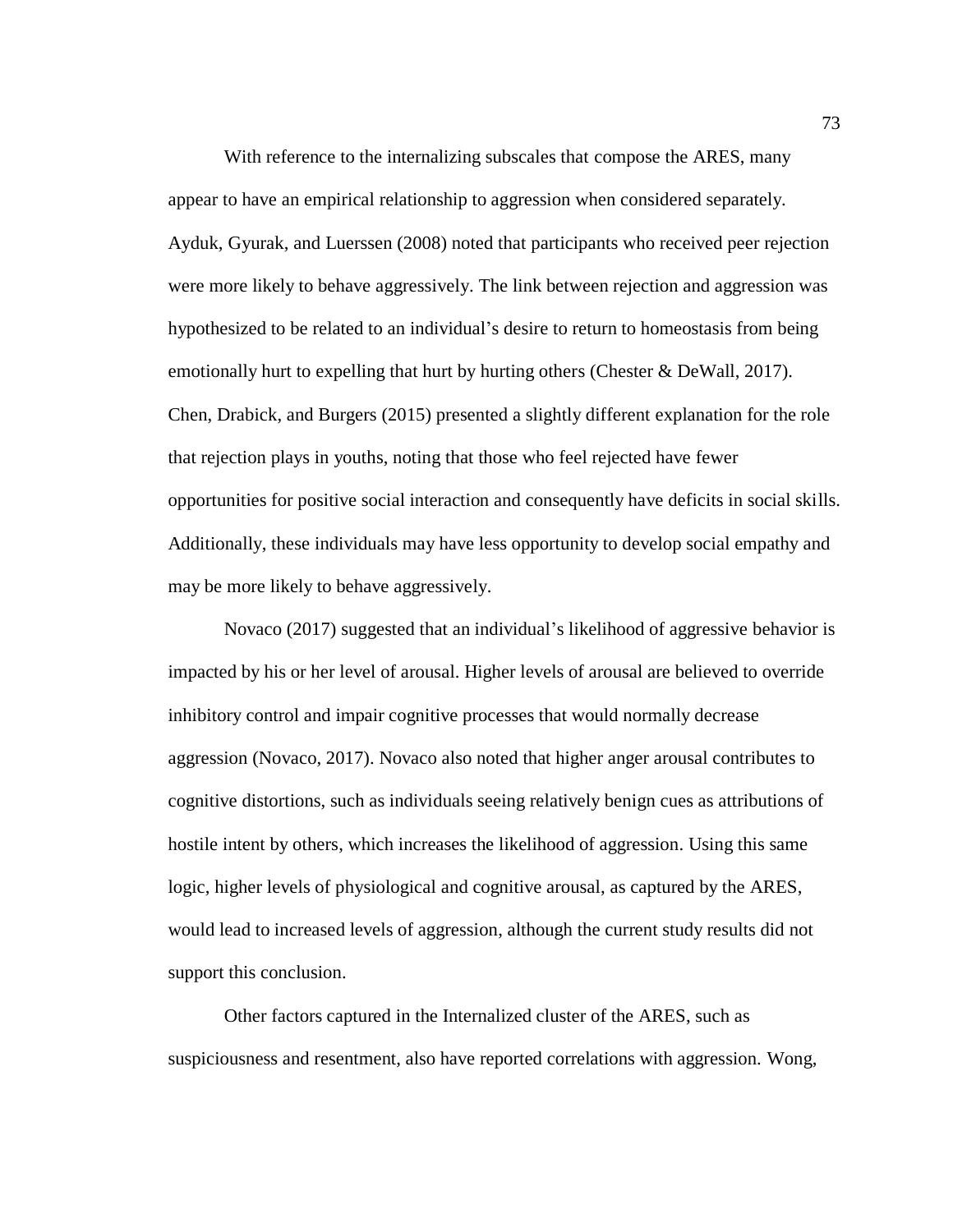Freeman, and Hughes (2014) used a sample of youths ages 8 to 14 from the United Kingdom and Hong Kong and measured their level of suspiciousness and mistrust. Results indicated that youths with higher levels of mistrust or suspiciousness both at home and in the community displayed higher levels of aggression. Bao, Haas, and Pi (2004) showed a similar finding with participants experiencing a higher level of resentment exhibiting higher levels of deviant behavior.

The results from the current study appeared not to align with some of the ideas proposed in the general aggression model (GAM). According to the GAM, internal variables such as cognition, affect, and arousal contribute to aggression (Anderson & Bushman, 2002). These internal variables are believed to prime hostile and aggressive scripts that are readily available when provoked. The GAM also describes a heightened level of physiological activation that extends the time in which an individual may act out aggressively. Findings from the current study related to the ARES internal variables did not support these suppositions as none reached a level of significance.

#### **Limitations of the Study**

There were several limitations noted in the current study. These limitations included the generalizability of the results due to the sampling frame, the small sample size, and the use of archival data. Within the city of Calgary, there are two major school districts: the Calgary Board of Education (CBE) and the Calgary Separate School Board (CSSD), formally called the Calgary Catholic School District. The CBE is made up of approximately 121,600 students who attend just over 240 different schools (Calgary Board of Education, n.d.). The CSSD is about half the size with a student population of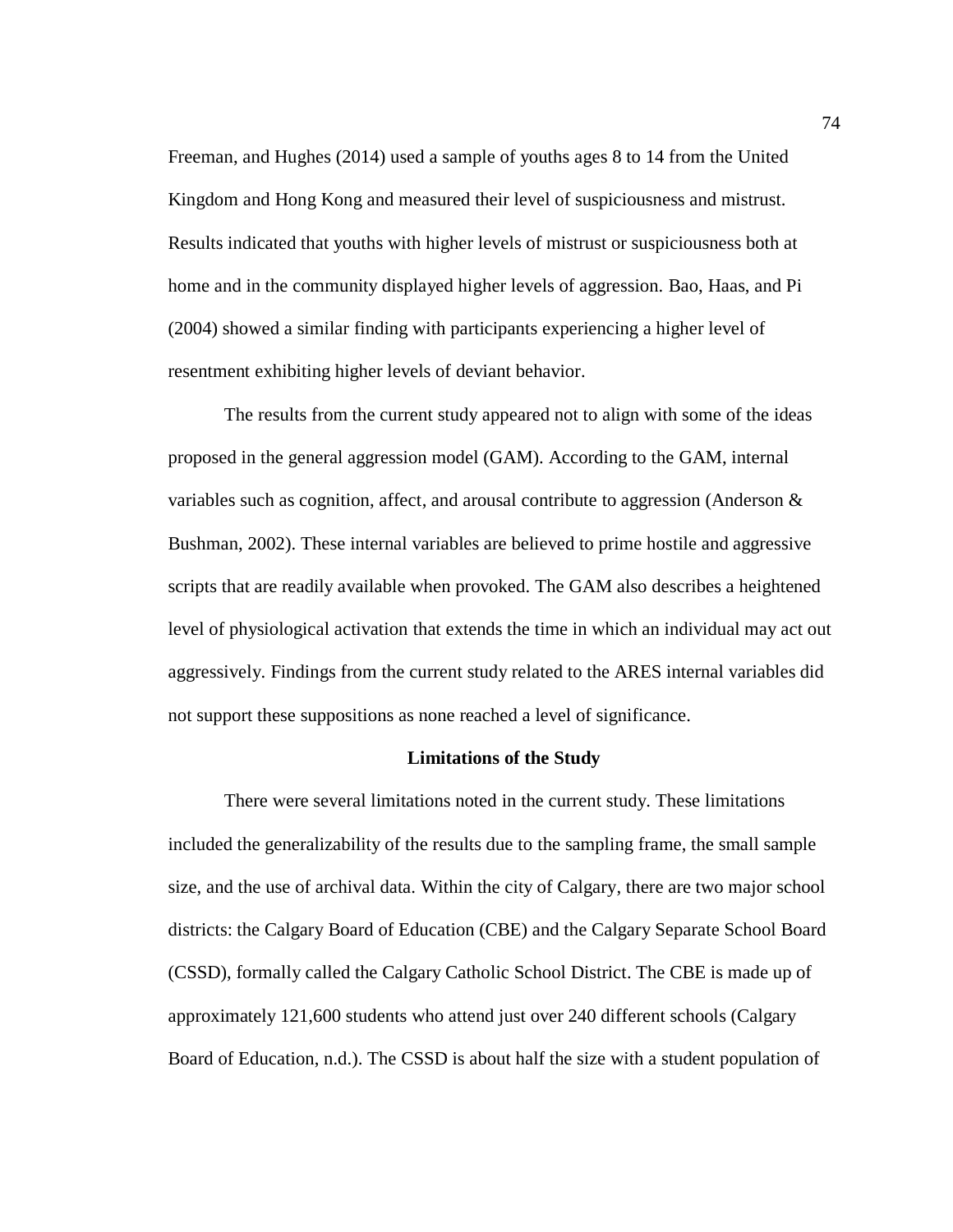approximately 55,000 students who attend 112 different schools (Calgary Separate School District, n.d). The sampling frame for this study comprised all of the students in the CSSD. There is a possibility that the sample, composed mainly of students with Christian upbringings, may not have provided an accurate representation of students who make up the culturally diverse country.

A second limitation of this study was the small sample size. Power analysis indicated a sample size of 242. However, only 138 students participated in the study, a number well short of what was anticipated, despite that fact that over 4,400 parent consent forms were sent out. Due to the low number of students with parental consent, all of the students with parental approval had to be included in the study. As a result, there was no ability to randomly select students from those within the approved group. The lack of randomization weakened the ability to generalize to the greater population. Additionally, due to the low population at one of the behavioral schools, a traditional school with a behavioral programs was used in its place. As a result, the sample may have been more homogenous than initially intended. Had the numbers at the behavioral school been higher, there would have been a greater mix of traditional versus nontraditional/behavioral learners. This may have provided more representative data from which to draw conclusions. One additional factor to consider concerning the small sample size was the increased possibility of a type 2 error. The fact that more significance within the variables was not found may have been a result of the limitations of the sample size.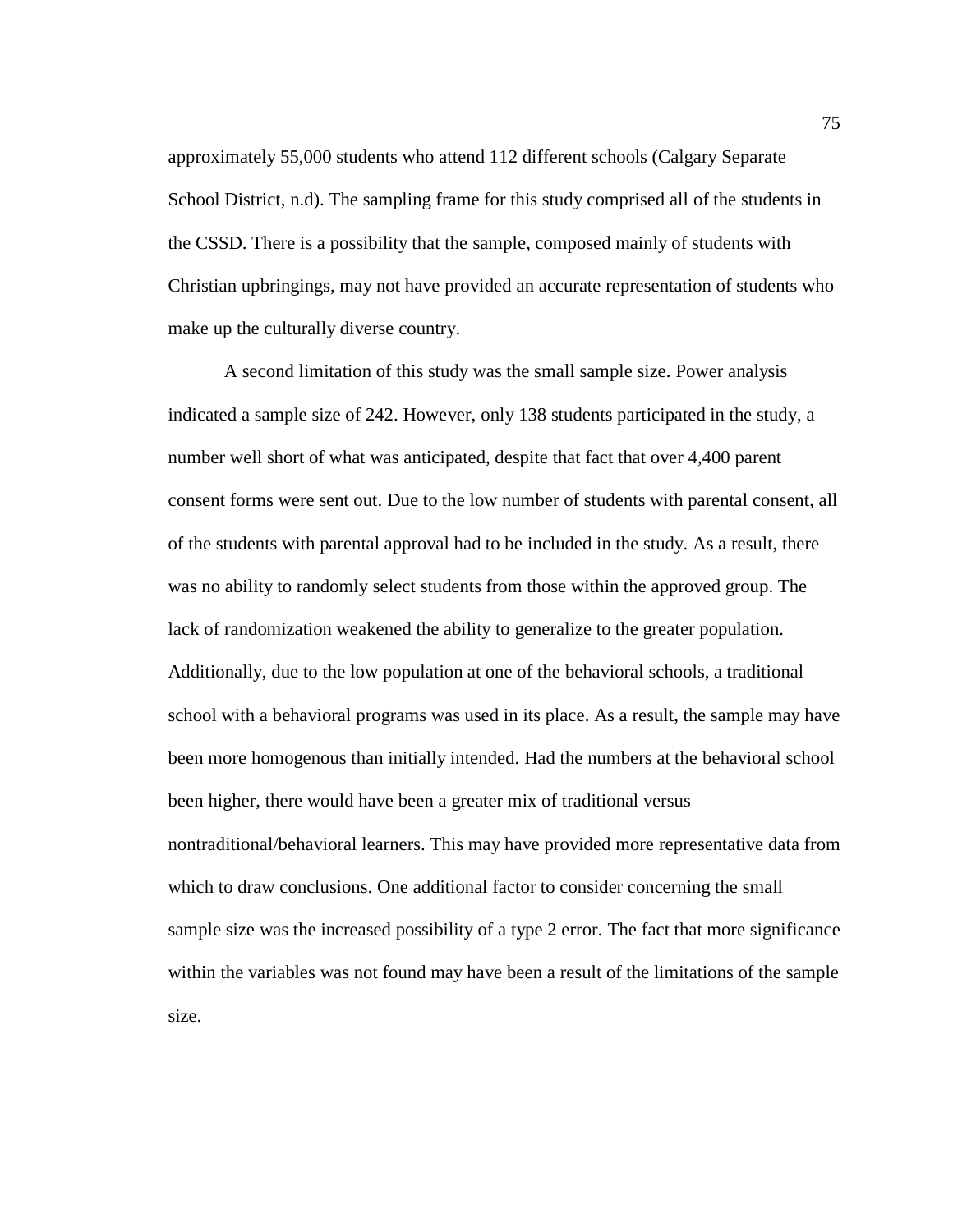One final limitation was the use of archival data, which included the cumulative files that were maintained and organized by the individual schools. Archival research, which is increasing in popularity in the field of psychology, has a number of benefits such as allowing for larger data sets, capturing the effect of a variable over time, and decreasing experimental demands and artifacts [\(Heng,](https://www-sciencedirect-com.ezp.waldenulibrary.org/science/article/pii/S0022103118300489?via%3Dihub#!) [Wagner,](https://www-sciencedirect-com.ezp.waldenulibrary.org/science/article/pii/S0022103118300489?via%3Dihub#!) Barnes, [& Guarana,](https://www-sciencedirect-com.ezp.waldenulibrary.org/science/article/pii/S0022103118300489?via%3Dihub#!) 2018). Despite these benefits, there are also some potential drawbacks. One important drawback relates to the validity and reliability of the archival data being used (Frankfort-Nachmias et al., 2015; [Heng](https://www-sciencedirect-com.ezp.waldenulibrary.org/science/article/pii/S0022103118300489?via%3Dihub#!) et al., 2018). In the current study, all of the behavioral data were taken from the student cumulative files that were maintained by each of the individual educational institutions. In reviewing these files, I noticed that there were differences in the manner in which information was organized, and the comprehensiveness with which files were maintained. It is possible that important behavioral data could have been omitted from the study due to missing records or procedural differences in the way each site documents incidents of aggression. For example, an incident that may have led to a documented incident at one school may not have triggered the same documentation at another school. It is conceivable that the results represent an underestimation of the violent propensity of students.

#### **Recommendations for Future Research**

The concern regarding aggression and violence in school systems does not appear to be fading. Therefore, continued research is needed in the area of violence and the conditions that give rise to it within schools. Researchers should continue to investigate the reliability and validity of the tools that they are using in the detection of violent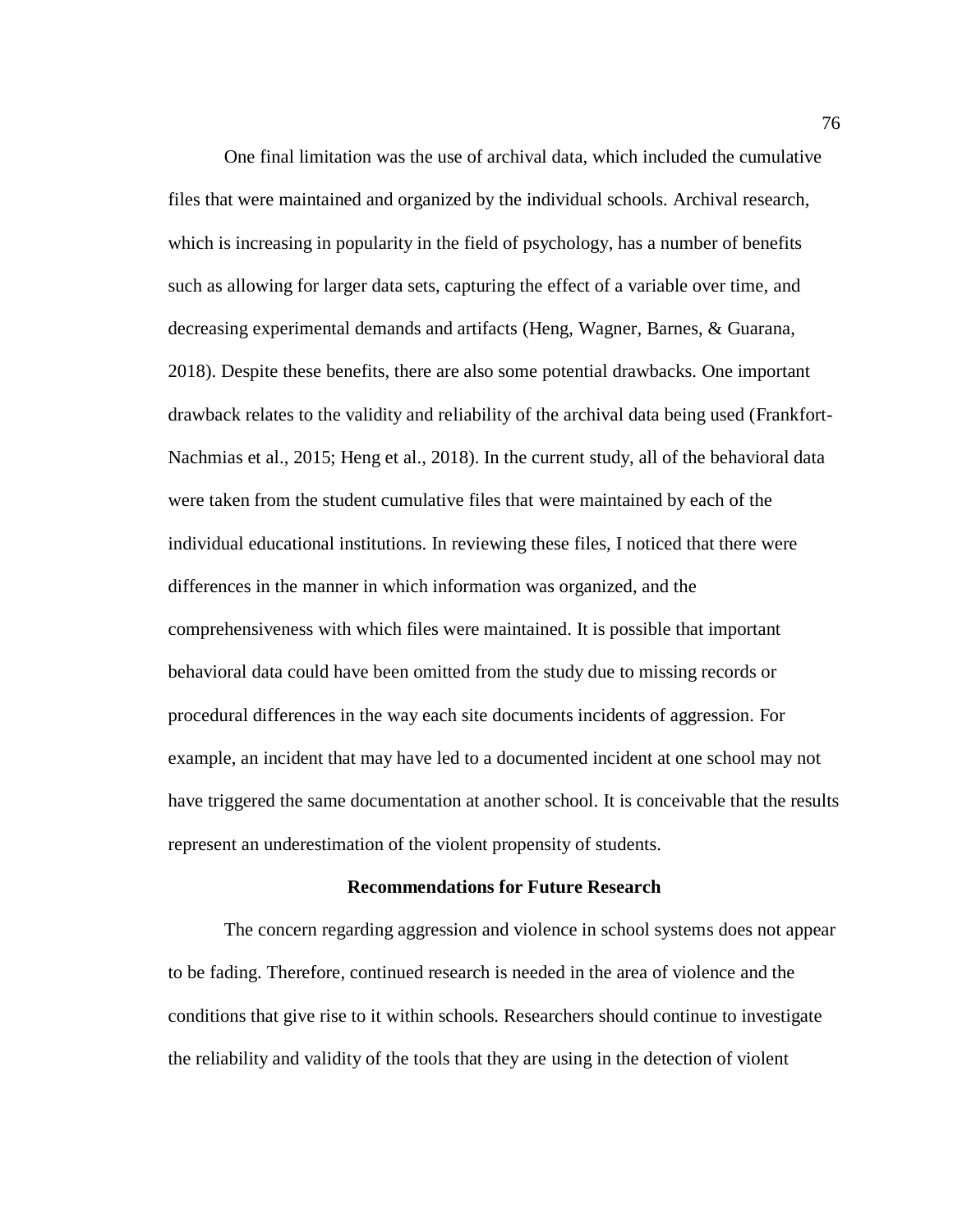propensity in students. Given that prior investigations of the ARES revealed correlations between the tool and conduct behaviors in youth (DiGiuseppe & Tafrate, 2011), and that the current study provided evidence that the instrument has a mild to moderate level of predictive ability to discriminate between violent and nonviolent students, it might be useful to replicate this study using a larger sample size. An increase sample size would increase the power to detect differences between the two groups (violent versus nonviolent) and the confidence to generalize the results to the greater population.

Additionally, it may be fruitful to use a prospective research design as opposed to an archival retrospective design. For example, administering the ARES two or three times throughout the school year and then accessing the behavioral data at the end of the school year. This type of design would provide a researcher with increased control over how the behavioral data was collected. It would also potentially provide a researcher with greater understanding of how anger in students may change over a school year and its possible correlation with aggressive behavior.

#### **Implications for Positive Social Change**

The current findings provided encouraging support for the use of the ARES in the discrimination of violent and nonviolent students in schools. The use of the ARES instrument may aid in the early identification of students who have a higher propensity for aggression, and be used in conjunction with other violence assessment tools such as the SAVRY to strengthen predictions related to determining an individual's risk for violent recidivism. With regards to early identification, utilizing an empirically validated tool to assess for anger, one that provides insight related to future aggression, can aid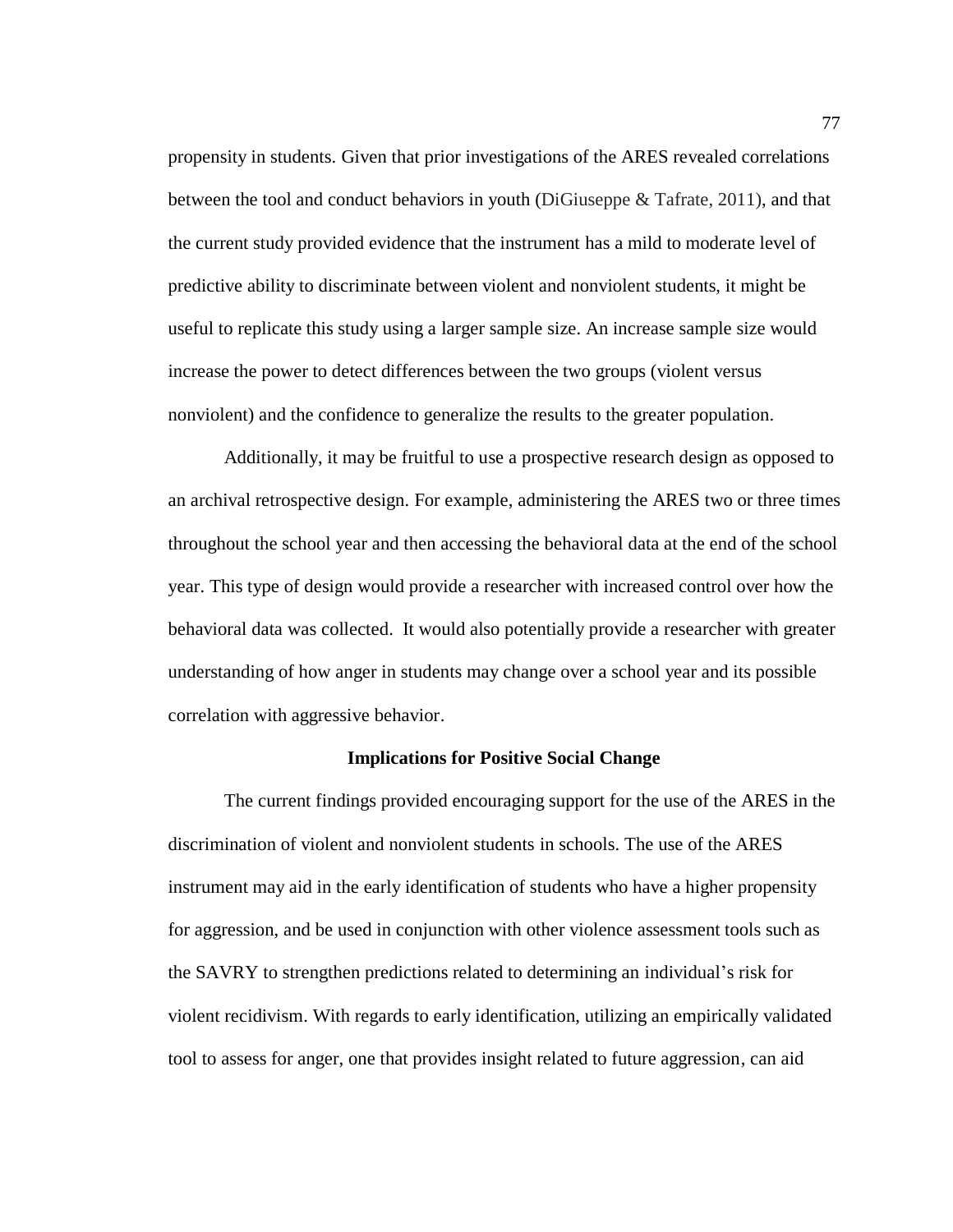clinicians and educators in targeting those at the highest need and offer specific areas for which to focus their intervention and support. Intervention plans, based on the ARES data, would enable clinicians to create more individualized supports for students in need. The ability to proactively manage violent risk through early detection of potentially violent students may also contribute to the overall safety of schools.

Baker et al. (2008) suggested that clinician utilize empirically based instruments in their risk appraisals. These instruments aid clinicians in evaluating the factors known to be highly correlated with violent behavior. One of those known factors is anger and anger management ability. The current study provided additional support for the influence anger has on aggressive behavior by increasing knowledge about an important risk factor. Based on the study results, it is felt that the data from ARES measures could meaningfully be incorporated into an evaluators clinical battery of risk assessment tools. The ARES could also be used as a screener for students who may be experiencing difficulty integrating into the school culture. The addition of this knowledge to the scholarly literature is felt to be a step towards increasing safety in our schools.

#### **Conclusion**

Although violence in schools has been on a downward trend, the current rates still remain much too high (Musa-Gillette et al., 2017). In an effort to decrease the rates of violence within their schools, administrators have increasingly sought the support of mental health clinicians to assess their student's propensity for violence (Reddy et al., 2001). The literature in the field of violence risk assessment has evolved substantially over the past several decades with psychological tools used to assess the construct of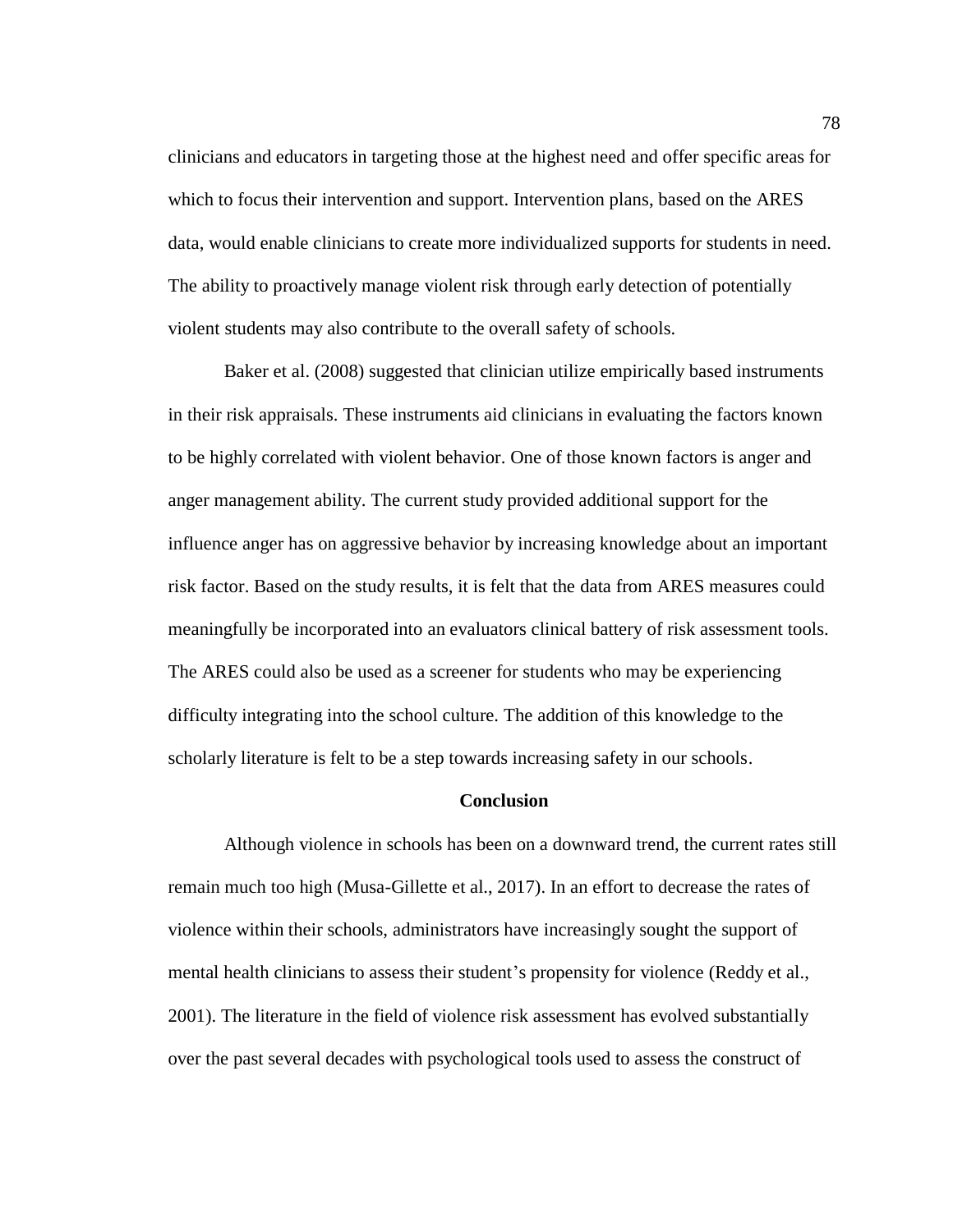violence propensity become more specific and precise (De Bortoli et al., 2017). However, researchers have demonstrated that the task is far from a perfect science (Fazel et al., 2012). Although it is best practice to use multiple psychological assessment tools in conjunction with various forms of collateral information when evaluating an individual's risk for violence (Borum, 2006; De Bortoli et al., 2017), the current study findings are encouraging as they suggest that a sole variable, anger, can provide substantial information about a student's potential to behave in an aggressive manner. The ARES provides a relatively quick and inexpensive way to better understand anger and anger regulation capacities of secondary students.

Identification of students with higher levels of anger can optimistically provide increased opportunities to provide early intervention and engagement. Professionals utilizing the tool will not only be able to better understand the ways in which anger is processed by students, but also how it is expressed. With this new knowledge, I hope that those working in the school will be better equipped to reduce the occurrences of violence within their walls by using more targeted and effective treatments and interventions. With that being said, there remains much to learn about the influence anger plays on violent behavior, as well as the best approach to capturing and evaluating the construct.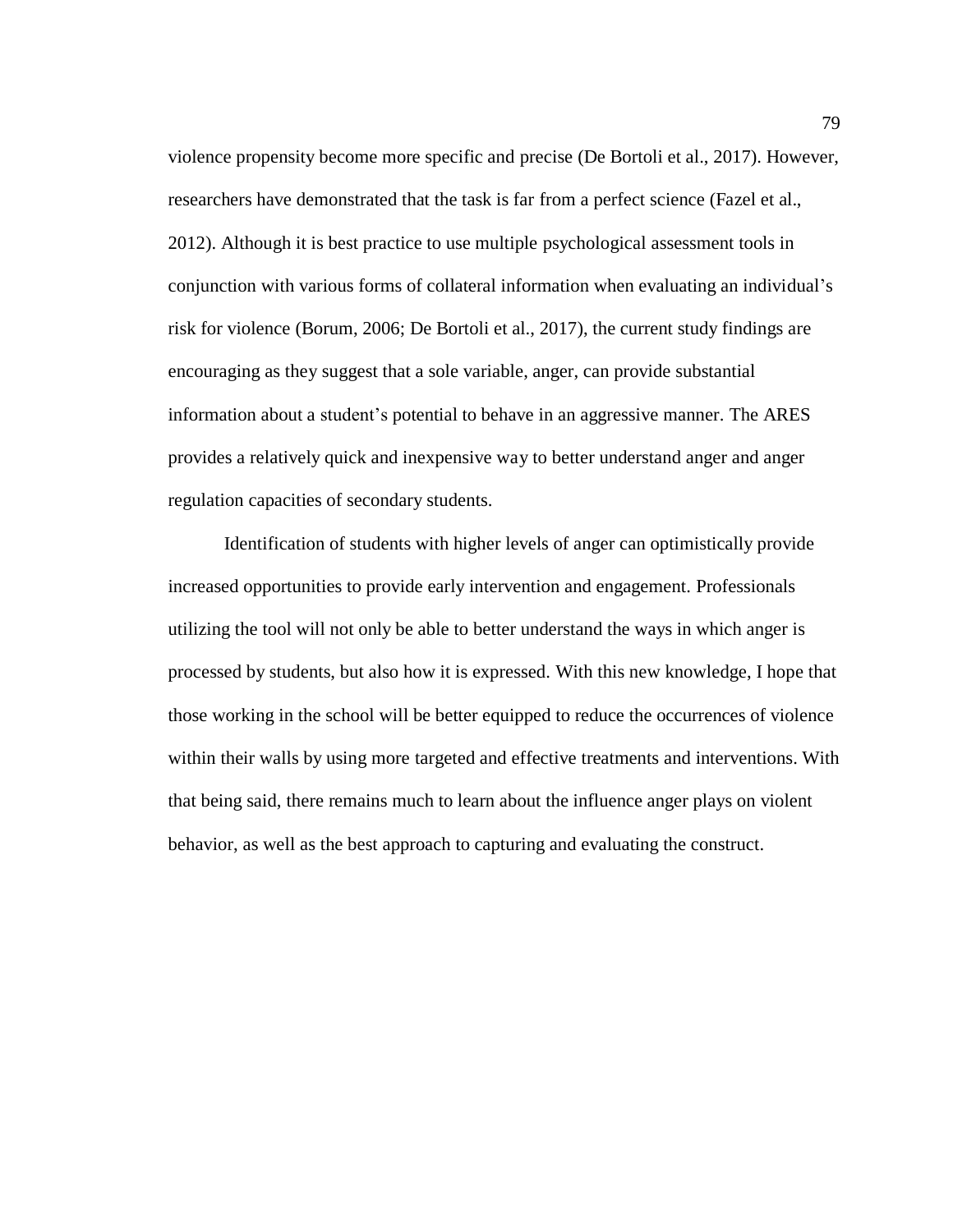### References

Agresti, A. (2002). *Categorical data analysis, 2nd edition*. Hoboken, NJ: John Wiley & Sons, Inc.

Ahlin, E. M. (2014). Locus of control redux: Adolescents' choice to refrain from violence. *Journal of Interpersonal Violence, 29*(14), 2695-2717. doi:10.1177/0886260513520505

- Albert, D., Chein, J., & Steinberg, L. (2013). The teenage brain: Peer influences on adolescent decision making. *Current Directions in Psychological Science*, *22*(2), 114-120. doi:10.1177/0963721412471347
- Ammerman, B. A., Kleiman, E. M., Uyeji, L. L., Knorr, A. C., & McCloskey, M. S. (2015). Suicidal and violent behavior: The role of anger, emotion dysregulation, and impulsivity. *Personality and Individual Differences, 79,* 47-62. [doi:10.1016/j.paid.2015.01.044](https://doi-org.ezp.waldenulibrary.org/10.1016/j.paid.2015.01.044)
- Anderson, C. A., & Bushman, B. J. (2002). Human aggression. *Annual Review Psychology, 53*(1), 27-51. doi:10.1146/annurev.psych.53.100901.135231
- Andrews, D. A., Bonta, J., Wormith, J. S. (2006). The recent past and near future of risk and/or need assessment. *Crime & Delinquency, 52*(1), 7-27. doi:10.1177/0011128705281756
- Avigliano, M. V. (2015). *An empirical evaluation of anger and aggression instruments for school-aged children* (Doctoral dissertation). Retrieved from Retrieved from ProQuest Dissertations and Theses database (UMI No. 3663235)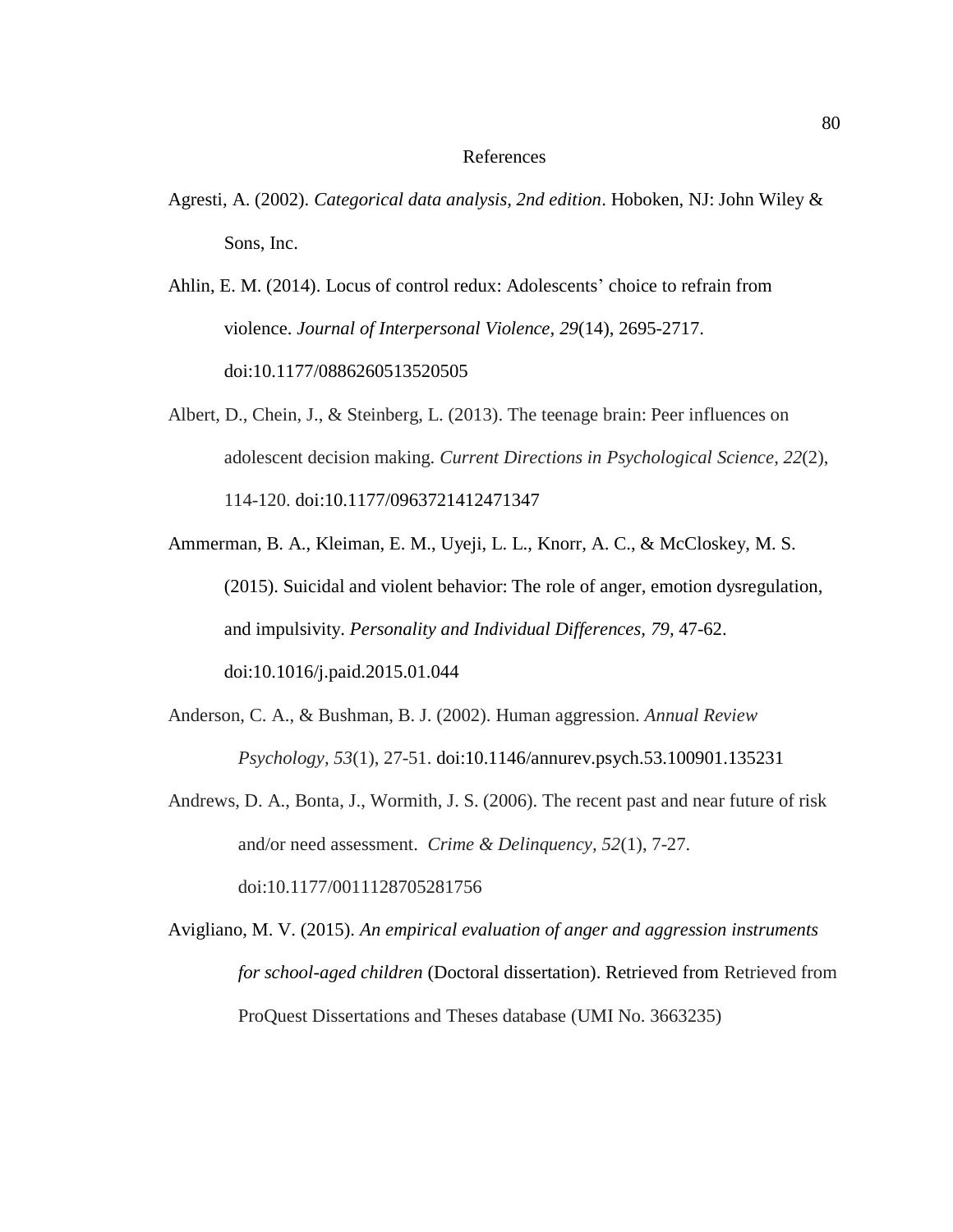- Ayduk, Ö., Gyurak, A., & Luerssen, A. (2008). Individual differences in the rejection– aggression link in the hot sauce paradigm: The case of rejection sensitivity. *Journal of Experimental Social Psychology, 44*(3), 775-782. doi:10.1016/j.jesp.2007.07.004
- Baker, M. T., Van Hasselt, V. B., & Sellers, A. H. (2008). Validation of the Novaco Anger Scale in an incarcerated offender population. *Criminal Justice and Behavior*, *35*(6), 741-754. doi:10.1177/0092854808316275
- Bao, W., Haas, A., & Pi, Y. (2004). Life strain, negative emotions, and delinquency: An empirical test of general strain theory in the People's Republic of China. *International Journal of Offender Therapy and Comparative Criminology, 48*(3), 281-297. doi:10.1177/0306624X03258686
- Barlett, C. P., & Anderson, C. A. (2014). Bad news, bad times, and violence: The link between economic distress and aggression. *Psychology of Violence, 4*(3), 309- 321. doi:10.1037/a0034479
- Benjamin, A. J., & Bushman, B. J. (2016). The weapons priming effect. *Current Opinion in Psychology*, 1245-48. doi:10.1016/j.copsyc.2016.05.003
- Betrán, A. P., Say, L., Gülmezoglu, A. M., Allen, T., & Hampson, L. (2005). Effectiveness of different databases in identifying studies for systematic reviews: Experience from the WHO systematic review of maternal morbidity and mortality. *BMC Medical Research Methodology*, *5*(1), 6. doi:10.1186/1471- 2288-5-6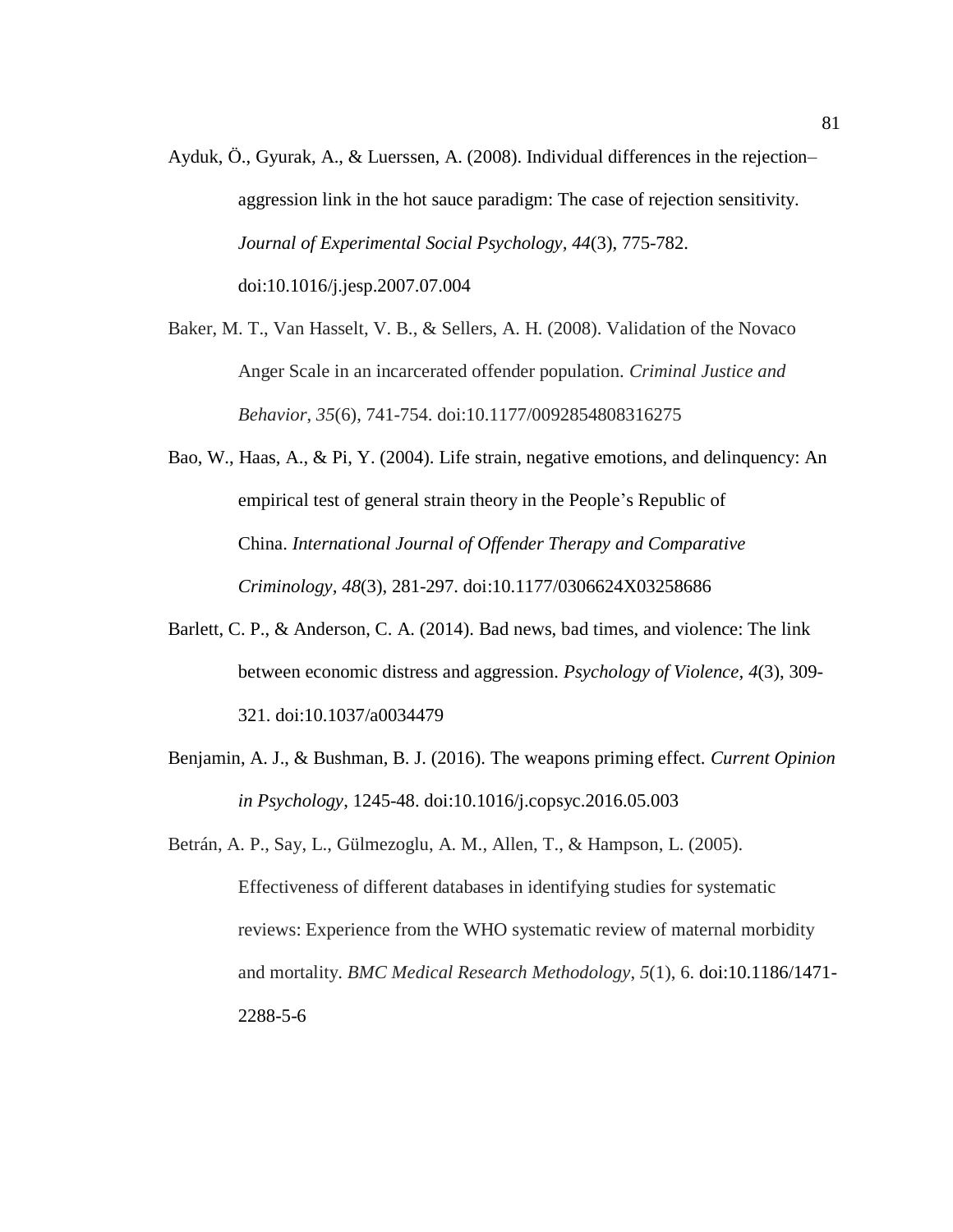- Bettencourt, A. A., & Farrell, A. (2013). Individual and contextual factors associated with patterns of aggression and peer victimization during middle school. *Journal of Youth & Adolescence, 42*(2), 285-302. doi:10.1007/s10964- 012-9854-8
- Bjornebekk, G., & Howard, R. (2012). Sub-types of anger aggression in antisocial youth: Relationship with self-reported delinquency and teachers' perceptions of social competence and emotional/behavioural problems. *Personality and Individual Differences, 53,* 312-316. doi:10.1016/j.paid.2012.03.003
- Blake, C. S., & Hamrin, V. (2007). Current approaches to the assessment and management of anger and aggression in youth: A review. *Journal of Child and Adolescent Psychiatric Nursing, 20*(4), 209-21. doi:10.1111/j.1744- 6171.2007.00102.x
- Bond, R. M., & Bushman, B. B. (2017). The contagious spread of violence among US adolescents through social networks. *American Journal of Public Health, 107*(2), 288-264. doi:10.2105/AJPH.2016.303550
- Borum, R. (2006). Assessing risk for violence among juvenile offenders. In Sparta, S. N. & Koocher, G. P. (Eds.), *Forensic mental health assessment of children and adolescents* (pp. 190-202). New York, NY: Oxford University Press, Inc.
- Borum, R., Bartel, P., & Forth, A. (2006). *Manual for the Structured Assessment of Violence Risk in Youth (SAVRY): Version 1.2.* Luntz, FL: Psychological Assessment Resources, Inc.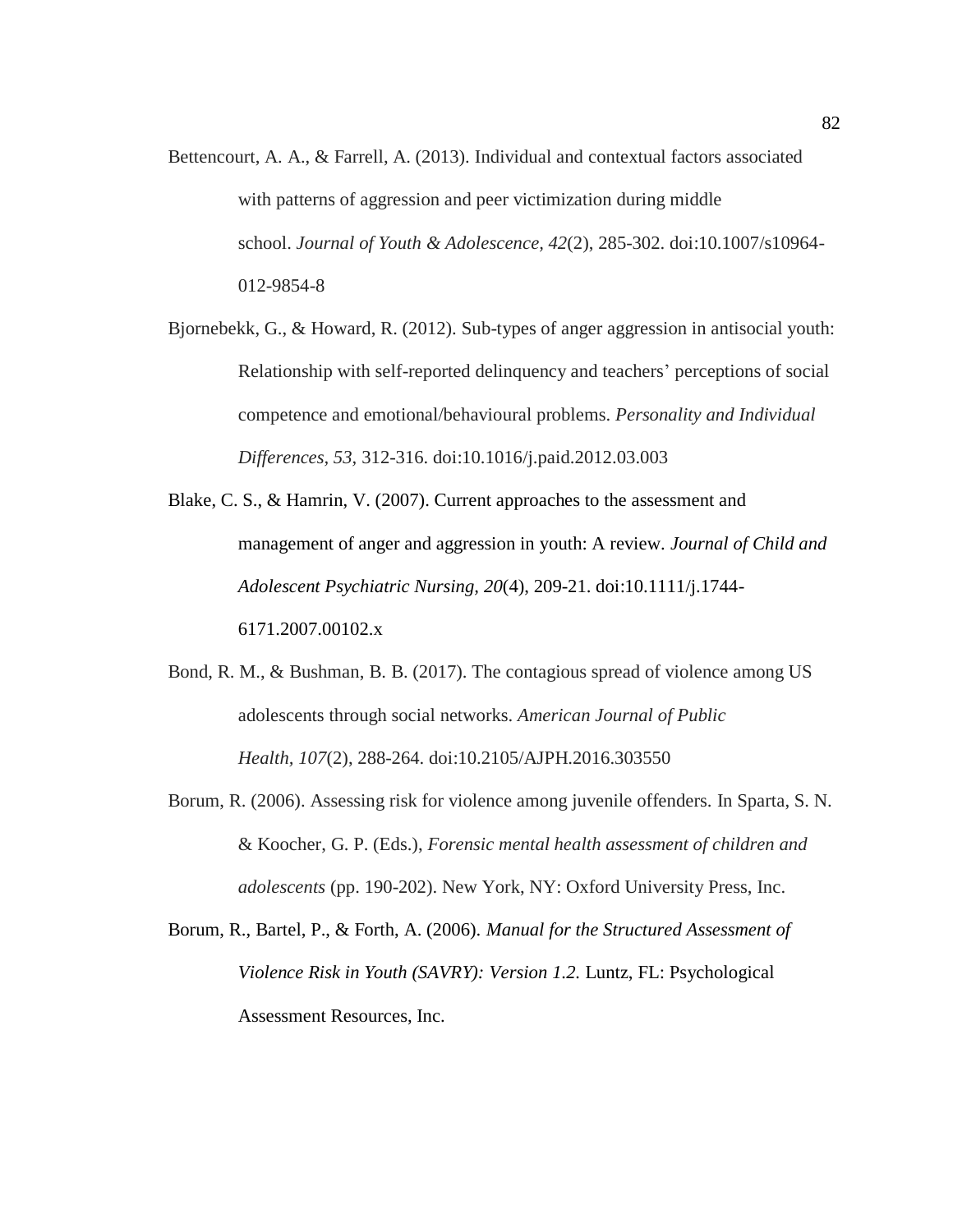- Bousardt, A. C., Hoogendoorn, A. W., Noorthoorn, E. O., Hummelen, J. W., & Nijman, H. I. (2016). Predicting inpatient aggression by self‐reported impulsivity in forensic psychiatric patients. *Criminal Behaviour and Mental Health*, *26*(3), 161-173. doi:10.1002/cbm.1955
- Bugaj, A (2003). [Review of the Novaca Anger Scale and Provocation Inventory]. *In The seventeenth mental measurement yearbook.* Available from Mental Measurement Yearbook with Test in Print.
- Burman, M., Armstrong, S., Batchelor, S., NcNeill, F., Nicholson, J. (2007). Research and practice in risk assessment and risk management of children and young people engaging in offending behavior: A literature review. *The Scottish Centre for Crime and Justice Research.* Retrieved from http://www.sccjr.ac.uk/wpcontent/uploads/2009/01/Research\_and\_Practice\_in\_Risk\_Assessment\_and\_Ris k\_Management.pdf
- Bushman, B. J., Newman, K., Calvert, S. L., Downey, G., Dredze, M., Gottfredson, M., & Webster, D. W. (2016). Youth violence: What we know and what we need to know. *American Psychologist, 71*(1), 17-39. doi:10.1037/a0039687
- Calgary Board of Education (n.d.). About the CBE. Retrieved from https://www.cbe.ab.ca/about-us/about-the-cbe/Pages/Facts-and-Figures.aspx
- Calgary Separate School District (n.d.). Schools. Retrieved from <https://www.cssd.ab.ca/School/Pages/Default.aspx>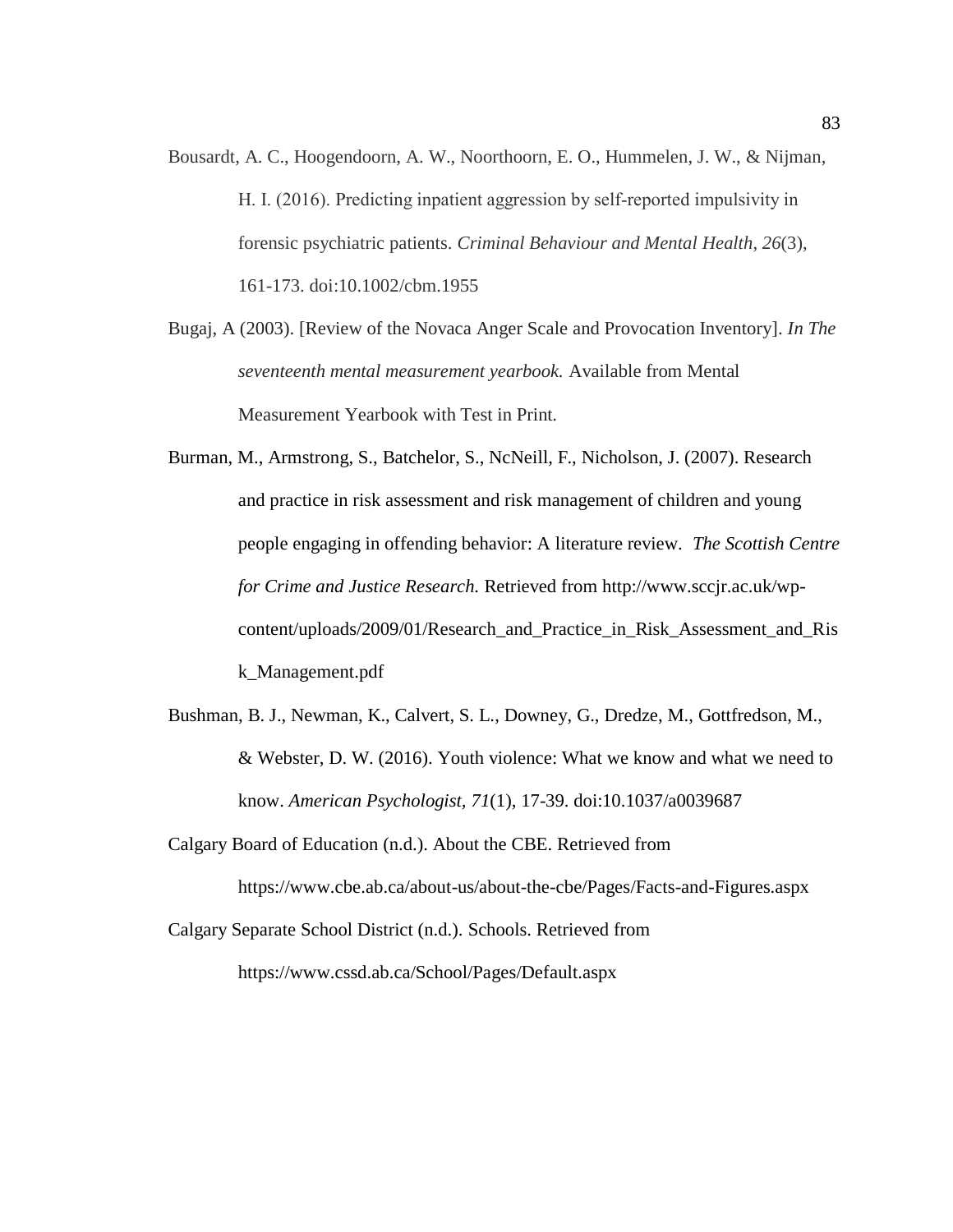- Carolan L. A., & Power M. J. (2011). What basic emotions are experienced in bipolar disorder? *Clinical Psychology and Psychotherapy, 18*, 366–378. doi:10.1002/cpp.777
- Cavlazoglu, B., Erdogan, N., Paine, T., & Jones, M. (2013). Review of the anger regulation and expression scale. *Journal of Psychoeducational Assessment, 31*(1), 84-88. doi:10.1177/07342829124462
- Chen, D., Drabick, D., & Burgers, D. E. (2015). A developmental perspective on peer rejection, deviant peer affiliation, and conduct problems among youth. *Child Psychiatry & Human Development, 46*(6), 823-838. doi:10.1007/s10578-014- 0522-y
- Cenkseven-Önder, F., Avci, R., & Çolakkadioglu, O. (2016). Validity and reliability of the reactive-proactive aggression questionnaire in Turkish adolescents. *Educational Research and Reviews, 11*(20), 1931-1943. doi:10.5897/ERR2016.2937
- Kann, L., McManus, T., Harris, W. A., Shanklin, S. L., Flint, K. H., Queen, B., … Ethier, K. A. (2017). Youth Risk Behavior Surveillance - Untied States. Centers for Disease Control and Prevention. Retrieved from https://www.cdc.gov/healthyyouth/data/yrbs/pdf/2017/ss6708.pdf
- Chereji, S. V., Pintea, S., & David, D. (2012). The relationship of anger and cognitive distortions with violence in violent offenders' populations: A meta-analytic review. *The European Journal of Psychology Applied to Legal Context, 4*(1), 59-77.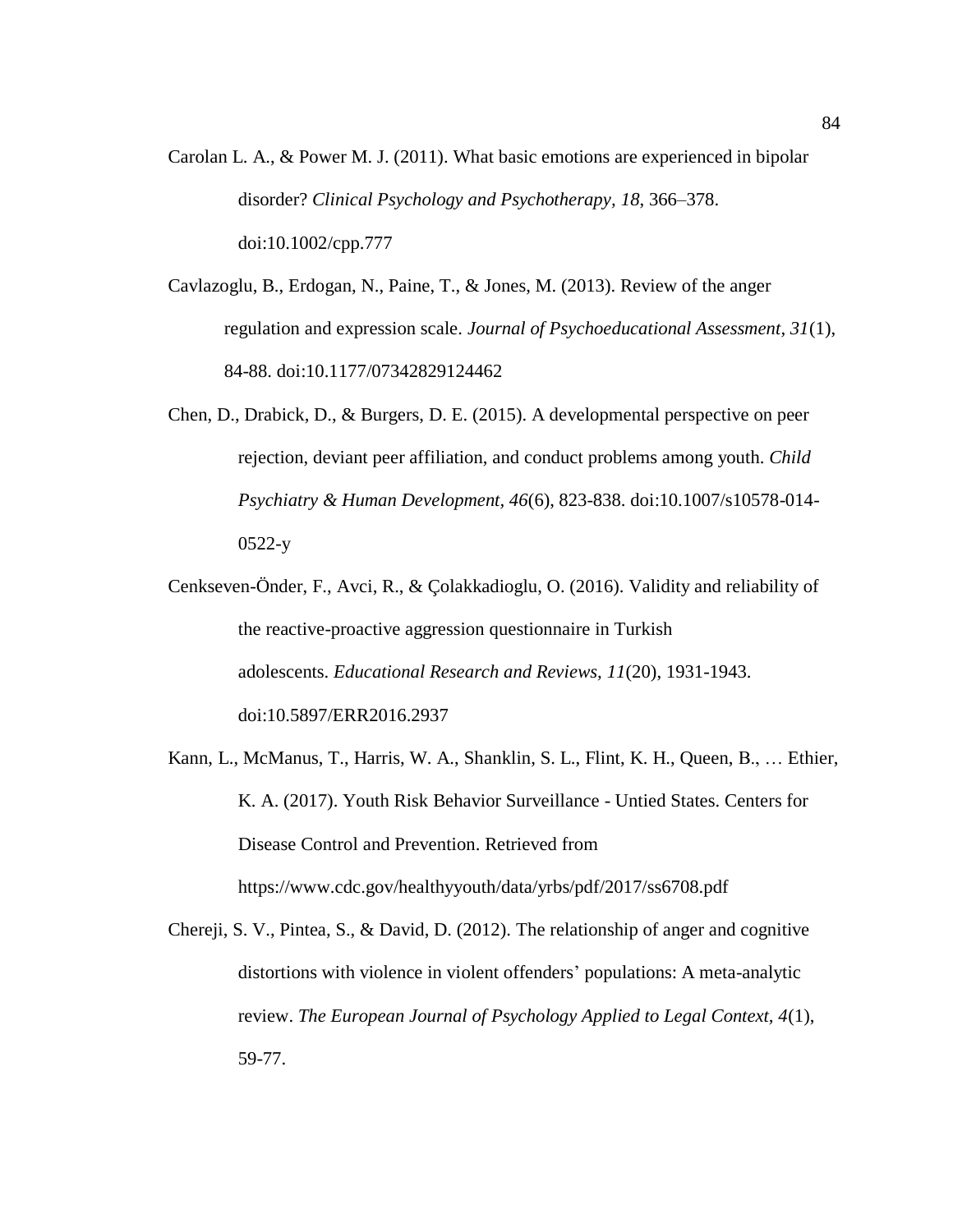- Chester, D. S., & DeWall, C. N. (2017). Combating the sting of rejection with the pleasure of revenge: A new look at how emotion shapes aggression. *Journal of Personality and Social Psychology, 112*(3), 413-430. doi:10.1037/pspi0000080
- Childs, K., Frick, P. J., Ryals, J. S., Lingonblad, A., & Villio, M. J. (2014). A comparison of empirically based and structured professional judgment estimation of risk using the structured assessment of violence risk in youth. *Youth Violence and Juvenile Justice*, *12*(1), 40-57. doi:10.1177/1541204011402854
- Childs, K. K., Ryals, J. R., Frick, P. J., Lawing, K., Phillippi, S. W., & Deprato, D. K. (2013). Examining the validity of the Structured Assessment of Violence Risk in Youth (SAVRY) for predicting probation outcomes among adjudicated juvenile offenders. *Behavioral Sciences & the Law, 31*(2), 256-270. doi:10.1002/bsl.2060
- Chu, C. M., Goh, M. L., & Chong, D. (2016). The predictive validity of SAVRY ratings for assessing youth offenders in Singapore: a comparison with YLS/CMI ratings. *Criminal Justice and Behavior, 43*(6), 793-810. doi:10.1177/0093854815616842
- Colicoy, N. J., Casas, J. A., & Ruiz, R. O. (2017). Proactive and reactive aggressive behavior in bullying: The role of values. *International Journal of Educational Psychology, 6*(1), 1-24. doi:10.17583/ijep.2017.2515
- Colins, O., & Colins, O. F. (2016). Assessing reactive and proactive aggression in detained adolescents outside of a research context. *Child Psychiatry & Human Development, 47*(1), 159-172. doi:10.1007/s10578-015-0553-z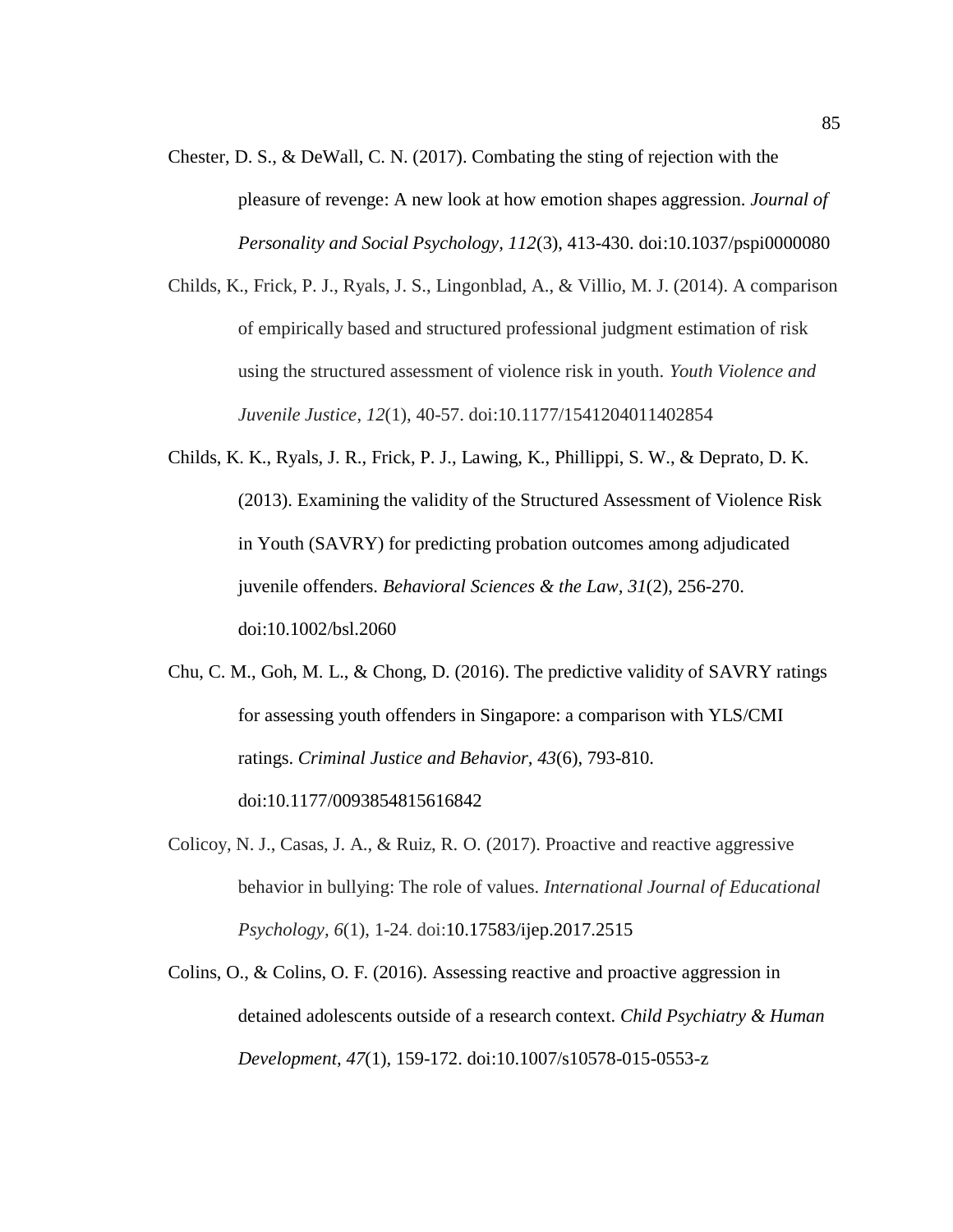- Cornell, D. G. (2014). Student Threat Assessment. In White, R. H. & Mosley-Howard, S. G. (Eds.) *Mental Health Practice in Today's Schools: Issues and Interventions* (pp.379-398). New York, NY: Springer Publishing Company
- Cornell, D., & Allen, K. (2011). Development, evaluation, and future directions of the Virginia Student Threat Assessment Guidelines. *Journal of School Violence*, *10*(1), 88-106. doi.org/10.1080/15388220.2010.519432
- Cornell, D. G., Peterson, C. S., & Richards, H. (1999). Anger as a predictor of aggression among incarcerated adolescents. *Journal of Consulting and Clinical Psychology, 67*(1), 108-115. doi:10.1037/0022-006x.67.1.108
- Coyle, E., Karatzias, T., Summers, A., & Power, M. (2014). Emotions and emotion regulation in survivors of childhood sexual abuse: The importance of "disgust" in traumatic stress and psychopathology. *European Journal of Psychotraumatology*, *5*(1). doi:10.3402/ejpt.v5.23306
- Coyne, S. M. (2016). Effects of viewing relational aggression on television on aggressive behavior in adolescents: A three-year longitudinal study. *Developmental Psychology, 52*(2), 284-295. doi:10.1037/dev0000068
- Creswell, J. (2013). *Research design: Qualitative, quantitative, and mixed methods approaches* (Laureate Education, Inc., custom ed.). Thousand Oaks, CA: Sage Publications.
- David-Ferdon, C., & Simon T. (2014). Preventing Youth Violence: Opportunities for action. Atlanta, GA: National Center for Injury Prevention and Control, Center for Disease Control and Prevention. Retrieved from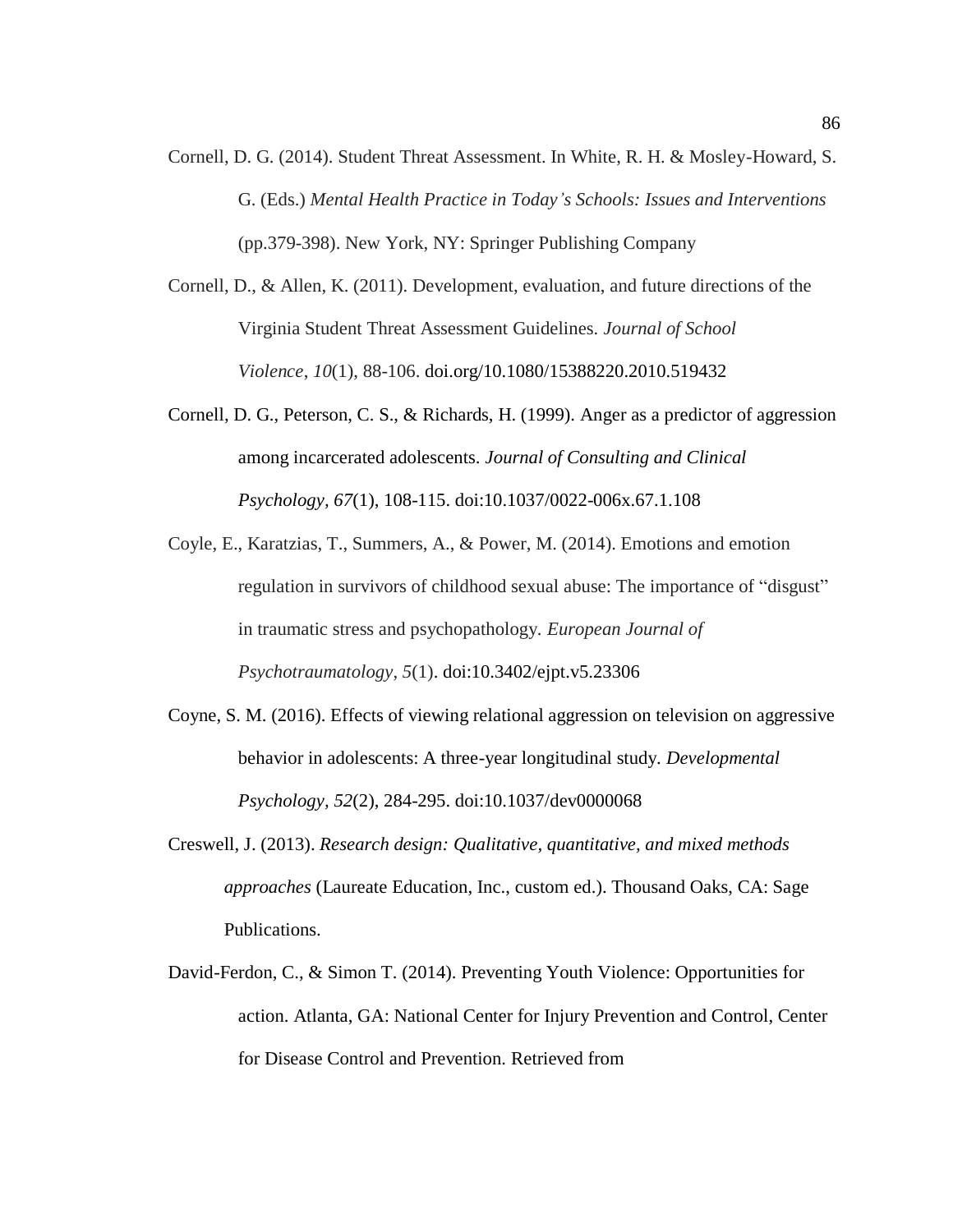https://www.cdc.gov/violenceprevention/youthviolence/pdf/Opportunities-for-Action.pdf

De Bortoli, L., Ogloff, J., Coles, J., & Dolan, M. (2017). Towards best practice: Combining evidence-based research, structured assessment and professional judgement. *Child & Family Social Work, 22*(2), 660–669. doi:10.1111/cfs.12280

- Decuyper, M., De Bolle, M., De Fruyt, F., & De Clercq, B. (2011). General and maladaptive personality dimensions and the assessment of callous-unemotional traits in adolescence. *Journal of Personality Disorders, 25*(5), 681-701. doi:101521pedi2011255681
- De Vries Robbe, M., de Vogel, V., Douglas, K. S., & Nijman, H. L. (2015). Changes in dynamic risk and protective factors for violence during inpatient forensic treatment: Predicting reductions in postdischarge community recidivism. *Law and Human Behavior, 39*(1), 53-61. doi:10.1037/lhb0000089
- DeWall, C. N., Anderson, C. A., & Bushman, B. J. (2011). The general aggression model: Theoretical extensions to violence. *Psychology of Violence*, *1*(3), 245- 258. doi:10.1037/a0023842
- DiGiuseppe, R., & Tafrate, R. C. (2007). *Understanding anger disorders*. New York, New York Oxford University Press.
- DiGiuseppe, R., & Tafrate, R. C. (2011). *Anger Regulation and Expression Scale (ARES)* [Assessment instrument]. North Tonawanda, NY: Multi-Health Systems Inc.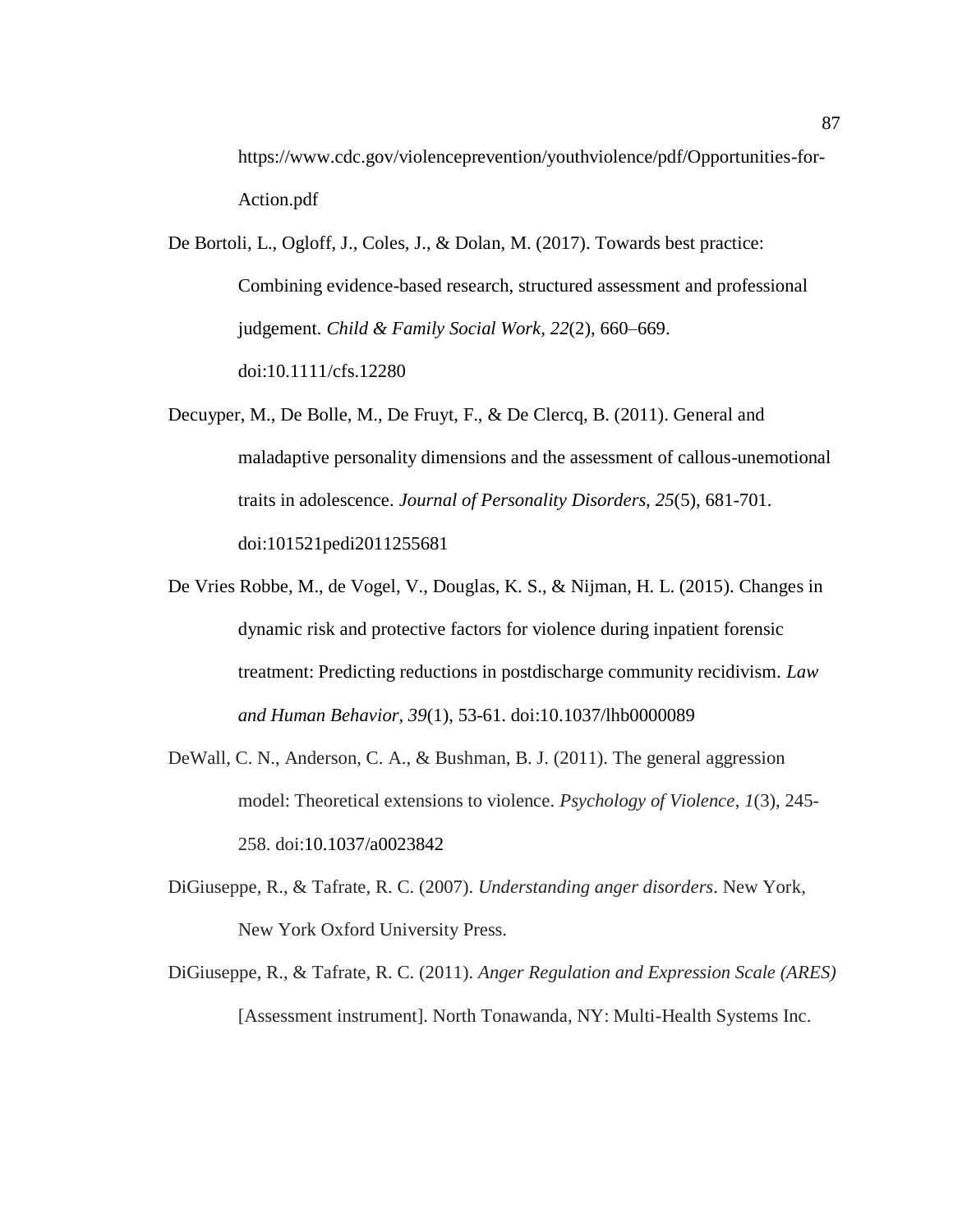- Dinić, B. M., Kodžopeljić, J. S., Sokolovska, V. T., & Milovanović, I. Z. (2016). Empathy and peer violence among adolescents: Moderation effect of gender. *School Psychology International*, *37*(4), 359-377. doi: 10.1177/0143034316649008
- Doyle, M., & Dolan, M. (2006). Predicting community violence from patients discharged from mental health services. *The British Journal of Psychiatry, 189*(6), 520-526. doi:10.1192/bjp.bp.105.021204
- Duran-Bonavila, S., Morales-Vives, F., Cosi, S., & Vigil-Colet, A. (2017). How impulsivity and intelligence are related to different forms of aggression. *Personality and Individual Differences, 117,* 66-70. doi:10.1016/j.paid.2017.05.033
- Ebesutani, C., Kim, E., & Young, J. (2014). The role of violence exposure and negative affect in understanding child and adolescent aggression. *Child Psychiatry & Human Development, 45*(6), 736-745. doi:10.1007/s10578-014-0442-x
- Erikson, E. (1966). Eight ages of man. *International Journal of Psychiatry, 2*(3), 281- 300. Retrieved from https://www.ncbi.nlm.nih.gov/pubmed/5934808
- Espelage, D. L., Hong, J. S., Rao, M. A., & Low, S. (2013). Associations Between Peer Victimization and Academic Performance. *Theory Into Practice, 52*(4), 233- 240. doi:10.1080/00405841.2013.829724
- Etzler, S. L., Rohrmann, S., & Brandt, H. (2014). Validation of the STAXI-2: A study with prison inmates. *Psychological Test and Assessment Modeling*, *56*(2), 178.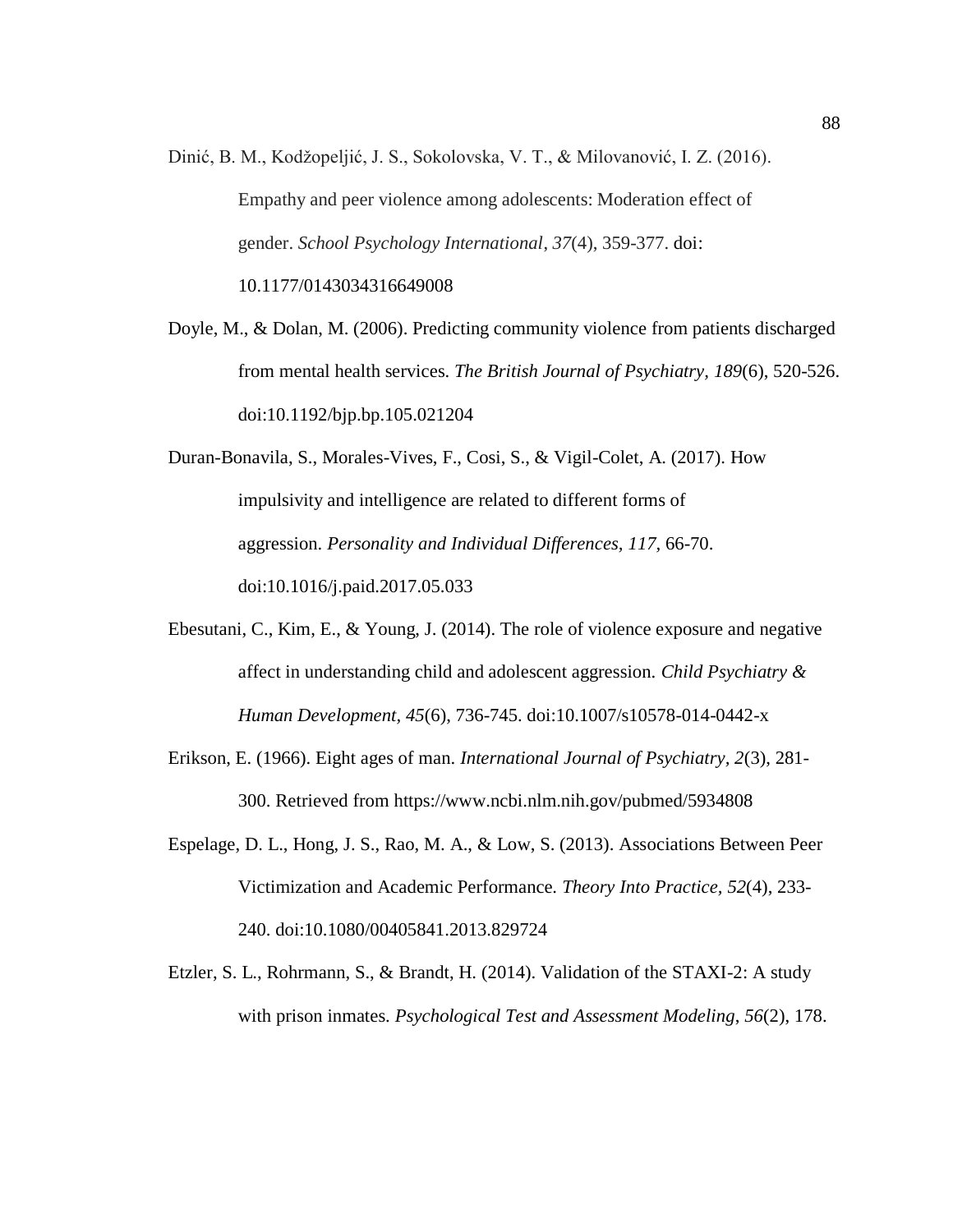Fagan, A. A., & Catalano, R. F. (2013). What works in youth violence prevention: a review of the literature. *Research on Social Work Practice*, *23*(2), 141-156. doi:10.1177/1049731512465899

Farrington, D. P., Ttofi, M. M., & Piquero, A. R., (2016). Risk, promotive, and protective factors in youth offending: Results from the Cambridge study in delinquent development. *Journal of Criminal Justice, 45*, 63-70. doi:10.1016/j.jcrimjus.2016.02.014

- Fazel, S., Singh, J. P., Doll, H., & Grann, M. (2012). Use of risk assessment instruments to predict violence and antisocial behaviour in 73 samples involving 24827 people: Systematic review and meta-analysis. *British Medical Journal (Online)*, *345*, 1-12. doi: 10.1136/bmj.e4692
- Federal Bureau of Investigation. 2016. "Table 20: Arrests by Age, 2016." Crime in the United States. Retrieved September 24, 2018 (https://ucr.fbi.gov/crime-in-theu.s/2016/crime-in-the-u.s.-2016/topic-pages/tables/table-20).
- Field, A. (2013). *Discovering statistics using IBM SPSS statistics* (4th ed.). London, England: Sage Publications Ltd.
- Fluck, J. (2017). Why do students bully? An analysis of motives behind violence in schools. *Youth & Society*, *49*(5), 567-587. doi:10.1177/0044118X14547876
- Fives, C. J., Kong, G., Fuller, J. R., & Digiuseppe, R. (2011). Anger, aggression, and irrational beliefs in adolescents. *Cognitive Therapy and Research, 35*(3), 199- 208. doi:10.1007/s10608-009-9293-3

Frankfort-Nachmias, C., Nachmias, D., & DeWaard, J. (2015). *Research methods in the*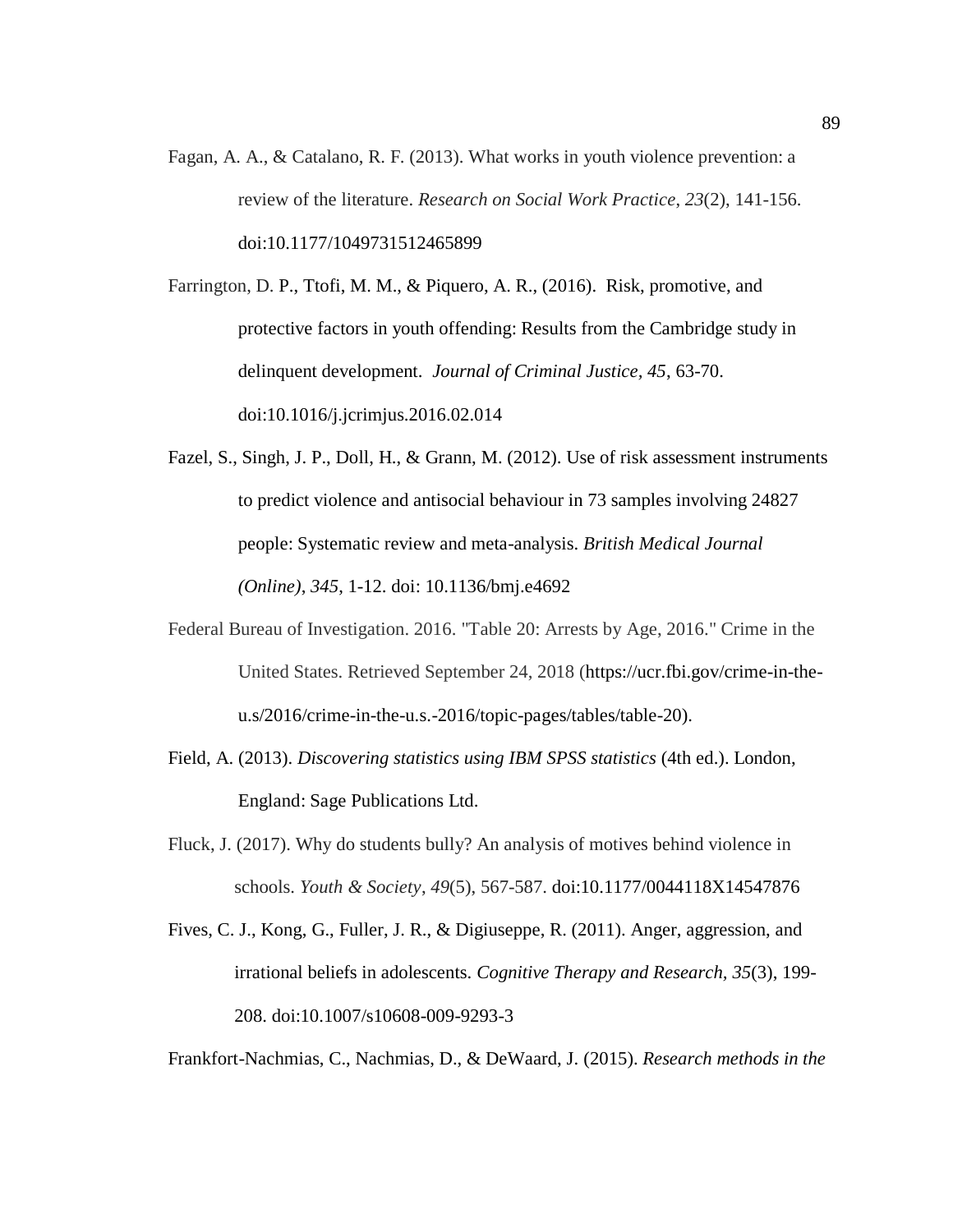*social sciences* (8th ed.). New York, New York: Worth.

- Frazier, S. N., & Vela, J. (2014). Dialectical behavior therapy for the treatment of anger and aggressive behavior: A review. *Aggression and Violent Behavior, 19*(2), 156- 163. doi:10.1016/j.avb.2014.02.001
- Gambetti, E. E., & Giusberti, F. (2016). Anger and everyday risk-taking decisions in children and adolescents. *Personality & Individual Differences*, *90*, 342-346. doi:10.1016/j.paid.2015.11.049
- Gammelgård, M., Koivisto, A., Eronen, M., & Kaltiala‐Heino, R. (2015). Predictive validity of the structured assessment of violence risk in youth: A 4-year followup. *Criminal Behaviour and Mental Health, 25*(3), 192-206. doi:10.1002/cbm.1921
- Gilbert, F., Daffern, M., & Anderson, C. A. (2015). The general aggression model and its application to violent offender assessment and treatment. *The Wiley Handbook of Violence and Aggression.* 1-13. doi:10.1002/9781119057574.whbva037
- Gilbert, F., Daffern, M., Talevski, D., & Ogloff, J. P. (2013). The role of aggressionrelated cognition in the aggressive behavior of offenders: A general aggression model perspective. *Criminal Justice and Behavior, 40*(2), 119-138. doi:10.1177/0093854812467943
- Grover, A. (2015). *Student perception of school safety and how it affects their academic achievement* (Doctoral dissertation). Retrieved from ProQuest Dissertations and Theses database (UMI No. 3719064)

Halikias, W. (2000). Forensic evaluations of adolescents: Psychological and clinical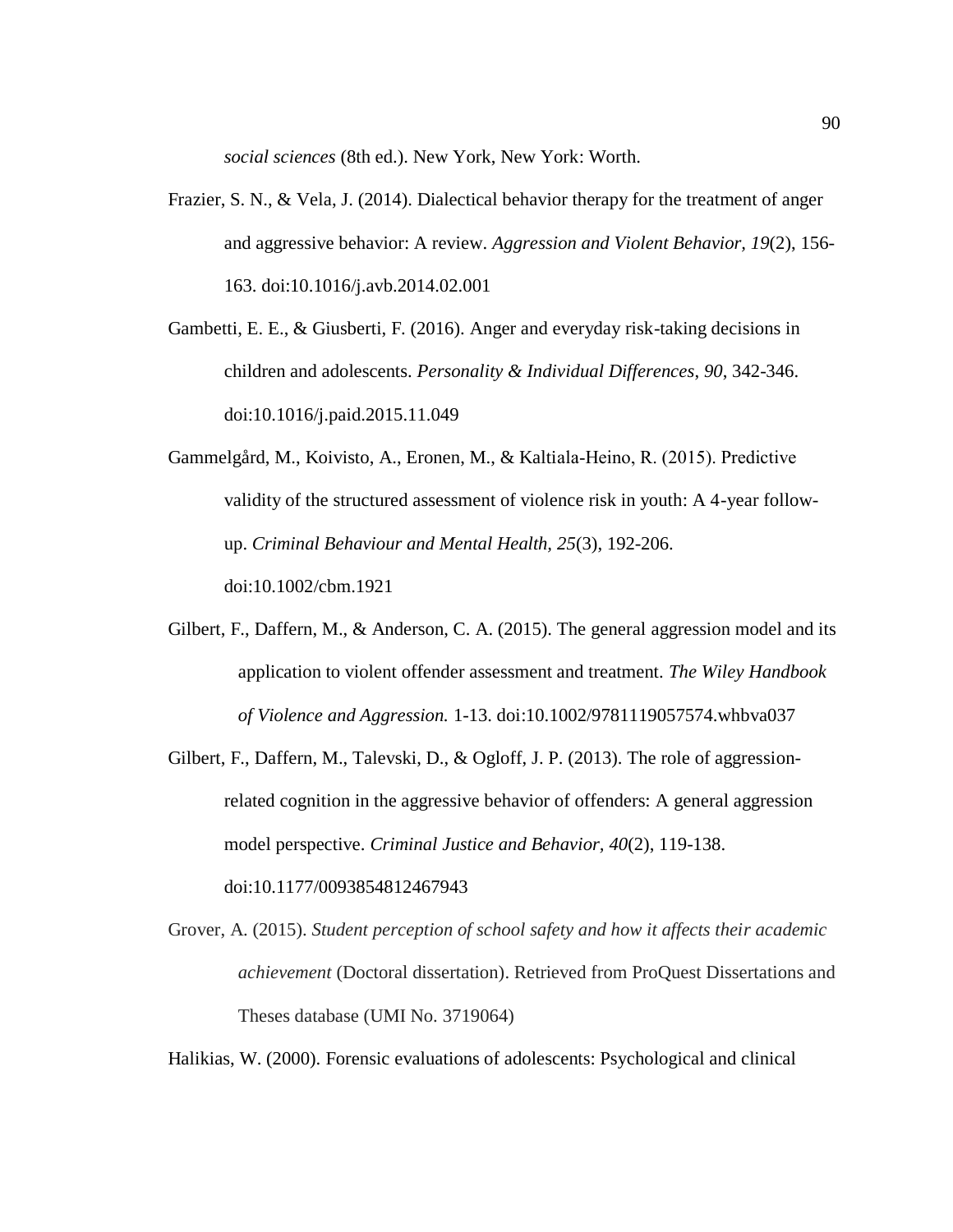considerations. *Adolescence, 35*(139), 467-484. Retrieved from https://www.ncbi.nlm.nih.gov/pubmed/11130592

Hamner, T., Latzman, R. R., & Chan, W. (2015). Exposure to Community Violence, parental involvement, and aggression among immigrant adolescents. *Journal of Child & Family Studies, 24*(11), 3247-3257. doi:10.1007/s10826-015-0128-4

- Hanson, K. R. (2009). The psychological assessment of risk for crime and violence. *Canadian Psychology, 50*(3), 172-182. doi: 10.1037/a0015726
- Harrison, A., Genders, R., Davies, H., Treasure, J., & Tchanturia, K. (2011). Experimental measurement of the regulation of anger and aggression in women with anorexia nervosa. *Clinical Psychology & Psychotherapy*, *18*(6), 445-452. doi: 10.1002/cpp.726
- Hart, P. D. (2015). Receiver operating characteristic (ROC) curve analysis: A tutorial using body mass index (BDI) as a measure of obesity. *Journal of Physical Activity Research, 1*(1), 5-8. doi: 10.12691/jpar-1-1-2
- Hazel, C. E. (2011). [Review of the Anger Regulation and Expression Scale]. *In The nineteenth mental measurement yearbook.* Available from Mental Measurement Yearbook with Test in Print.
- [Heng,](https://www-sciencedirect-com.ezp.waldenulibrary.org/science/article/pii/S0022103118300489?via%3Dihub#!) [Y. T, Wagner,](https://www-sciencedirect-com.ezp.waldenulibrary.org/science/article/pii/S0022103118300489?via%3Dihub#!) D. T., Barnes, [C. M., Guarana,](https://www-sciencedirect-com.ezp.waldenulibrary.org/science/article/pii/S0022103118300489?via%3Dihub#!) C. L. (2018). Archival research: Expanding the methodological toolkit in social psychology. *Journal of Experimental Social Psychology, 78*, 14-22. doi: 10.1016/j.jesp.2018.04.012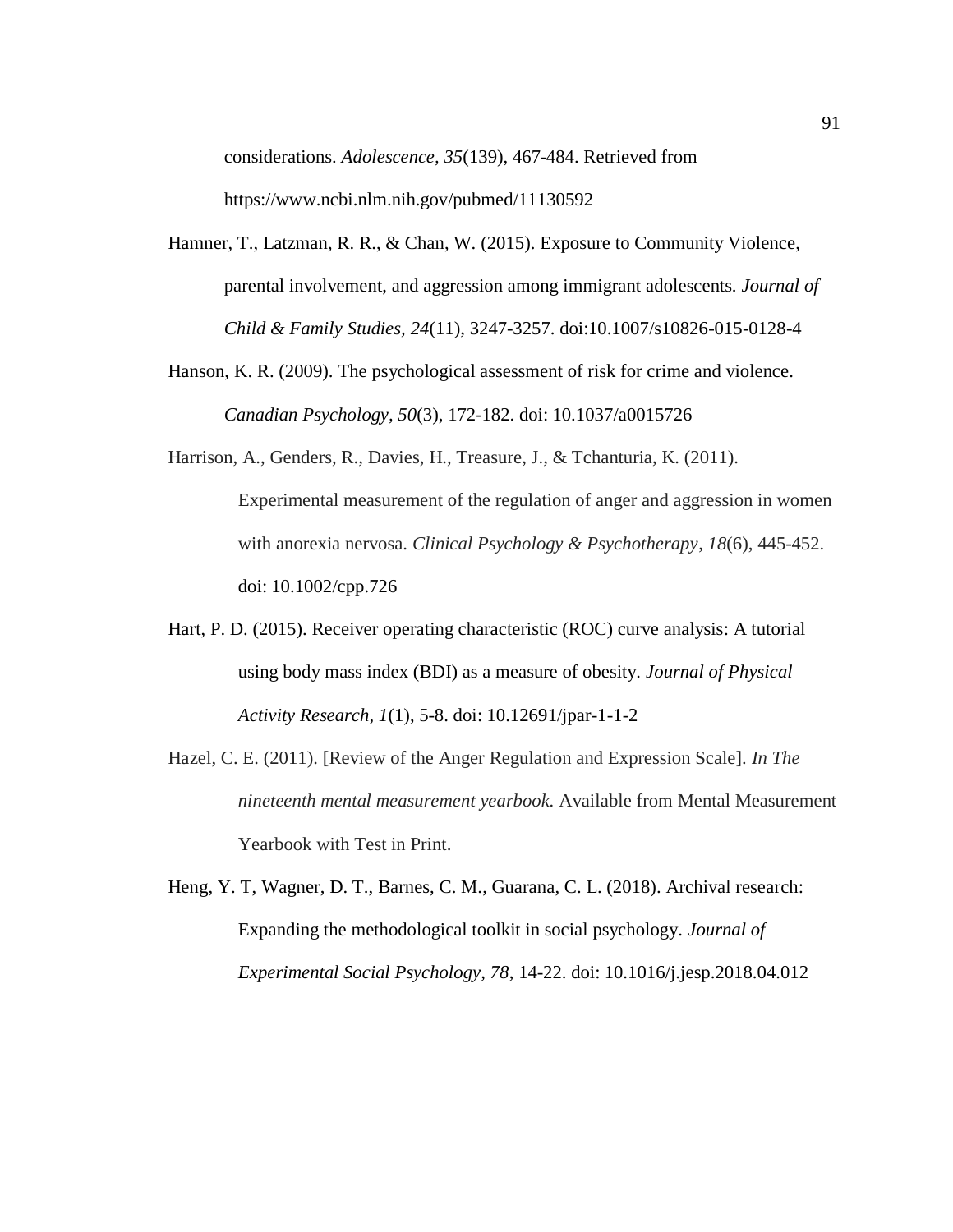Henington, C (2001). [Review of the Adolescent Anger Rating Scale]. *In The fifteenth mental measurement yearbook.* Available from Mental Measurement Yearbook with Test in Print.

Hildenbrand, A., Daly, B., Nicholls, E., Brooks-Holliday, S., & Kloss, J. (2013). Increased risk for school violence-related behaviors among adolescents with insufficient sleep. *Journal of School Health, 83*(6), 408-414. doi:10.1111/josh.12044

- Hilterman, E. L., Nicholls, T. L., & van Nieuwenhuizen, C. (2014). Predictive validity of risk assessments in juvenile offenders: Comparing the SAVRY, PCL: YV, and YLS/CMI with unstructured clinical assessments. *Assessment, 21*(3), 324-339. doi: 101177/1073191113498113.
- Hollin, C. R., Marsh, C., & Bloxsom, C. A. (2011). Anger and self-reported delinquency in university students. *The European Journal of Psychology Applied to Legal Context*, *3*(1), 1-10. Retrieved from

https://www.researchgate.net/publication/49590965

- Hollingdale, J., & Greitemeyer, T. (2013). The changing face of aggression: The effect of personalized avatars in a violent video game on levels of aggressive behavior. *Journal of Applied Social Psychology, 43*(9), 1862-1868. doi:10.1111/jasp.12148
- Izaguirre, A., & Calvete, E. (2017). Exposure to Family Violence as a Predictor of Dating Violence and Child-to-Parent Aggression in Spanish Adolescents. *Youth & Society, 49*(3), 393-412. doi:10.1177/0044118X16632138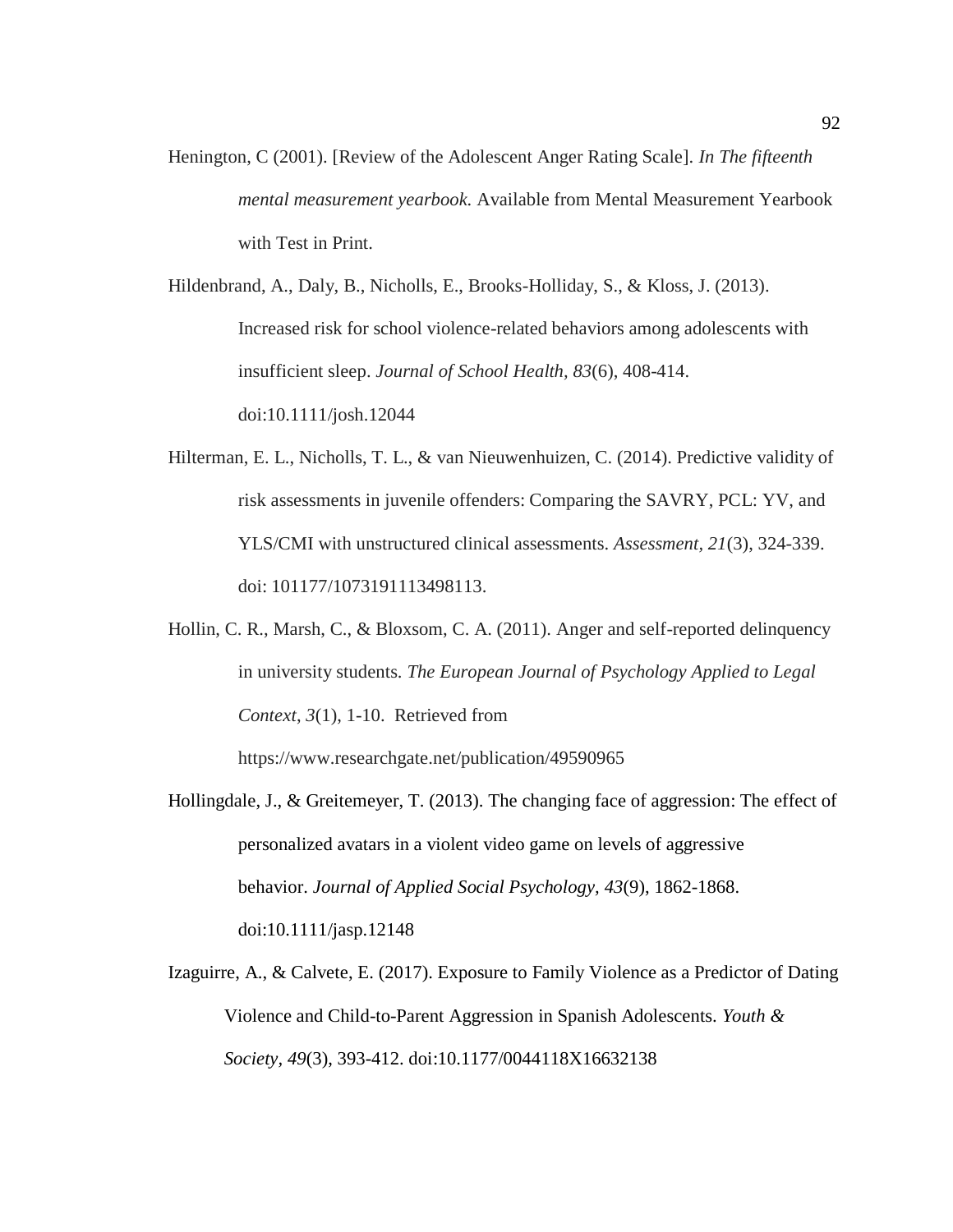- Kalesan, B., Lagast, K., Villarreal, M., Pino, E., Fagan, J., & Galea, S. (2017). School shootings during 2013-2015 in the USA. *Injury Prevention, 23*(5), 321. doi:10.1136/injuryprev-2016-042162
- Kimonis, E. R., Ray, J. V., Branch, J. R., & Cauffman, E. (2011). Anger mediates the relationship between violence exposure and violence perpetration in incarcerated boys. *Child Youth Care Forum, 40*, 381-400. doi:10.1007/s10566- 010-9121-7
- Kivivuori, J., Savolainen, J., & Aaltonen, M. (2016). The revenge motive in delinquency: Prevalence and predictors. *Acta Sociologica*, *59*(1), 69-84. doi: org/10.1177/0001699315607969
- Kuzucu, Y. (2016). Do anger control and social problem-solving mediate relationships between difficulties in emotion regulation and aggression in adolescents? *Educational Sciences: Theory & Practice, 16*(3), 849-866. doi:10.12738/estp.2016.3.0003
- Lacey, A., & Cornell, D. G. (2016). School administrator assessments of bullying and state-mandated testing. *Journal of School Violence*, *15*(2), 189-212. doi:10.1080/15388220.2014.971362
- Lampert, A. (2013). An experimental test of the anger impression scales of the ARES (Doctoral dissertation) Retrieved from Retrieved from ProQuest Dissertations and Theses database (UMI No. 3572091)
- Lievaart, M., Franken, I. H., & Hovens, J. E. (2016). Anger assessment in clinical and nonclinical populations: Further validation of the State–Trait Anger Expression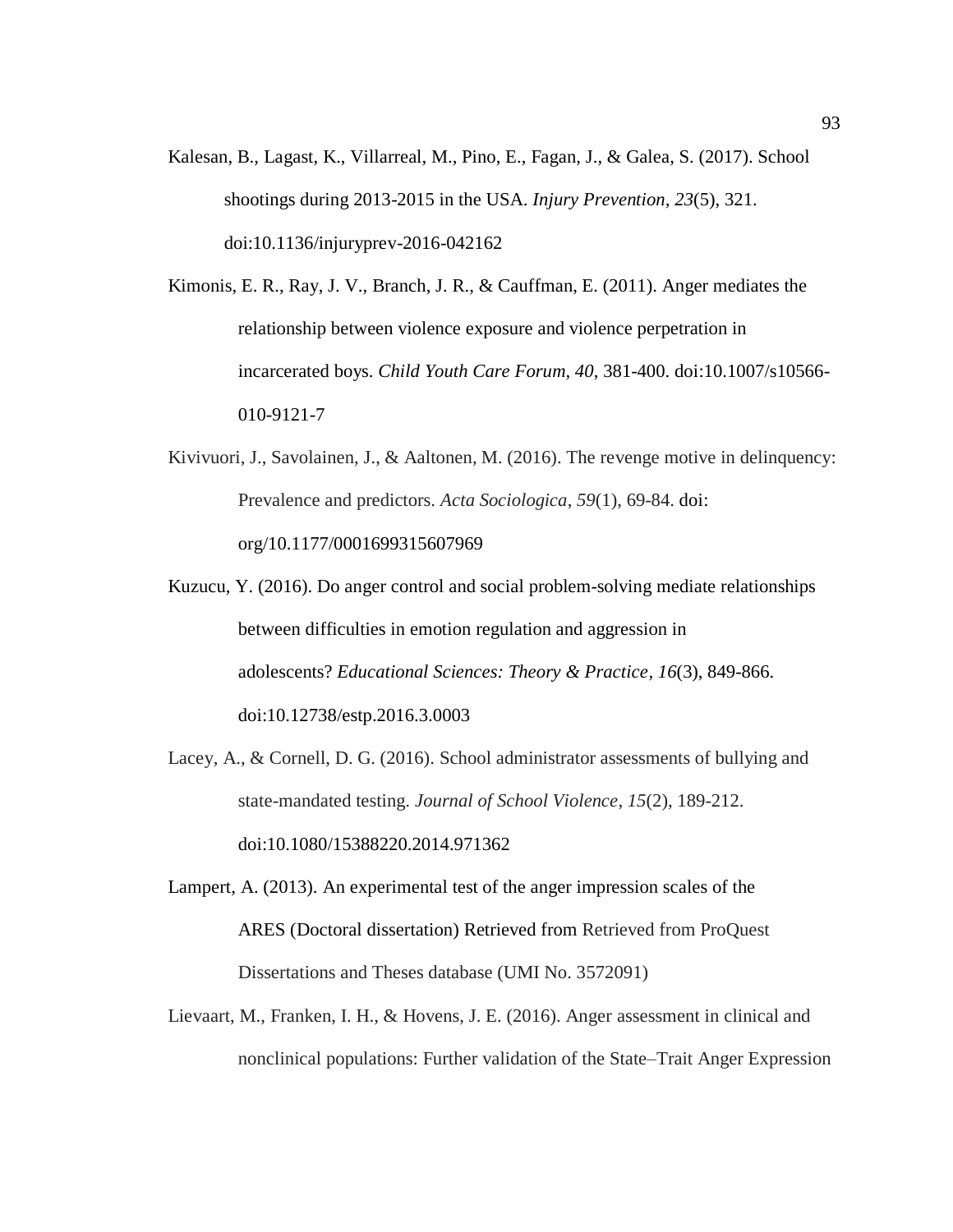Inventory‐2. *Journal of Clinical Psychology*, *72*(3), 263-278.

doi:10.1002/jclp.22253

- Loeber, R., & Farrington, D. P. (2000). Young children who commit crime: Epidemiology, developmental origins, risk factors, early interventions, and policy implications. *Development and Psychopathology*, *12*(4), 737-762. doi:10.1017/s0954579400004107
- Marsee, M. A., Frick, P. J., Barry, C. T., Kimonis, E. R., Muñoz Centifanti, L.,C., & Aucoin, K. J. (2014). Profiles of the forms and functions of self-reported aggression in three adolescent samples. *Development and Psychopathology, 26*(3), 705-720. doi:10.1017/S0954579414000339
- Martins, N. (2013). Televised relational and physical aggression and children's hostile intent attributions. *Journal of Experimental Child Psychology, 116*(4), 945-952. doi:10.1016/j.jecp.2013.05.006
- Mayzer, R., Bradley, A. R., Rusinko, H., & Ertelt, T. W. (2009). Juvenile competency to stand trial in criminal court and brain function. *The Journal of Forensic Psychiatry & Psychology*, *20*(6), 785-800. doi:10.1080/14789940903174089
- McCafferty, J. T. (2017). Professional discretion and the predictive validity of a juvenile risk assessment instrument: Exploring the overlooked principle of effective correctional classification. *Youth Violence and Juvenile Justice, 15*(2), 103-118. doi:10.1177/1541204015622255
- McCarthy, R. J., Coley, S. L., Wagner, M. F., Zengel, B., & Basham, A. (2016). Does playing video games with violent content temporarily increase aggressive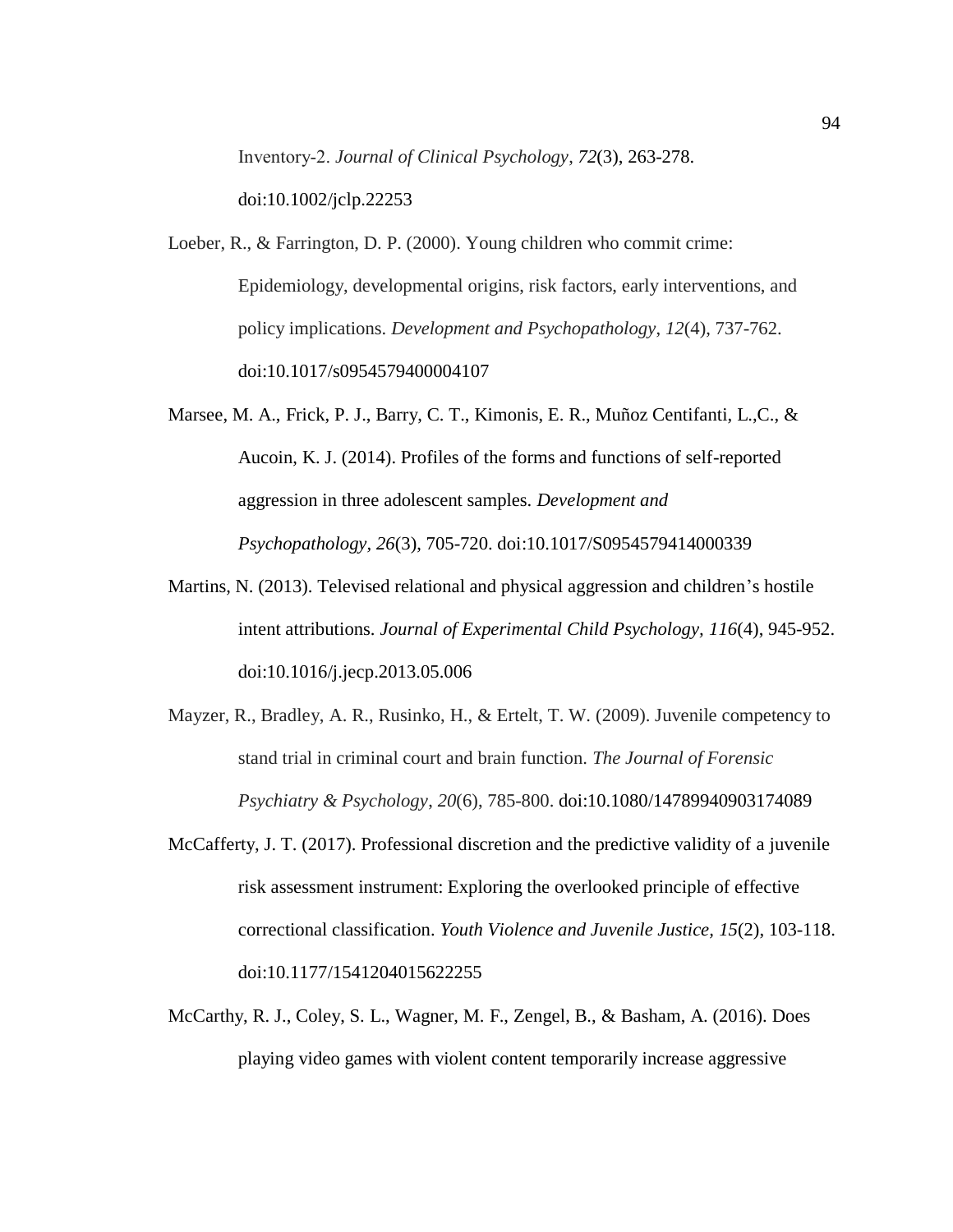inclinations? A pre-registered experimental study. *Journal of Experimental Social Psychology*, *67*, 13-19. doi:10.1016/j.jesp.2015.10.009

- McGowan, M. R., Horn, R. A., & Mellott, R. N. (2011). The predictive validity of the Structured Assessment of Violence Risk in Youth in secondary educational settings. *Psychological Assessment*, *23*(2), 478-486. doi:10.1037/a0022304
- McMahon, S. D., Todd, N. R., Martinez, A., Coker, C., Sheu, C. F., Washburn, J., & Shah, S. (2013). Aggressive and prosocial behavior: Community violence, cognitive, and behavioral predictors among urban African American youth. *American Journal of Community Psychology, 51*(3-4), 407-421. doi: 10.1007/s10464-012-9560-4
- McCoy, D. C., Roy, A. L., & Sirkman, G. M. (2013). Neighborhood crime and school climate as predictors of elementary school academic quality: A cross‐lagged panel analysis. *American Journal of Community Psychology, 52*(1-2), 128-140. doi:10.1007/s10464-013-9583-5
- MedCalc, (n.d). ROC curve analysis. Retrieved from https://www.medcalc.org/manual/roc-curves.php
- Mela, M., Balbuena, L., Duncan, R., Wong, S., Gu, D., Polvi, N., & Gordon, A. (2008). The STAXI as a measure of inmate anger and a predictor of institution offending. *The Journal of Forensic Psychiatry & Psychology, 19*(3), 396-406. doi: 10.1080/14789940802164090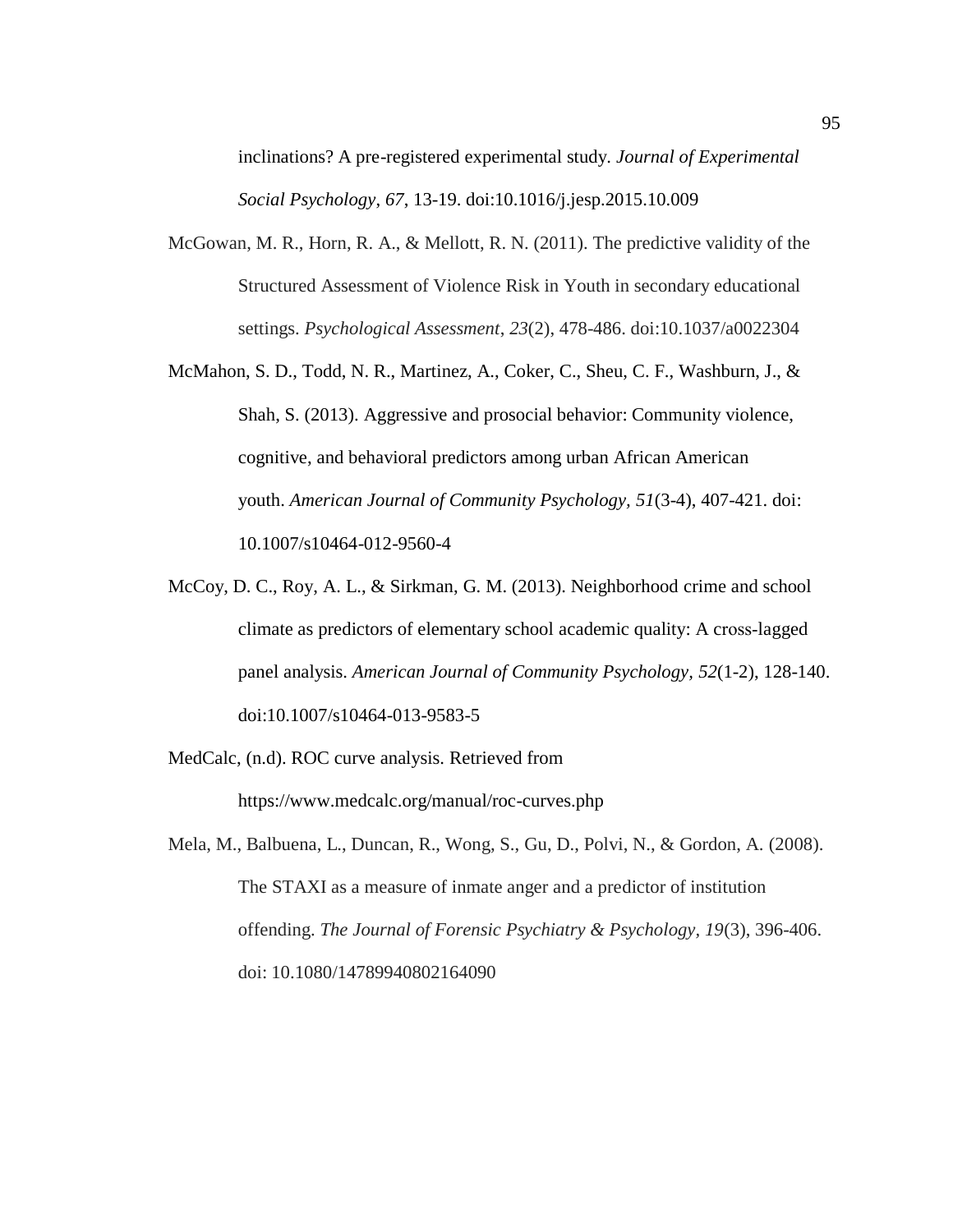Mills, J. F., & Kroner, D. G. (2003). Anger as a predictor of institutional misconduct and recidivism in a sample of violent offenders. *Journal of Interpersonal Violence, 18*(3), 282-294. doi:10.1177/0886260502250085

Moeller, S. B., Novaco, R. W., Heinola-Nielsen, V., & Hougaard, H. (2016). Validation of the Novaco Anger Scale–Provocation Inventory (Danish) with nonclinical, clinical, and offender samples. *Assessment, 23*(5), 624-636. doi:10.1177/1073191115583713

- Moffitt, T. E. (1993). Adolescence-limited and life-course-persistent antisocial behavior: A developmental Taxonomy. *Psychological Review, 100*, 674-701. doi:10.1037//0033-295x.100.4.674
- Moon, B., & Jang, S. J. (2014). A general strain approach to psychological and physical bullying. *Journal of Interpersonal Violence, 29*(12), 2147-2171. doi:10.1177/0886260513516863
- Mossman, D. (2013). Evaluating risk assessments using receiver operating characteristics analysis: Rationale, advantages, insights, and limitations. *Behavioral Sciences and the Law, 31*, 23-39. doi: 10.1002/bsl.2050
- Mrug, S., Madan, A., & Windle, M. (2016). Emotional desensitization to violence contributes to adolescents' violent behavior. *Journal of Abnormal Child Psychology, 44*(1), 75-86. doi:10.1007/s10802-015-9986-x
- Muñoz Centifanti, L.,C., Kimonis, E. R., Frick, P. J., & Aucoin, K. J. (2013). Emotional reactivity and the association between psychopathy-linked narcissism and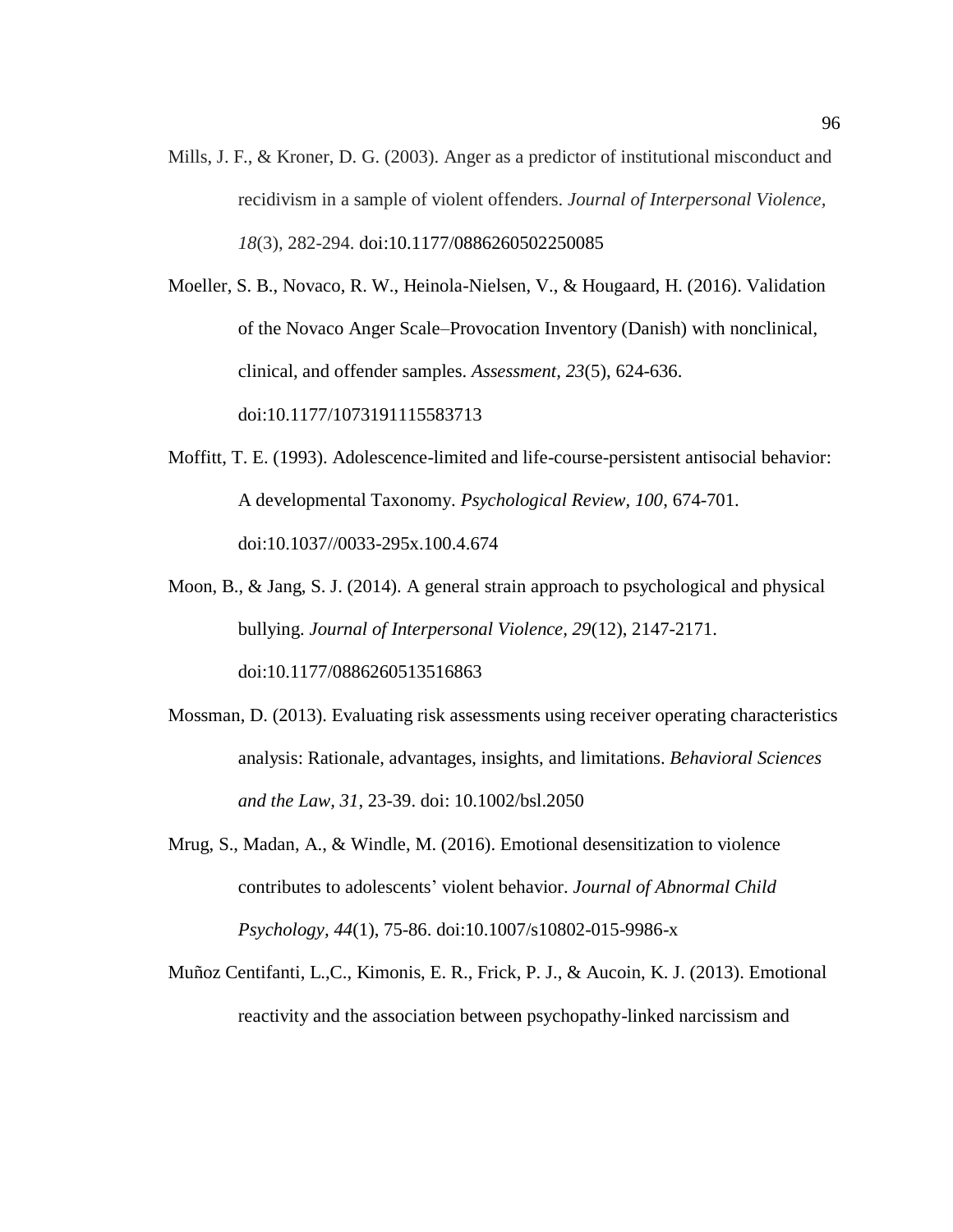aggression in detained adolescent boys. *Development and* 

*Psychopathology, 25*(2), 473-85. doi:10.1017/s0954579412001186

- Musu-Gillette, L., Zhang, A., Wang, K., Zhang, J., Kemp, J., Diliberti, M., and Oudekerk, B.A. (2018). *Indicators of School Crime and Safety: 2017* (NCES 2018-036/NCJ 251413). National Center for Education Statistics, U.S. Department of Education, and Bureau of Justice Statistics, Office of Justice Programs, U.S. Department of Justice. Washington, DC.
- Narayan, A. J., Englund, M. M., Carlson, E. A., & Egeland, B. (2014). Adolescent conflict as a developmental process in the prospective pathway from exposure to interparental violence to dating violence. *Journal of Abnormal Child Psychology, 42*(2), 239-250. doi[:10.1007/s10802-013-9782-4](https://dx.doi.org/10.1007%2Fs10802-013-9782-4)
- Neuhaus, R. (2014). An item response theory analysis of the anger regulation and expression scale (Doctoral Dissertation). Retrieved from ProQuest dissertations (NMI No. 3572092)
- Novaco, R. W. (2017). Cognitive–Behavioral Factors and Anger in the Occurrence of Aggression and Violence. *The Wiley Handbook of Violence and Aggression*, 1- 13. doi:10.1002/9781119057574.whbva026
- Olver, M. E., Stockdale, K. C., & Wong, S. C. P. (2012). Short and long-term prediction of recidivism using the youth level of service/case management inventory in a sample of serious young offenders. *Law and Human Behavior, 36*, 331– 344. doi:10.1037/h0093927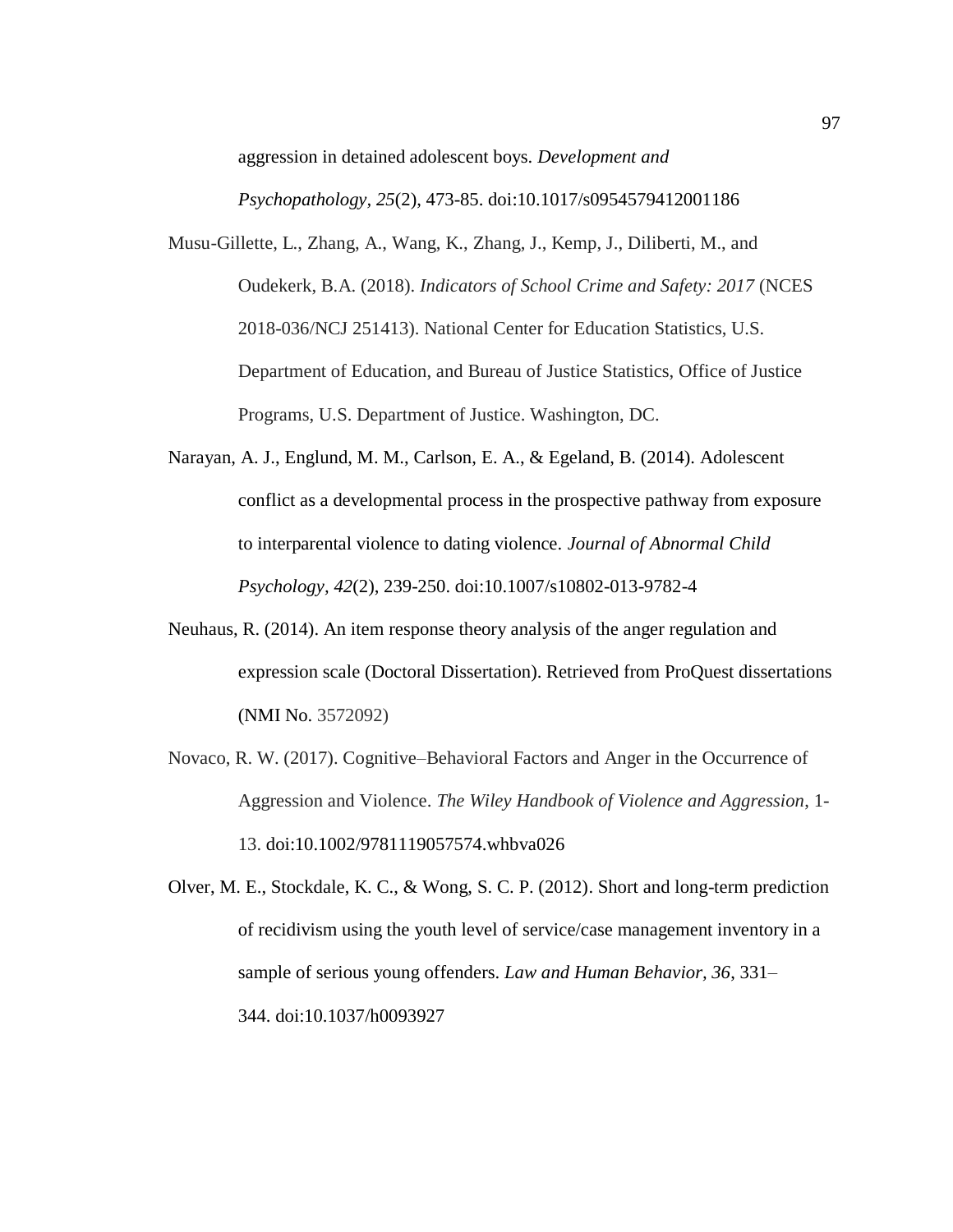- Olver, M. E., Stockdale, K. C., & Wormith, J. S. (2009). Risk assessment with young offenders: A meta-analysis of three assessment measures. *Criminal Justice and Behavior, 36*, 329 –353. doi:10.1177/ 0093854809331457
- Paus, T. (2005). Mapping brain development and aggression. *The Canadian child and adolescent psychiatry review, 14*(1), 10-15. Retrieved from https://www.ncbi.nlm.nih.gov/pmc/articles/PMC2538722/
- Perenc, L., & Radochonski, M. (2014). Psychopathic traits and reactive-proactive aggression in a large community sample of polish adolescents. *Child Psychiatry and Human Development, 45*(4), 464-71. doi:10.1007/s10578-013-0432-4
- Perumean-Chaney, S. E., & Sutton, L. M. (2013). Students and perceived school safety: The impact of school security measures. *American Journal of Criminal Justice, 38*(4), 570-588. doi:10.1007/s12103-012-9182-2
- Peters, J. R., Smart, L. M., Eisenlohr‐Moul, T. A., Geiger, P. J., Smith, G. T., & Baer, R. A. (2015). Anger rumination as a mediator of the relationship between mindfulness and aggression: The utility of a multidimensional mindfulness model. *Journal of Clinical Psychology, 71*(9), 871-884. doi:10.1002/jclp.22189
- Pickett, W., Craig, W., Harel, Y., Cunningham, J., Simpson, K., Molcho, M., ... & Currie, C. E. (2005). Cross-national study of fighting and weapon carrying as determinants of adolescent injury. *Pediatrics*, *116*(6), 643-650. doi:10.1016/j.jadohealth.2015.08.007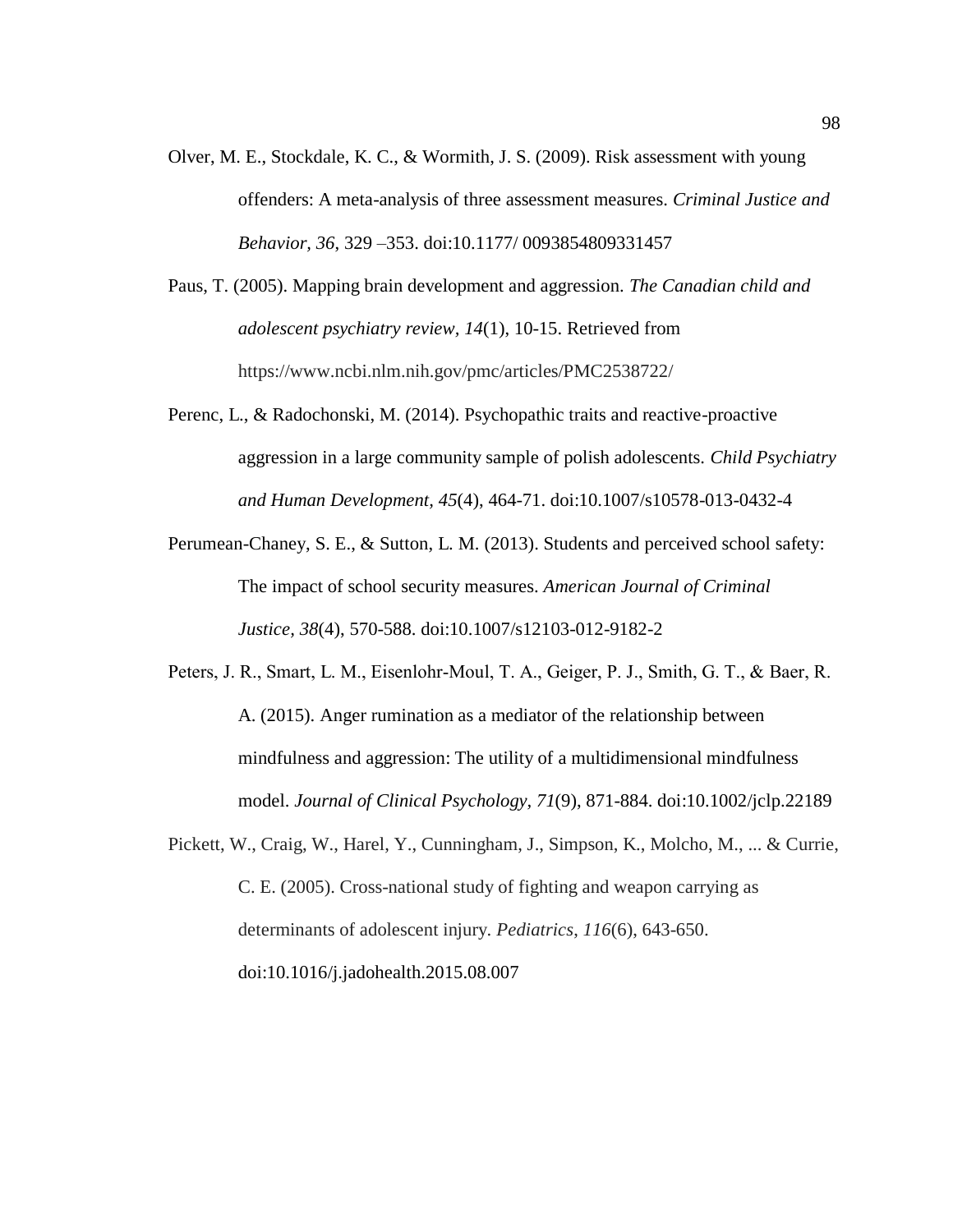- Pivetti, M., Camodeca, M., & Rapino, M. (2016). Shame, guilt, and anger: Their cognitive, physiological, and behavioral correlates. *Current Psychology, 35*(4), 690-699. doi:10.1007/s12144-015-9339-5
- Podubinski, T., Lee, S., Hollander, Y., & Daffern, M. (2017). Patient characteristics associated with aggression in mental health units. *Psychiatry Research*, *250,* 141-145. doi:10.1016/j.psychres.2017.01.078
- Public Safety Canada (2012). A statistical snapshot of youth at risk and youth offending in Canada. Retrieved from

https://www.publicsafety.gc.ca/cnt/rsrcs/pblctns/ststclsnpsht-yth/ssyr-eng.pdf

- Rajan, S., Namdar, R., & Ruggles, K. V. (2015). Aggressive and violent behaviors in the school environment among a nationally representative sample of adolescent youth. *Journal of School Health, 85*(7), 446-457. doi:10.1111/josh.12272
- Raz, T., & Astor, R. (2015). Compensating, mediating, and moderating effects of school climate on academic achievement gaps in Israel. *Teachers College Record, 117*, 1-34. Retrieved from psycnet.apa.org/record/2015-26630-008
- Reddy, M., Borum, R., Berglund, J., Vossekuil, B., Fein, R., & Modzeleski, W. (2001). Evaluating risk for targeted violence in schools: Comparing risk assessment, threat assessment, and other approaches. *Psychology in the Schools*, *38*(2), 157- 172. doi:10.1002/pits.1007
- Rennie, C. E., & Dolan, M. C. (2010). The significance of protective factors in the assessment of risk. *Criminal Behaviour and Mental Health*, *20*(1), 8-22. doi:10.1002/cbm.750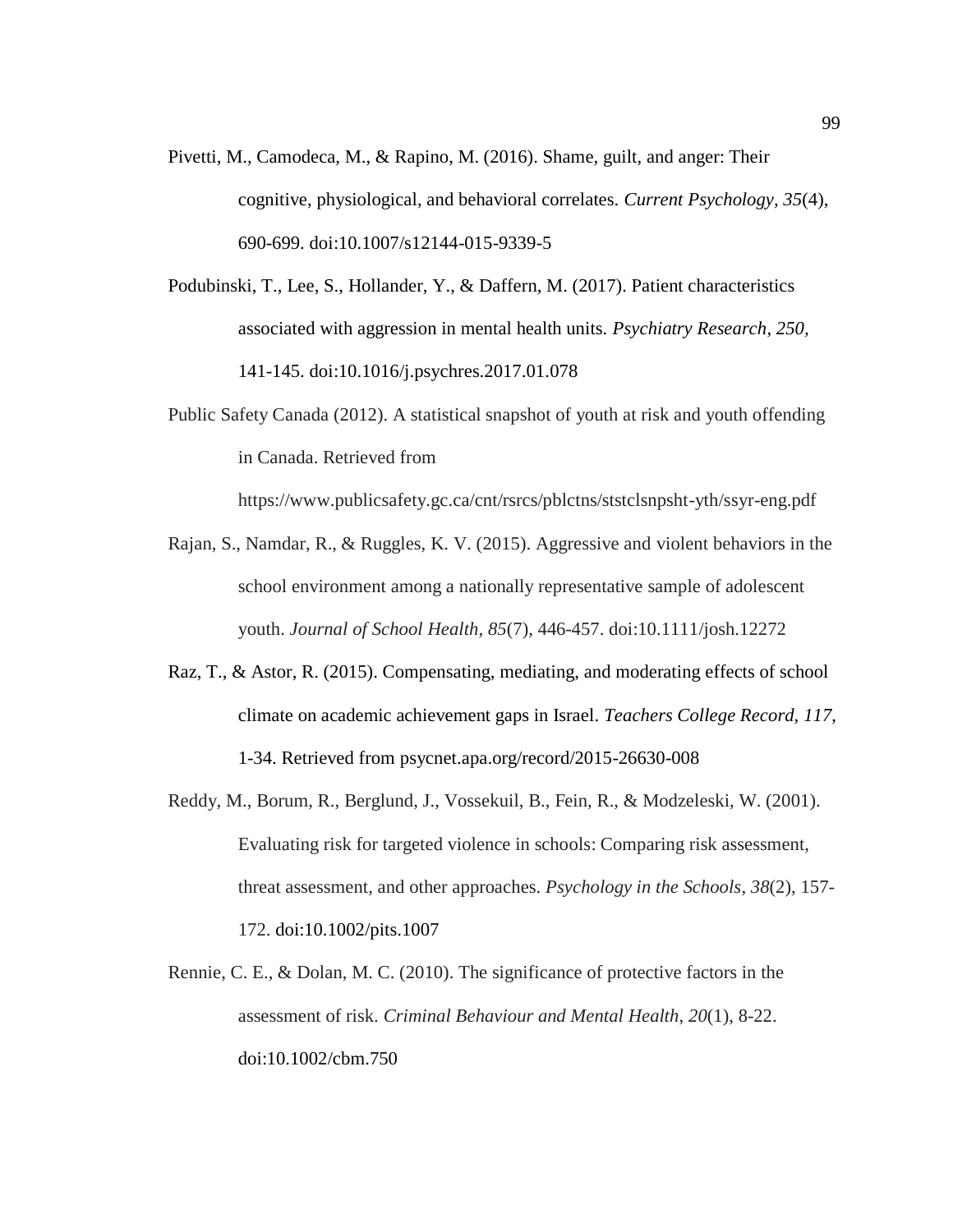Robbé, M. D. V., Vogel, V. D., & Douglas, K. S. (2013). Risk factors and protective factors: A two-sided dynamic approach to violence risk assessment. *Journal of Forensic Psychiatry & Psychology*, *24*(4), 440-457. doi:10.1080/14789949.2013.818162

Roberton, T., Daffern, M., & Bucks, R. S. (2014). Beyond anger control: Difficulty attending to emotions also predicts aggression in offenders. *Psychology of Violence, 5*(1), 1-14. doi:10.1037/a0037214

- Schwalbe, C. A. (2007). Risk assessment for juvenile justice: A meta-analysis. *Law & Human Behavior, 31*, 449-462. doi:10.1007/s10979-006-9071-7
- Schwartz, D., Hopmeyer, A., Lou, T., Ross, A. C., & Fischer, J. (2017). Affiliation with antisocial crowds and psychosocial outcomes in a gang-impacted middle school. *Journal of Early Adolescence, 37*(4), 559-586. doi.10.1177/0272431615617292
- Scott, E. S. & Steinberg, L. (2008). Adolescent development and the regulation of youth crime. *The Future of Children, 18*(2), 15-33. doi:10.1353/foc.0.0011
- Shepherd, S. M. (2016). Violence risk instruments may be culturally unsafe for Indigenous Australian patients. *Australasian Psychiatry*, *24*(6), 565-567. doi:10.1177/1039856216665287
- Shepherd, S. M., & Lewis-Fernandez, R. (2016). Forensic risk assessment and cultural diversity: Contemporary challenges and future directions. *Psychology, Public Policy, and Law, 22*(4), 427-438. doi:10.1037/law0000102
- Shorey, R. C., Seavey, A. E., Quinn, E., & Cornelius, T. L. (2014). Partner-specific anger management as a mediator of the relation between mindfulness and female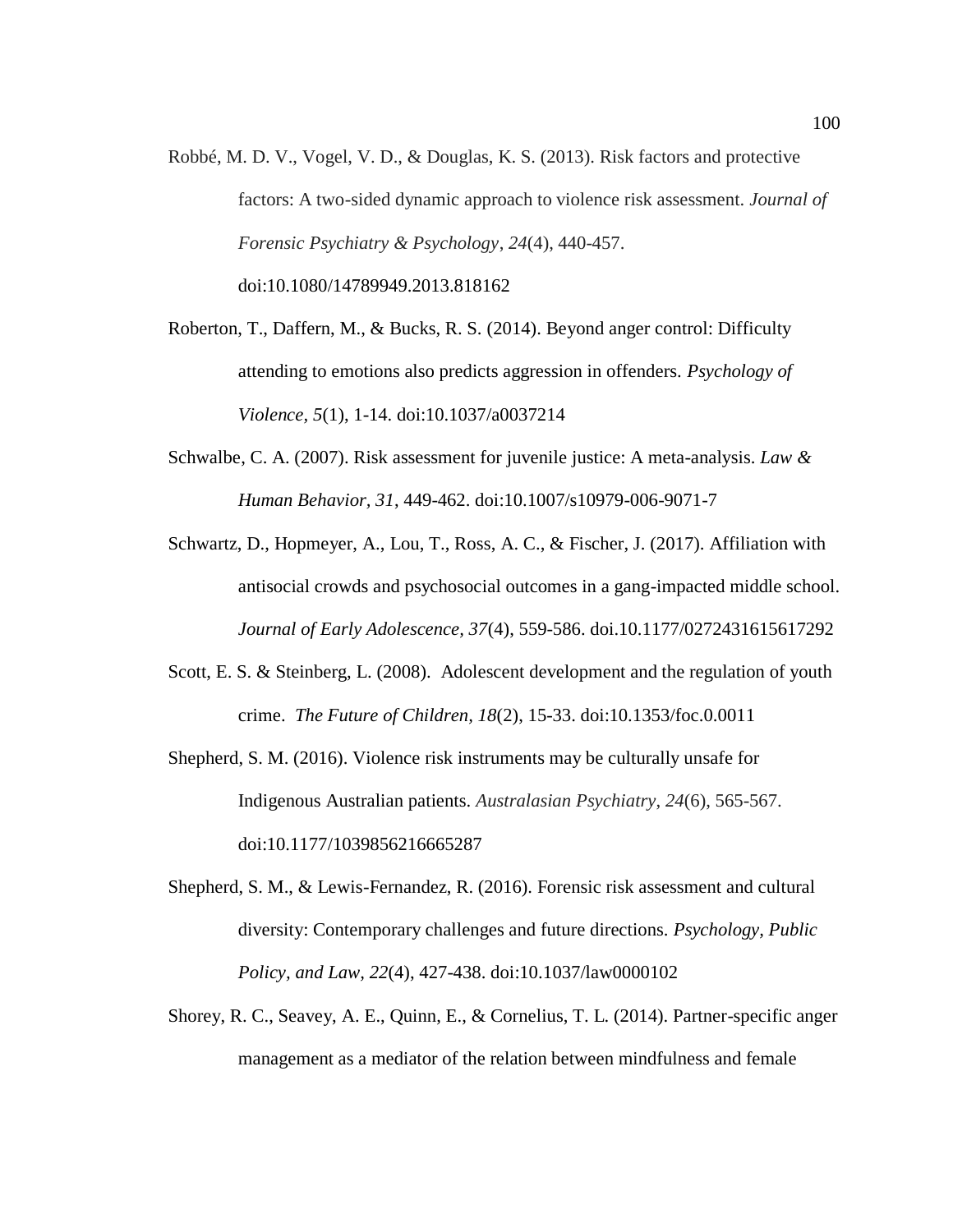perpetrated dating violence. *Psychology of Violence, 4*(1), 51.

doi:10.1037/a0033658

- Singh, J. P., Desmarais, S. L., & Van Dorn, R. A. (2013). Measurement of predictive validity in violence risk assessment studies: A second‐order systematic review. *Behavioral Sciences & the Law, 31*(1), 55-73. doi:10.1002/bsl.2053
- Singh, J. P., Fazel, S., Gueorguieva, R., & Buchanan, A. (2014). Rates of violence in patients classified as high risk by structured risk assessment instruments. *The British Journal of Psychiatry, 204*(3), 180-187. doi:10.1192/bjp.bp.113.131938
- Slattery, T., & Meyers, S. s. (2014). Contextual predictors of adolescent antisocial behavior: The developmental influence of family, peer, and neighborhood factors. *Child & Adolescent Social Work Journal, 31*(1), 39-59. doi:10.1007/s10560-013-0309-1
- Statistics Canada (2014). Youth crime in Canada 2014. Retrieved from <http://www.statcan.gc.ca/daily-quotidien/160217/dq160217b-eng.htm>
- Statistics Canada (2016). Immigration and Ethnocultural Diversity Highlights Tables. Retrieved from [http://www.census.gc.ca/census-recensement/2016/dp-pd/hlt](http://www.census.gc.ca/census-recensement/2016/dp-pd/hlt-fst/imm/Table.cfm?Lang=E&T=42&Geo=48)[fst/imm/Table.cfm?Lang=E&T=42&Geo=48](http://www.census.gc.ca/census-recensement/2016/dp-pd/hlt-fst/imm/Table.cfm?Lang=E&T=42&Geo=48)
- Stein, S (2009). [Review of the State-Trait Anger Expression Inventory-2: Child and Adolescent]. *In The nineteenth mental measurement yearbook.* Available from Mental Measurement Yearbook with Test in Print.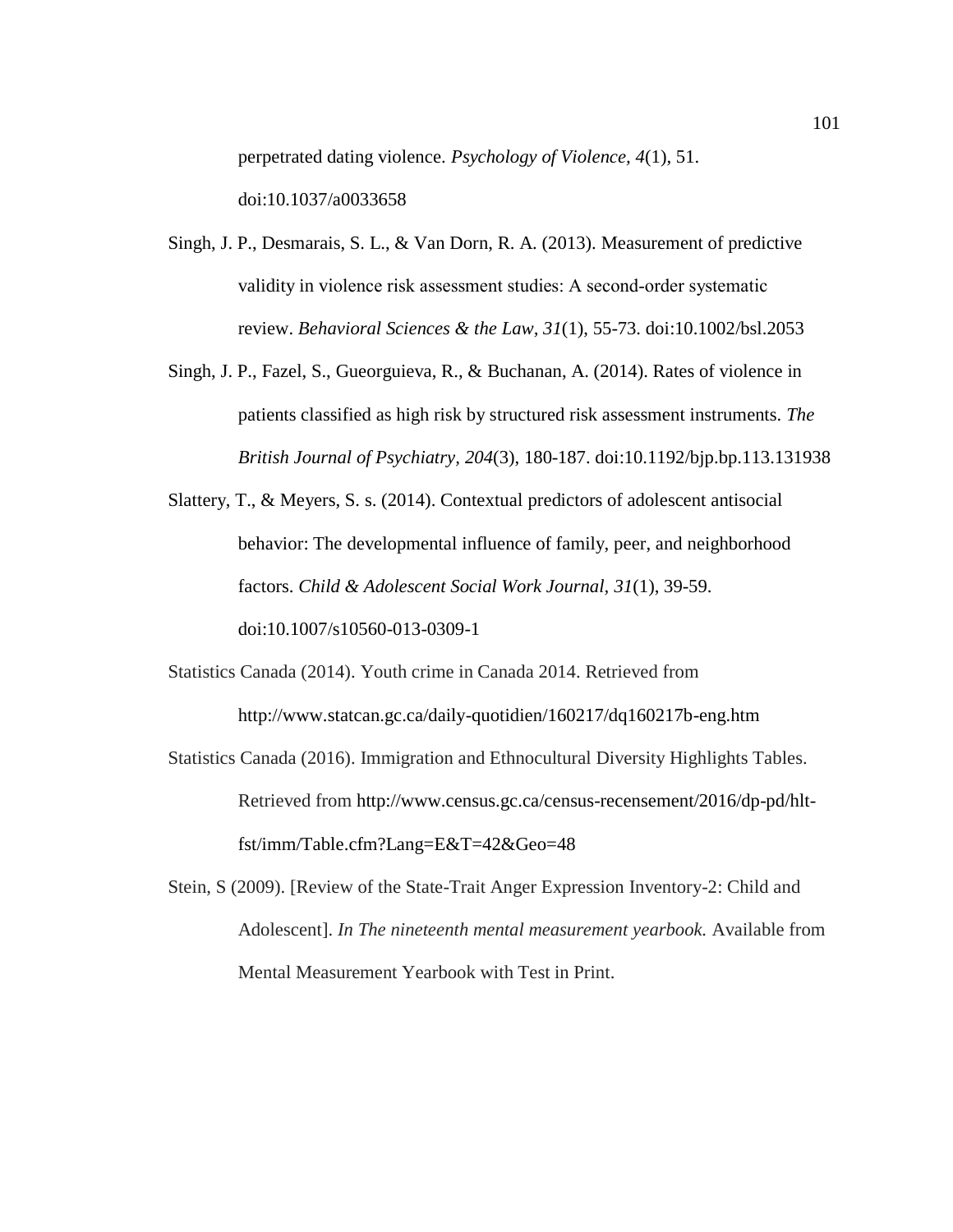Stein, J. D., & Durand, J. G. (2016). Introduction to school-based risk assessment. Masson, T. R. (ed.) Inside Forensic Psychology (pg. 385-400). Santa Barbra, CA: Praeger.

Stockdale, K. C., Oliver, M. E., & Wong, S. C. (2014). The validity and reliability of the Violence Risk Scale–Youth Version in a diverse sample of violent young offenders. *Criminal Justice and Behavior, 41*(1), 114-138. doi:10.1177/0093854813496999

- Suter, M., Urben, S., Pihet, S., Bertoni, C., & De Ridder, J. (2015). Implicit and explicit self-esteem as predictors of reactive and proactive aggression in adolescent boys and girls. *Journal of Adolescent and Family Health, 7*(2), 1-27. Retrieved from http://scholar.utc.edu/jafh/vol7/iss2/1
- Swogger, M. T., Walsh, Z., Homaifar, B. Y., Caine, E. D., & Conner, K. R. (2012). Predicting self-and other-directed violence among discharged psychiatric patients: the roles of anger and psychopathic traits. *Psychological Medicine*, *42*(02), 371-379. doi:10.1017/S0033291711001243
- Takebe, M., Takahashi, F., & Sato, H. (2015). Mediating role of anger rumination in the associations between mindfulness, anger-in, and trait anger. *Psychology*, *6*(08), 948-953. doi:10.4236/psych.2015.68093
- Taylor, J. L., Novaco, R. W., & Brown, T. (2016). Reductions in aggression and violence following cognitive behavioural anger treatment for detained patients with intellectual disabilities. *Journal of Intellectual Disability Research, 60*(2), 126- 133. doi:10.1111/jir.12220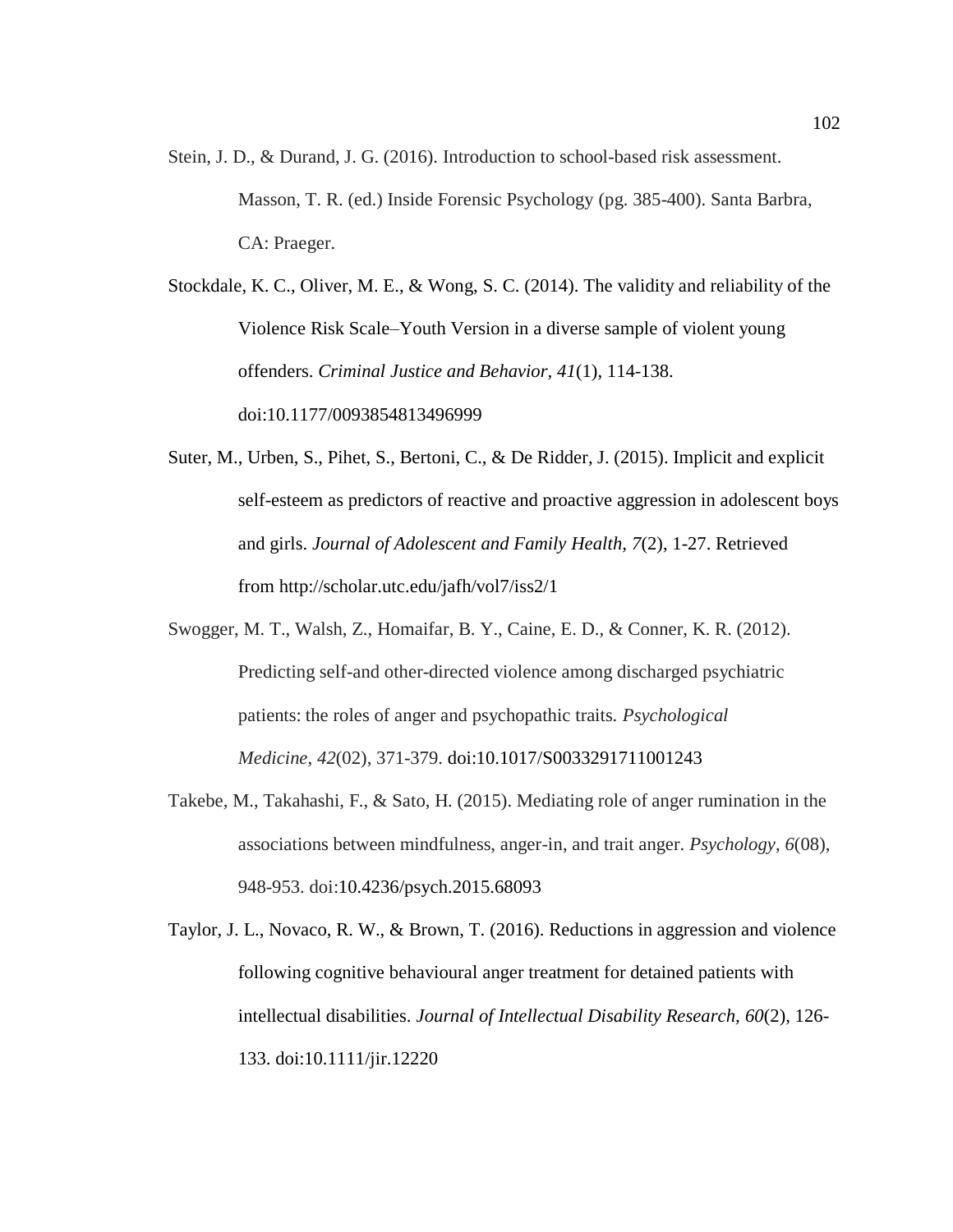- Thapa, A., Cohen, J., Guffey, S., & Higgins-D'Alessandro, A. (2013). A review of school climate research. *Review of Educational Research, 83*(3), 357-385. doi:10.3102/0034654313483907
- Tsorbatzoudis, H., Travlos, A. K., & Rodafinos, A. (2013). Gender and age differences in self-reported aggression of high school students. *Journal of Interpersonal Violence, 28*(8), 1709-1725. doi:10.1177/0886260512468323.
- Turner, K. A., & White, B. w. (2015). Contingent on contingencies: Connections between anger rumination, self-esteem, and aggression. *Personality & Individual Differences, 82*, 199-202. doi:10.1016/j.paid.2015.03.023
- Ullrich, S., Keers, R., & Coid, J. W. (2013). Delusions, anger, and serious violence: new findings from the MacArthur Violence Risk Assessment Study. *Schizophrenia bulletin, 40*(5). 1174-1181. doi:10.1093/schbul/sbt126
- van der Put, C. E., & Asscher, J. J. (2015). Protective factors in male adolescents with a history of sexual and/or violent offending: A comparison between three subgroups. *Sexual Abuse: Journal of Research and Treatment, 27*(1), 109-126. doi:10.1177/1079063214549259
- Viljoen, J. L., McLachlan, K., & Vincent, G. M. (2010). Assessing violence risk and psychopathy in juvenile and adult offenders: A survey of clinical practices. *Assessment, 17*, 377–395. doi:10.1177/ 10731911093595879587
- Vincent, G. M., Perrault, R. T., Guy, L. S., & Gershenson, B. G. (2012). Developmental issues in risk assessment: Implications for juvenile justice. *Victims & Offenders, 7*(4), 364-384. doi:10.1080/15564886.2012.713900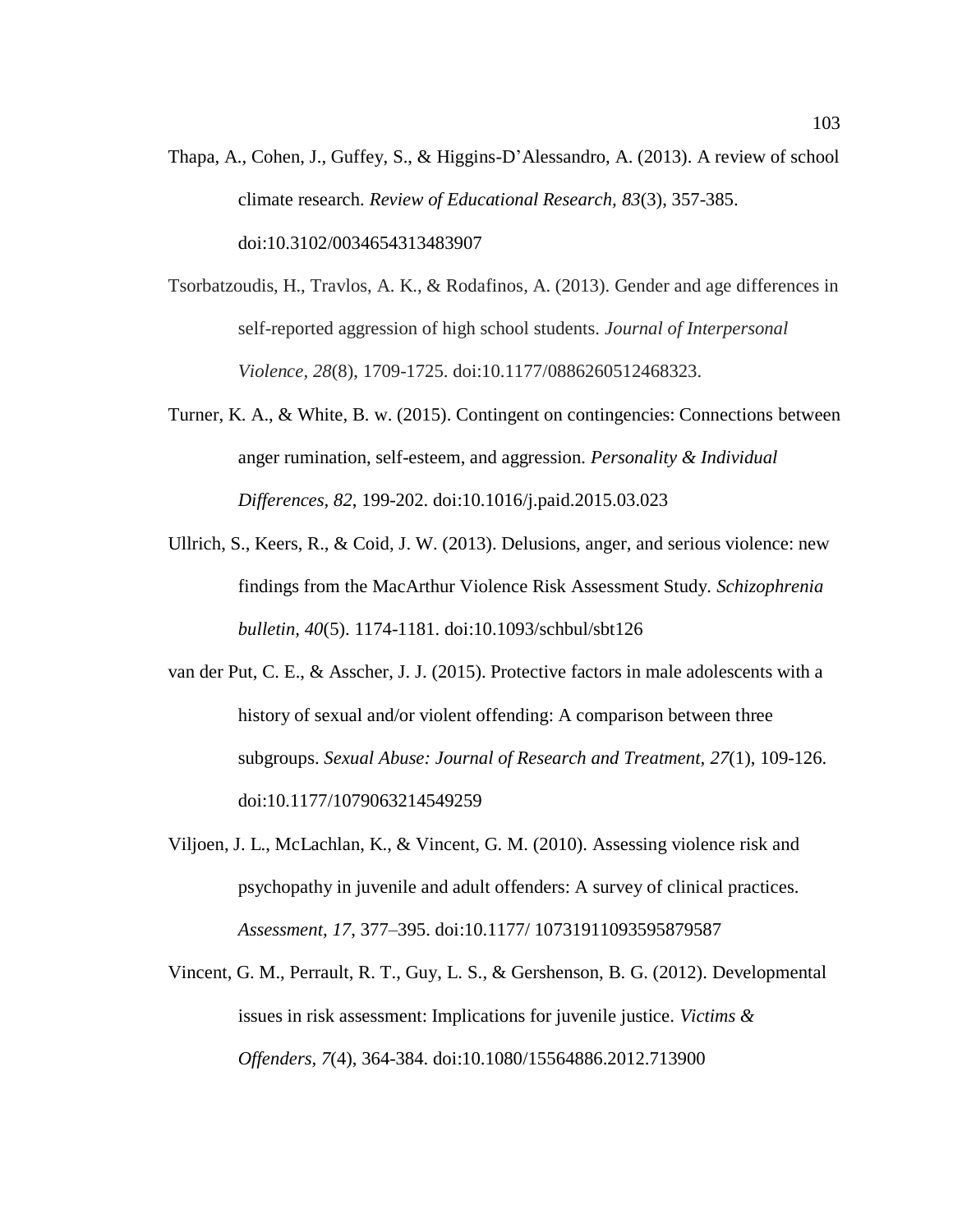- Virginia Tech (n.d.). *Institutional Review Board: Protecting confidentiality & anonymity*. Retrieved from http://www.irb.vt.edu/pages/confidentility.htm
- Vitaco, M. J., Van Rybroek, G. J., Rogstad, J. E., Yahr, L. E., & Tomony, E. S. (2009). Predicting short-term institutional aggression in forensic patients: A multi-trait method for understanding subtypes of aggression. *Law and Human Behavior, 33,* 308-309. doi:10.1007/s10979-008-9155-7
- White, B. w., & Turner, K. A. (2014). Anger rumination and effortful control: Mediation effects on reactive but not proactive aggression. *Personality & Individual Differences*, *56*, 186-189. doi:10.1016/j.paid.2013.08.012
- Wong, K. K., Freeman, D., Hughes, C. (2014). Suspicious young minds: paranoia and mistrust in 8 to 14-year-olds in the UK and Hong Kong. *The British Journal of Psychiatry, 205,* 221-229. doi:10.1192/bjp.bp.113.135467
- World Health Organization (n.d.). Definition and typology of violence. Retrieved from http://www.who.int/violenceprevention/approach/definition/en/
- Zhang, A., Musu-Gillette, L., and Oudekerk, B.A. (2016). Indicators of School Crime and Safety: 2015 (NCES 2016-079/NCJ 249758). National Center for Education Statistics, U.S. Department of Education, and Bureau of Justice Statistics, Office of Justice Programs, U.S. Department of Justice. Washington, DC. Retrieved from http://bjs.ojp.usdoj.gov.
	- Zimring, F. E. (2013). American youth violence: A cautionary tale. *Crime and Justice*, *42*(1), 265-298. doi:10.1086/670399 doi.org/10.1086/670399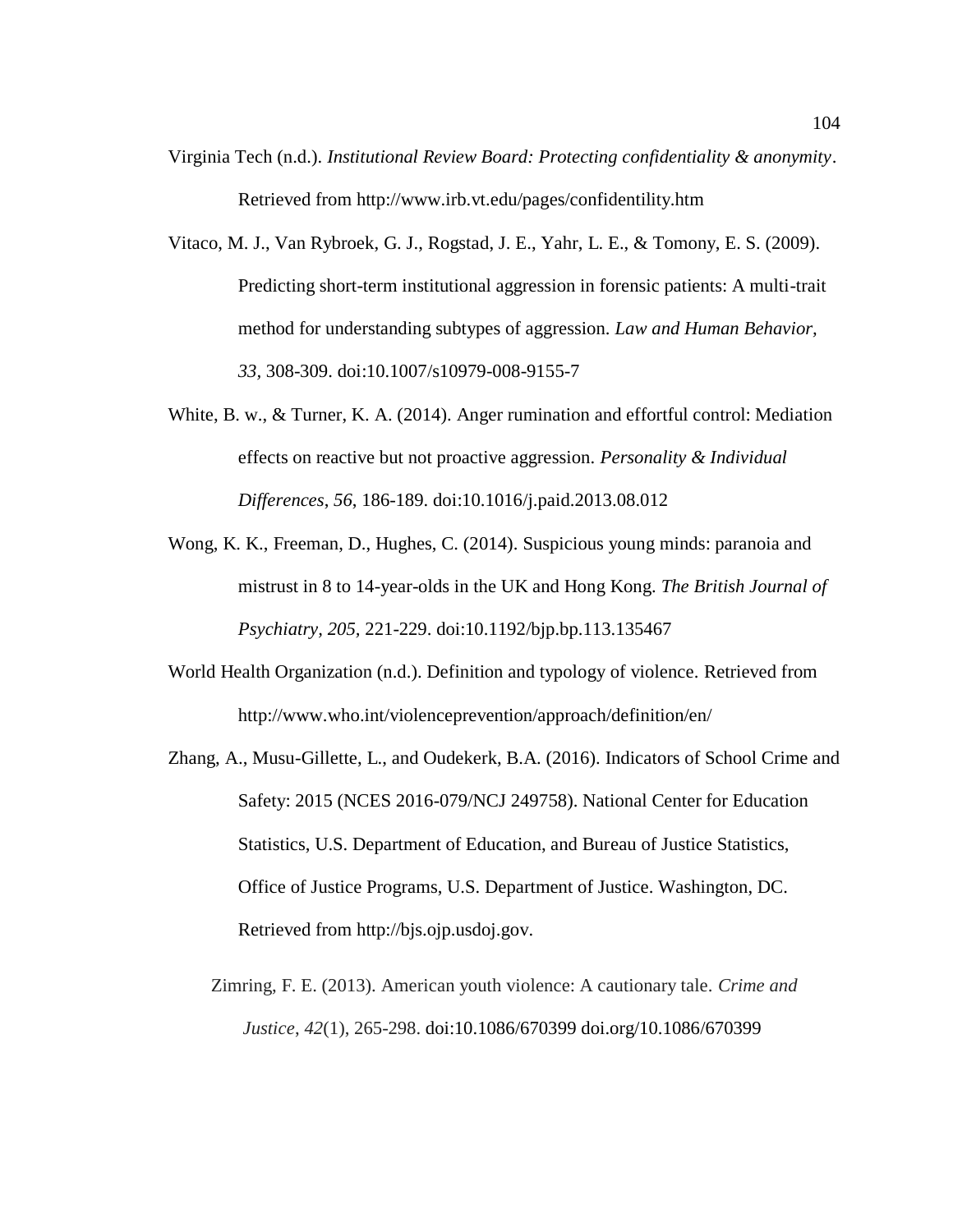## Appendix A: Demographic Information

## Information

Client name/ID number: Client names will be changed to an ID number during data collection.

Age: The age of the youth at the time of the assessment.

Grade: The grade of the youth at the time of the assessment.

Gender: Male or Female

Ethnicity: Caucasian, Black, Asian, East Indian, Native Canadian, Other